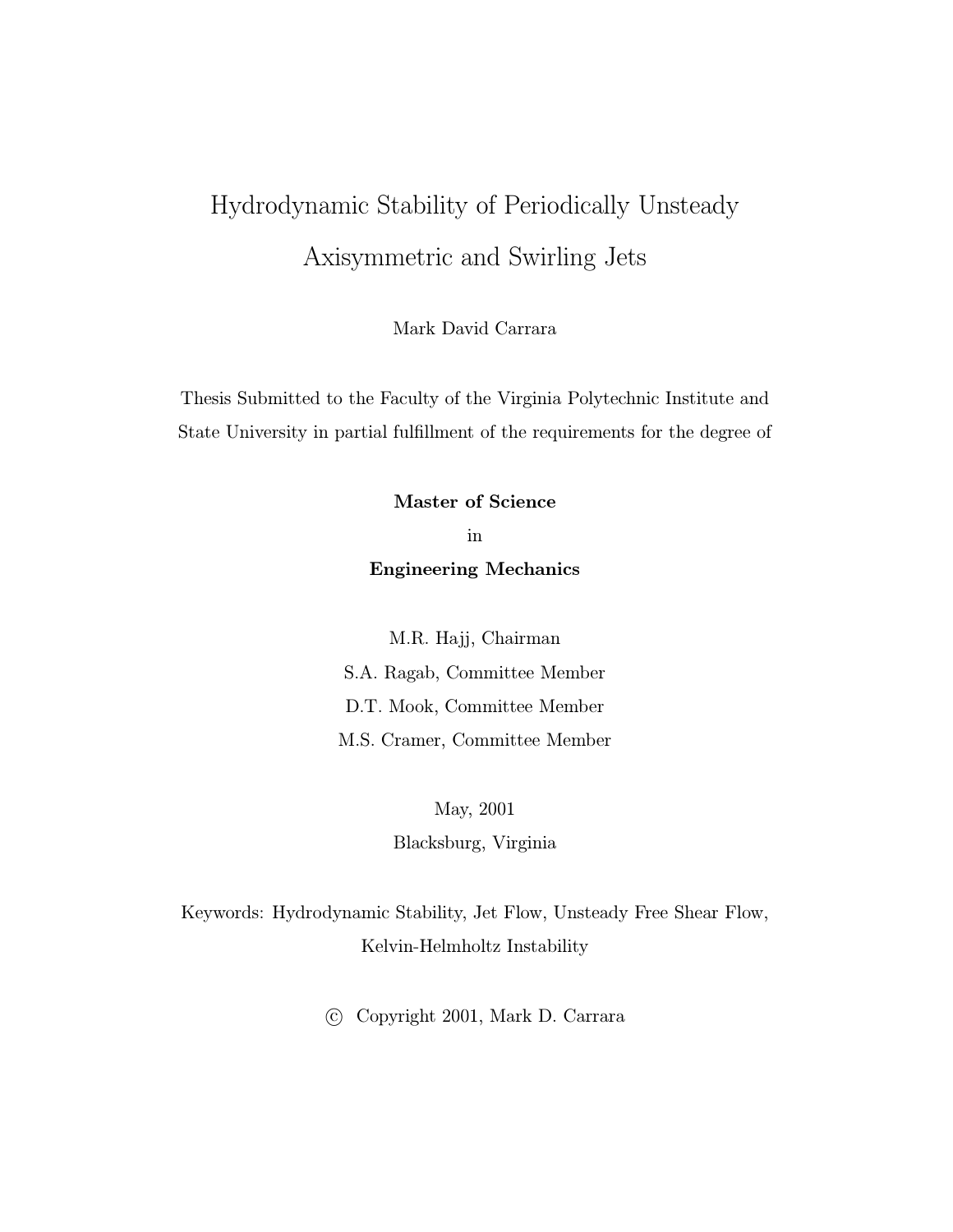# Hydrodynamic Stability of Periodically Unsteady Axisymmetric and Swirling Jets

#### Mark David Carrara

#### (ABSTRACT)

Axisymmetric and swirling jets are generic flows that characterize many natural and man-made flows. These include cylindrical shear layer/mixing layer flows, aircraft jets and wakes, shedding of leading edge and wing tip vortices, tornadoes, astrophysical plasma flows and flows in mechanical devices such as supersonic combustion chambers and cyclone separators. These and other applications have resulted in a high level of interest in the stability of axisymmetric and swirling jets. To date, the majority of studies on stability of axisymmetric and swirling jets have been completed under the assumption of steady flow in both axial and azimuthal (swirl) directions. Yet, flows such as the ones mentioned above can have an inherent unsteadiness. Moreover, such unsteadiness can be used to control stability and thus flow characteristics in axisymmetric and swirling jets. In this work effects of periodic variations on the temporal stability of axisymmetric and swirling jets is examined. The unsteadiness is introduced in the former as a periodic variation of the axial velocity component of the flow, and in the latter as a periodic variation of the azimuthal (swirl) velocity component of the flow.

The temporal linear hydrodynamic stability of both steady inviscid axisymmetric and swirling jets is reviewed. An analytical dispersion relation is obtained in both cases and solved numerically. In the case of the steady axisymmetric jet, growth rate and celerity of unstable axisymmetric and helical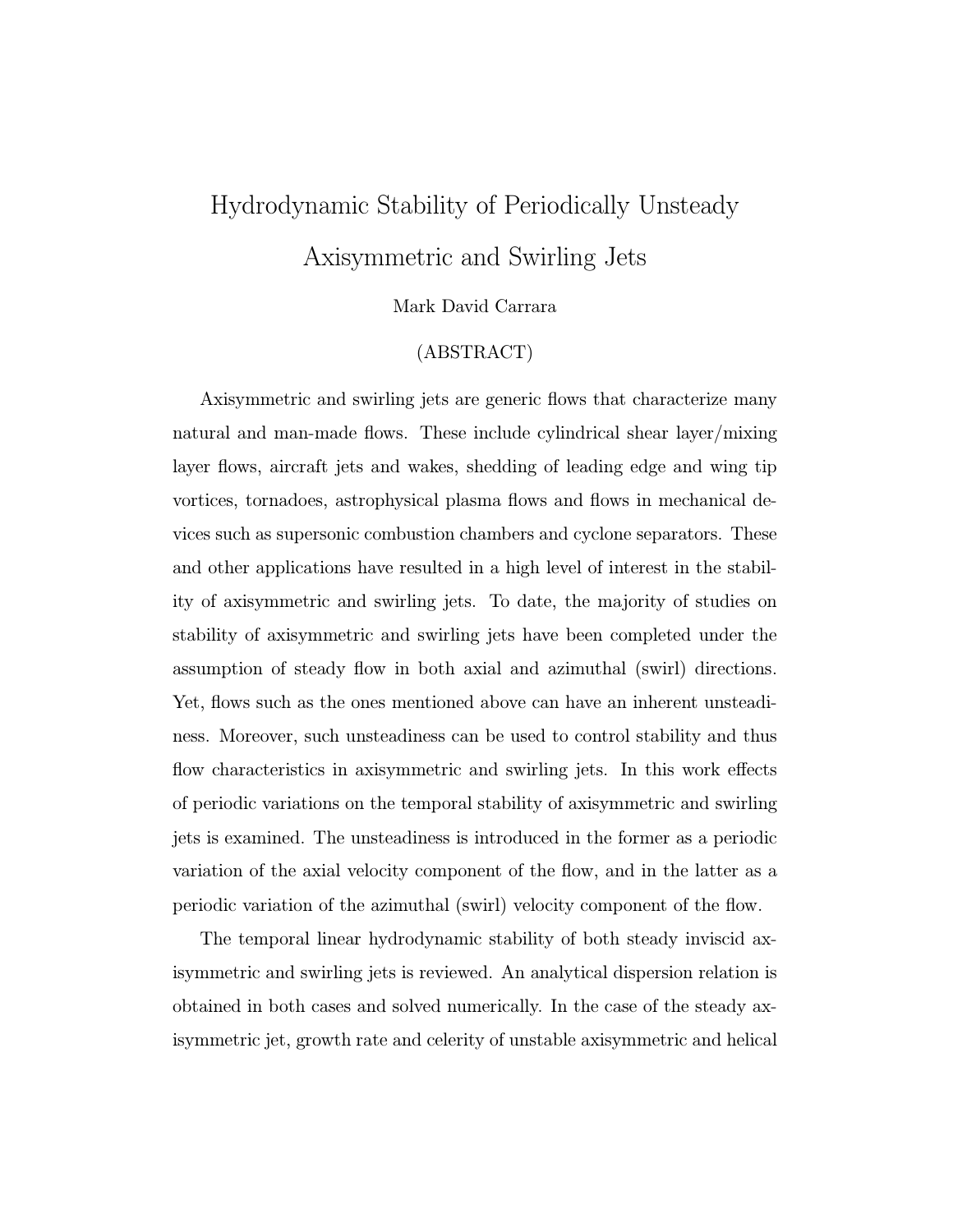modes are determined as functions of axial wavenumber. Results show that the inviscid axisymmetric jet is unstable to all values of axisymmetric and helical modes. In the case of the steady swirling jet, growth rate and celerity of axisymmetric modes are determined as functions of the axial wavenumber and swirl number. Results show that the inviscid swirling jet is unstable to all values of axial and azimuthal wavenumber, however, it is shown that increasing the swirl decreases the growth rate and increases the celerity of axisymmetric disturbances. The effects of periodic variations on the stability of a mixing layer is also reviewed. Results show that when the instability time scale is much smaller than the mean time scale a transformation of the time variable may be taken that, when the quasi-steady approach works, will reduce the unsteady field to that of the corresponding steady field in the new time scale. The price paid for this transformation, however, is a modulation of the amplitude and phase of the unsteady modes.

Extending the results from the unsteady mixing layer, the stability of a periodically unsteady inviscid axisymmetric jet is considered. An analytical dispersion relation is obtained and results show that for the unsteady inviscid axisymmetric jet, the quasi-steady approach works. Following this, the stability of a periodically unsteady swirling jet is considered and an analytical dispersion relation is obtained. It is shown that for the unsteady inviscid swirling jet, the quasi-steady approach does not work. Resulting modulations of unsteady modes are shown via a numerical solution to the unsteady dispersion relation. In both cases, using established results for unsteady mixing layers, these results are substantiated analytically by showing that the unsteady axisymmetric jet can be reduced the the exact equational form of the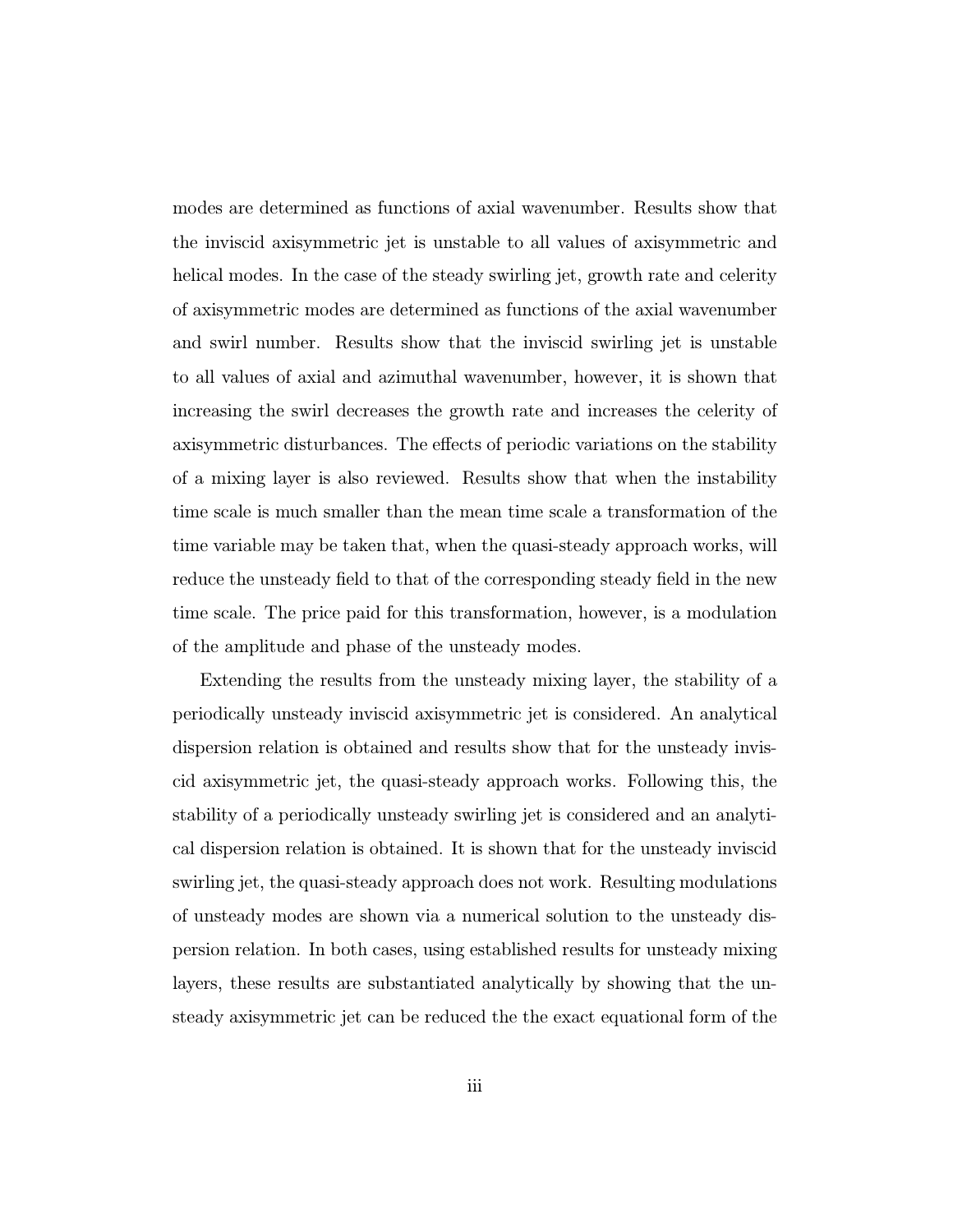steady axisymmetric jet in a new time scale, whereas the unsteady swirling jet cannot.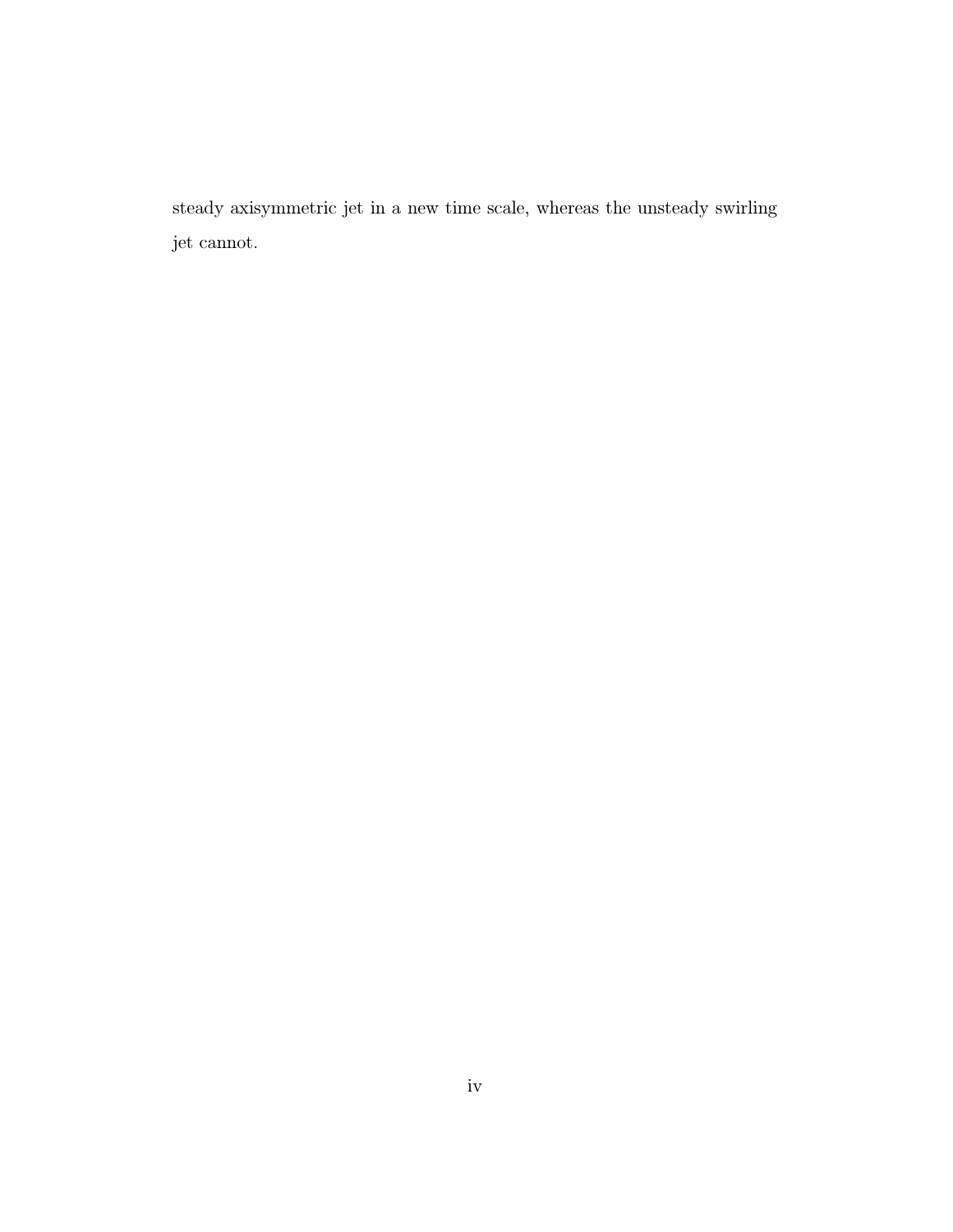#### Acknowledgements

I would first like to thank my wife Michelle, thank you for agreeing to be dragged across the United States so that I could pursue my education. Thank you also for always supporting and believing in me.

I would like to thank my adviser Dr. M.R. Hajj for helping throughout this project. I would like to thank Sergio Miranda, a true friend that I will always remember who taught me not to take life as a graduate student at Virginia Tech too seriously. I would also like to thank my friends in the ESM department for helping me keep my sanity through this whole process: Yasser El-Okda, Jamie Kalista, Tavis Potter, Robert Hodges, Matt Zeiger and Dimitri Stamos. I would like to thank my parents, Charles and Marianne Carrara, who have always supported me in everything I have done. Also, I would like to thank Mr. R. Gordon McKeen, an excellent researcher who gave me my first idea of what engineering and being a professional is all about. Most importantly, I would like to thank the one who has made it possible for me to be here, do what I have done, and has guided me, even though sometimes I do not listen, thank you Jesus.

vita non est vivere sed valere vita est

 $-$  and  $-$ 

nill illigitimi carborundum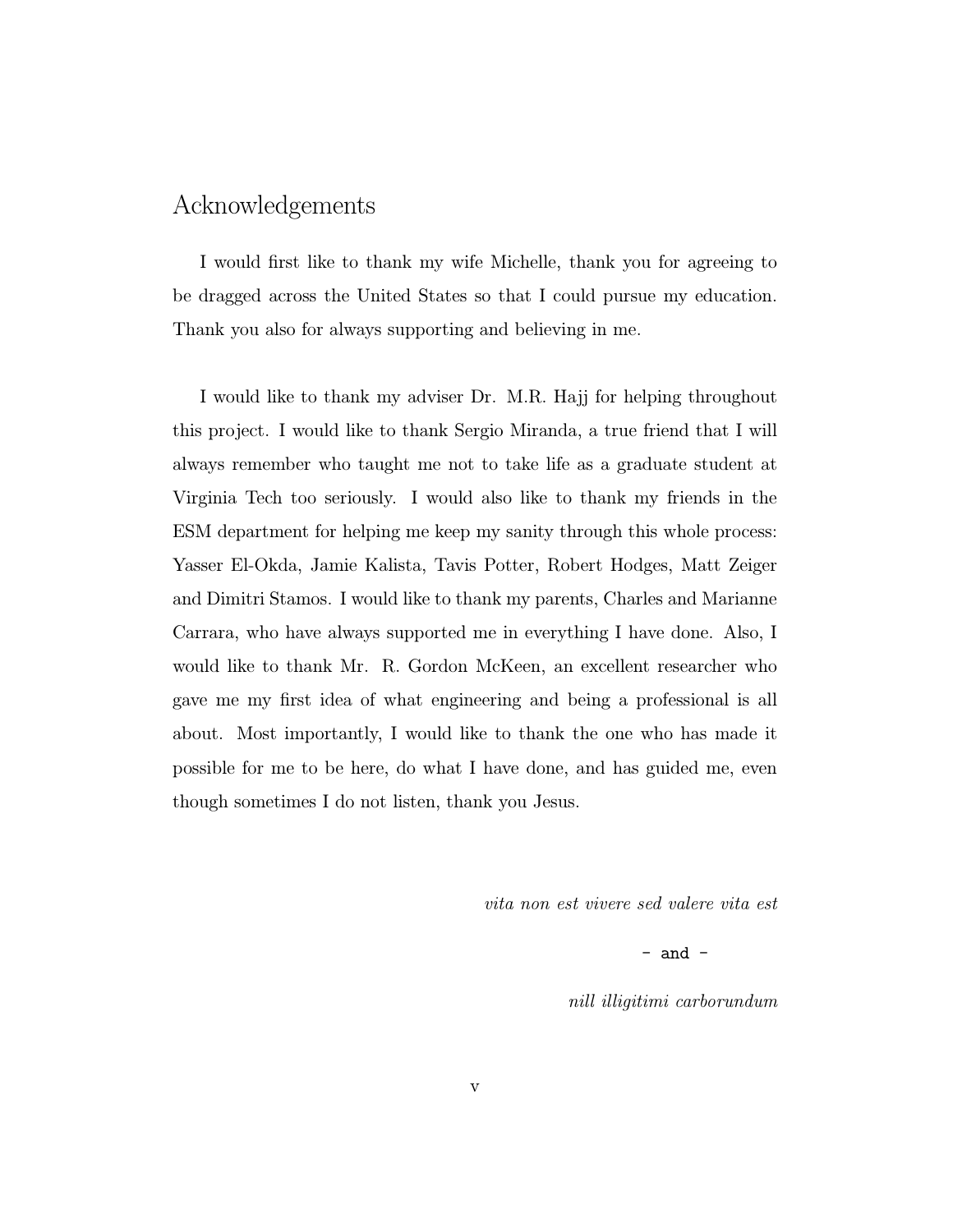### Dedication

This thesis is dedicated to my beautiful wife, Michelle and our amazing gift form God, my perfect baby daughter Hannah.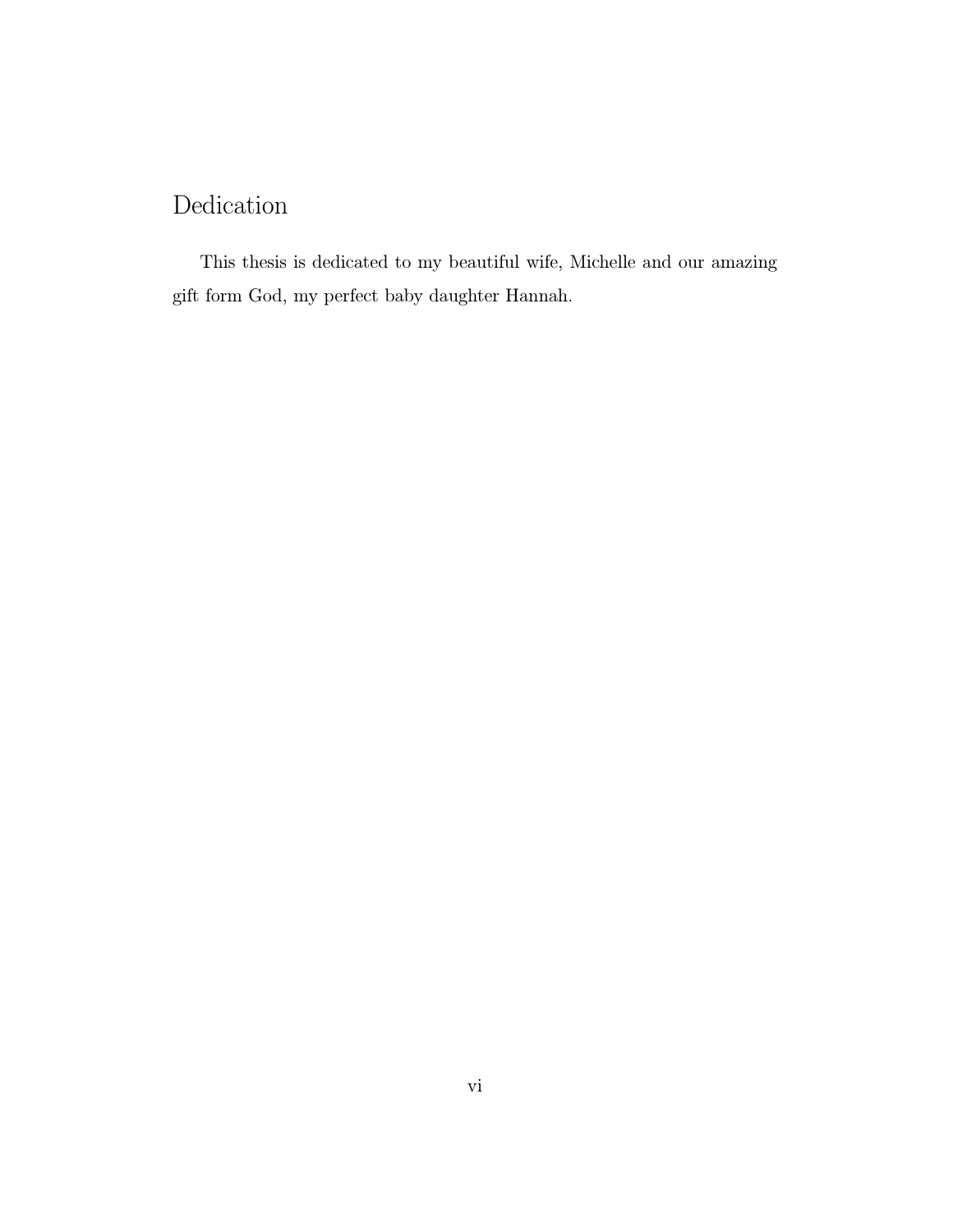# **Contents**

| 1 Introduction |  |
|----------------|--|
|                |  |

| $\bf{2}$ | <b>Stability of Steady Jets and Unsteady Shear Flows</b> |       |                                                              | $\mathbf{5}$ |
|----------|----------------------------------------------------------|-------|--------------------------------------------------------------|--------------|
| $2.1\,$  |                                                          |       |                                                              | $-5$         |
|          |                                                          | 2.1.1 | Dispersion Relation for the Axisymmetric Jet $\dots$         | 14           |
|          |                                                          | 2.1.2 | Numerical Solution Procedure: Axisymmetric Jet               | 17           |
|          |                                                          | 2.1.3 | Numerical Results for the Steady Axisymmetric Jet            | 18           |
|          | 2.2                                                      |       |                                                              |              |
|          |                                                          | 2.2.1 | Dispersion Relation for the Steady Swirling Jet $\ldots$ 34  |              |
|          |                                                          | 2.2.2 | Nondimensionalization of the Dispersion Relation $\ldots$ 35 |              |
|          |                                                          | 2.2.3 | Numerical Solution Procedure: Swirling Jet 36                |              |
|          |                                                          | 2.2.4 | Numerical Results for the Steady Swirling Jet 37             |              |
|          | 2.3                                                      |       | Stability of Time Dependent Shear Flows                      | 38           |
|          |                                                          |       |                                                              |              |
| $\bf{3}$ |                                                          |       | Stability of a Periodically Unsteady Axisymmetric Jet        | 42           |
|          | 3.1                                                      |       |                                                              |              |
|          |                                                          | 3.1.1 | Field equations for the Axisymmetric Jet: Consequences       |              |
|          |                                                          |       |                                                              |              |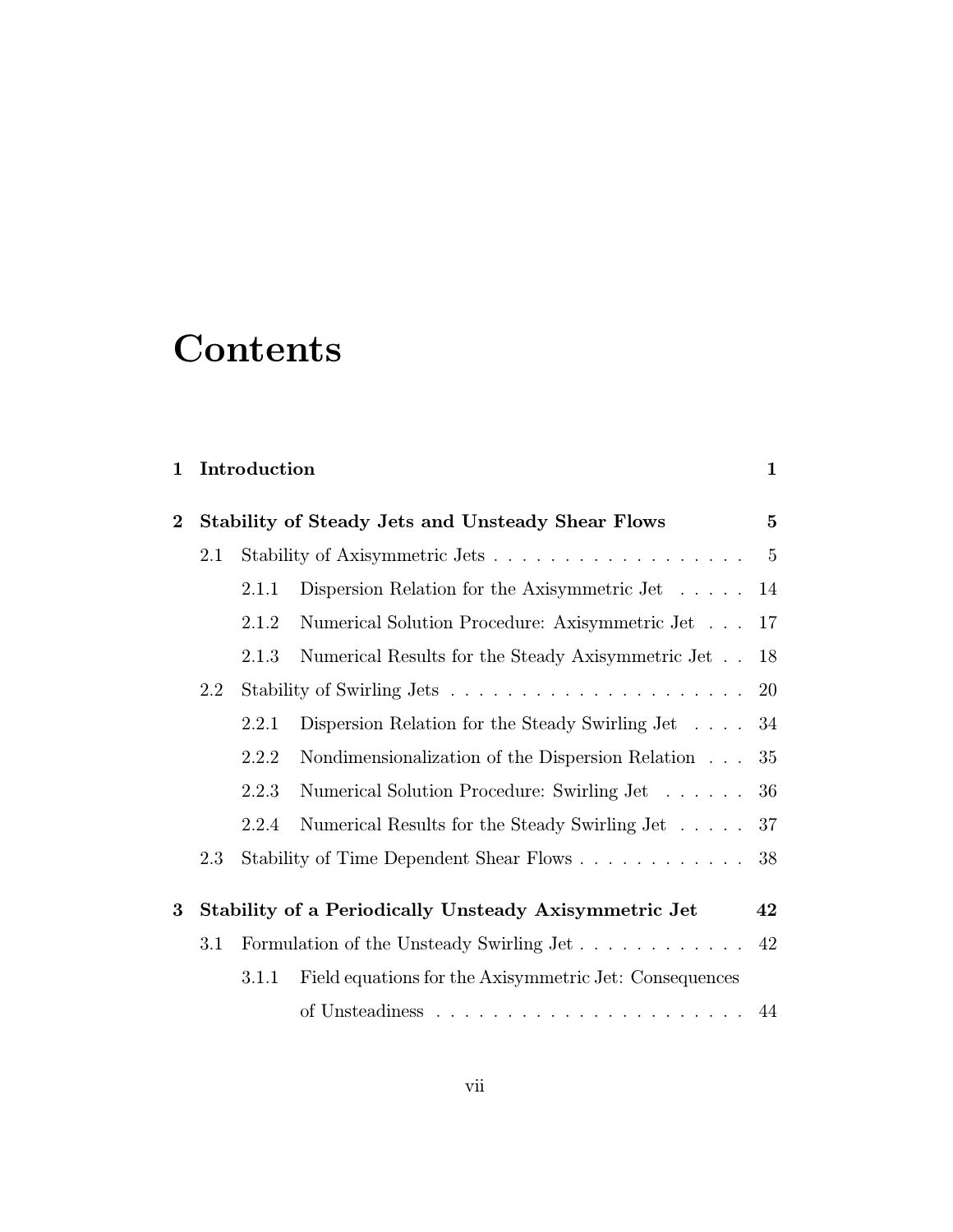|      |              | 3.1.2       | Dispersion Relation for the Unsteady Axisymmetric Jet 48                                                                                                                                                                                      |    |
|------|--------------|-------------|-----------------------------------------------------------------------------------------------------------------------------------------------------------------------------------------------------------------------------------------------|----|
|      |              | 3.1.3       | Results in the Quasi-steady Case $\ldots \ldots \ldots \ldots 51$                                                                                                                                                                             |    |
| 4    |              |             | Stability of a Periodically Unsteady Swirling Jet                                                                                                                                                                                             | 53 |
|      | 4.1          |             | Formulation of the Unsteady Swirling Jet                                                                                                                                                                                                      | 53 |
|      |              | 4.1.1       | Field equations for the Swirling Jet: Consequences of                                                                                                                                                                                         |    |
|      |              |             | and a construction of the construction of the construction of the construction of the construction of the construction of the construction of the construction of the construction of the construction of the construction of<br>Unsteadiness | 55 |
|      |              | 4.1.2       | Analysis in the Jet Core and Far Field: Unsteady Sta-                                                                                                                                                                                         |    |
|      |              |             | bility Eigenfunctions for the Swirling Jet $\dots \dots \dots$ 56                                                                                                                                                                             |    |
|      |              | 4.1.3       | Dispersion Relation for the Unsteady Swirling Jet                                                                                                                                                                                             | 67 |
|      |              | 4.1.4       | Nondimensionalization of the Dispersion Relation                                                                                                                                                                                              | 68 |
|      |              | 4.1.5       | Numerical Solution Procedure: Swirling Jet 70                                                                                                                                                                                                 |    |
|      |              | 4.1.6       | Numerical Results for the Unsteady Swirling Jet 71                                                                                                                                                                                            |    |
| 5    |              | Conclusions |                                                                                                                                                                                                                                               | 80 |
|      | Bibliography |             |                                                                                                                                                                                                                                               | 82 |
| Vita |              |             | 84                                                                                                                                                                                                                                            |    |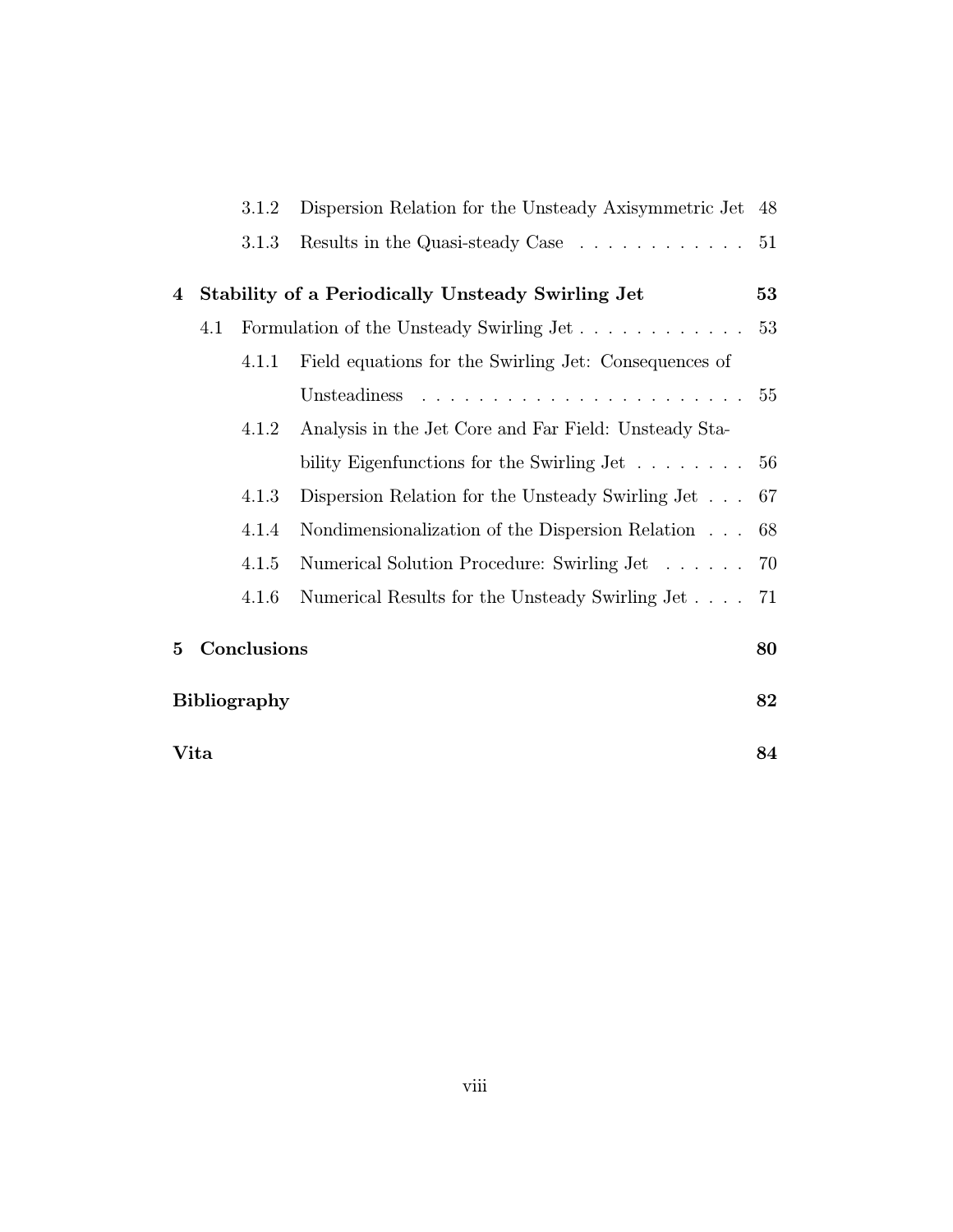# List of Figures

| $2.1\,$ | Sketch of Basic Flow for the Axisymmetric Jet 7                         |    |
|---------|-------------------------------------------------------------------------|----|
| 2.2     | Celerity vs. Axial Wavenumber for the Steady Axisymmetric               |    |
|         |                                                                         |    |
| 2.3     | Growth Rate vs. Axial Wavenumber for the Steady Axisym-                 |    |
|         |                                                                         | 19 |
| 2.4     | Sketch of Basic Flow for the Swirling Jet                               | 21 |
| 2.5     | Celerity vs. Axial Wavenumber for the Steady Swirling Jet 38            |    |
| 2.6     | Growth Rate vs. Axial Wavenumber for the Steady Swirling Jet 38         |    |
| 3.1     | Sketch of Basic Flow for the Pulsed Axisymmetric Jet 43                 |    |
| 4.1     | Sketch of Basic Flow for the Unsteady Swirling Jet                      | 54 |
| 4.2     | Swirl Perturbation vs. Time $\ldots \ldots \ldots \ldots \ldots \ldots$ | 71 |
| 4.3     | Unsteady and Quasi-steady Growth Rate Modulation vs. Time               |    |
|         |                                                                         |    |
| 4.4     | Unsteady and Quasi-steady Growth Rate Modulation vs. Time               |    |
|         |                                                                         |    |
| 4.5     | Unsteady and Quasi-steady Growth Rate Modulation vs. Time               |    |
|         |                                                                         |    |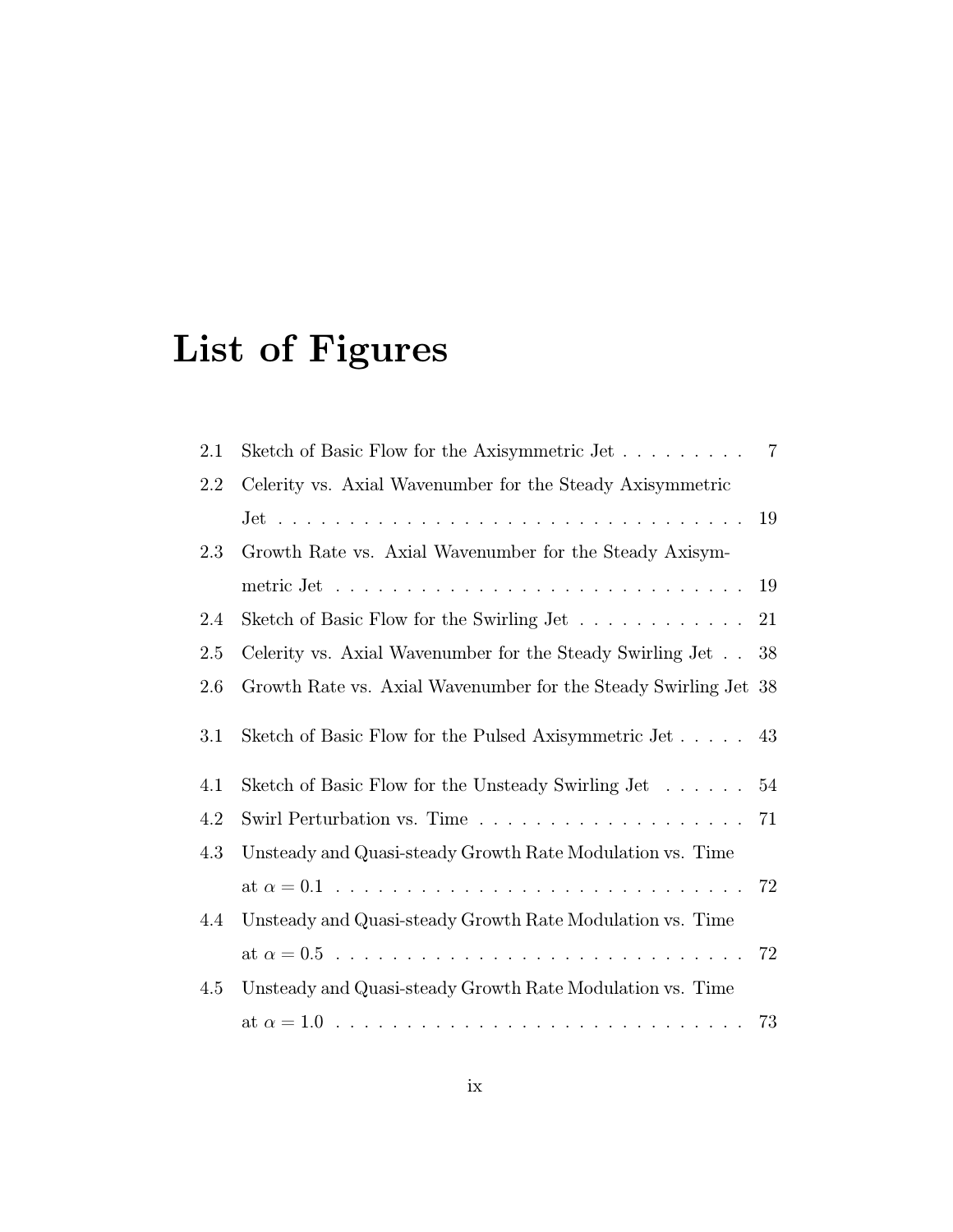| 4.6 | Unsteady and Quasi-steady Growth Rate Modulation vs. Time              |    |
|-----|------------------------------------------------------------------------|----|
|     |                                                                        |    |
| 4.7 | Unsteady and Quasi-steady Growth Rate Modulation vs. Time              |    |
|     |                                                                        |    |
| 4.8 | Unsteady and Quasi-steady Celerity Modulation vs. Time at              |    |
|     |                                                                        |    |
| 4.9 | Unsteady and Quasi-steady Celerity Modulation vs. Time at              |    |
|     |                                                                        |    |
|     | 4.10 Unsteady and Quasi-steady Celerity Modulation vs. Time at         |    |
|     |                                                                        | 76 |
|     | 4.11 Unsteady and Quasi-steady Celerity Modulation vs. Time at         |    |
|     |                                                                        |    |
|     | 4.12 Unsteady and Quasi-steady Celerity Modulation vs. Time at         |    |
|     |                                                                        |    |
|     | 4.13 Growth Rate for Steady and Unsteady Swirling Jets at $S = 0.7$ 79 |    |
|     | 4.14 Celerity for Steady and Unsteady Swirling Jets at $S = 0.7$ . 79  |    |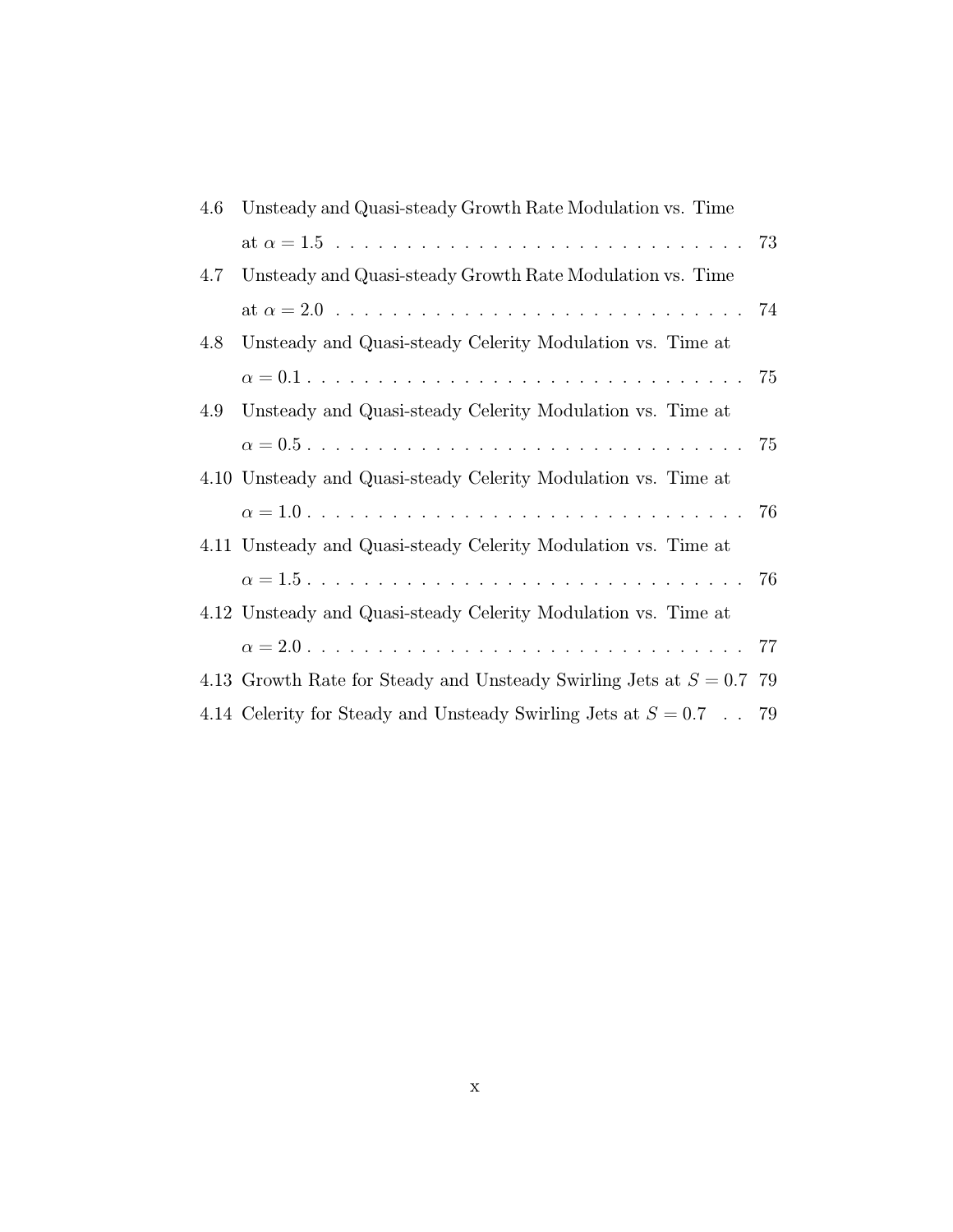## Chapter 1

## Introduction

The theory of hydrodynamic stability is useful in predicting transitions between laminar and turbulent configurations for a given flow field. That is, hydrodynamic stability deals with predicting the most stable configuration for a given system and the transition from laminar flow to turbulence follows as a natural progression of the system marked by the initial instability. For example, it is intuitively obvious that the most stable configuration of a twofluid interface is one in which the lighter of the two fluids exists on top of the heaviest fluid. In nature, this is what is observed and is not related to the fundamental physics of the problem, as theoretically both configurations are possible. The naturally observed configuration is a consequence of the stability of the physical system. In this case, an equilibrated system consisting of the opposite, heavy on top of light fluid, is unstable to all perturbations of the interface, thus, any infinitesimal perturbation grows without bound and the equilibrium is upset. We may say that the theory of hydrodynamic stability deals with predicting whether or not a given flow pattern is stable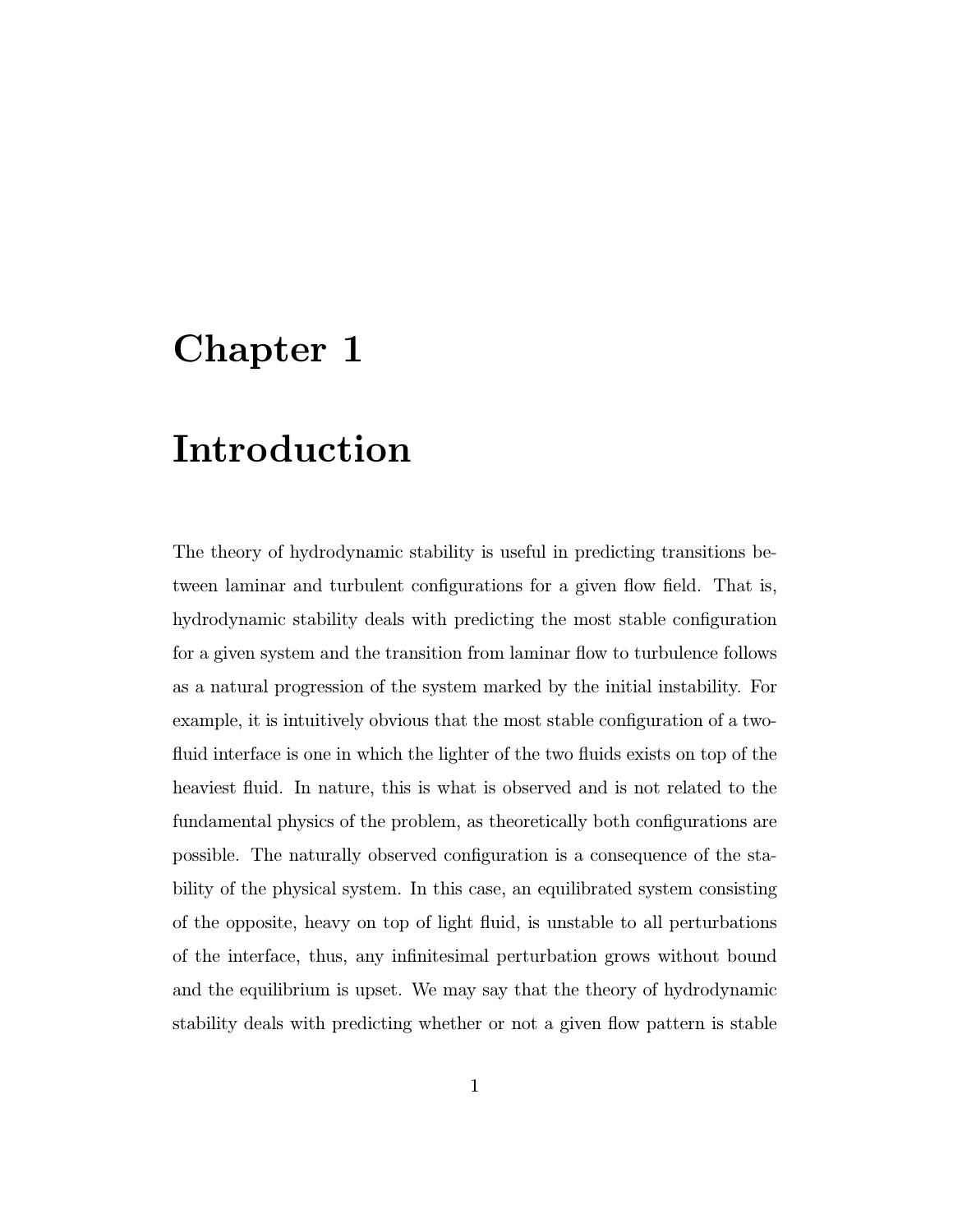or unstable, and thus whether or not it can be observed in nature.

In practice, to determine the stability of a given flow field with respect to small deviations of the physical parameters of the system, a perturbation is added to the field variables that are then substituted back into the governing equations. Because the unperturbed field is necessarily admissible it already satisfies the governing equations, thus, the mathematical problem is reduced to determining the exact form of the perturbation eigenfunctions for the given problem. In the case of linear stability; that is, for a 'small' disturbance, the perturbations are taken such that nonlinear combinations of them may be disregarded, and the mathematical problem is simplified due to the subsequent linearization of the field equations. Furthermore, perturbations adhering to the  $L_2$ -norm may be expanded (for a linear system) in normalmodes and, following the theory of Liapounov, information may be extracted from the normal-mode solution that will help determine the stability of the flow [1] [2]. This is the idea behind the normal mode approach for linear stability analysis.

Axisymmetric and swirling jets/wakes are examples of fluid dynamical flow fields whose stability is of theoretical and practical interest. There are many physical problems in nature and technology involving jet flows, and, specifically swirling jets. Swirling jet flow is observed in aircraft jets and wakes, and, in the shedding of leading-edge and wing-tip vorticity. Furthermore, swirl is purposely imparted in mechanical devices such as supersonic combustion chambers and cyclone separators to manipulate flow dynamics for engineering purposes; in the former, swirl is introduced to aide in atomization of fuel jets, thereby increasing combustion efficiency [3]. The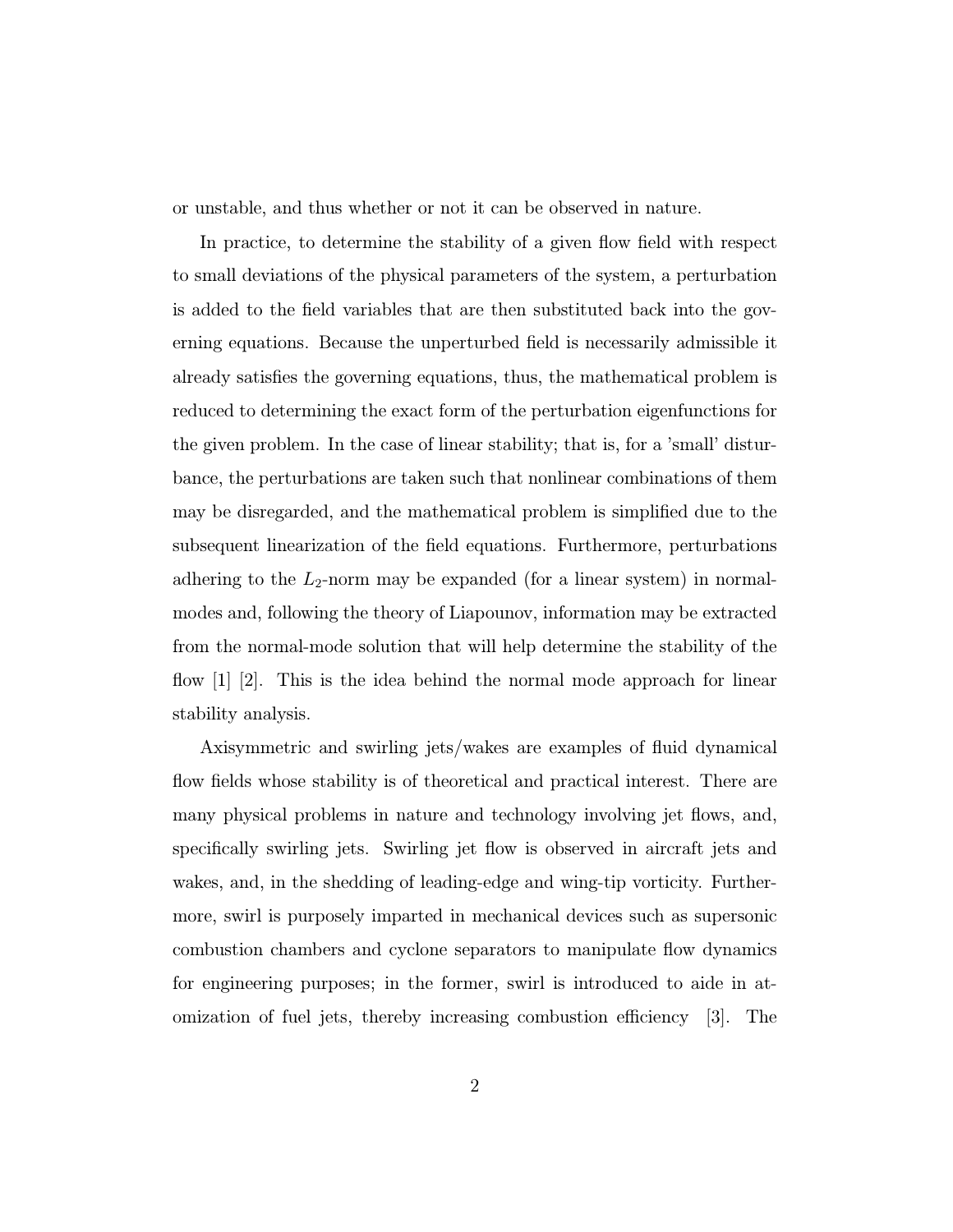stability of certain natural flows of practical interest, such as tornadoes  $|4|$ , and astrophysical flows of more theoretical interest, such as plasma jets in Active Galactic Nuclei (AGN), well-collimated flows in star formation regions, "black holes", and galaxy cores, have been analyzed using swirling plasma jet models [5] [6]. Swirl can also be generated in an initial swirlfree flow via the breaking of one or more symmetries, examples of such flows are, strong atmospheric vortical flows, rotational motions of astrophysical objects, whirlpools and flow in a draining bathtub [7]. In the case of the latter, it is the unbalanced Coriolis force that is responsible for the vortical motion of the flow, however, the initial instability that leads to this motion can be viewed as resulting from a broken symmetry.

Existing stability studies of the above-mentioned physical problems have been analyzed assuming steady mean flow; that is, all velocity components are considered independent of time. In general, stability studies of shear flows are completed assuming steady flow, and, this type of steady shear flow analysis receives more attention than the stability of unsteady shear flows. This is due to the fact that mathematically, the already complex nature of stability analyses is exacerbated by the introduction of time-dependent coefficients in the Navier-Stokes equation, and, under most circumstances analytical closed form solutions may be unattainable, and one must resort to a numerical or asymptotic analysis of the problem. Experimentally, generating a wellcontrolled unsteady mean flow is difficult and substantial complications may result from inadequate unsteady flow-field conditions. To avoid these difficulties, the effects of time-dependent mean flows on the stability of a fluid mechanical system have been analyzed via the quasi-steady approach; that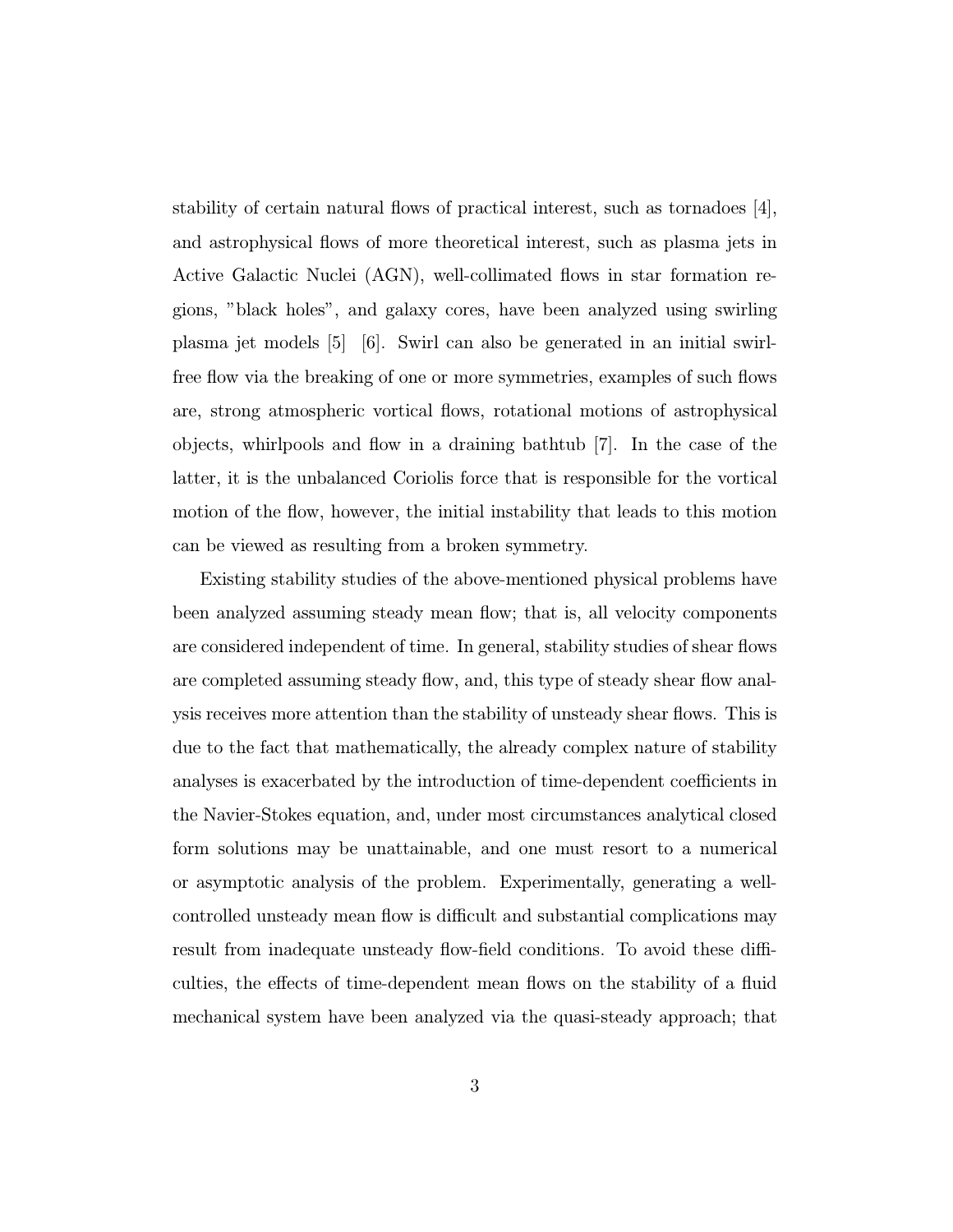is, applying steady state results to instantaneous velocity distributions.

The objective of this present study is to analyze the stability of periodically time-dependent jets directly form the unsteady linearized Navier-Stokes equation. Using results from the analysis of periodically unsteady mixing layers, conclusions are drawn regarding the applicability of the quasi-steady approach for unsteady axisymmetric and swirling jets. The paper is outlined as follows: Chapter 1 gives a brief motivation for the study of hydrodynamic stability, Chapter 2 gives, as a prerequisite for subsequent chapters, an overview of the temporal stability of steady axisymmetric and swirling jets and unsteady free shear flows. In chapter 3 the problem of the stability of an unsteady axisymmetric jet is formulated, solved and discussed. In chapter 4 the problem of the stability of an unsteady swirling jet is formulated, solved and discussed. A summary of the research and conclusions are given in Chapter 5.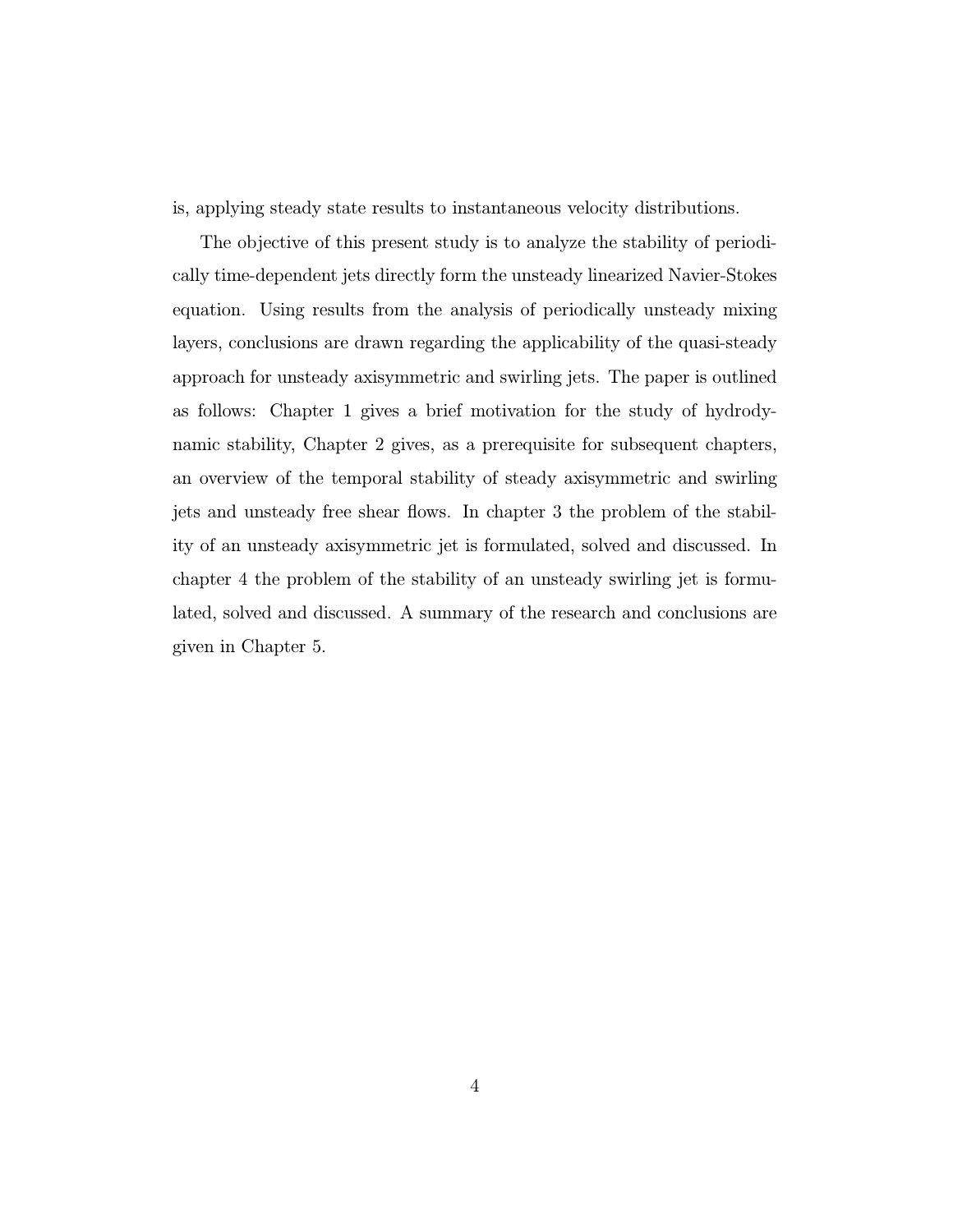## Chapter 2

# Stability of Steady Jets and Unsteady Shear Flows

In this chapter the background for the work performed herein is presented. First, the stability of a steady inviscid axisymmetric jet is detailed as given by Batchelor and Gill [8]. Second, the stability of a steady inviscid swirling jet following the work of Loiseleux  $et. al \vert 9 \vert$  is presented. And lastly, the effects of periodic variations on the stability of a mixing layer is considered as presented by Hajj [10].

### 2.1 Stability of Axisymmetric Jets

In this section, the stability of a steady axisymmetric jet is considered. An exhaustive treatment of the temporal stability of inviscid axisymmetric jets is given by Batchelor and Gill [8]. The spatial counterpart treatment is given by Michalke [11].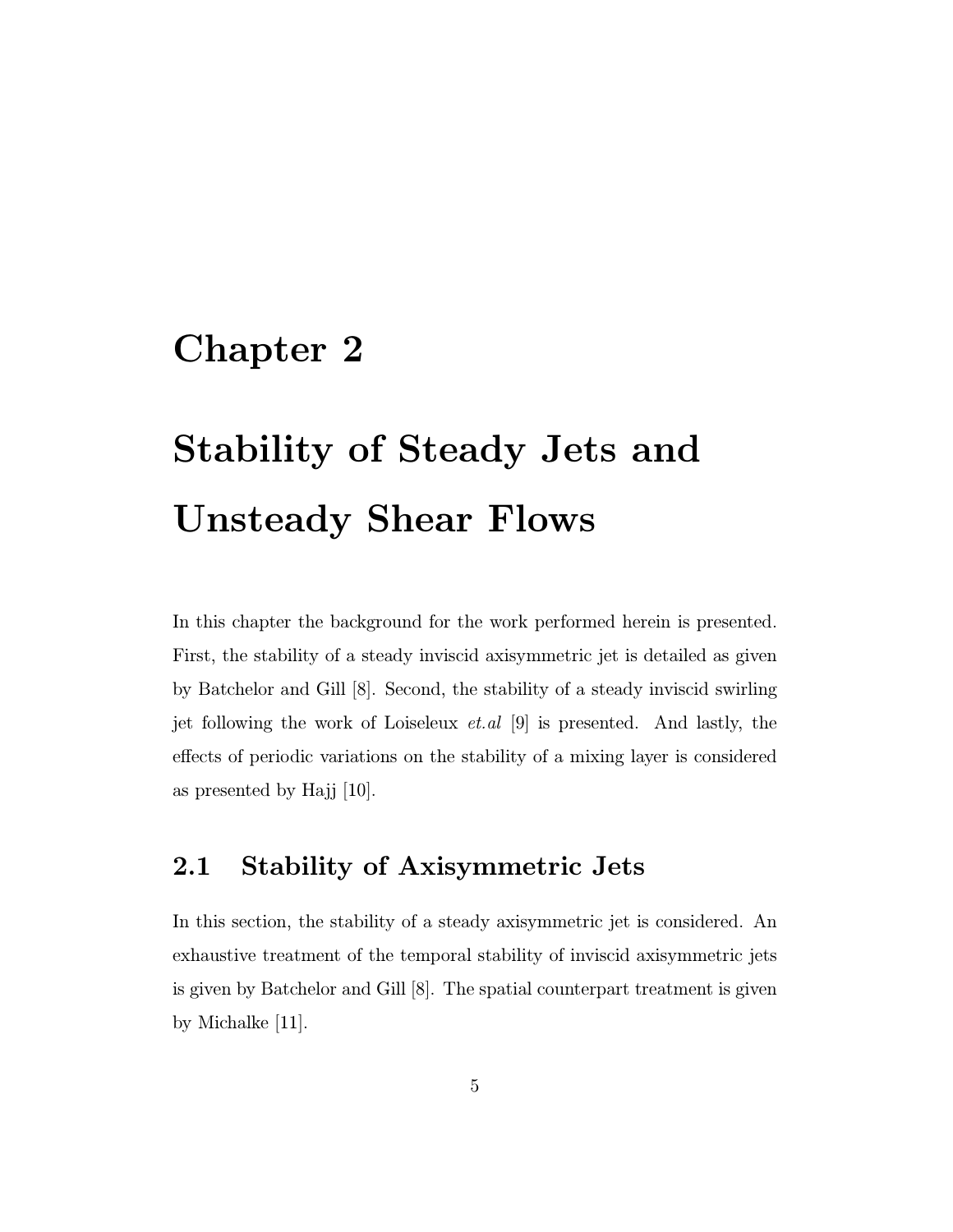The velocity and pressure fields,  $(\vec{v}, p)$ , of inviscid Newtonian flows are governed by the Euler and continuity equations which are given by,

$$
\frac{\partial \vec{v}}{\partial t} + \nabla \vec{v} \cdot \vec{v} + \frac{1}{\rho} \nabla p = \vec{0}
$$
 (2.1)

$$
\nabla \cdot \vec{v} = 0 \tag{2.2}
$$

The cylindrical coördinate components for these equations are written as,

$$
\rho \left( \frac{\partial v_r}{\partial t} + v_r \frac{\partial v_r}{\partial r} + \frac{v_\theta}{r} \frac{\partial v_r}{\partial \theta} - \frac{v_\theta^2}{r} + v_z \frac{\partial v_r}{\partial z} \right) = -\frac{\partial p}{\partial r}
$$
(2.3)

$$
\rho \left( \frac{\partial v_{\theta}}{\partial t} + v_{r} \frac{\partial v_{\theta}}{\partial r} + \frac{v_{\theta}}{r} \frac{\partial v_{\theta}}{\partial \theta} + \frac{v_{r} v_{\theta}}{r} + v_{z} \frac{\partial v_{\theta}}{\partial z} \right) = -\frac{1}{r} \frac{\partial p}{\partial \theta}
$$
(2.4)

$$
\rho \left( \frac{\partial v_z}{\partial t} + v_r \frac{\partial v_z}{\partial r} + \frac{v_\theta}{r} \frac{\partial v_z}{\partial \theta} + v_z \frac{\partial v_z}{\partial z} \right) = -\frac{\partial p}{\partial z}
$$
(2.5)

for equation (2.1) and,

$$
\frac{1}{r}\frac{\partial}{\partial r}(\rho r v_r) + \frac{1}{r}\frac{\partial}{\partial \theta}(\rho v_{\theta}) + \frac{\partial}{\partial z}(\rho v_z) = 0
$$
\n(2.6)

for equation (2.2).

The inviscid axisymmetric jet, shown in figure 2.1, is modeled by a cylindrical vortex sheet of radius R such that,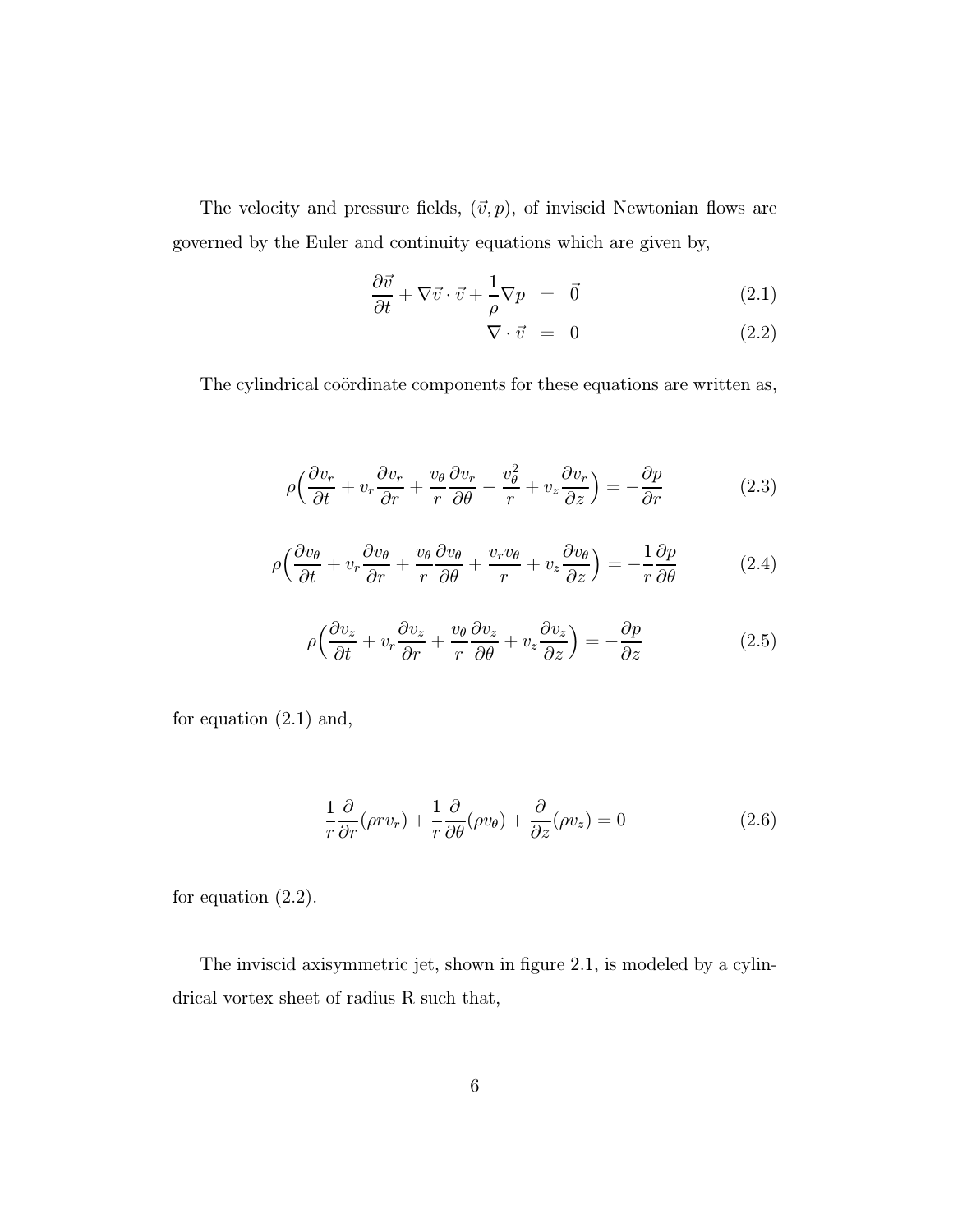$$
\vec{V}(r,\theta,z) = \begin{cases}\n(0,0,v_{\infty} + \Delta v), & \text{for } r < R \\
(0,0,v_{\infty}), & \text{for } r > R\n\end{cases}
$$
\n(2.7)

Where,  $v_{\infty}$  is the far-field free stream velocity and  $\Delta v$  is the axial velocity



Figure 2.1: Sketch of Basic Flow for the Axisymmetric Jet

difference across the vortex sheet. For a generic field  $((0,0,V_z), P)$ , substitution into equations (2.3-5) shows that the mean flow is governed by,

$$
\rho \left( \frac{\partial V_z}{\partial t} + V_z \frac{\partial V_z}{\partial z} \right) = -\frac{\partial P}{\partial z} \tag{2.8}
$$

$$
\frac{\partial P}{\partial r} = 0\tag{2.9}
$$

$$
\frac{1}{r}\frac{\partial P}{\partial \theta} = 0\tag{2.10}
$$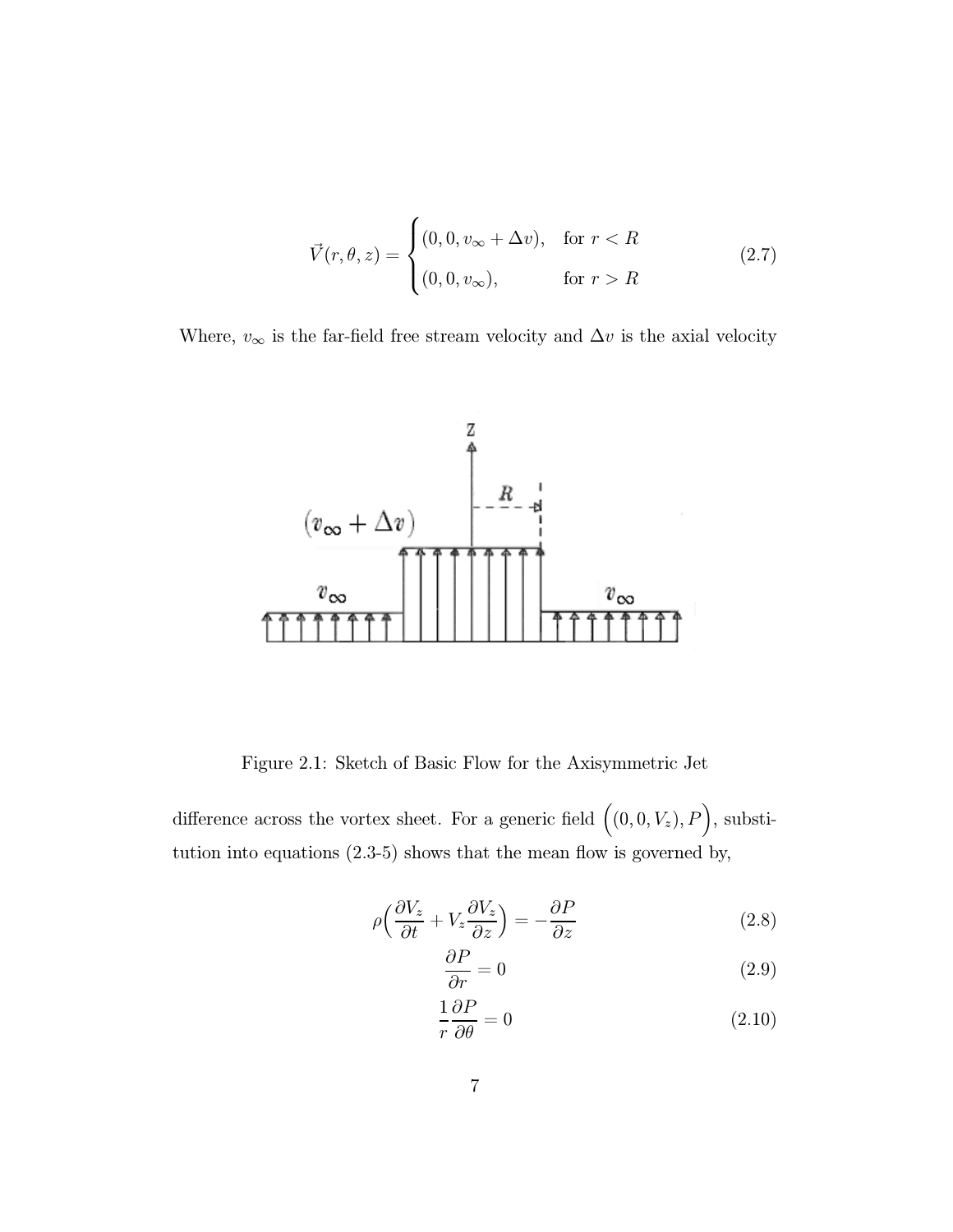$$
\frac{\partial}{\partial z}(\rho V_z) = 0\tag{2.11}
$$

To examine the stability of the jet governed by the above equations, perturbations  $\delta \vec{v}$  and  $\delta p$  are added to the mean flow  $\vec{V}$  and  $P$  according to,

$$
\vec{v} \mapsto \vec{V} + \delta \vec{v} = (\delta v_r, \delta v_\theta, V_z + \delta v_z)
$$
\n(2.12)

$$
p \mapsto P + \delta p \tag{2.13}
$$

Substituting (2.12) and (2.13) into (2.3-5) yields the following non-linear equations for the total flow,

$$
\rho \left( \frac{\partial}{\partial t} \delta v_r + \delta v_r \frac{\partial \delta v_r}{\partial r} + \frac{\delta v_\theta}{r} \frac{\partial \delta v_r}{\partial \theta} - \frac{\delta v_\theta^2}{r} + \left( V_z + \delta v_z \right) \frac{\partial \delta v_r}{\partial z} \right) = -\frac{\partial}{\partial r} (P + \delta p) \quad (2.14)
$$

$$
\rho \left( \frac{\partial}{\partial t} \delta v_{\theta} + \delta v_{r} \frac{\partial \delta v_{\theta}}{\partial r} + \frac{\delta v_{\theta}}{r} \frac{\partial \delta v_{\theta}}{\partial \theta} + \frac{\delta v_{r} \delta v_{z}}{r} + \left( V_{z} + \delta v_{z} \right) \frac{\partial \delta v_{\theta}}{\partial z} \right) = -\frac{1}{r} \frac{\partial}{\partial \theta} \left( P + \delta p \right) \tag{2.15}
$$

and

$$
\rho \left( \frac{\partial}{\partial t} (V_z + \delta v_z) + \delta v_r \frac{\partial}{\partial r} (V_z + \delta v_z) + \frac{\delta v_\theta}{r} \frac{\partial}{\partial \theta} (V_z + \delta v_z) + (V_z + \delta v_z) \frac{\partial}{\partial z} (V_z + \delta v_z) \right) = -\frac{\partial}{\partial \theta} (P + \delta p)
$$
\n(2.16)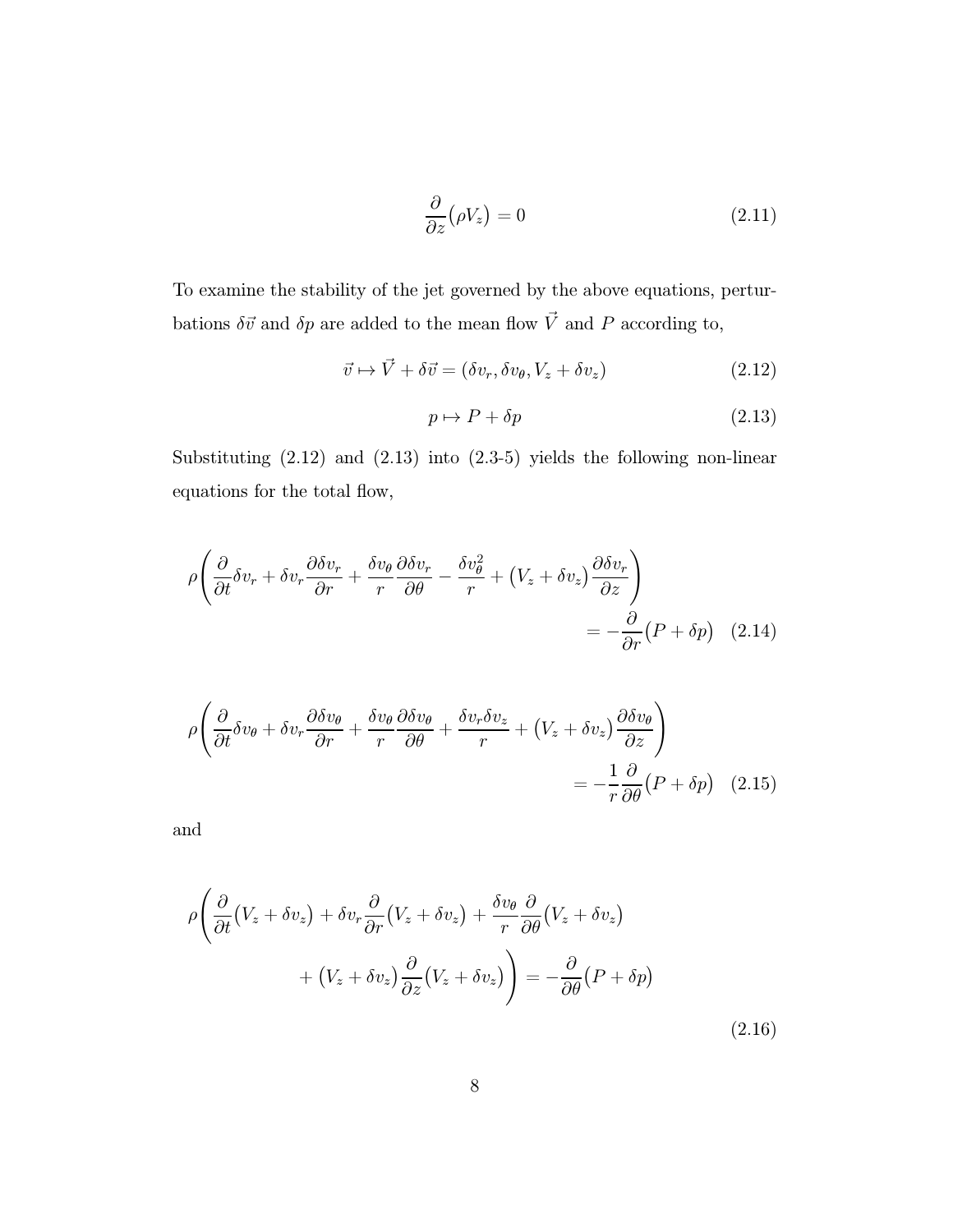Substituting  $(2.12)$  into  $(2.6)$  yields the following conservation of mass equation for the total flow,

$$
\frac{1}{r}\frac{\partial}{\partial r}\Big(\rho r \delta v_r\Big) + \frac{1}{r}\frac{\partial}{\partial \theta}\Big(\rho \delta v_{\theta}\Big) + \frac{\partial}{\partial z}\Big(\rho V_z + \rho \delta v_z\Big) = 0 \tag{2.17}
$$

Subtracting the mean equations (2.8-10) from the non-linear momentum transport equations yields the governing momentum transport equations for the perturbations,

$$
\rho \left( \frac{\partial \delta v_r}{\partial t} + \delta v_r \frac{\partial \delta v_r}{\partial r} + \frac{\delta v_\theta}{r} \frac{\partial \delta v_r}{\partial \theta} - \frac{\delta v_\theta^2}{r} + v_z \frac{\partial \delta v_r}{\partial z} + \delta v_z \frac{\partial \delta v_r}{\partial z} \right) = -\frac{\partial \delta p}{\partial r} \quad (2.18)
$$

$$
\rho \left( \frac{\partial \delta v_{\theta}}{\partial t} + \delta v_{r} \frac{\partial \delta v_{\theta}}{\partial r} + \frac{\delta v_{\theta}}{r} \frac{\partial \delta v_{\theta}}{\partial \theta} + \frac{\delta v_{r} \delta v_{z}}{r} + v_{z} \frac{\partial \delta v_{\theta}}{\partial z} + \delta v_{z} \frac{\partial \delta v_{\theta}}{\partial z} \right) = -\frac{1}{r} \frac{\partial \delta p}{\partial \theta} \quad (2.19)
$$

and

$$
\rho \left( \frac{\partial \delta v_z}{\partial t} + \delta v_r \frac{\partial v_z}{\partial r} + \delta v_r \frac{\partial \delta v_z}{\partial r} + \frac{\delta v_\theta}{r} \frac{\partial v_z}{\partial \theta} + \frac{\delta v_\theta}{r} \frac{\partial \delta v_z}{\partial \theta} + \delta v_z \frac{\partial v_z}{\partial z} + \delta v_z \frac{\partial \delta v_z}{\partial z} \right) = -\frac{\partial \delta p}{\partial \theta} \quad (2.20)
$$

Subtracting the mean continuity equation (2.11) from (2.17) yields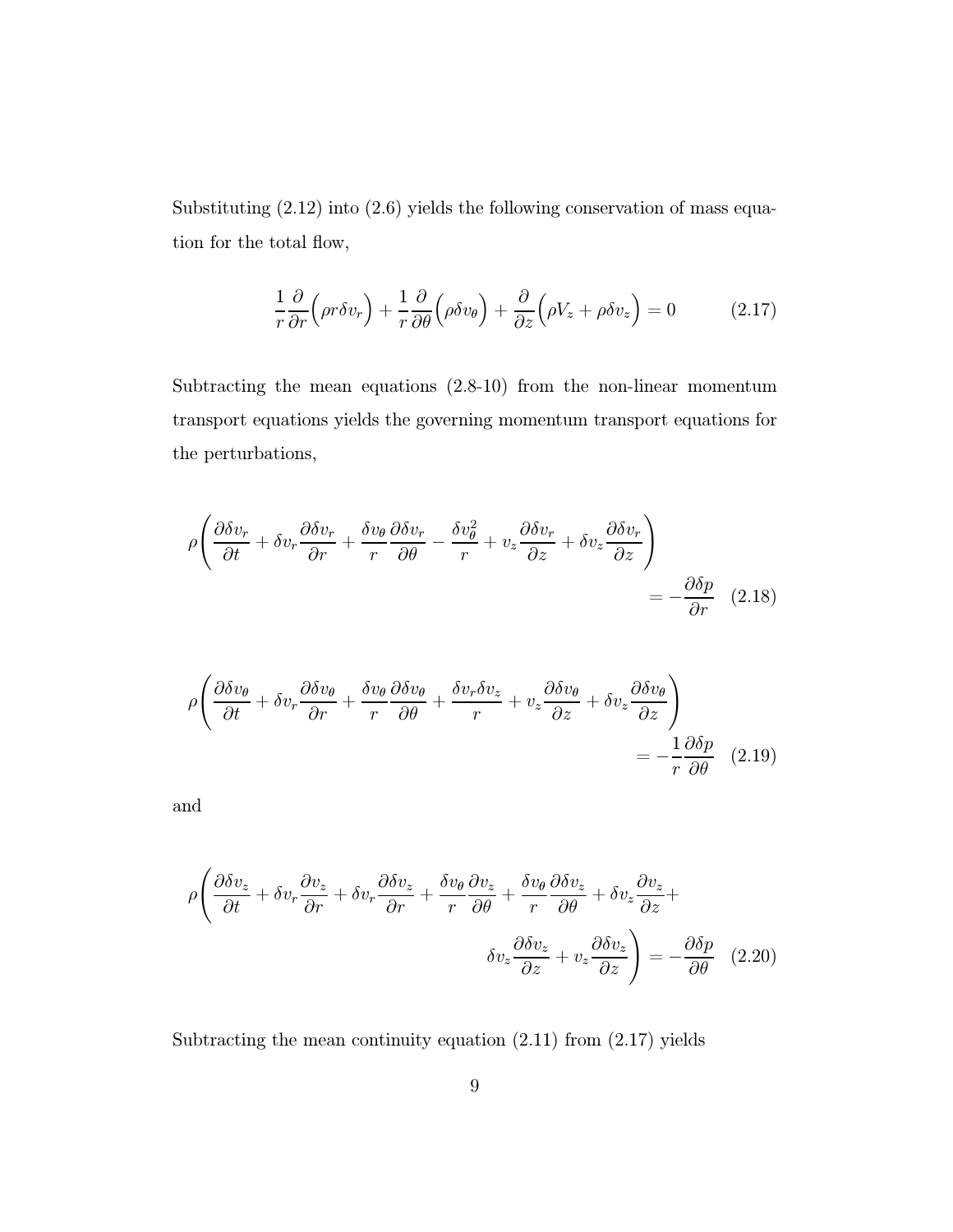$$
\frac{1}{r}\left(\delta v_r + r\frac{\partial \delta v_r}{\partial r}\right) + \frac{1}{r}\frac{\partial \delta v_\theta}{\partial \theta} + \frac{\partial \delta v_z}{\partial z} = 0
$$
\n(2.21)

At the onset of instability, perturbations are assumed to be small, i.e.,  $\delta f = O(\varepsilon) \ni (\delta f) \gg (\delta f)^2$  and for sufficiently small disturbances,  $(\delta f)^2 \simeq 0$ . In essence, we linearize the system by taking perturbations of order  $\varepsilon$  where  $\varepsilon \ll 1$  so that we may throw out quadratic combinations; that is, quantities of order  $(\varepsilon^2)$ . Doing so, equations (2.18-20), representing the linearized momentum-transport equations for the fluctuation quantities  $\delta v$  and  $\delta p$ , become,

$$
\rho \left( \frac{\partial \delta v_r}{\partial t} + v_z \frac{\partial \delta v_r}{\partial r} \right) = -\frac{\partial \delta p}{\partial r} \tag{2.22}
$$

$$
\rho \left( \frac{\partial \delta v_{\theta}}{\partial t} + v_z \frac{\partial \delta v_{\theta}}{\partial r} \right) = -\frac{1}{r} \frac{\partial \delta p}{\partial \theta} \tag{2.23}
$$

$$
\rho \left( \frac{\partial \delta v_z}{\partial t} + v_z \frac{\partial \delta v_z}{\partial z} \right) = -\frac{\partial \delta p}{\partial z} \tag{2.24}
$$

We note that the continuity equation (2.21) is already linear. Therefore, equations (2.21-2.24) represent the linearized conservation of mass and transport of momentum for velocity and pressure perturbations  $\delta v$  and  $\delta p$  in cylindrical coördinates with a mean velocity profile  $(0, 0, V_z)$ .

Because the new governing field equations are linear, the perturbations may be expanded in basis functions for the appropriate norm. In the space of  $L_2$ , the basis functions may be chosen as pure harmonics, and, the only requirement imposed on the perturbations is that they are of finite-energy;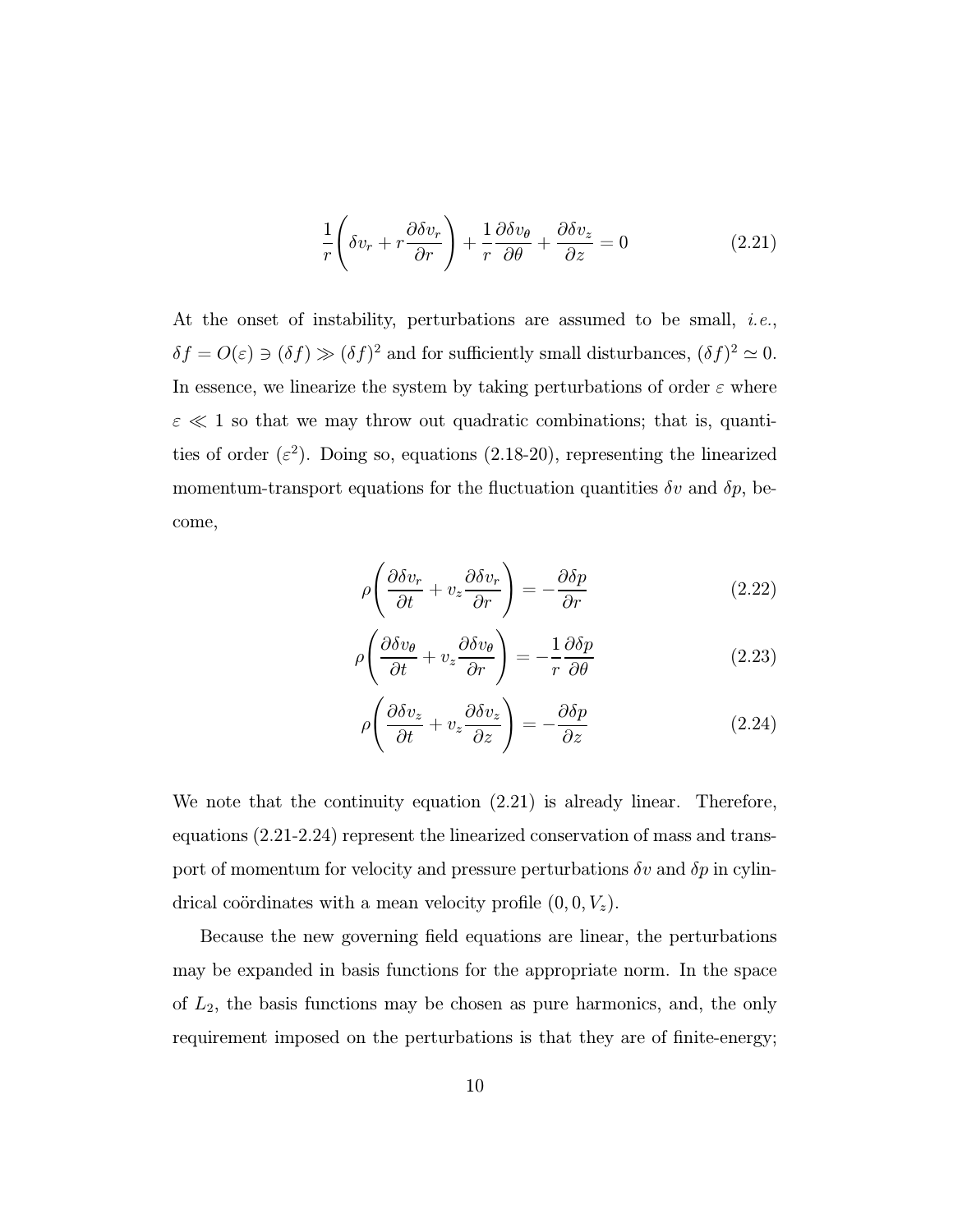that is, bounded in the mean square sense. Such an expansion yields the well known Fourier, or normal-mode representation, written as

$$
\delta f = \hat{f}(r)e^{(i\alpha(z-ct)+im\theta)}.
$$
\n(2.25)

In cylindrical coördinates the constant harmonics  $\alpha$ , c and m are the axial wavenumber, the wave speed and the azimuthal wavenumber, respectively.

What follows is a temporal stability analysis, thus, we take the wave speed c complex; i.e.  $c = c_R + ic_I$ . Based on equation (2.25),  $\alpha c_I$  and  $c_R$ represent the growth rate and celerity of the disturbance. The perturbation fields  $(\delta \vec{v}, \delta p)$  are given in terms of normal modes as,

$$
\delta v_r = \hat{v_r}(r)e^{(i\alpha(z-ct)+im\theta)} \tag{2.26}
$$

$$
\delta v_{\theta} = \widehat{v_{\theta}}(r)e^{(i\alpha(z-ct)+im\theta)} \tag{2.27}
$$

$$
\delta v_z = \widehat{v}_z(r)e^{(i\alpha(z-ct)+im\theta)}\tag{2.28}
$$

$$
\delta p = \widehat{p}(r)e^{(i\alpha(z-ct)+im\theta)}\tag{2.29}
$$

Substituting (2.26-29) into (2.21-24) and dividing by the common (non-zero) exponential term  $exp[(i\alpha(z-ct)+im\theta)]$ , the following stability equations for the region inside the axisymmetric jet are obtained,

• Continuity-

$$
\frac{d\widehat{v}_r(r)}{dr} + \frac{1}{r}\widehat{v}_r(r) + \frac{im}{r}\widehat{v}_\theta(r) + i\alpha \widehat{v}_z(r) = 0 \qquad (2.30)
$$

• Momentum-

$$
\frac{d\widehat{p}(r)}{dr} - i\alpha c\rho \widehat{v}_r(r) + i\alpha V_z \rho \widehat{v}_r(r) = 0
$$
\n(2.31)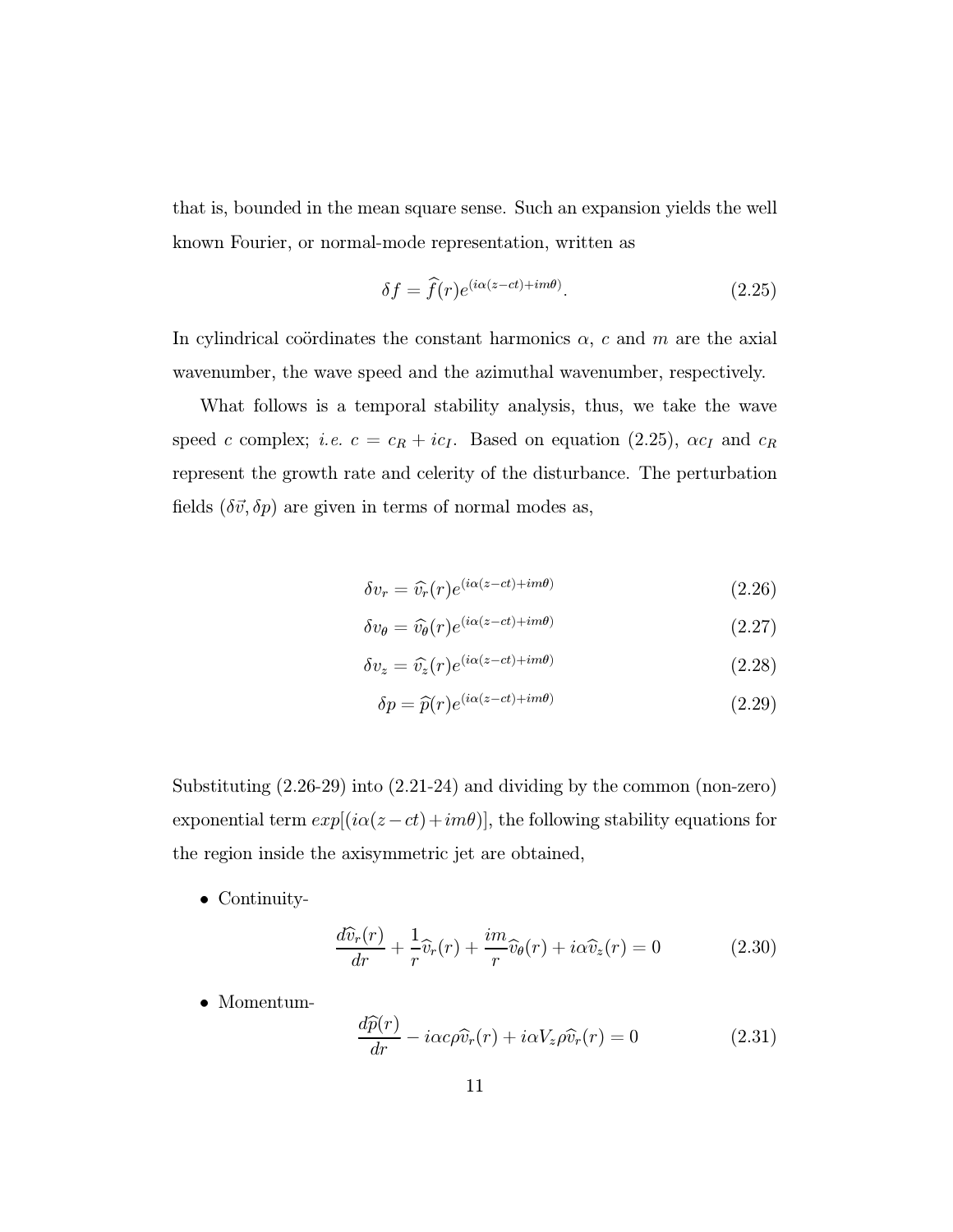$$
\frac{im}{\rho r}\widehat{p}(r) - i\alpha c \widehat{v}_{\theta}(r) + i\alpha V_{z}\widehat{v}_{\theta}(r) = 0
$$
\n(2.32)

$$
\frac{i\alpha}{\rho}\widehat{p}(r) - i\alpha c \widehat{v}_z(r) + i\alpha V_z \widehat{v}_z(r) = 0
$$
\n(2.33)

where  $V_z$  is defined as  $(v_{\infty} + \Delta v)$ .

The above system may be reduced to a single equation by differentiating  $(2.30)$  with respect to r, then substituting velocity perturbation expressions from (2.31-33) into the differentiated form of equation (2.30). Doing this and rearranging results in a single second-order ordinary differential equation for the pressure eigenfunction which is given by

$$
\frac{d^2\widehat{p}(r)}{dr^2} + \frac{1}{r}\frac{d\widehat{p}(r)}{dr} - \left(\frac{m^2}{r^2} + \alpha^2\right)\widehat{p}(r) = 0\tag{2.34}
$$

where equation  $(2.34)$  is readily recognized as a modified Bessel equation. Subsequently, (2.34) admits solutions of the form,

$$
\widehat{p}(r) = A_1 I_m(\alpha r) + A_2 K_m(\alpha r) \tag{2.35}
$$

where,  $I_m$  and  $K_m$  are modified Bessel functions and  $A_1$  and  $A_2$  are constants.

In the region outside the jet, the quiescent flow is irrotational and applying standard results from vector calculus, it follows that a velocity potential may be defined; that is,

$$
\nabla \times \vec{v} = \vec{0} \Rightarrow \exists \Phi \ni \vec{v} = \nabla \Phi \tag{2.36}
$$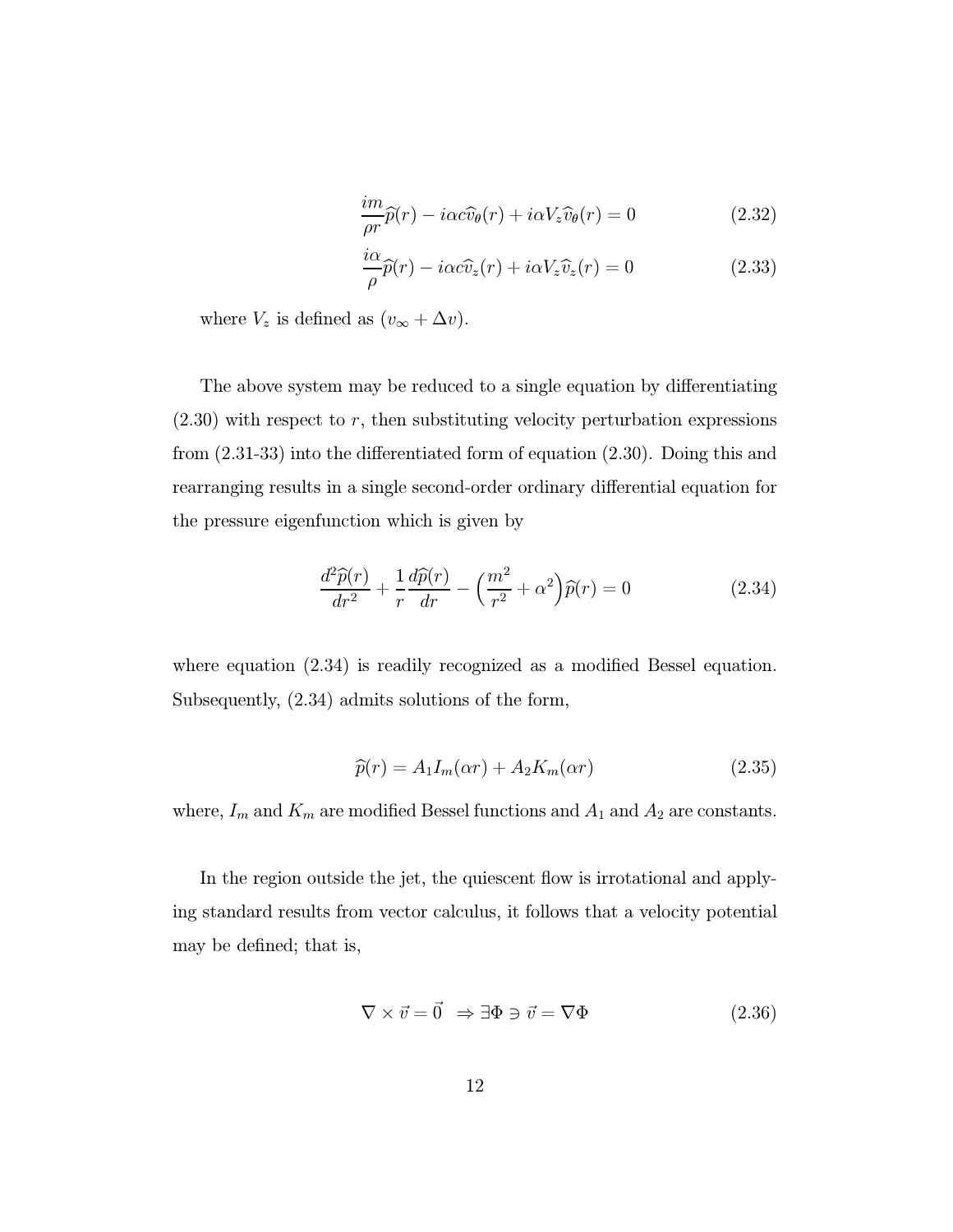furthermore, the field is incompressible, thus

$$
div(\vec{v}) = div(\nabla \Phi) = \nabla^2 \Phi = 0 \qquad (2.37)
$$

Hence, in the farfield the flow is potential and external disturbances are governed by the Laplacian for a perturbation velocity potential,  $\delta\phi$ . Expanding again in normal-modes, it follows that

$$
\delta\phi = \widehat{\Phi}exp[(i\alpha(z-ct) + im\theta)]\tag{2.38}
$$

In cylindrical coördinates the Laplacian operator is expressed as,

$$
\nabla^2 = \frac{1}{r} \frac{\partial}{\partial r} \left( r \frac{\partial}{\partial r} \right) + \frac{1}{r^2} \frac{\partial^2}{\partial \theta^2} + \frac{\partial^2}{\partial z^2}
$$
 (2.39)

Upon substitution of  $\delta\phi$  into  $\nabla^2\Phi = 0$  in cylindrical coördinates and dividing by the common exponential  $exp[(i\alpha(z-ct)+im\theta)],$  one obtains,

$$
\frac{1}{r}\frac{d}{dr}\left(r\frac{d\widehat{\Phi}(r)}{dr}\right) + \frac{1}{r^2}(-m^2)\widehat{\Phi}(r) - \alpha^2\widehat{\Phi}(r) = 0
$$
\n(2.40)

Expanding the differential term and rearanging the equation yields

$$
\frac{d^2\widehat{\Phi}(r)}{dr^2} + \frac{1}{r}\frac{d\widehat{\Phi}(r)}{dr} - \left(\frac{m^2}{r^2} + \alpha^2\right)\widehat{\Phi}(r) = 0\tag{2.41}
$$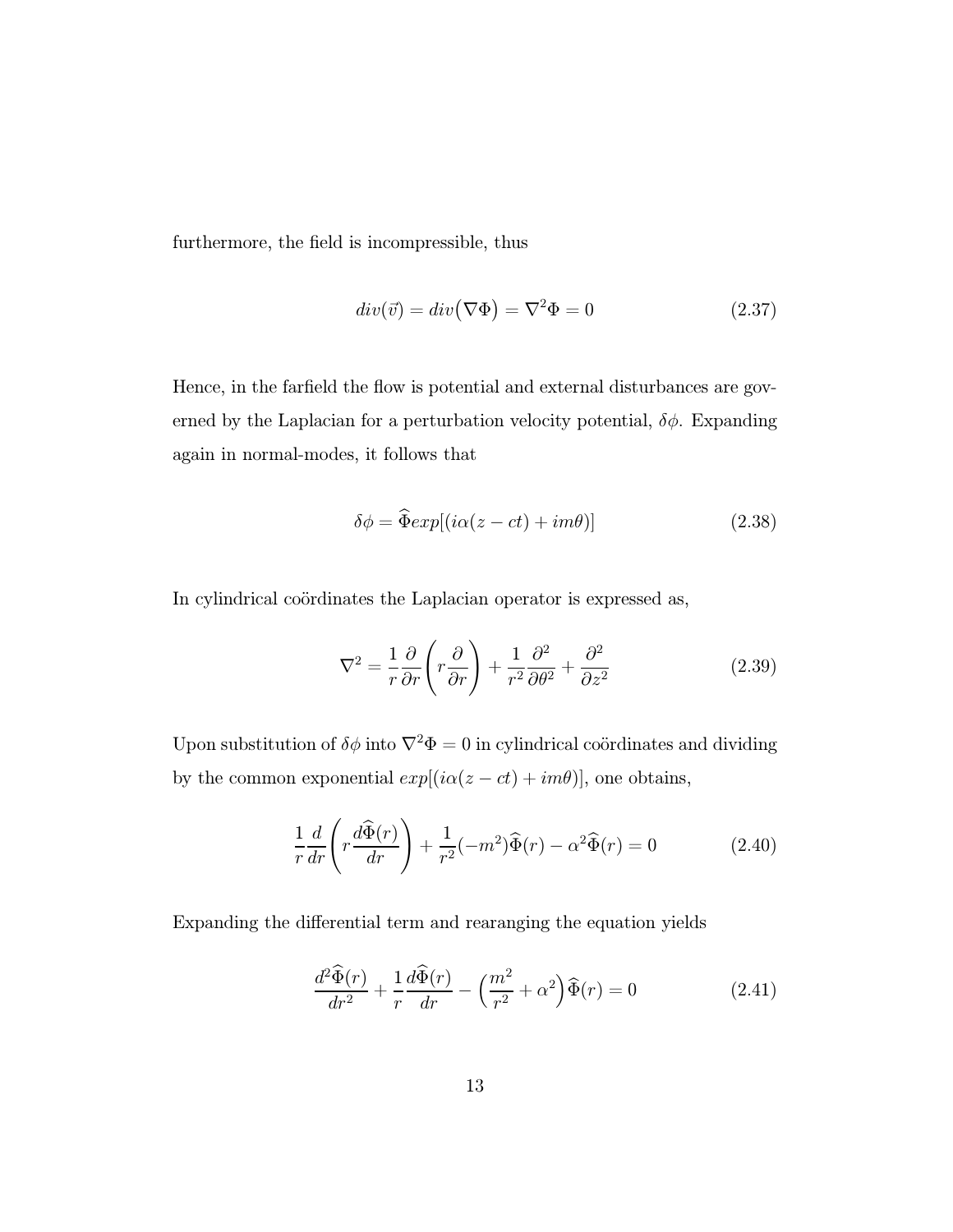Again, equation (2.41) is easily recognizable as a modified Bessel equation with a linear combination of the  $I_m$  and  $K_m$  Bessel functions as a general solution,

$$
\widehat{\Phi}(r) = B_1 I_m(\alpha r) + B_2 K_m(\alpha r) \tag{2.42}
$$

#### 2.1.1 Dispersion Relation for the Axisymmetric Jet

The above analysis gives eigenfunction solutions in the core and the far field for the axisymmetric jet as,

$$
\widehat{p}(r) = A_1 I_m(\alpha r) + A_2 K_m(\alpha r) \qquad \text{inside the jet, } (r < R) \tag{2.43a}
$$
\n
$$
\widehat{\Phi}(r) = B_1 I_m(\alpha r) + B_2 K_m(\alpha r) \qquad \text{outside the jet, } (r > R) \tag{2.43b}
$$

There are certain boundary conditions derived from physical constraints on the system that should be applied direclty to the above solutions: first, the pressure eigenfunction vanishes at  $r = 0$ , second, the velocity potential eigenfunction vanishes at  $r = \infty$ .

Applying these boundary condition to equations (2.43-a) and (2.43-b) yields,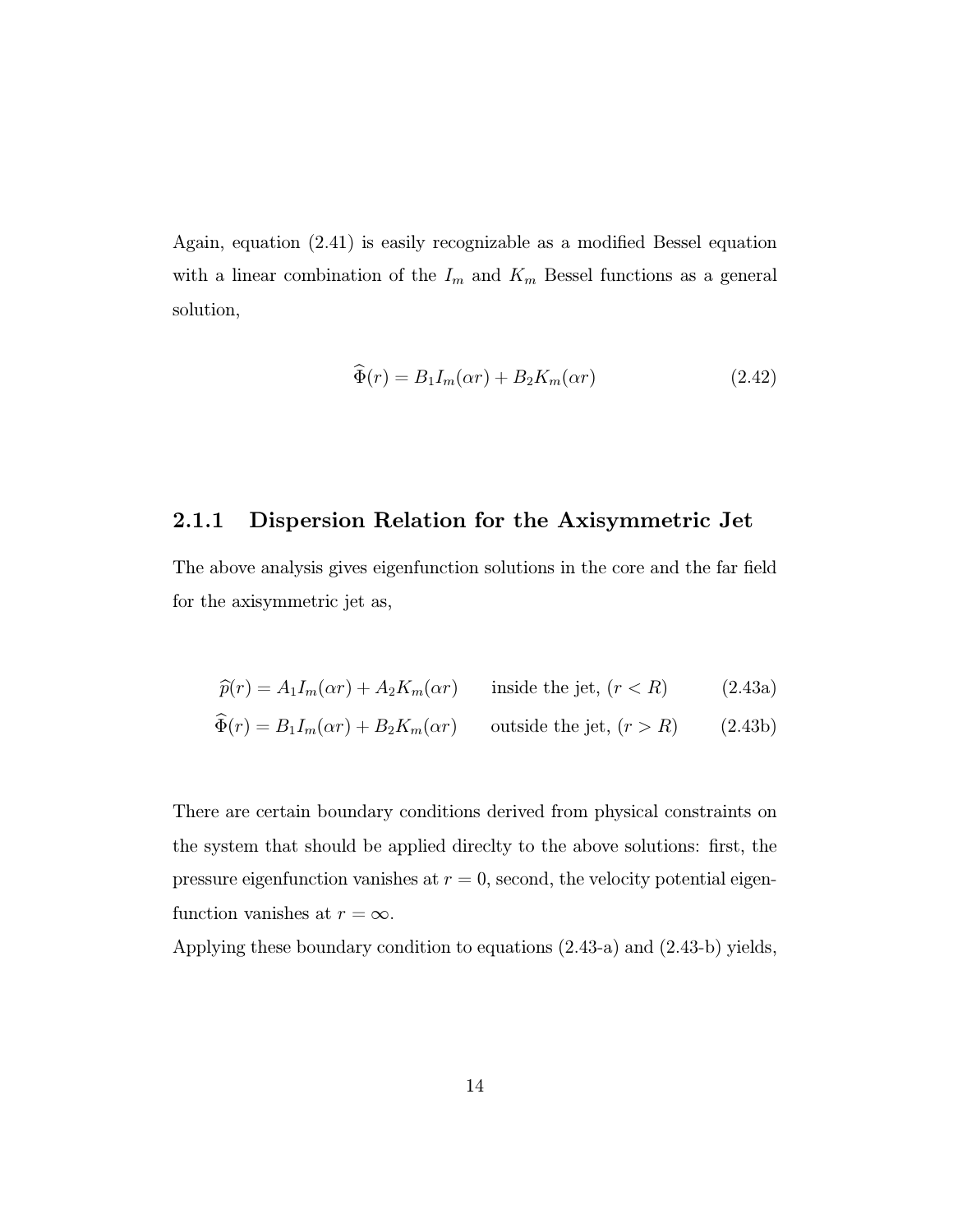$$
K_m(0) \neq 0 \,\forall m \Rightarrow \boxed{A_2 = 0} \tag{2.44a}
$$

$$
\lim_{b \to \infty} I_m(b) \neq 0 \,\forall m \Rightarrow \boxed{B_1 = 0} \tag{2.44b}
$$

respectively. Consequently, the solutions are written as

$$
\widehat{p}(r) = A_1 I_m(\alpha r) \qquad \text{inside the jet, } (r < R) \tag{2.45a}
$$

$$
\Phi(r) = B_2 K_m(\alpha r) \qquad \text{outside the jet, } (r > R) \tag{2.45b}
$$

Next, the kinematic and dynamic boundary conditions must be applied across the vortex sheet at  $r = R$  to match the far-field and jet core solutions. First it is assumed that the radial displacement of the vortex sheet,  $\eta(\theta, z, t)$ , due the the disturbance may be expressed as a normal-mode; that is,

$$
\eta(\theta, z, t) = Ce^{i(\alpha(z-c) + m\theta)} \tag{2.46}
$$

where  $C$  is a constant.

Physically, the kinematic boundary condition is equivalent to the principle of conservation of mass at the interface; that is,  $DG/Dt = 0$  on the material surface  $G = 0$ . Applying this inside and outside the vortex sheet at the displacement interface  $\eta$  yields

$$
\frac{\partial \eta}{\partial t} + V_z \frac{\partial \eta}{\partial z} = \left(\frac{\partial \delta p}{\partial r}\right)_{r=R}
$$
\n(2.47)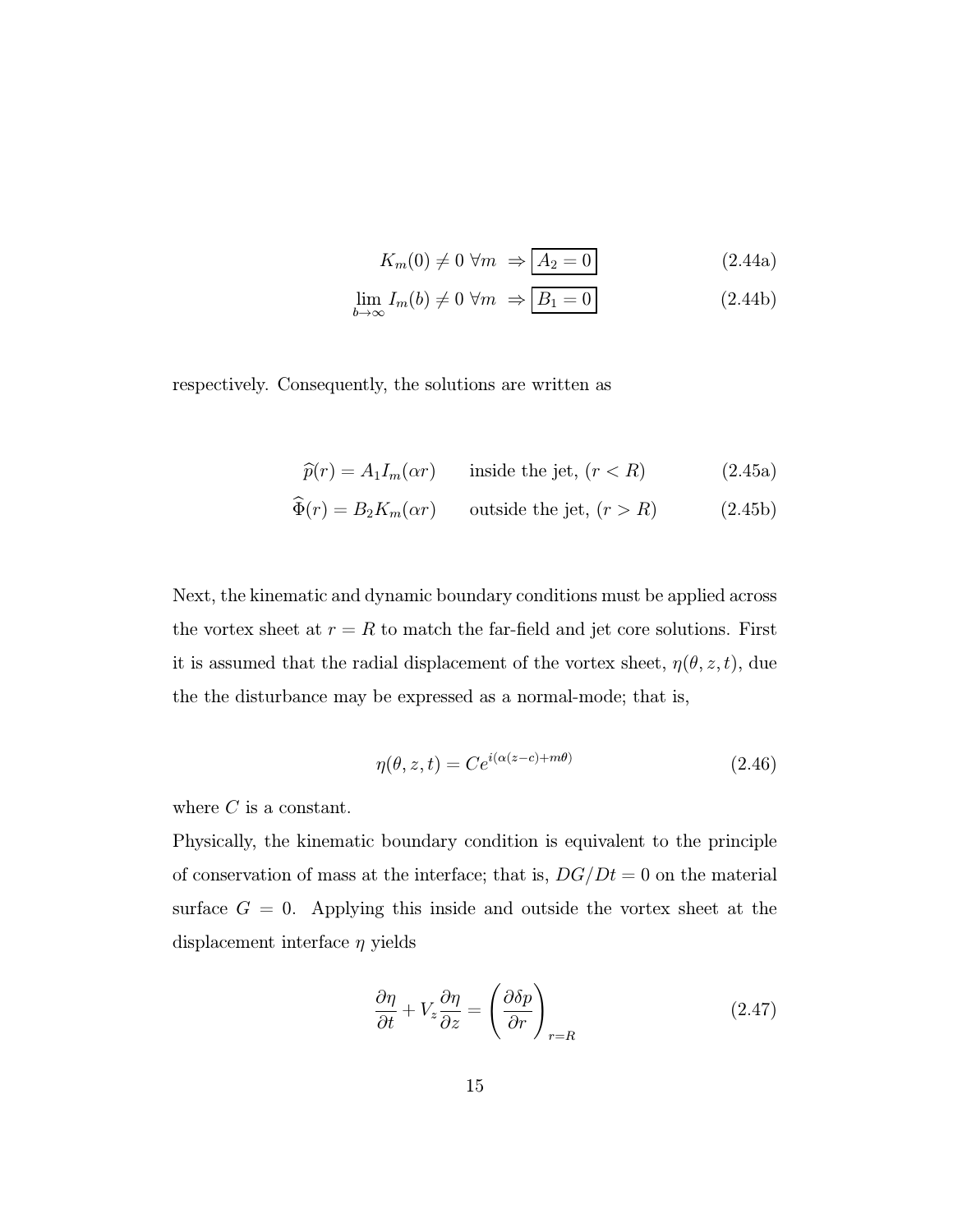and

$$
\frac{\partial \eta}{\partial t} = \left(\frac{\partial \delta \phi}{\partial r}\right)_{r=R} \tag{2.48}
$$

respectively.

Applying (2.46) in equation (2.47) and eliminating the common exponential  $exp[(i\alpha(z-ct)+im\theta)]$  yields

$$
i\alpha \left(V_z - c\right)C = A_1 \frac{\partial I_m(x)}{\partial x}\Big|_{x=\alpha R} \tag{2.49}
$$

Similarly, from (2.48) we have

$$
-i\alpha cC = B_2 \frac{\partial K_m(x)}{\partial x}\Big|_{x=\alpha R}
$$
\n(2.50)

Physically, the dynamic boundary condition is equivalent to the conservation of linear momentum at the interface. In this case both fluids are inviscid on either side of the vortex sheet, thus, the dynamic boundary condition reduces to a statement of pressure continuity across the interface, i.e.

$$
\left(\frac{\partial \delta p}{\partial t} + V_z \frac{\partial \delta p}{\partial z}\right)_{r=R} = \frac{\partial \delta \phi}{\partial t}\Big|_{r=R} \tag{2.51}
$$

Applying this to the pressure and velocity potential eigenfunctions and again eliminating the common exponential and letting  $v_{\infty} = 0$  without loss of generality yields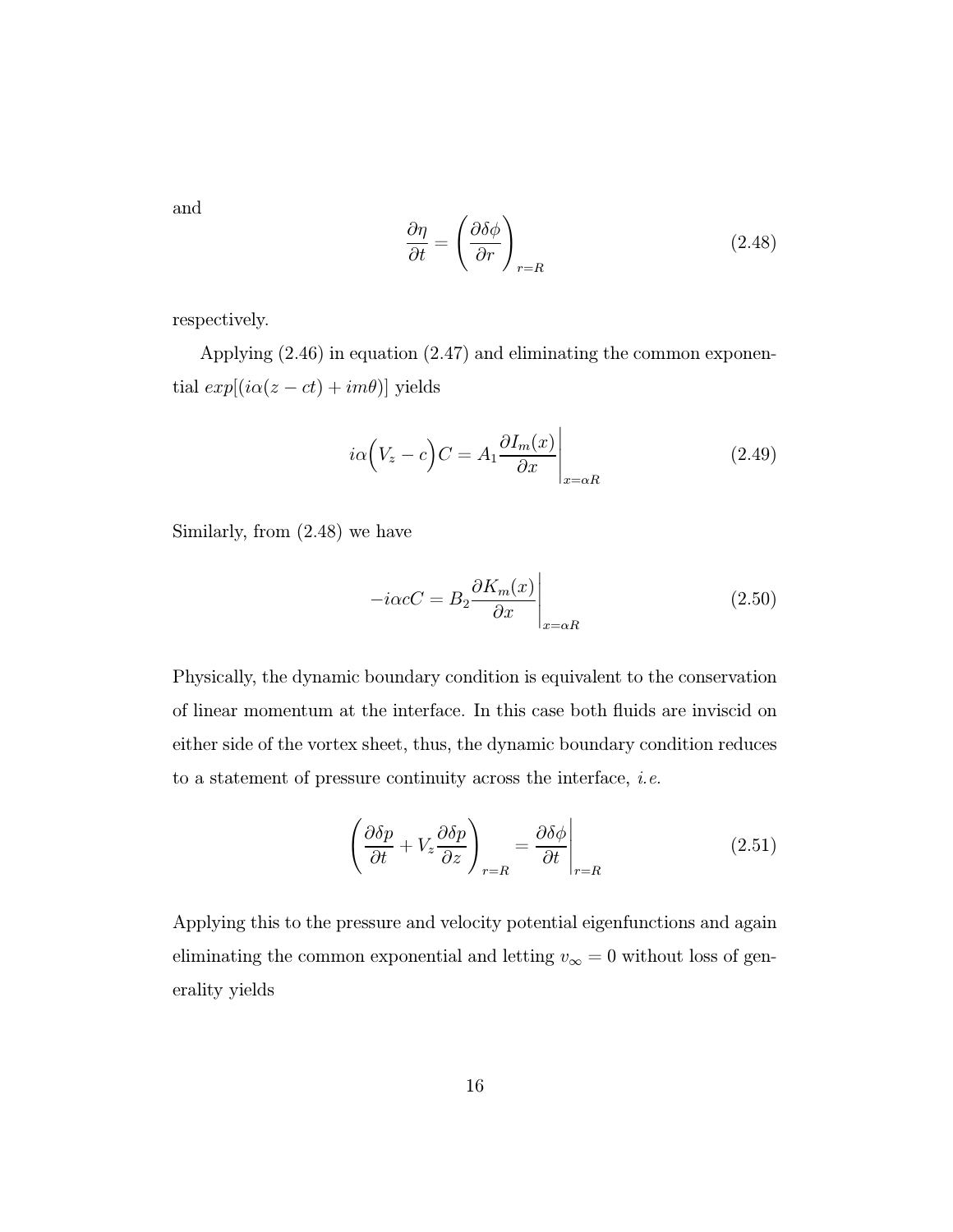$$
i\alpha \left(\Delta v - c\right) A_1 I_m(\alpha R) = -i\alpha c B_2 K_m(\alpha R) \tag{2.52}
$$

Rejecting trivial solutions to the eigen-system (2.49-50) leaves,

$$
A_1 = C \frac{i\alpha \left(\Delta v - c\right)}{I_m'(\alpha R)}
$$
\n(2.53)

$$
B_2 = C \frac{-i\alpha c}{K_m'(\alpha R)}\tag{2.54}
$$

where,

$$
I_m'(\alpha R) \equiv \frac{\partial I_m(x)}{\partial x}\Big|_{x=\alpha R}
$$
 (2.55a)

$$
K_m'(\alpha R) \equiv \frac{\partial K_m(x)}{\partial x} \Big|_{x=\alpha R} \tag{2.55b}
$$

Substituting these values for  $A_1$  and  $B_2$  into (2.52) produces the following dispersion relation for the steady axisymmetric jet:

$$
\frac{I_m'(\alpha R)}{I_m(\alpha R)} = \left(\frac{\Delta v - c}{c}\right)^2 \frac{K_m'(\alpha R)}{K_m(\alpha R)}\tag{2.56}
$$

The solution of equation (2.56) renders a relationship between growth rate, celerity and axial wavenumber at fixed  $m$  for the axisymmetric jet.

#### 2.1.2 Numerical Solution Procedure: Axisymmetric Jet

The dispersion relation (2.56) is a non-trival complex valued function of  $c_R$ ,  $c_I$ and  $\alpha$  of the form  $F(c_R, c_I, \alpha; m) = 0$ . Here  $F = 0$  was solved via a complex-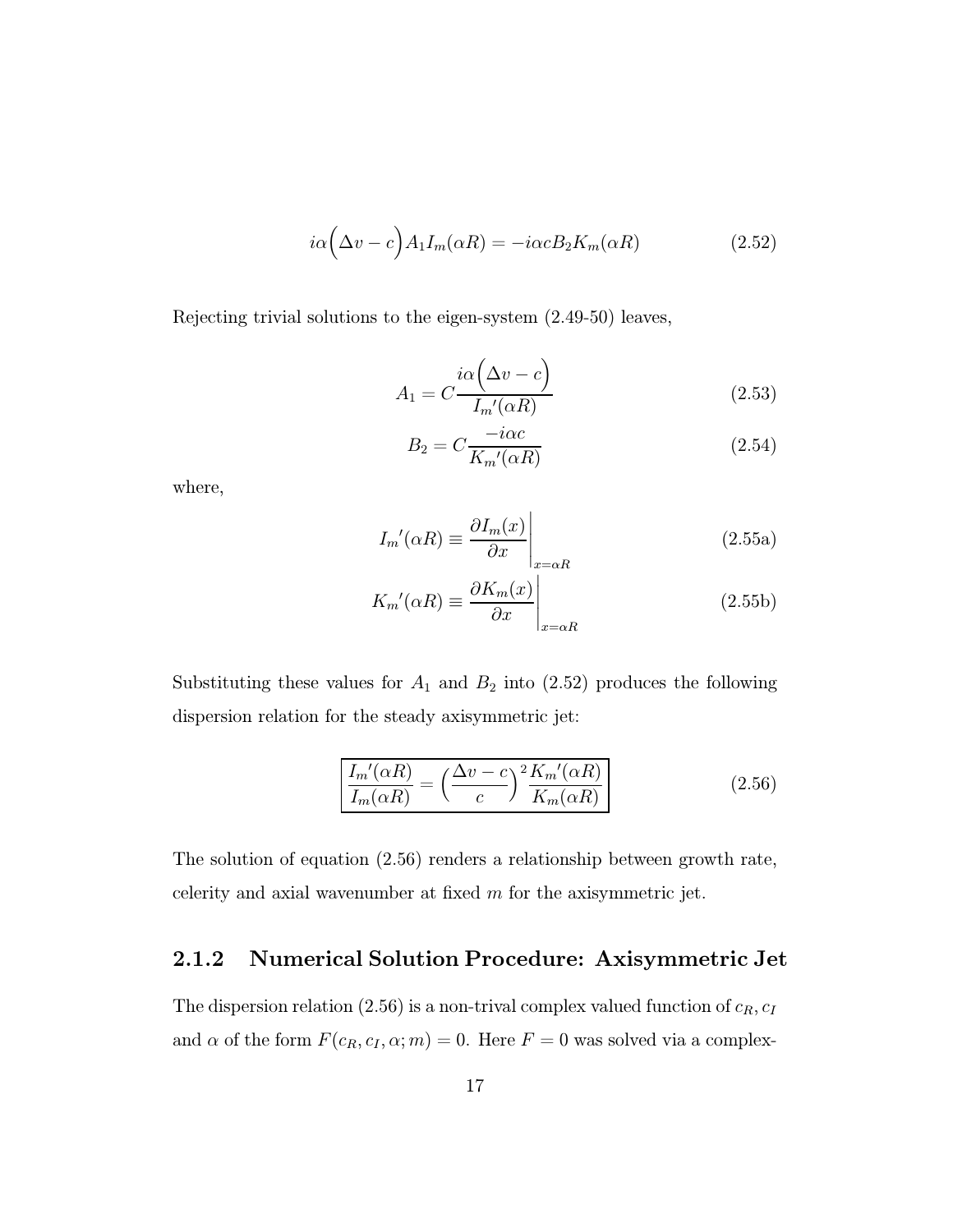valued Newton-Raphson method written in MATLAB. The complex-valued function  $F(c, \alpha)$  was differentiated numerically by taking differential perturbations along both the real and complex axis in the Argand plane. The differentiation was carried out along both real and imaginary axes to ensure the validity of the derivative as the Cauchy-Riemann condition was built into the code guaranteeing the analyticity of F for all values of  $m$ ,  $\alpha$  and  $c_R$ ,  $c_I$ . In this sense, given a complex initial guess  $c$  of the root, the numerical derivative is taken as  $[F(c) - F(c + \Delta c_R)]/\Delta c_R$  -and-  $[F(c) - F(c + i\Delta c_I)]/\Delta c_I$ .

Following the standard procedure using a Taylor expansion to first order, an iterated guess of the root is based on the subsequent guess minus the function value at the initial guess divided by the complex-valued derivative. The dispersion relation  $F = 0$  for the axisymmetric jet is well behaved inasmuch as there were no convergence problems using only the standard Newton-Raphson iteration. Thus, an initial guess of  $c_R + ic_I$  that is equal to  $\epsilon + i\epsilon$  where  $\epsilon \ll 1$  was sufficient for appropriately small iteration steps to produce the solution.

### 2.1.3 Numerical Results for the Steady Axisymmetric Jet

Solving equation (2.56) using the numerical procedure outlined in section 2.1.2 produces the following results. Figure 2.2 shows the celerity as a function of the axial wavenumber for azimuthal wavenumbers  $m = \{-1, 0, 1, 2, 3\}.$ The results indicate that long waves,  $(\alpha R) \to 0$ , travel initially with celerity equal to the velocity of the center of the jet for the Kelvin-Helmholtz mode  $(m = 0)$ . Whereas, long waves travel initially with celerity equal to one-half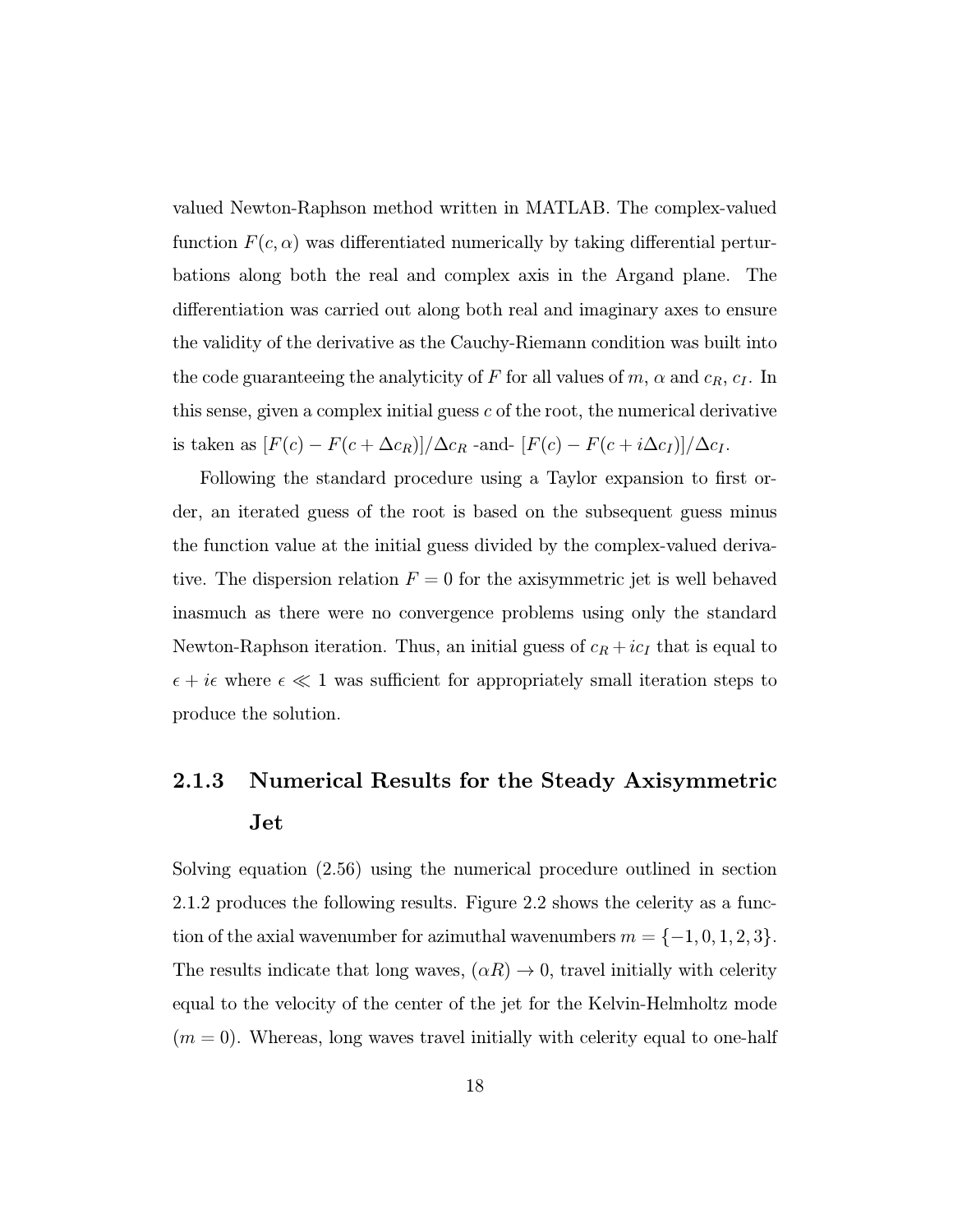of the jet-center velocity for helical modes  $(m \neq 0)$  where the axial symmetry is broken [7]. Figure 2.3 shows the growth rate as a function of axial wavenumber. Here, the numerical results indicate that the flow is unstable with respect to small disturbances for all values of azimuthal wave number



Figure 2.2: Celerity vs. Axial Wavenumber for the Steady Axisymmetric Jet



Figure 2.3: Growth Rate vs. Axial Wavenumber for the Steady Axisymmetric Jet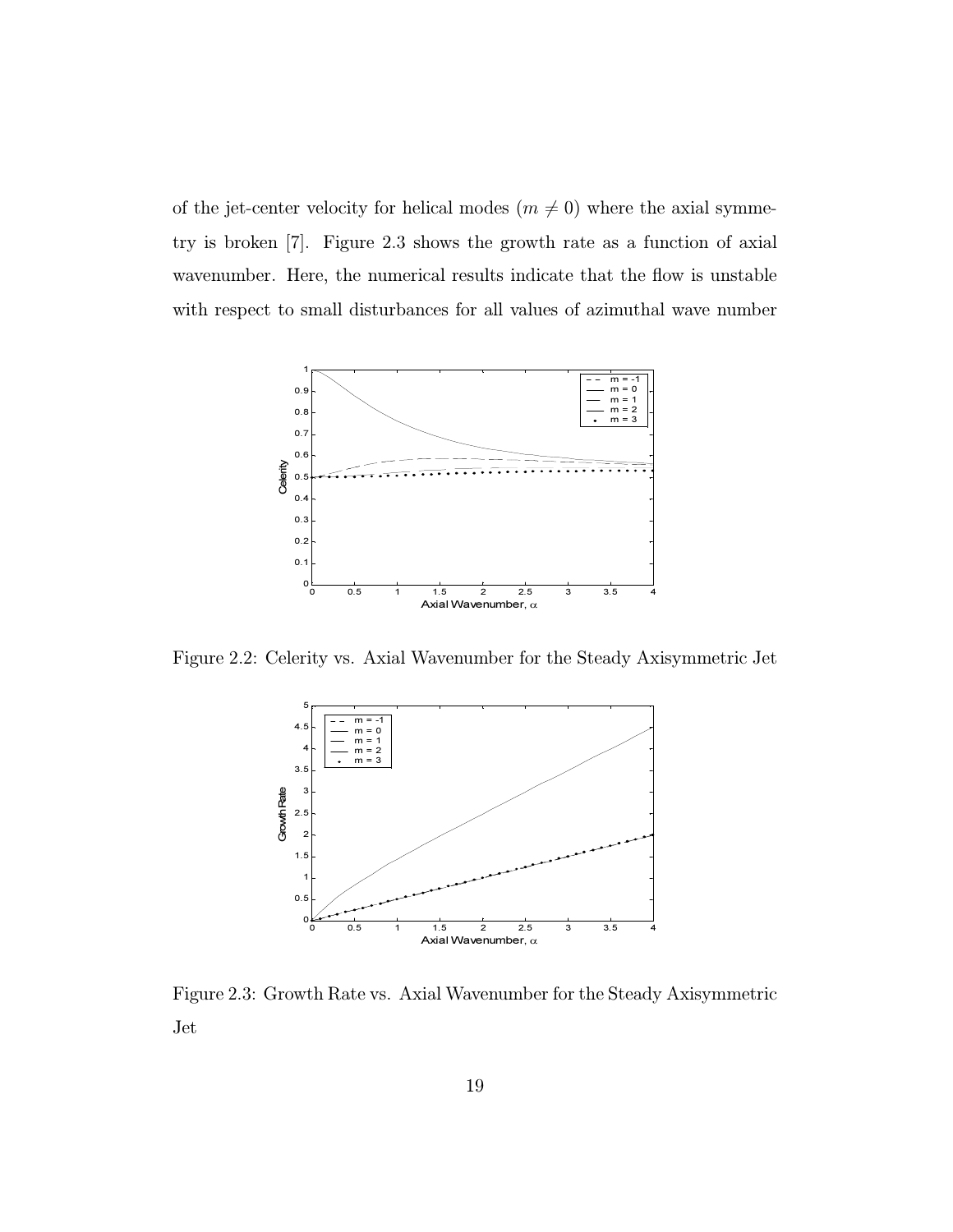m and axial wave number  $\alpha$ , as the growth rate of all disturbances increases monotonically. As  $(\alpha R) \to \infty$ , the results approach that of a disturbance of a plane vortex sheet, as expected [8]. That is, as  $(\alpha R) \to \infty$  the vortex sheet effectively 'opens up' so that curvature is negligable and locally, the jet looks like a plane vortex sheet. The fact that the flow is unstable to all disturbances of the vortex sheet is due to the idealization of the model; specifically, the vortex sheet has zero thickness. In a realistic flow, the vortex sheet would have finite thickness and the flow would be stable to disturbances whose wavelength is shorter than that thickness. The result would be the existence of an extremum in the growth rate-axial wave number relation.

#### 2.2 Stability of Swirling Jets

In this section, the stability of a steady swirling jet is considered. An exahustive treatment is given by, Loiseleux et.al [9] (spatio-temporal), Coleman [5] [6](spatial) and Billant *et.al* [12]. The swirling jet differs from the axisymmetric jet by the addition of a solid-body core rotation. Herein, the swirling jet is modeled as a Rankine vortex with axial flow; that is, rotation that increases linearly with the radial distance from the jet center inside the core and decreases proportional to  $1/r$  outside the jet. This field is given by,

$$
\vec{V}(r,\theta,z) = \begin{cases}\n(0,\Omega r, v_{\infty} + \Delta v), & \text{for } r < R \\
(0,\frac{\Omega R^2}{r}, v_{\infty}), & \text{for } r > R\n\end{cases}
$$
\n(2.57)

where,  $v_{\infty}$  is the far-field free stream velocity,  $\Delta v$  is the axial velocity difference across the vortex sheet and  $\Omega$  is the constant solid-body rotation of the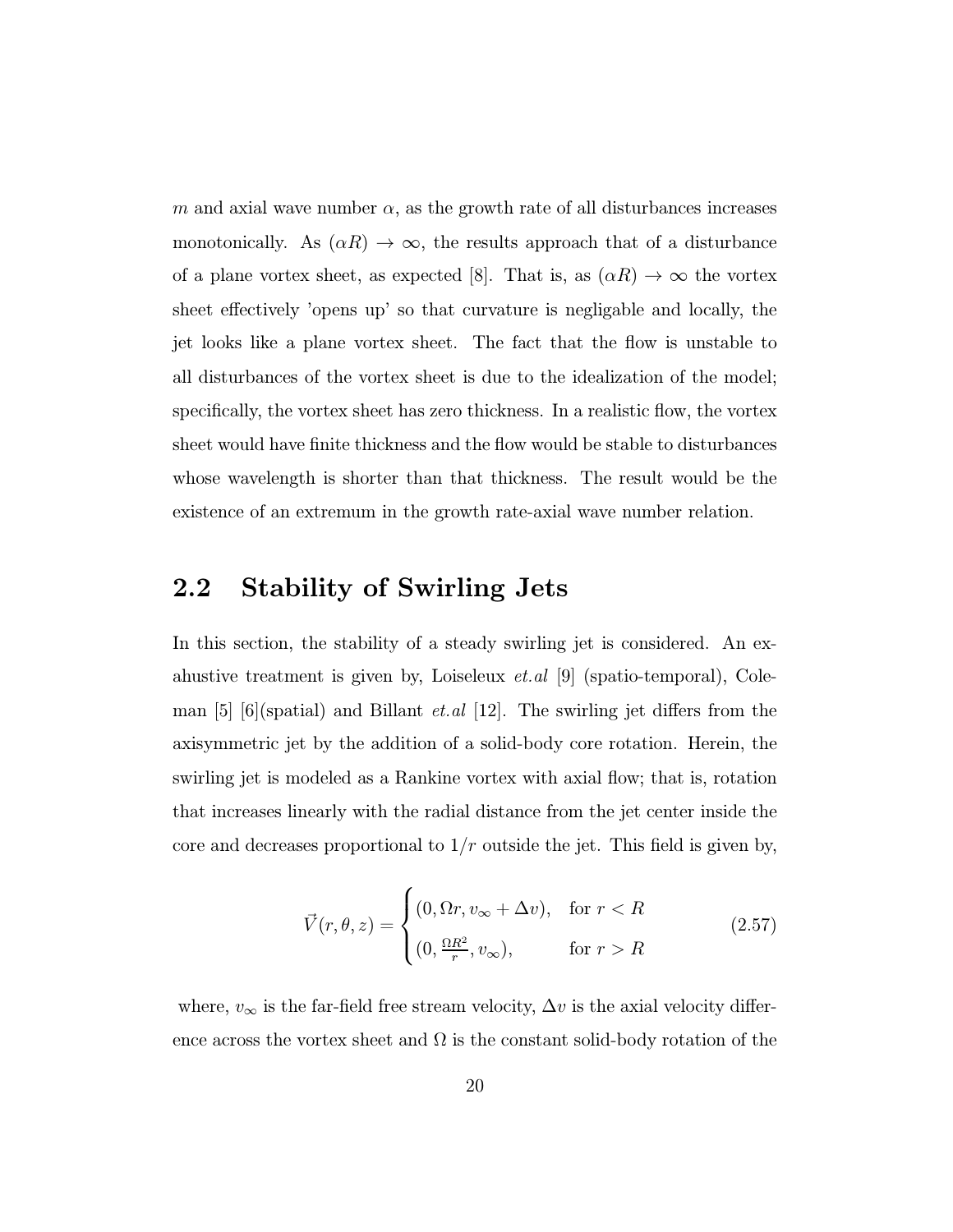

Figure 2.4: Sketch of Basic Flow for the Swirling Jet

core. In the following, the stability equations for the flow inside and outside the jet core are derived.

1. Inside the jet  $(r < R)$  Inside the jet core, we start again from the governing equations for the given fields  $(\vec{v},p)$  *i.e.* Euler's and the continuity equations written as,

$$
\frac{\partial \vec{v}}{\partial t} + \nabla \vec{v} \cdot \vec{v} + \frac{1}{\rho} \nabla p = \vec{0}
$$
 (2.58)

$$
\nabla \cdot \vec{v} = 0 \tag{2.59}
$$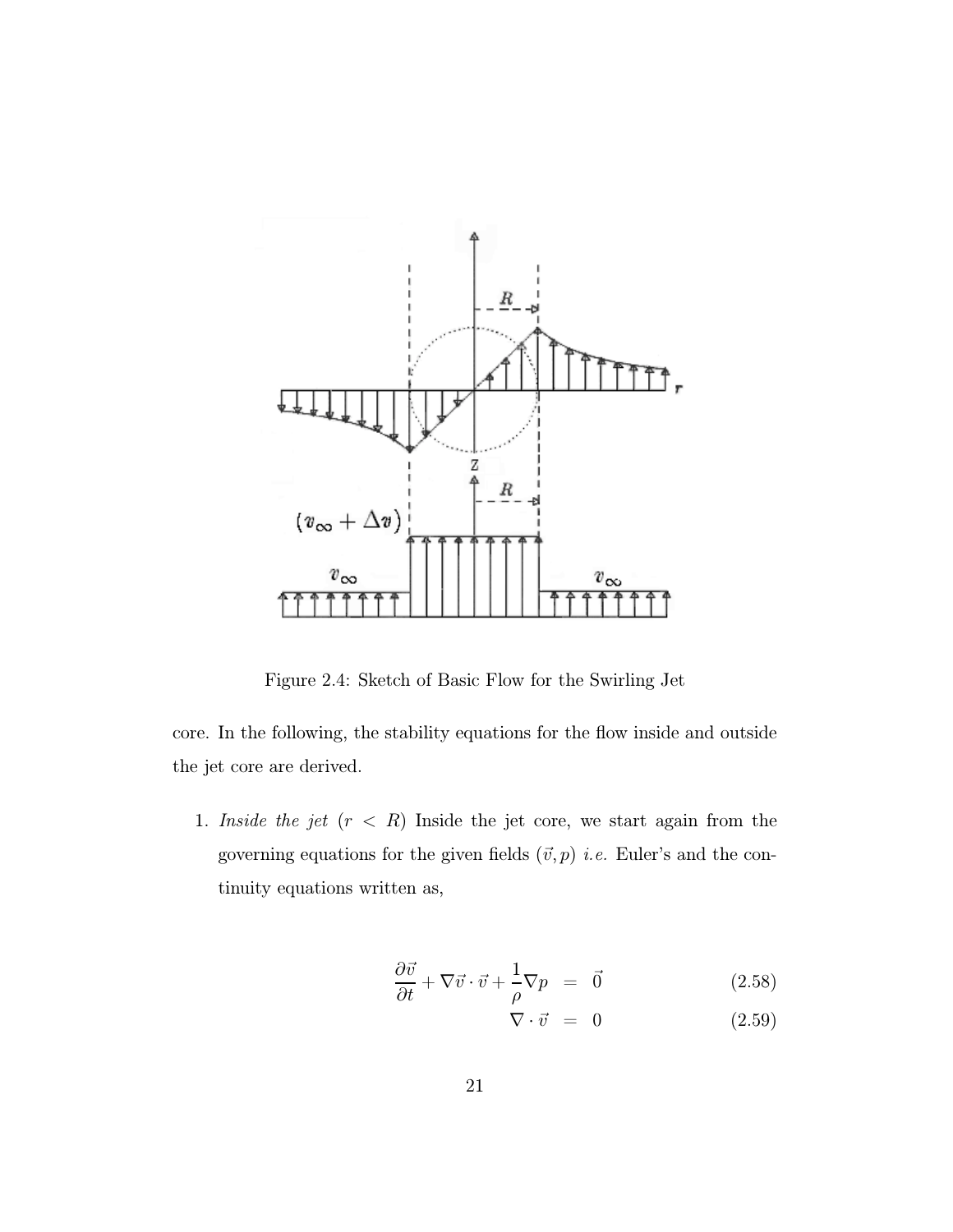Substituting  $(2.57)$  into the cylindrical coördinate component form of (2.58-59) given by (2.3-6) it follows that for the mean flow components,  $((0, V_{\theta}, V_z), P)$  satisfy the following equations.

$$
\frac{V_{\theta}^{2}}{r} = \frac{1}{\rho} \frac{\partial P}{\partial r}
$$
\n(2.60)

$$
\rho \left( \frac{\partial V_{\theta}}{\partial t} + \frac{V_{\theta}}{r} \frac{\partial V_{\theta}}{\partial \theta} + V_z \frac{\partial V_{\theta}}{\partial z} \right) = -\frac{1}{r} \frac{\partial P}{\partial \theta} \tag{2.61}
$$

$$
\rho \left( \frac{\partial V_z}{\partial t} + \frac{V_\theta}{r} \frac{\partial V_z}{\partial \theta} + V_z \frac{\partial V_z}{\partial z} \right) = -\frac{\partial P}{\partial z} \tag{2.62}
$$

and

$$
\frac{1}{r}\frac{\partial}{\partial \theta}(\rho V_z) + \frac{\partial}{\partial z}(\rho V_z) = 0
$$
\n(2.63)

Again, adding perturbations  $\delta \vec{v}$ , and  $\delta p$  in the following way,

$$
\vec{v} \mapsto \vec{V} + \delta \vec{v} = (\delta v_r, V_\theta + \delta v_\theta, V_z + \delta v_z)
$$
 (2.64)

$$
p \mapsto P + \delta p \tag{2.65}
$$

and, substituting (2.64) and (2.65) into (2.3-6) yields the following nonlinear equations that govern the total flow,

$$
\rho \left( \frac{\partial \delta v_r}{\partial t} + \delta v_r \frac{\partial \delta v_r}{\partial r} + \frac{V_\theta}{r} \frac{\partial \delta v_r}{\partial \theta} + \frac{\delta v_\theta}{r} \frac{\partial \delta v_r}{\partial \theta} - \frac{V_\theta^2}{r} - 2 \frac{V_\theta \delta v_\theta}{r} - \frac{\delta v_\theta^2}{r} + V_z \frac{\partial \delta v_z}{\partial z} + \delta v_z \frac{\partial \delta v_r}{\partial z} \right) = -\frac{\partial P}{\partial r} - \frac{\partial \delta p}{\partial r} \quad (2.66)
$$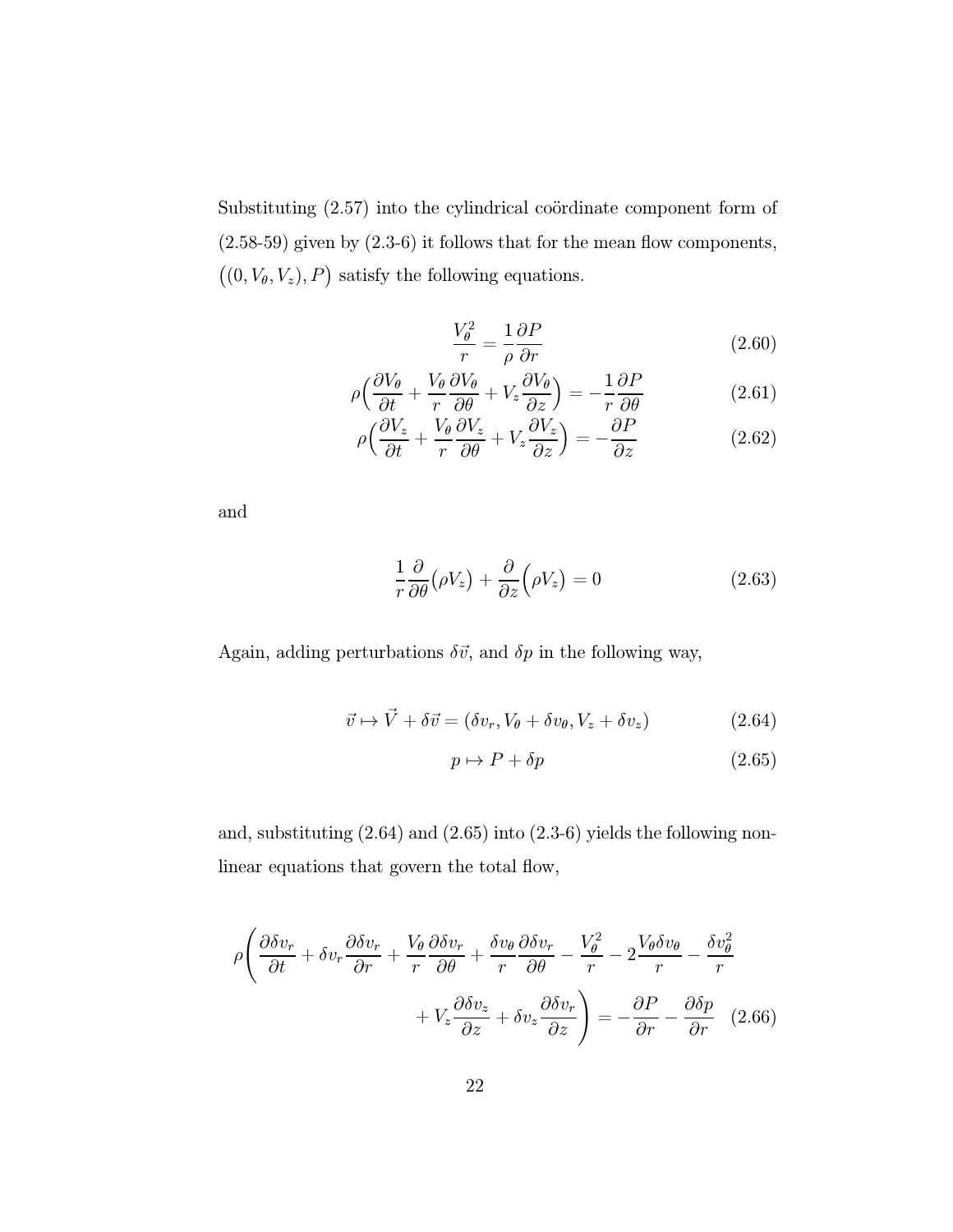$$
\rho \left( \frac{\partial V_{\theta}}{\partial t} + \frac{\partial \delta v_{\theta}}{\partial t} + \delta v_{r} \frac{\partial V_{\theta}}{\partial r} + \delta v_{r} \frac{\partial \delta v_{\theta}}{\partial r} + \frac{V_{\theta}}{r} \frac{\partial V_{\theta}}{\partial \theta} + \frac{V_{\theta}}{r} \frac{\partial \delta v_{\theta}}{\partial \theta} + \frac{V_{\theta}}{r} \frac{\partial \delta v_{\theta}}{\partial \theta} + \frac{\delta v_{\theta}}{r} \frac{\partial V_{\theta}}{\partial \theta} + \frac{\delta v_{\theta}}{r} \frac{\partial \delta v_{\theta}}{\partial \theta} + \frac{\delta v_{r} V_{\theta}}{r} + \frac{\delta v_{\theta} \delta v_{r}}{r} + V_{z} \frac{\partial V_{\theta}}{\partial z} + V_{z} \frac{\partial \delta v_{\theta}}{\partial z} + \delta v_{z} \frac{\partial V_{\theta}}{\partial z} + \delta v_{z} \frac{\partial \delta v_{\theta}}{\partial z} \right) = -\frac{1}{r} \left( \frac{\partial P}{\partial \theta} + \frac{\partial \delta p}{\partial \theta} \right) (2.67)
$$

$$
\rho \left( \frac{\partial V_z}{\partial t} + \frac{\partial \delta v_z}{\partial t} + \delta v_r \frac{\partial V_z}{\partial r} + \delta v_r \frac{\partial \delta v_z}{\partial r} + \frac{V_\theta}{r} \frac{\partial V_z}{\partial \theta} + \frac{V_\theta}{r} \frac{\partial \delta v_z}{\partial \theta} + \frac{\delta v_\theta}{r} \frac{\partial V_z}{\partial \theta} + \frac{\delta v_\theta}{r} \frac{\partial \delta v_z}{\partial \theta} + V_z \frac{\partial V_z}{\partial z} + V_z \frac{\partial \delta v_z}{\partial z} + \delta v_z \frac{\partial \delta v_z}{\partial z} \right) = -\frac{\partial P}{\partial z} - \frac{\partial \delta p}{\partial z} \quad (2.68)
$$

and,

$$
\frac{1}{r}\frac{\partial}{\partial r}\Big(\rho r \delta v_r\Big) + \frac{1}{r}\frac{\partial}{\partial \theta}\Big(\rho \delta v_{\theta}\Big) + \frac{\partial}{\partial z}\Big(\rho \delta v_z\Big) + \frac{\partial}{\partial z}\Big(\rho V_z\Big) + \frac{\partial}{\partial \theta}\Big(\rho V_{\theta}\Big) = 0
$$
\n(2.69)

Subtracting the mean flow equations  $(2.60-63)$  from the total flow equations leaves the equations governing the perturbations as,

$$
\rho \left( \frac{\partial \delta v_r}{\partial t} + \delta v_r \frac{\partial \delta v_r}{\partial r} + \frac{V_\theta}{r} \frac{\partial \delta v_r}{\partial \theta} + \frac{\delta v_\theta}{r} \frac{\partial \delta v_r}{\partial \theta} - 2 \frac{V_\theta \delta_\theta}{r} - \frac{\delta v_\theta^2}{r} + V_z \frac{\partial \delta v_z}{\partial z} + \delta v_z \frac{\partial \delta v_r}{\partial z} \right) = -\frac{\partial \delta p}{\partial r} \quad (2.70)
$$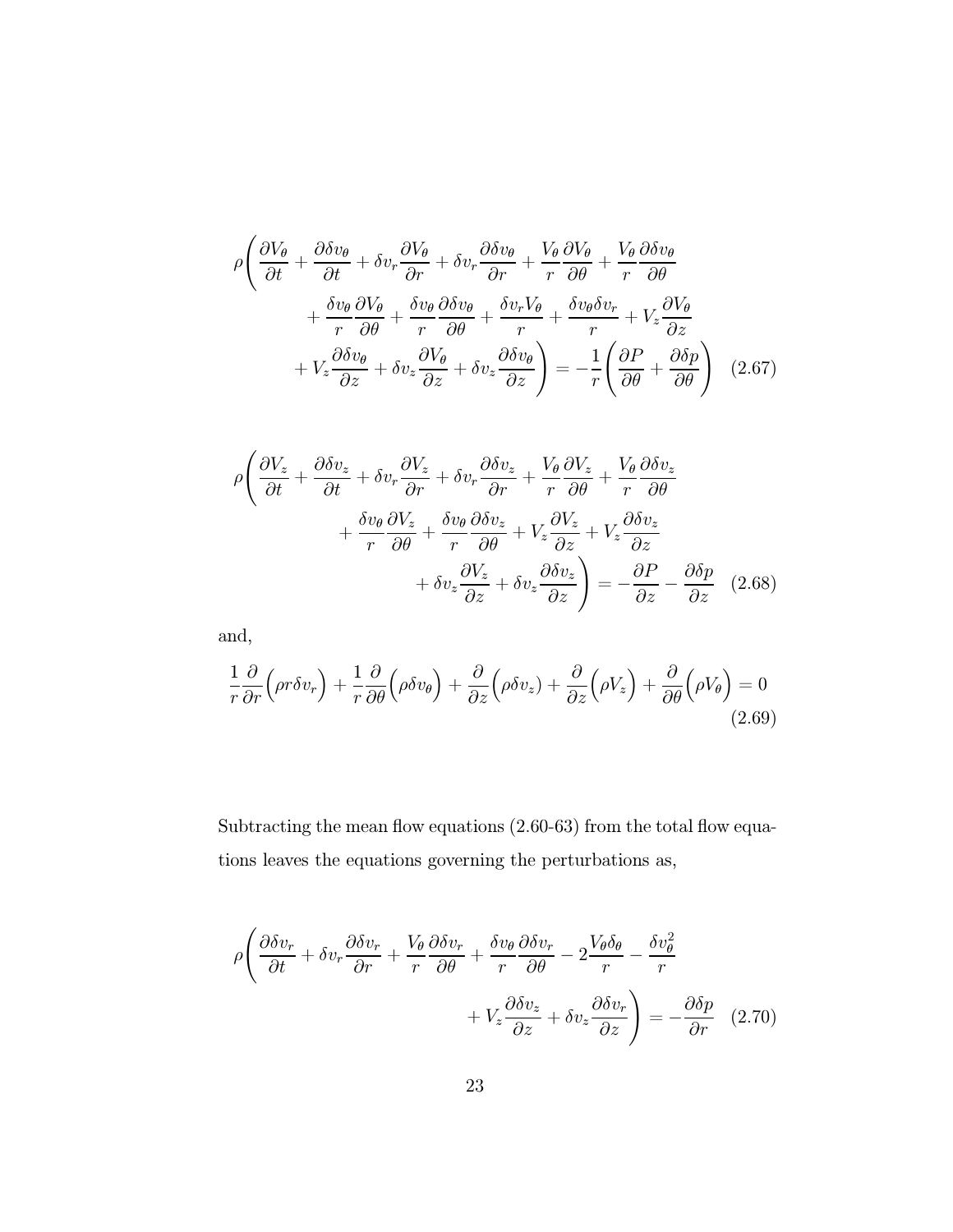$$
\rho \left( \frac{\partial \delta v_{\theta}}{\partial t} + \delta v_{r} \frac{\partial V_{\theta}}{\partial r} + \delta v_{r} \frac{\partial \delta v_{\theta}}{\partial r} + \frac{V_{\theta}}{r} \frac{\partial \delta v_{\theta}}{\partial \theta} + \frac{\delta v_{\theta}}{r} \frac{\partial V_{\theta}}{\partial \theta} + \frac{\delta v_{\theta}}{r} \frac{\partial \delta v_{\theta}}{\partial \theta} + \frac{\delta v_{\theta}}{r} \frac{\partial \delta v_{\theta}}{\partial \theta} + \frac{\delta v_{r} V_{\theta}}{r} + \frac{\delta v_{\theta} \delta v_{r}}{r} + V_{z} \frac{\partial \delta v_{\theta}}{\partial z} + \delta v_{z} \frac{\partial V_{\theta}}{\partial z} + \delta v_{z} \frac{\partial \delta v_{\theta}}{\partial z} \right) = -\frac{1}{r} \frac{\partial \delta p}{\partial \theta} \quad (2.71)
$$

$$
\rho \left( \frac{\partial \delta v_z}{\partial t} + \delta v_r \frac{\partial V_z}{\partial r} + \delta v_r \frac{\partial \delta v_z}{\partial r} + \frac{V_\theta}{r} \frac{\partial \delta v_z}{\partial \theta} + \frac{\delta v_\theta}{r} \frac{\partial V_z}{\partial \theta} + \frac{\delta v_\theta}{r} \frac{\partial \delta v_z}{\partial \theta} + V_z \frac{\partial \delta v_z}{\partial z} + \delta v_z \frac{\partial V_z}{\partial z} + \delta v_z \frac{\partial \delta v_z}{\partial z} \right) = -\frac{\partial \delta p}{\partial z} \quad (2.72)
$$

and,

$$
\frac{1}{r}\frac{\partial}{\partial r}\Big(\rho r \delta v_r\Big) + \frac{1}{r}\frac{\partial}{\partial \theta}\Big(\rho \delta v_{\theta}\Big) + \frac{\partial}{\partial z}\Big(\rho \delta v_z\Big) = 0 \tag{2.73}
$$

Because a linear stability analysis is of interest, the perturbations are taken as  $\delta f = O(\varepsilon)$  so that combinations  $O(\varepsilon^2)$  may be neglected. Doing this, equations (2.70-72) become,

$$
\rho \left( \frac{\partial \delta v_r}{\partial t} + \frac{V_\theta}{r} \frac{\partial \delta v_r}{\partial \theta} - 2 \frac{V_\theta \delta v_\theta}{r} + V_z \frac{\partial \delta v_z}{\partial z} \right) = -\frac{\partial \delta p}{\partial r} \tag{2.74}
$$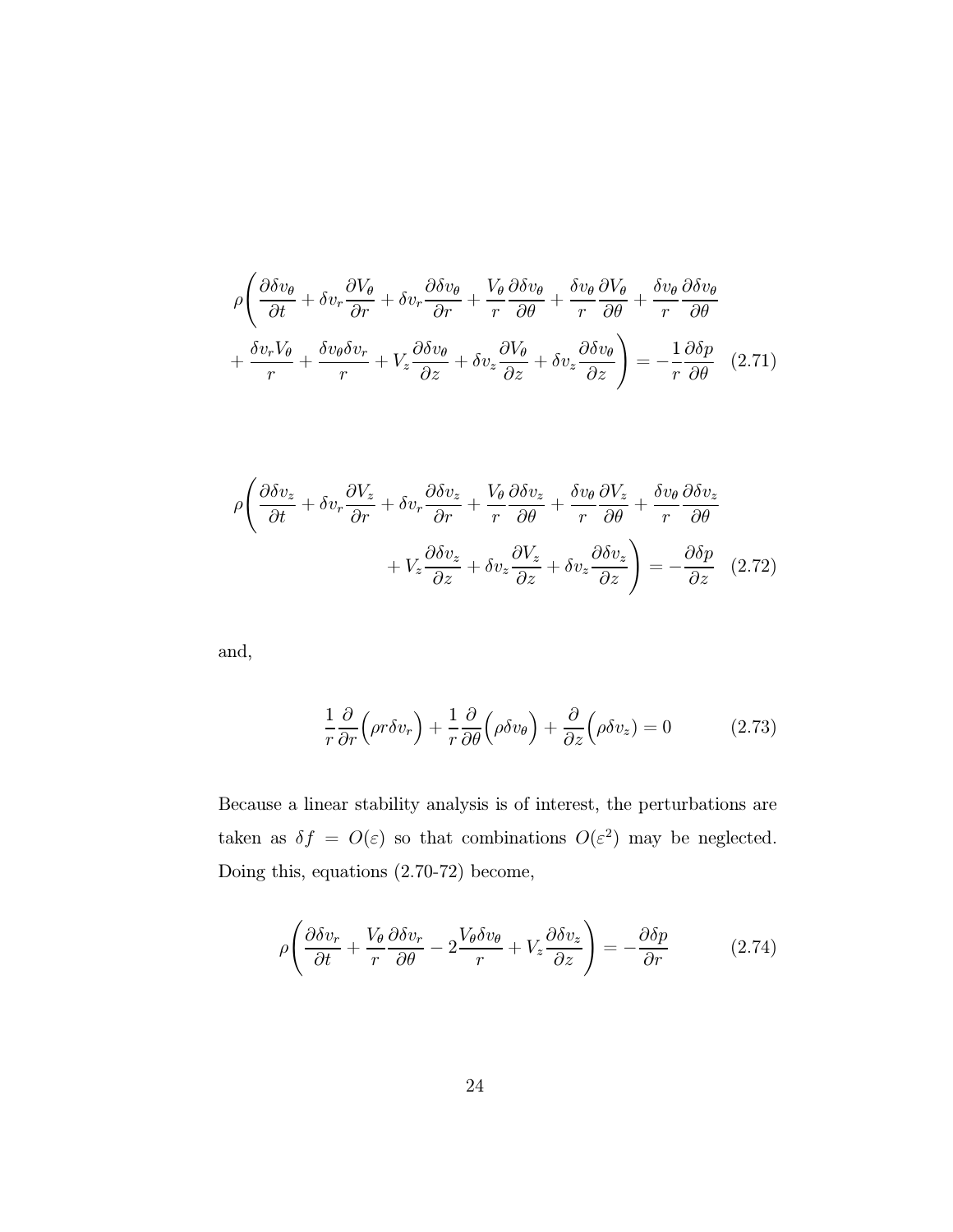$$
\rho \left( \frac{\partial \delta v_{\theta}}{\partial t} + \delta v_{r} \frac{\partial V_{\theta}}{\partial r} + \frac{V_{\theta}}{r} \frac{\partial \delta v_{\theta}}{\partial \theta} + \frac{\delta v_{\theta}}{r} \frac{\partial V_{\theta}}{\partial \theta} + \frac{\delta v_{r} V_{\theta}}{r} + V_{z} \frac{\partial \delta v_{\theta}}{\partial z} + \delta v_{z} \frac{\partial V_{\theta}}{\partial z} \right) = -\frac{1}{r} \frac{\partial \delta p}{\partial \theta} \quad (2.75)
$$

$$
\rho \left( \frac{\partial \delta v_z}{\partial t} + \delta v_r \frac{\partial V_z}{\partial r} + \frac{V_\theta}{r} \frac{\partial \delta v_z}{\partial \theta} + \frac{\delta v_\theta}{r} \frac{\partial V_z}{\partial \theta} + V_z \frac{\partial \delta v_z}{\partial z} + \delta v_z \frac{\partial V_z}{\partial z} \right) = -\frac{\partial \delta p}{\partial z} \quad (2.76)
$$

Requiring perturbations to be bounded in the sense of the  $L_2$ -norm, we again may expand the perturbations in harmonics,

$$
\delta f = \hat{f}(r)e^{(i\alpha(z-ct)+im\theta)}.
$$
 (2.77)

After substituting  $(2.57)$  for  $(r < R)$  for the generic velocity field  $(0, V_{\theta}, V_z)$  and using the harmonic form of the perturbations  $(2.77)$ , the following system of normal-mode stability equations for the steady swirling jet is obtained,

$$
\frac{1}{\rho} \frac{d\widehat{p}(r)}{dr} = i \Big( \alpha c - m\Omega - \alpha V_z \Big) \widehat{v}_r(r) + 2\Omega \widehat{v}_\theta(r) \tag{2.78}
$$

$$
\frac{im}{\rho r}\widehat{p}(r) = i\Big(\alpha c - m\Omega - \alpha V_z\Big)\widehat{v}_{\theta}(r) - 2\Omega\widehat{v}_r(r) \tag{2.79}
$$

$$
\frac{i\alpha}{\rho}\widehat{p}(r) = i\left(\alpha c - m\Omega - \alpha V_z\right)\widehat{v}_z(r)
$$
\n(2.80)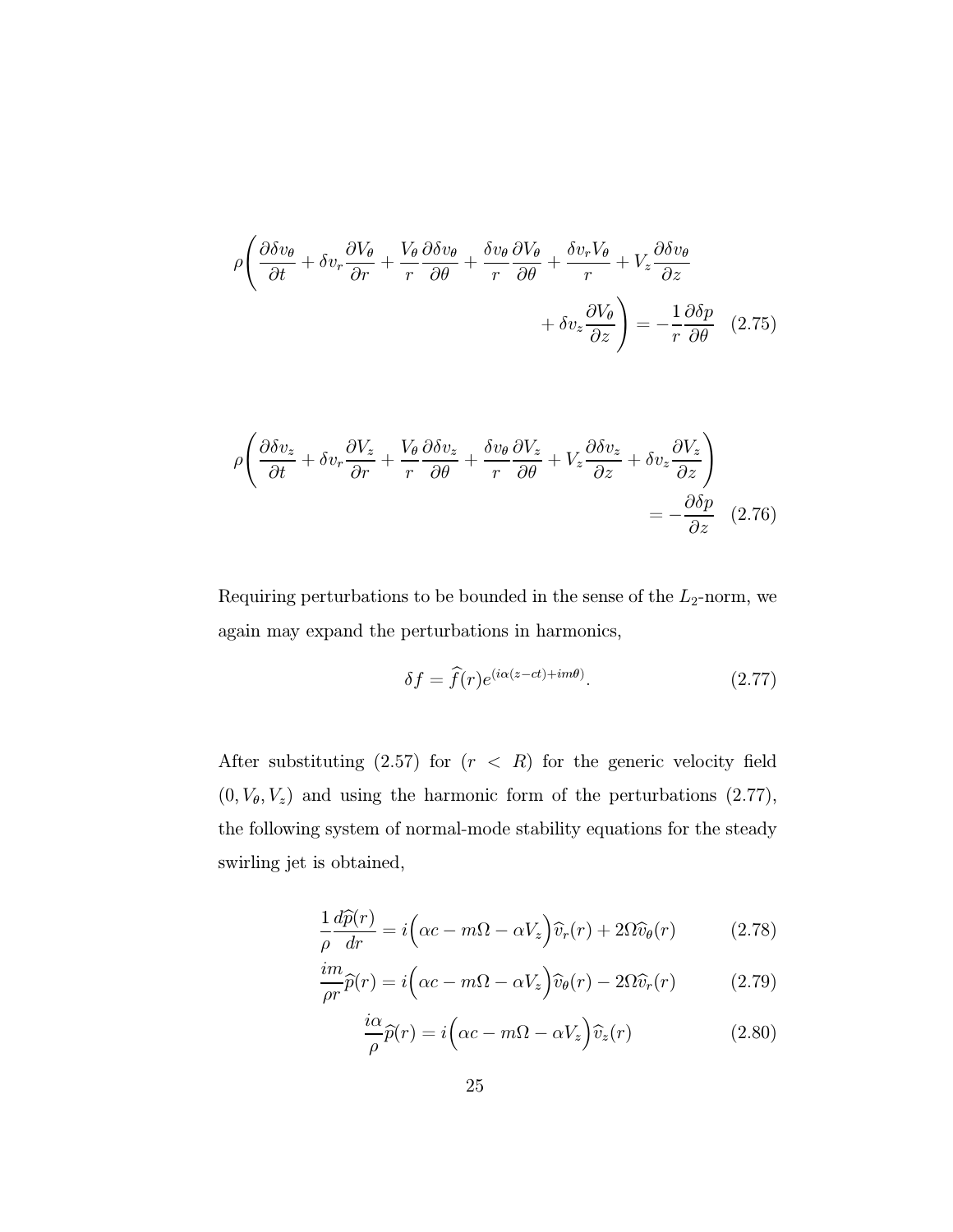$$
\frac{d\widehat{v}_r(r)}{dr} = -\frac{1}{r}\widehat{v}_r(r) - \frac{im}{r}\widehat{v}_\theta(r) - i\alpha \widehat{v}_z(r) \tag{2.81}
$$

where  $V_z$  is defined as  $(v_\infty + \Delta v)$ 

Using the definition of the celerity,  $c=\omega/\alpha$  and following Loiseleux  $et$ al. [9], the above system may be simplified by recognizing that

$$
\widetilde{\omega} \equiv \left(\omega - m\Omega - \alpha V_z\right) \tag{2.82}
$$

represents the Doppler shifted frequency in an inertial frame moving with the jet core. Substituting the slightly simplified system of coupled differential equations results in,

$$
\frac{1}{\rho} \frac{d\widehat{p}(r)}{dr} = i\widetilde{\omega}\widehat{v}_r(r) + 2\Omega \widehat{v}_\theta(r) \tag{2.83}
$$

$$
\frac{im}{\rho r}\widehat{p}(r) = i\widetilde{\omega}\widehat{v}_{\theta}(r) - 2\Omega\widehat{v}_{r}(r)
$$
\n(2.84)

$$
\frac{i\alpha}{\rho}\widehat{p}(r) = i\widetilde{\omega}\widehat{v}_z(r) \tag{2.85}
$$

$$
\frac{d\widehat{v}_r(r)}{dr} = -\frac{1}{r}\widehat{v}_r(r) - \frac{im}{r}\widehat{v}_\theta(r) - i\alpha \widehat{v}_z(r) \tag{2.86}
$$

Substituting (2.85) into (2.86) directly produces the equation,

$$
\frac{d\widehat{v}_r(r)}{dr} = -\frac{1}{r}\widehat{v}_r(r) - \frac{im}{r}\widehat{v}_\theta(r) - \frac{i\alpha^2}{\widetilde{\omega}\rho}\widehat{p}(r) \tag{2.87}
$$

Solving for  $\hat{v}_{\theta}$  in (2.83) and (2.84) and equating leaves an equation in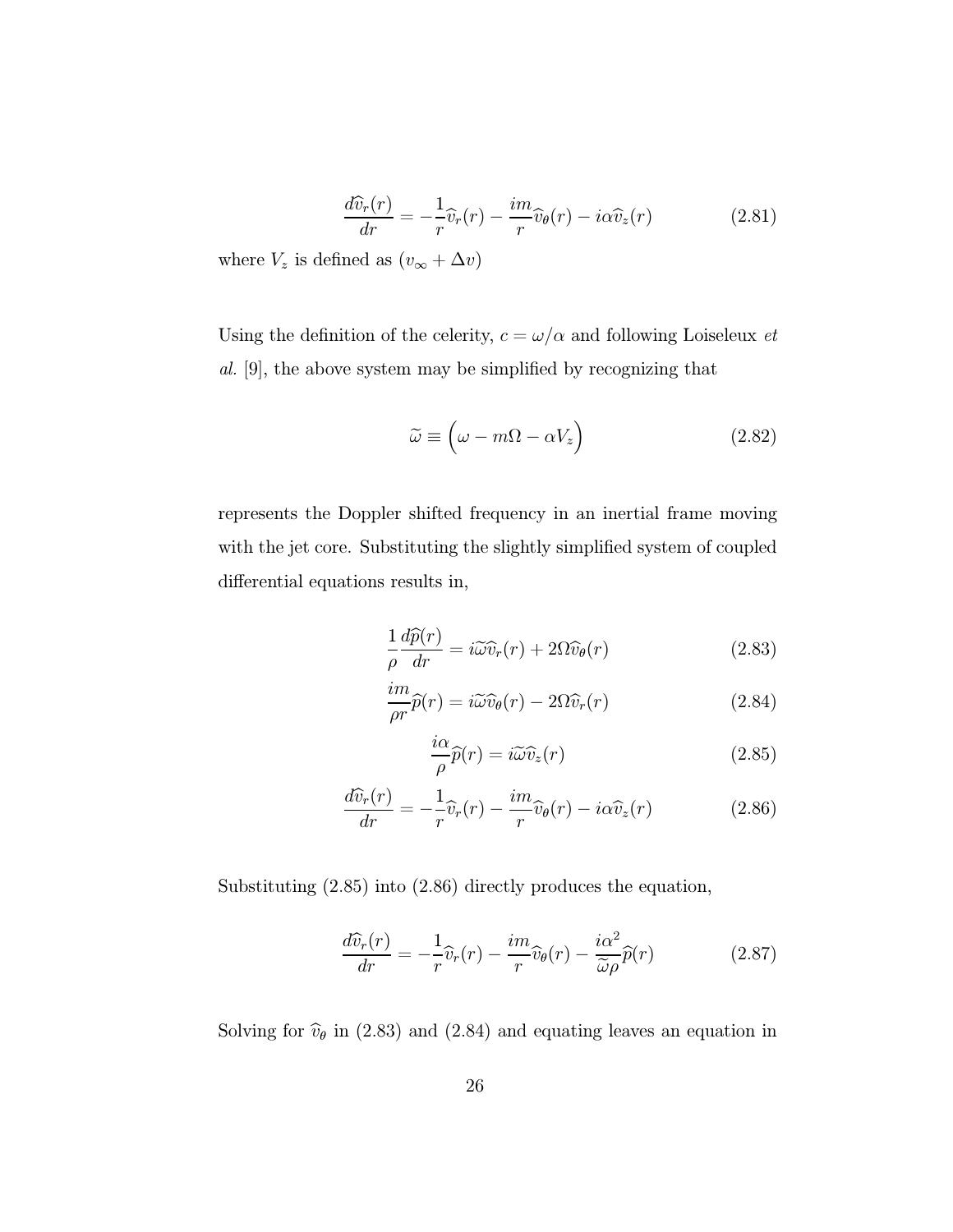terms of  $\widehat{v}_r$ , and  $\widehat{p}$  which may be solved for  $\widehat{v}_r$ .

$$
\widehat{v}_r(r) = -\frac{2i\Omega\widetilde{\omega}}{\Xi} \left( \frac{1}{2\Omega\rho} \frac{d\widehat{p}(r)}{dr} - \frac{m}{\widetilde{\omega}\rho r} \widehat{p}(r) \right) \tag{2.88}
$$

where,

$$
\Xi \equiv \widetilde{\omega}^2 - 4\Omega^2
$$

Now, substituting (2.88) into (2.83) and (2.84) then solving in both equations for  $\hat{v}_{\theta}$  leaves two equations. Equating these leaves a single equation for  $\widehat{v}_{\theta}$  in terms of  $\widehat{p}$  and  $\widehat{p}'$ ,

$$
\widehat{v}_{\theta}(r) = \left(\frac{2\Omega}{\rho \Xi}\right) \frac{d\widehat{p}(r)}{dr} - \left(\frac{m}{\widetilde{\omega}\rho r \Xi}\right) \widehat{p}(r) \tag{2.89}
$$

Differentiating  $(2.83)$  with respect to  $r$  yields

$$
\frac{1}{\rho} \frac{d^2 \widehat{p}(r)}{dr^2} = i \widetilde{\omega} \frac{d \widehat{v}_r(r)}{dr} + 2\Omega \frac{d \widehat{v}_\theta(r)}{dr}.
$$
\n(2.90)

Differentiating  $(2.84)$  with respect to r leaves

$$
\frac{d\widehat{v}_{\theta}(r)}{dr} = \frac{m}{\rho \widetilde{\omega}r} \frac{d\widehat{p}(r)}{dr} - \frac{m}{\rho \widetilde{\omega}r^2} \widehat{p}(r) - \frac{2i\Omega}{\widetilde{\omega}} \frac{d\widehat{v}_r(r)}{dr}.
$$
 (2.91)

Substituting (2.87) into (2.90) and using (2.88), (2.89) and (2.91) leaves, after some manipulation,

$$
\frac{d^2\widehat{p}(r)}{dr^2} + \frac{1}{r}\frac{d\widehat{p}(r)}{dr} - \left(\frac{\alpha^2 \Xi}{\widetilde{\omega}^2} - \frac{m^2}{r^2}\right)\widehat{p}(r) = 0 \tag{2.92}
$$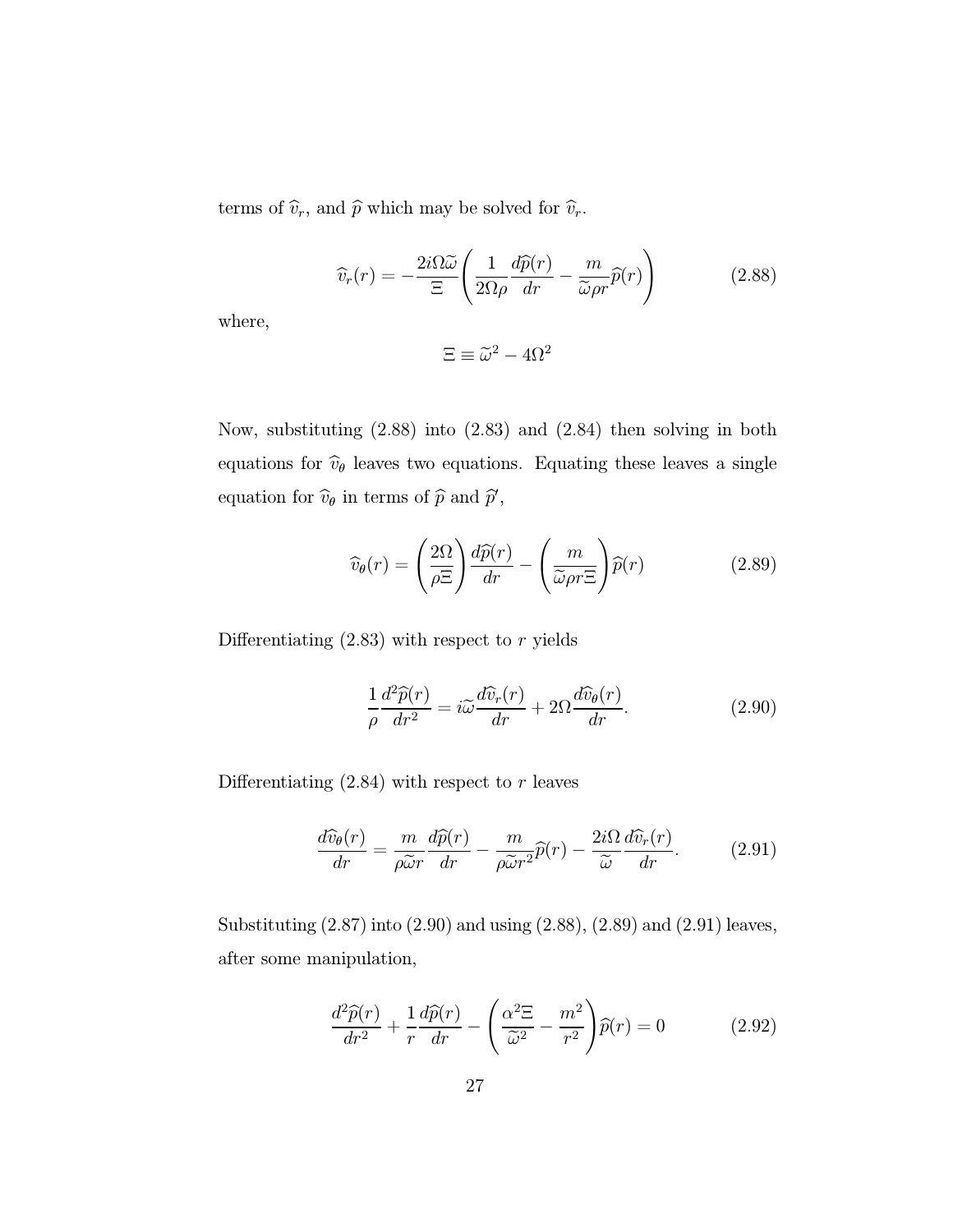Substituting  $\Xi$  into (2.92) and rearranging terms produces the following equation governing pressure perturbations in the swirling jet core,  $(r < R),$ 

$$
\frac{d^2\widehat{p}(r)}{dr^2} + \frac{1}{r}\frac{d\widehat{p}(r)}{dr} - \left(\alpha^2 r^2 \left(\frac{4\Omega^2}{\widetilde{\omega}^2} - 1\right) - m^2\right)\widehat{p}(r) = 0 \tag{2.93}
$$

Equation (2.80) is readily recognized as a modified Bessel equation and admits solutions of the form,

$$
\widehat{p}(r) = A_1 J_m \left( r \sqrt{\alpha^2 \left( \frac{4\Omega^2}{\widetilde{\omega}^2} - 1 \right)} \right) + A_2 Y_m \left( r \sqrt{\alpha^2 \left( \frac{4\Omega^2}{\widetilde{\omega}^2} - 1 \right)} \right) (2.94)
$$

where,  $J_m$  and  $Y_m$  are modified Bessel functions and  $A_1$  and  $A_2$  are constants. Again, considering physical constraints on the pressure eigenfunction, we note that

$$
\lim_{b \to \infty} Y_m(b) \to \infty \ \forall m \ \Rightarrow \boxed{A_2 = 0} \tag{2.95a}
$$

Therefore, the perturbation pressure eigenfunction in the jet core is then given by,

$$
\widehat{p}(r) = A_1 J_m \left( r \sqrt{\alpha^2 \left( \frac{4\Omega^2}{\widetilde{\omega}^2} - 1 \right)} \right) \tag{2.96}
$$

For convenience we will let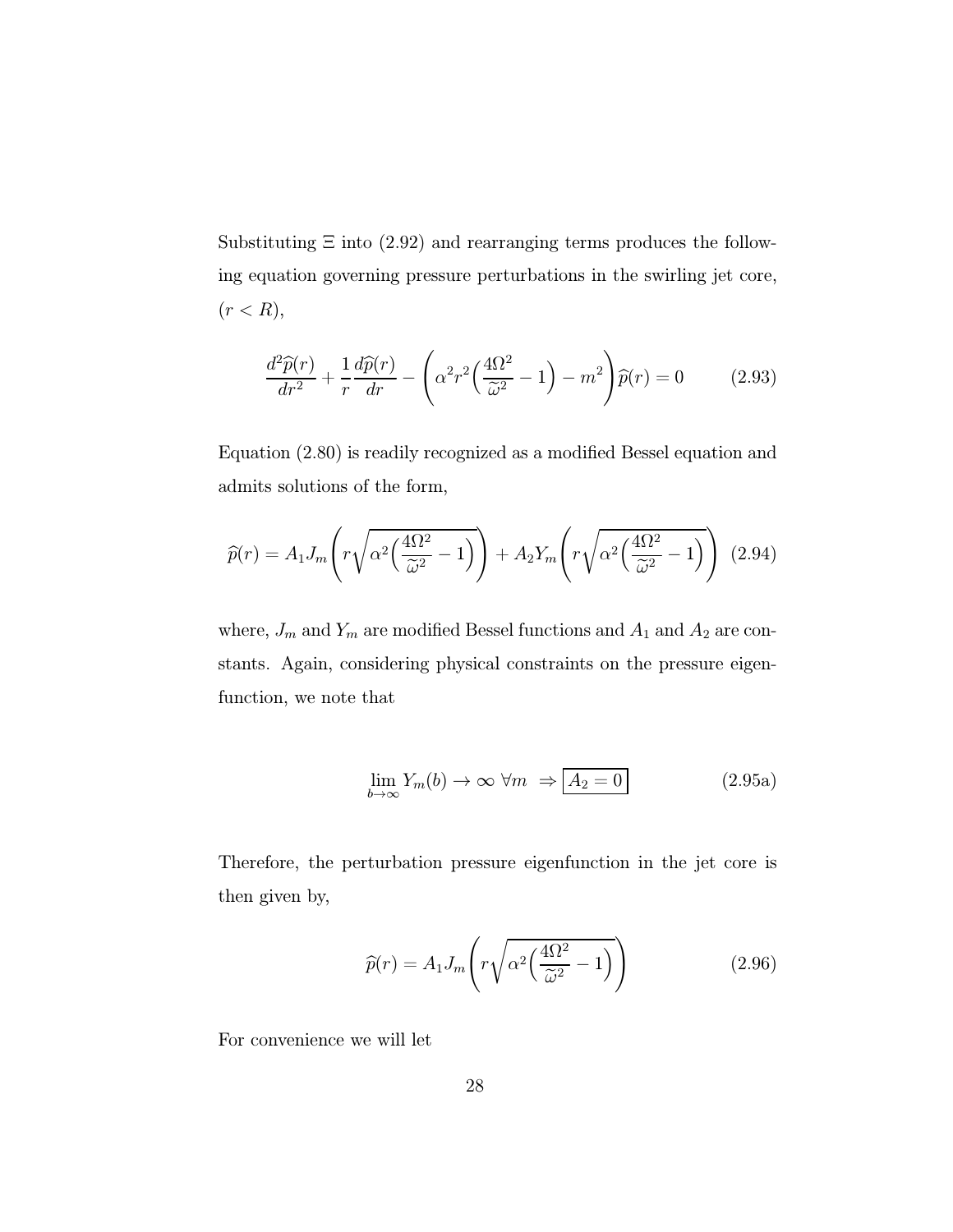$$
\sqrt{\alpha^2 \left(\frac{4\Omega^2}{\tilde{\omega}^2} - 1\right)} \equiv \Psi \tag{2.97}
$$

so that

$$
\widehat{p}(r) = A_1 J_m(r\Psi) \tag{2.98}
$$

Now that  $\hat{p}$  is determined, the stability eigen-system (2.83), (2.84) and  $(2.87)$  is given by,

$$
\frac{1}{\rho} \Psi A_1 J_m'(r \Psi) = i(\tilde{\omega}) \hat{v}_r + 2\Omega \hat{v}_\theta \tag{2.99}
$$

$$
\frac{im}{\rho r}A_1 J_m(r\Psi) = i(\widetilde{\omega})\widehat{v}_{\theta} - 2\Omega \widehat{v}_r
$$
\n(2.100)

$$
\frac{d\widehat{v}_r(r)}{dr} = -\frac{1}{r}\widehat{v}_r(r) - \frac{im}{r}\widehat{v}_\theta(r) - \frac{i\alpha^2}{\widetilde{\omega}\rho}A_1J_m(r\Psi)
$$
(2.101)

These equations may be formally manipulated to yield an expression for the radial perturbation velocity eigenfunction in terms of the pressure eigenfunction  $\hat{p}(r)$ . Equations (2.99) and (2.100) may be solved for  $\widehat{v}_{\theta}$  in terms of  $\widehat{v}_r$ ,  $J_m(r\Psi)$  and  $J_m'(r\Psi)$ , then, equating the resulting expressions for  $\widehat{v}_r$  yields, after some algebra,

$$
\widehat{v}_r = \frac{i\alpha^2 A_1}{\rho \widetilde{\omega} \Psi^2} \Bigg[ -\frac{2\Omega m}{r \widetilde{\omega}} J_m(r\Psi) + \Psi J_m'(r\Psi) \Bigg]
$$
(2.102)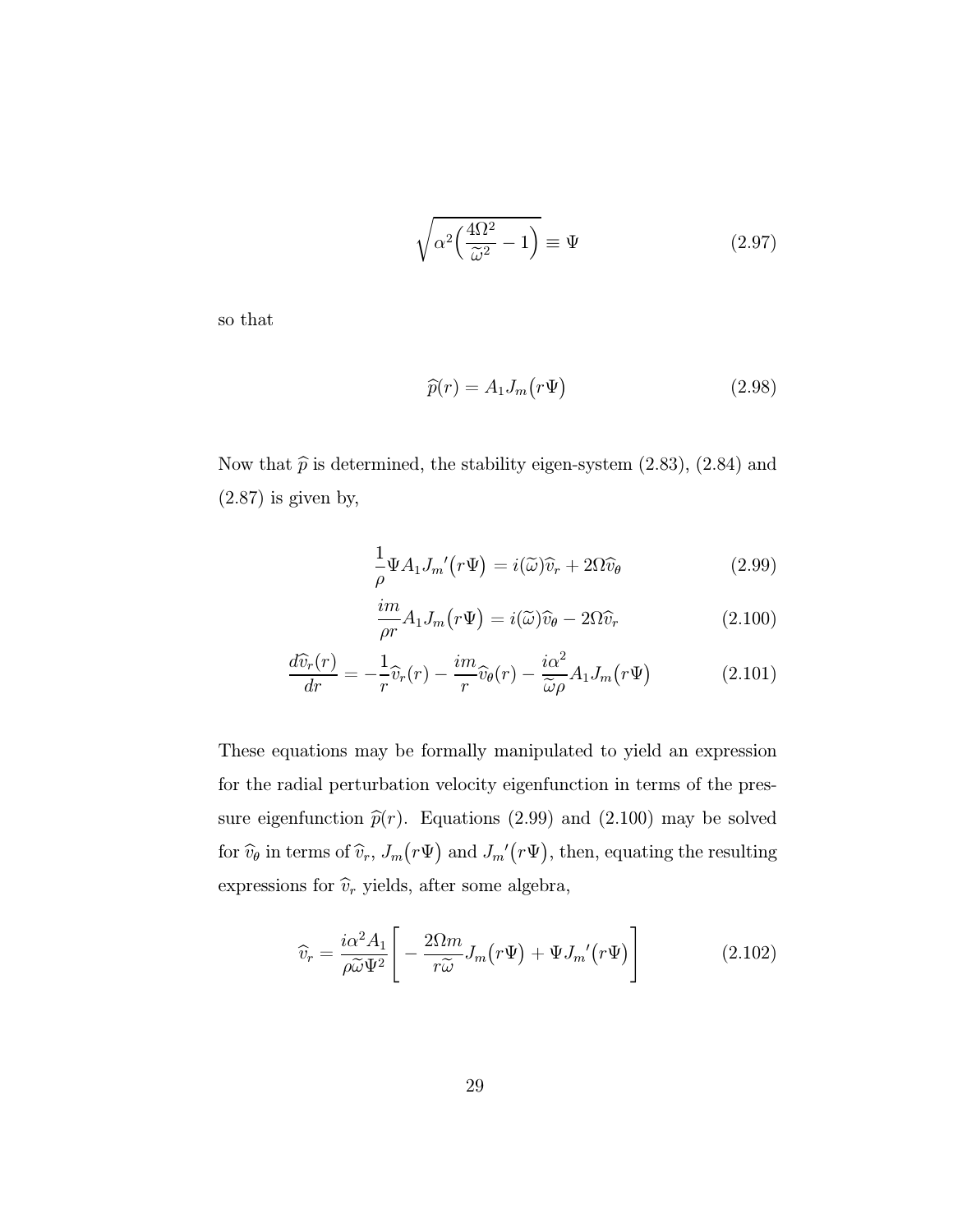#### 2. Outside the jet  $(r>R)$

It is easilly verified that  $\nabla \times \vec{v} = \vec{0}$  in the external region of the swirling jet  $(r > R)$  where  $\vec{v} = (0, \frac{\Omega R^2}{r}, v_{\infty} + \Delta v)$ . Thus, in the far field the flow is irrotational and again it follows that there exists a velocity potential,

$$
\vec{v} = \nabla \Phi \text{ for some } \Phi
$$

Moreover, the field is incompressible, thus

$$
div(\vec{v})=div\big(\nabla\Phi\big)=\nabla^2\Phi=0
$$

Hence, in the farfield the flow is potential and external disturbances are governed by the Laplacian for a perturbation velocity potential, δφ. Expanding again in normal-modes,  $δφ = \hat{Φ} exp[(iα(z - ct) + imθ)]$ is substituted this into the Laplacian,  $\nabla^2 \delta \phi = 0$ . Once this is done utilizing the the cylindrical coördinate form of the Laplacian operator (2.93), and the common terms  $exp[(i\alpha(z - ct) + im\theta)]$  are eliminated yields,

$$
\frac{d^2\widehat{\Phi}(r)}{dr^2} + \frac{1}{r}\frac{d\widehat{\Phi}(r)}{dr} - \left(\frac{m^2}{r^2} + \alpha^2\right)\widehat{\Phi}(r) = 0 \tag{2.103}
$$

Equation (2.103) is easily recognizable as a modified Bessel equation with a linear combination of the  $I_m$  and  $K_m$  Bessel functions of order  $|m|$  as a general solution,

$$
\widehat{\Phi}(r) = B_1 I_m(\alpha r) + B_2 K_m(\alpha r) \tag{2.104}
$$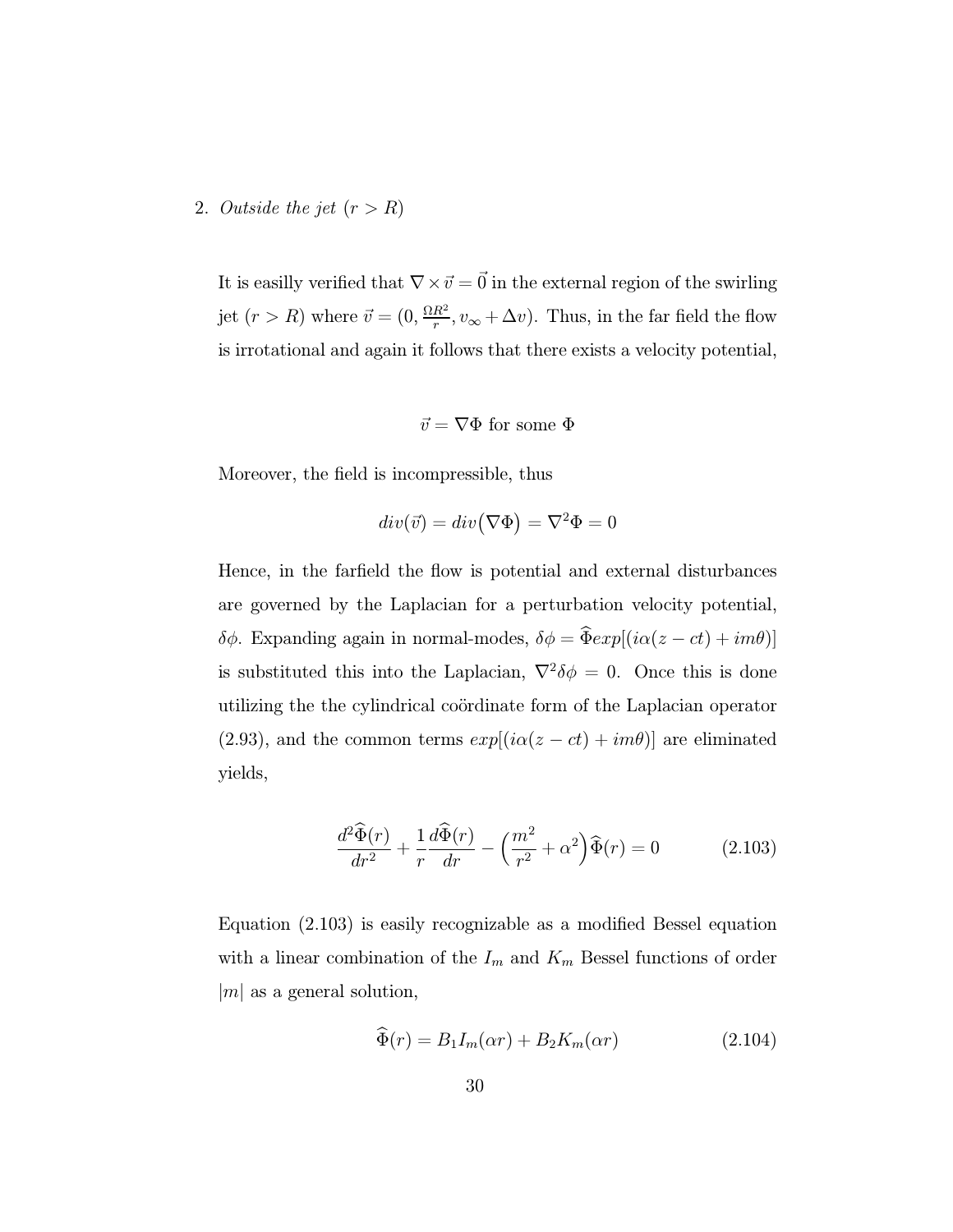Finite velocity is required as  $r \to \infty$ , thus,

$$
\lim_{b \to \infty} I_m(b) \to \infty \ \forall m \ \Rightarrow \boxed{B_1 = 0} \tag{2.105a}
$$

Therefore the pressure eigenfunction outside the jet takes the form,

$$
\widehat{\Phi}(r) = B_2 K_m(\alpha r) \tag{2.106}
$$

There is another condition to impose on the solution, in light of condition (2.105a) where the asymptotic behavior of the  $K_m$  Bessel function as  $r \to \infty$  is given by,

$$
K_m(s\alpha r) \sim \frac{e^{-s\alpha r}}{\sqrt{2s\alpha r}}\tag{2.107}
$$

where,  $s \equiv sgn(\alpha)$  to ensure the decay of  $K_m$  as  $r \to \infty$ , then the sign function s must be introduced in the argument of  $K_m$ . Hence, the correct form of the solution is written as,

$$
\widehat{\Phi}(r) = B_2 K_m(s \alpha r) \tag{2.108}
$$

To determine the pressure eigenfunction in the far-field, we recall that the velocity vector is related to the velocity potential via the gradient operator and the r-component is given as follows

$$
\vec{v} = \nabla \Phi \Rightarrow \langle \vec{v} | \mathbf{e}_r \rangle = \frac{\partial \Phi}{\partial r} \tag{2.109}
$$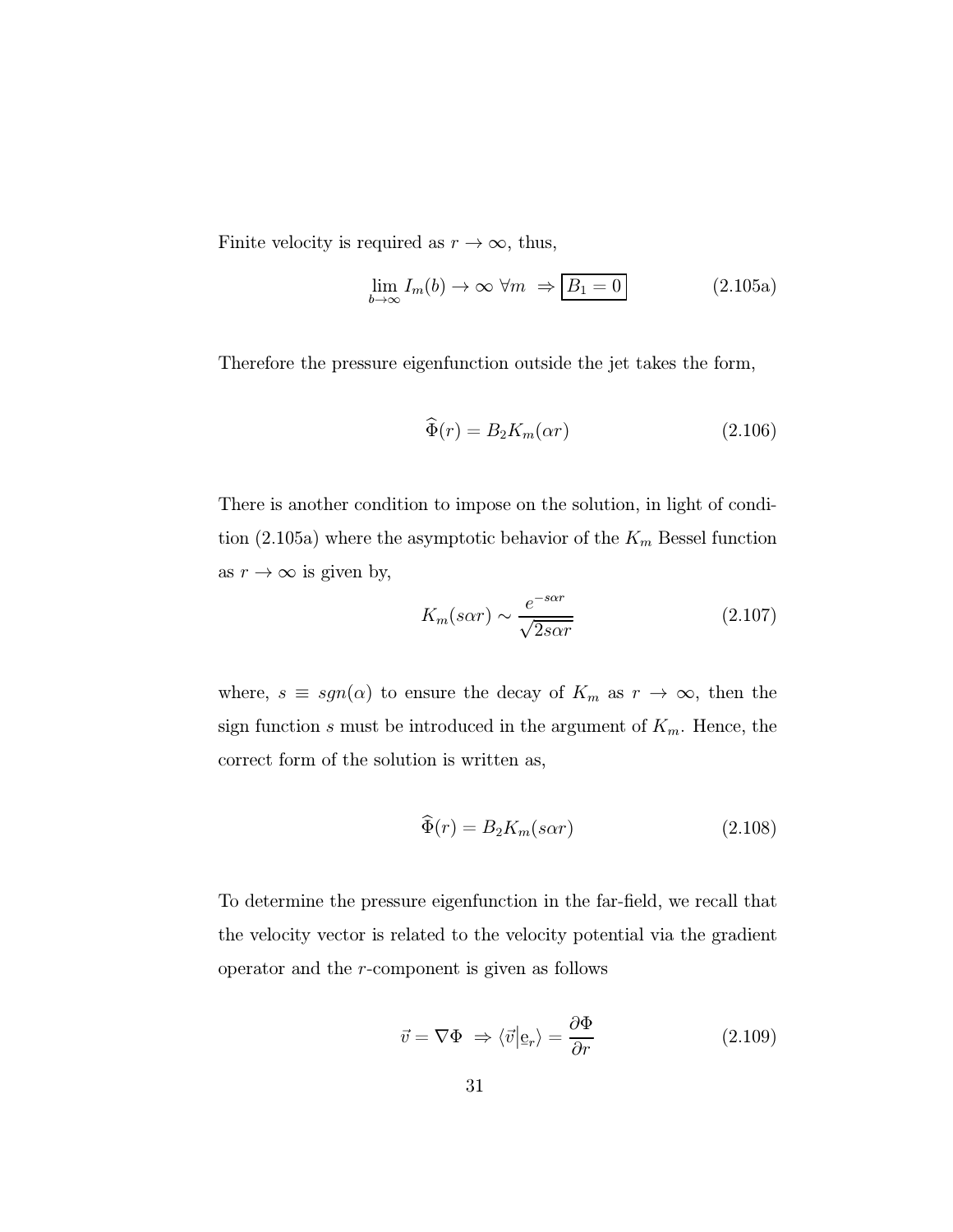It follows, then, that

$$
\widehat{v}_r(r) = B_2 \frac{\partial K_m(x)}{\partial x} \bigg|_{x = \alpha r} \tag{2.110}
$$

Because we have a velocity potential in the freestream, Bernoulli's equation yields the pressure. That is, the mean pressure is given in terms of the mean velocity potential by the relation,

$$
\frac{P}{\rho} + \frac{\partial \Phi}{\partial t} + \frac{1}{2} \langle \nabla \Phi | \nabla \Phi \rangle = 0 \tag{2.111}
$$

Perturbations of the mean pressure and velocity potential are taken, as usual, in the following way,

$$
p \mapsto P + \delta p \tag{2.112}
$$

$$
\phi \mapsto \Phi + \delta \phi \tag{2.113}
$$

with,

$$
\delta f = \hat{f}(r)e^{(i\alpha(z-ct)+im\theta)} \tag{2.114}
$$

where  $\Phi$  and P are mean values and  $\delta\phi$  and  $\delta p$  are perturbations of the field. After substituting (2.112-113) into (2.111) it follows directly that,

$$
\frac{P}{\rho} + \frac{\delta p}{\rho} + \frac{\partial \Phi}{\partial t} + \frac{\partial \delta \phi}{\partial t} + \frac{1}{2} \Big[ \langle \nabla \Phi | \nabla \Phi \rangle + 2 \langle \nabla \delta \phi | \nabla \Phi \rangle + \langle \nabla \delta \phi | \nabla \delta \phi \rangle \Big] = 0
$$
\n(2.115)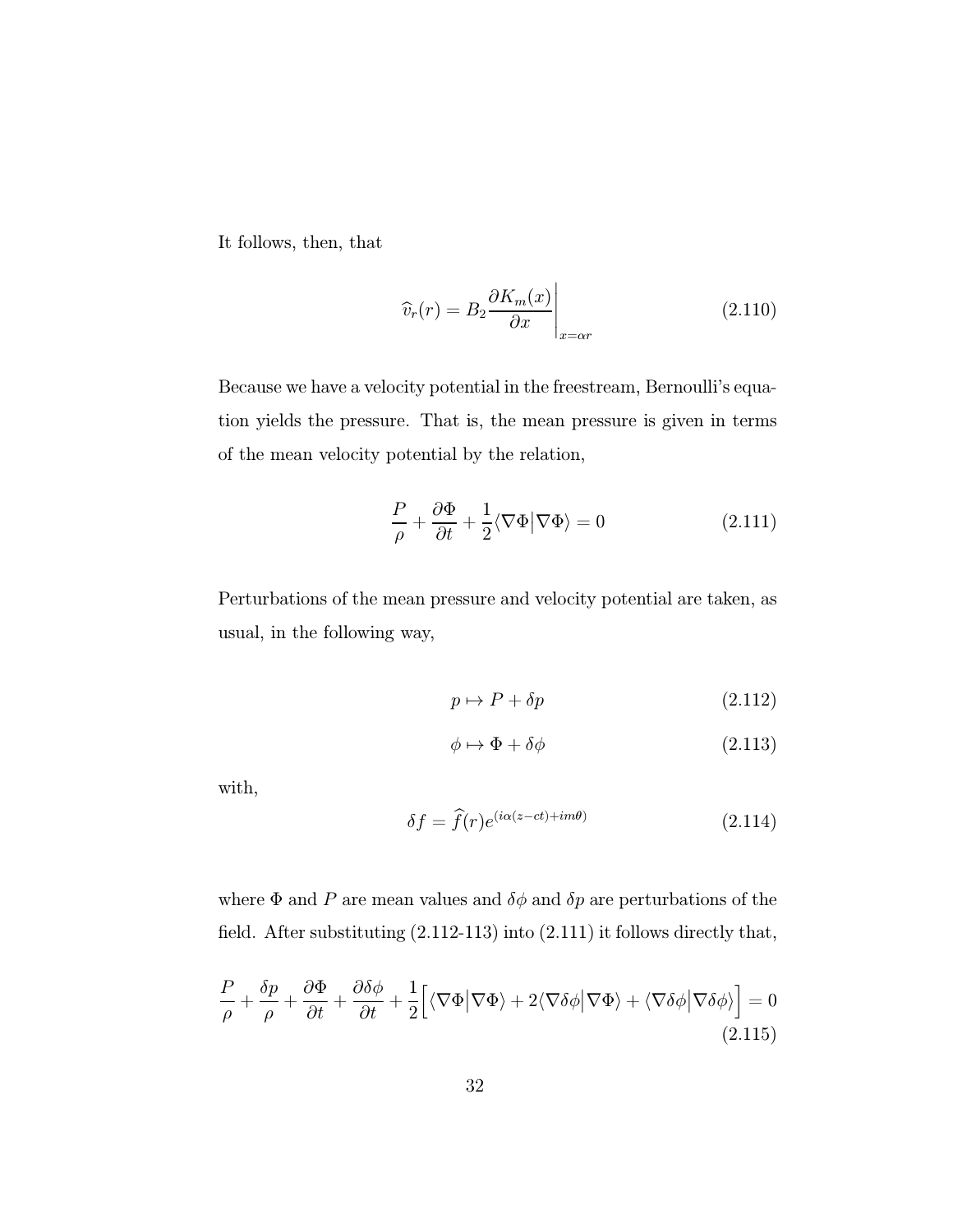Subtracting the mean (2.111) from (2.115) and throwing out  $O(\varepsilon^2)$ combinations of the  $O(\varepsilon)$  perturbations  $\delta\phi$  it follows that the linearized pressure and velocity potential perturbations are governed in the farfield by the following,

$$
\frac{\delta p}{\rho} + \frac{\partial \delta \phi}{\partial t} + \langle \nabla \delta \phi | \nabla \Phi \rangle = 0 \tag{2.116}
$$

where,

$$
\delta p = \hat{p}(r)exp[(i\alpha(z-ct) + im\theta)]
$$
\n(2.117a)

$$
\delta\phi = \phi(r)exp[(i\alpha(z - ct) + im\theta)]
$$
 (2.117b)

$$
= B_2 K_m(\alpha r) exp[(i\alpha(z - ct) + im\theta)] \qquad (2.117c)
$$

$$
\nabla \Phi = (0, \Omega R^2 / r, v_{\infty} + \Delta v) ; (r > R)
$$
 (2.117d)

Using (2.117a-d) with (2.116) and eliminating the exponential  $exp[(i\alpha(z - ct) + im\theta)]$ leaves an expression for the perturbation pressure eigenfunction in the farfield of the swirling jet,

$$
\widehat{p} = -i\rho \Big( -\alpha c + \frac{m\Omega R^2}{r^2} + \alpha v_{\infty} \Big) B_2 K_m(\alpha r) \tag{2.118}
$$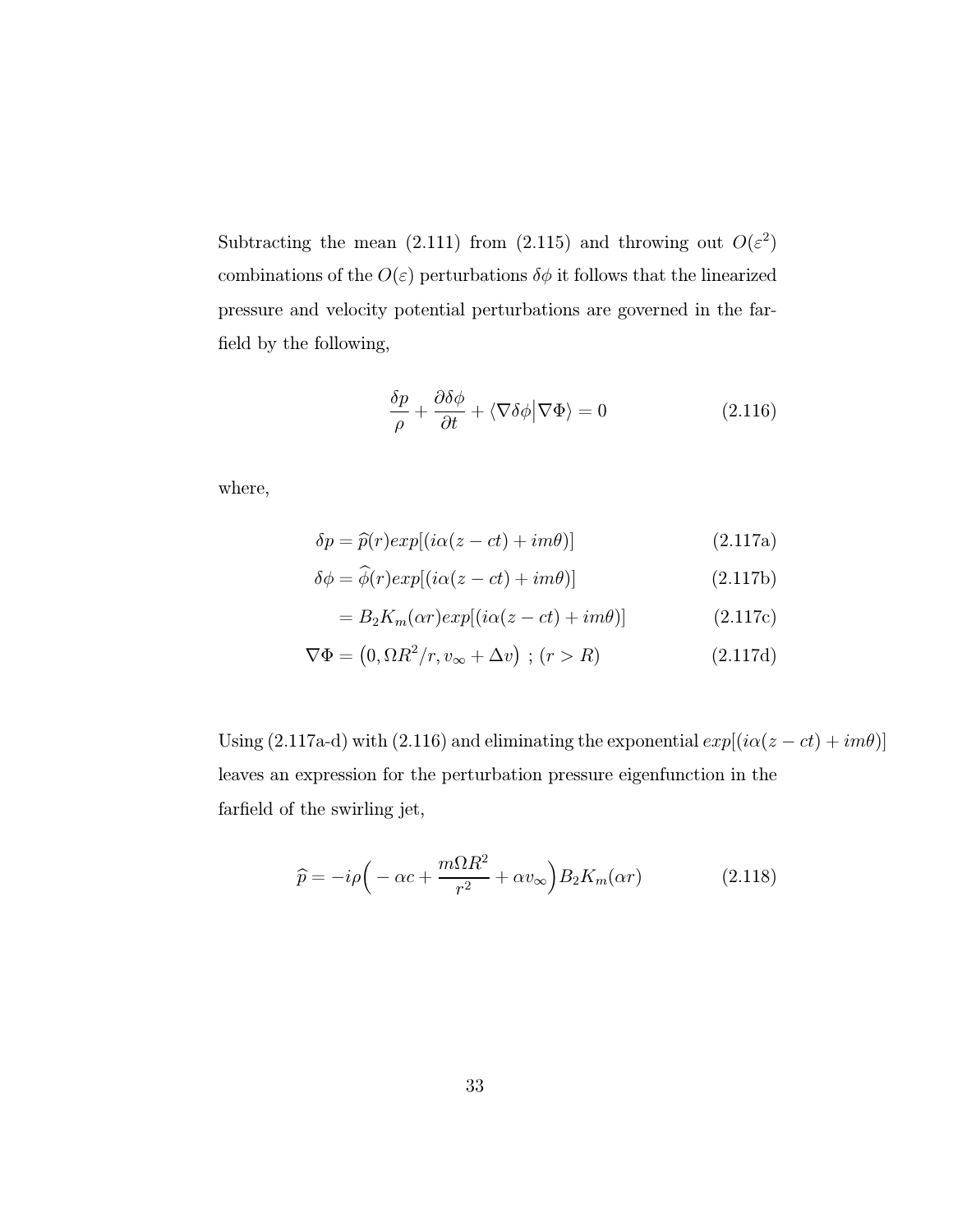#### 2.2.1 Dispersion Relation for the Steady Swirling Jet

General solutions for pressure and radial velocity perturbations in the jet core and outside the jet have been obtained. So, to summarize the results thus far, we have the following stability eigenfunctions for the swirling jet.

 $\diamondsuit$  Inside the jet,  $(r < R)$ 

$$
\begin{cases}\n\widehat{p}(r) = A_1 J_m(r\Psi) \\
\widehat{v}_r(r) = [i\alpha^2 A_1]/[\rho \widetilde{\omega} \Psi^2] \Big( [-2\Omega m]/[r\widetilde{\omega}] J_m(r\Psi) + \Psi J_m'(r\Psi) \Big) \\
(2.119)\n\end{cases}
$$

 $\diamondsuit$  Outside the jet,  $(r>R)$ 

$$
\begin{cases}\n\widehat{v}_r(r) = B_2 \frac{\partial K_m(x)}{\partial x}\Big|_{x=\alpha r} \\
\widehat{p}(r) = -i\rho \Big( -\alpha c + \frac{m\Omega R^2}{r^2} + \alpha v_\infty \Big) B_2 K_m(\alpha r)\n\end{cases} (2.120)
$$

Across the vortex sheet  $r = R$ , pressure and velocity must be continuous; again following Loiseleux  $et.al$  [9] we obtain,

$$
\frac{\widehat{v}_r(R^-)}{\widetilde{\omega}} = \frac{\widehat{v}_r(R^+)}{\widetilde{\omega} + \alpha \Delta v} \tag{2.121}
$$

$$
\widehat{p}(R^{-}) = \widehat{p}(R^{+})\tag{2.122}
$$

In light of the matching conditions (2.121) and (2.122), the eigenfunction equations in the regions  $r < R$  given by (2.119) and  $r > R$  given by (2.120)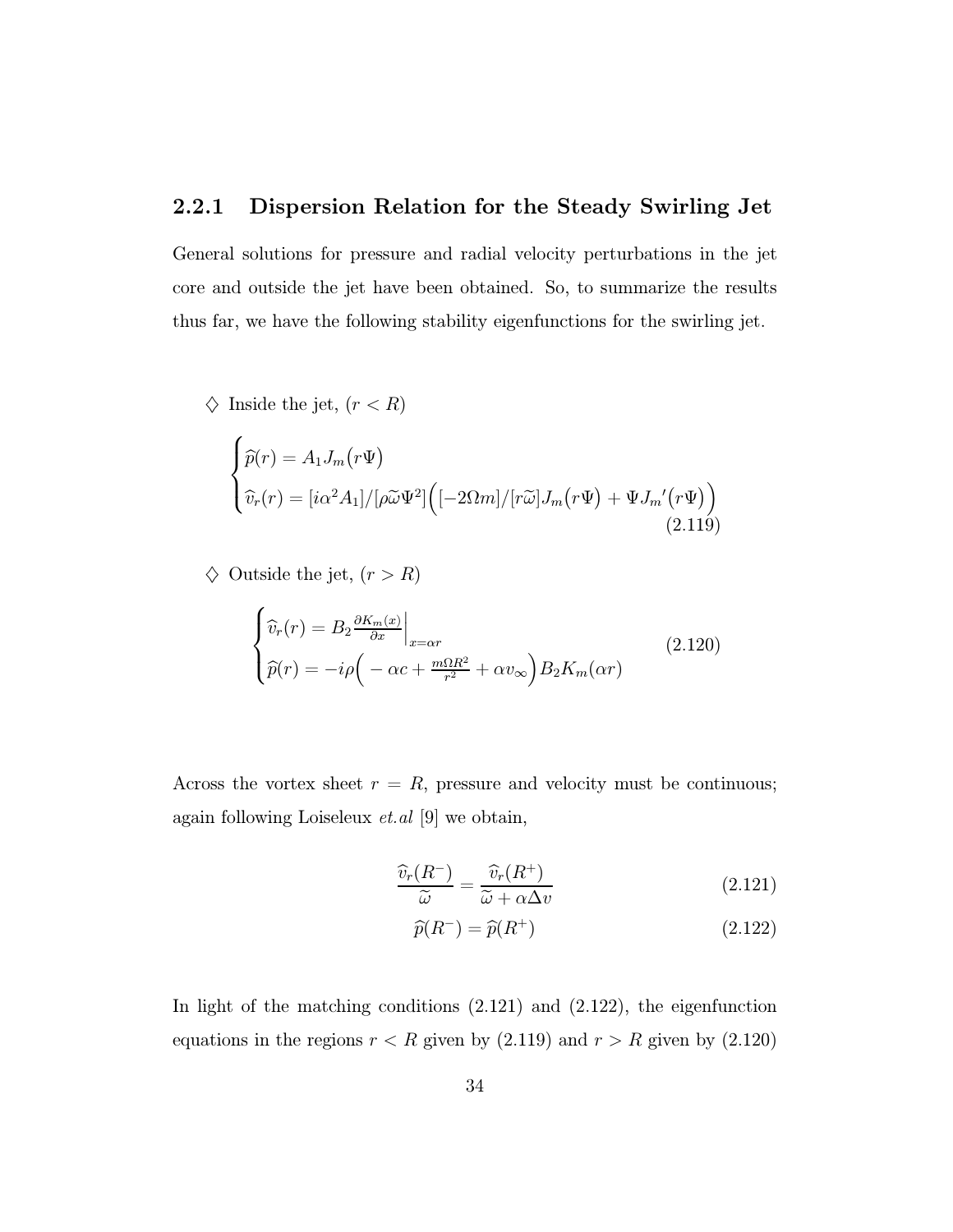reduce to two equations in two unknowns  $A_1$  and  $B_2$ . Disregarding trivial solutions to the system of equations requires that the determinant of the system equal zero. Doing this and manipulating the result algebraically leads to the following dispersion relation for the steady swirling jet:

$$
(\widetilde{\omega} + \alpha \Delta v)^2 \left[ -\frac{2\Omega m}{\widetilde{\omega}} + \Psi R \frac{J_m'(R\Psi)}{J_m(R\Psi)} \right] = -\frac{\widetilde{\omega}^2 \Psi^2}{s \alpha R} \frac{K_m'(s \alpha R)}{K_m(s \alpha R)} \tag{2.123}
$$

It is straight forward to verify that the above dispersion relation (2.123) reduces to exactly that of the axisymmetric jet (2.56) when the rotation rate  $\Omega$  is set equal to zero. This is, of course, a necessary requirment for validity of the analysis.

## 2.2.2 Nondimensionalization of the Dispersion Relation

The dispersion relation for the swirling jet in the form (2.123) is dimensional inasmuch as,  $\overline{\phantom{0}}$ 

$$
\begin{aligned}\n\alpha &\sim [1] \\
m &\sim [1] \\
\Omega &\sim [1/T] \\
c &\sim [1/T]\n\end{aligned}\n\Rightarrow \tilde{\omega} \sim [1/T]
$$
\n(2.124)

Therefore, we may non-dimensionalize via  $(R/\Delta v) \sim [T]$ . Proceding this way equation (2.123) is multiplied by the nondimensionalization factor, and,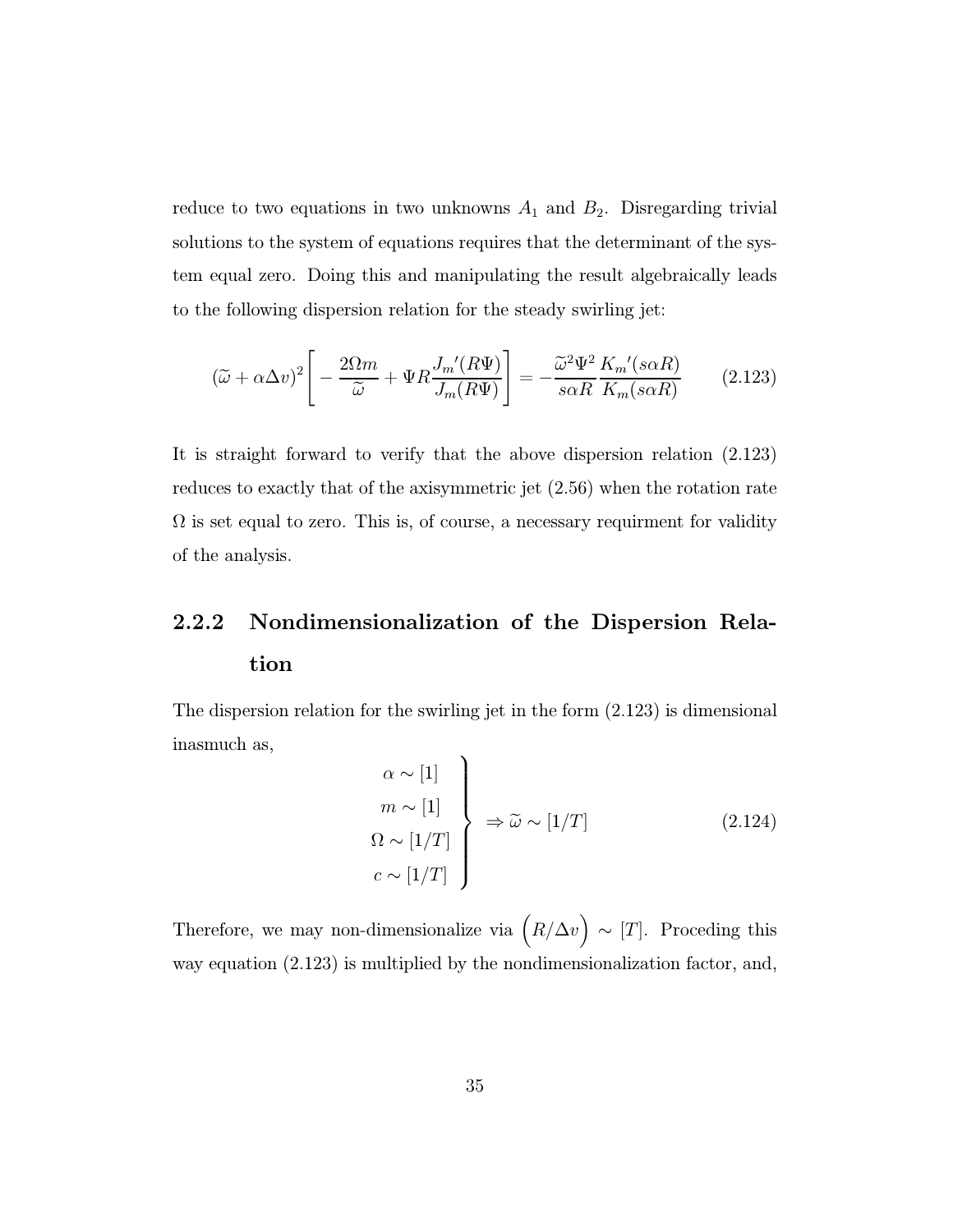the following non-dimensional variables are defined:

$$
c^* \equiv \frac{cR}{\Delta v}
$$

$$
\alpha^* \equiv \alpha R
$$

$$
\Psi^* \equiv \Psi R
$$

the new control parameter S defined as the swirl number is given as follows,

$$
S\equiv\frac{\Omega R}{\Delta v}
$$

Considering these new parameters, algebraic manipulation yields the following non-dimensional dispersion relation for the steady swirling jet where the ∗ superscripts have been suppressed for convenience. (*e.g.*, we let  $c^* = c$ where it is understood that  $c$  is now non-dimensional)

$$
\left[ \left( \tilde{\omega} + \alpha \right)^2 \left( -2mS + \tilde{\omega}\Psi \frac{J_m'(\Psi)}{J_m(\Psi)} \right) + \frac{\tilde{\omega}^3 \Psi^2}{s\alpha} \frac{K_m'(s\alpha)}{K_m(s\alpha)} = 0 \right]
$$
 (2.125)

#### 2.2.3 Numerical Solution Procedure: Swirling Jet

Letting  $v_{\infty} = 0$  without loss of generality, the dispersion relation (2.125) may be solved numerically for  $c_R$  and  $c_I$  vs axial wavenumber,  $\alpha$  at a fixed azimuthal wavenumber  $m$  and a fixed swirl  $S$  using a numerical method slightly modified from that outlined in chapter 2.1.2. Equation (2.125) differs from (2.56) in that the axial wavenumber, azimuthal wavenumber and complex celerity are coupled in the argument of the  $J_m$  Bessel functions. The result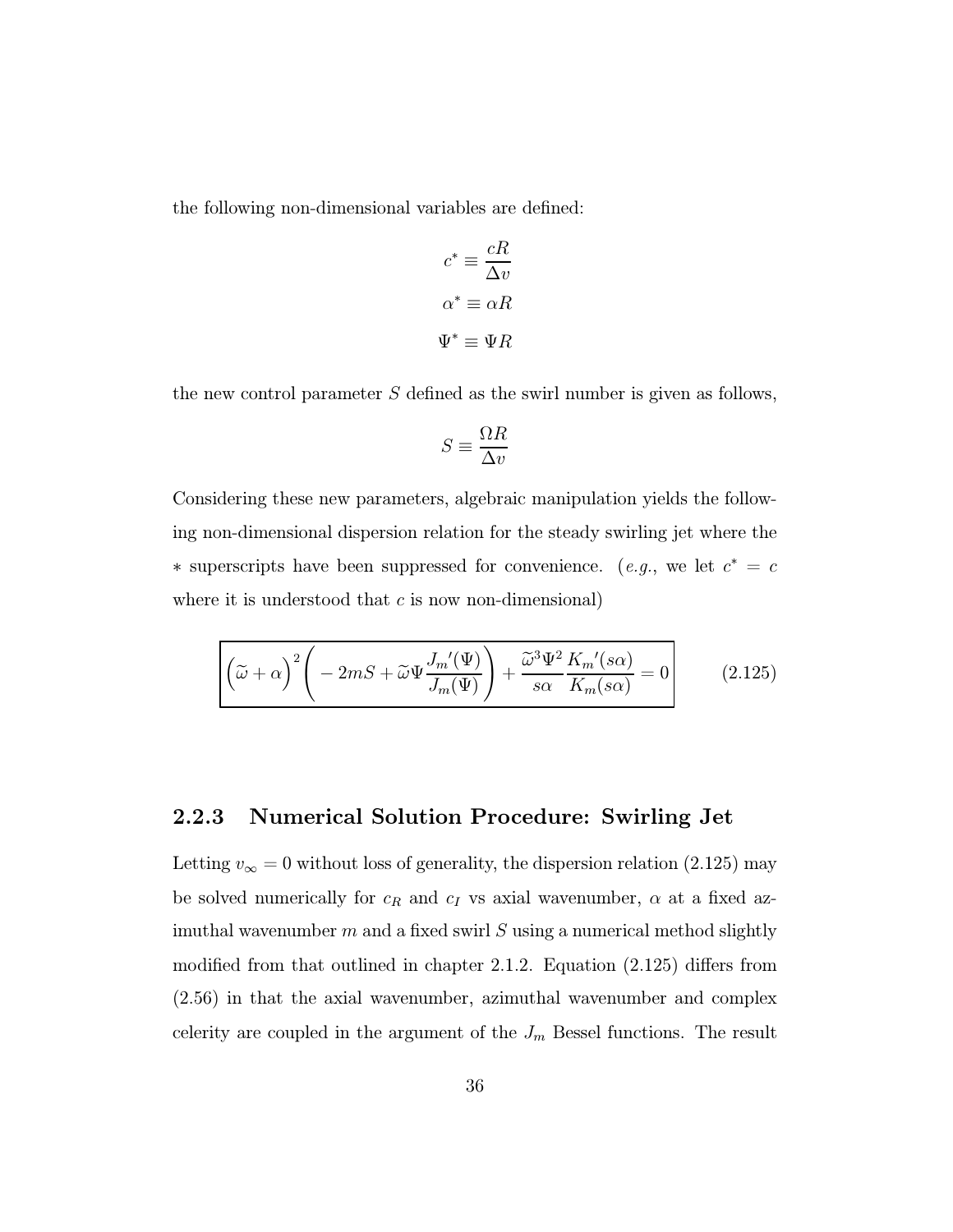is that the standard complex-valued Newton-Raphson method fails to converge to roots close to  $\alpha = 0$  for helical modes and for the Kelvin-Helmholtz mode for large values of swirl. The function (2.125) is still well behaved as extending the method to utilize a modified Newton-Raphson algorithm and adding a relaxation paramater to 'lessen' the slope of the derivative for the next guess of the root allievated the problem resulting in convergence for all values of  $\alpha$ , m and S.

#### 2.2.4 Numerical Results for the Steady Swirling Jet

Solving equation (2.125) using the procedure of section 2.2.3 at various values of the swirl results in figures 2.5 and 2.6 for the celerity and growth rate of axisymmetric  $(m = 0)$  disturbances respectively. Figure 2.5 is a plot of the celerity vs. axial wavenumber for swirl varying according to  $(0 \le S \le 2.5)$  for the steady swirling jet. Figure 2.5 shows that the celerity of axisymmetric disturbances increase as swirl increases. Consequently, fast waves become less sensitive to changes in the swirl as the swirl increases.

Figure 2.5 shows that for a finite amount of swirl the growth rate of axisymmetric disturbances decreases. That is, increasing swirl decreases the growth rate of axisymmetric disturbances. For non-axisymmetric, or helical modes  $(m \neq 0)$ , it has been shown that positive helicity modes are stabilized by a small amount of swirl, whereas negative helicity modes exhibit decreased growth rate [5]. That is to say, for a given value of swirl, negative helical modes  $(m < 0)$  are more unstable than positive ones  $(m > 0)$  [9]. Notice that in both cases when  $S = 0$  the numerical results matching the axisymmetric jet in figures 2.2 and 2.3 are recovered.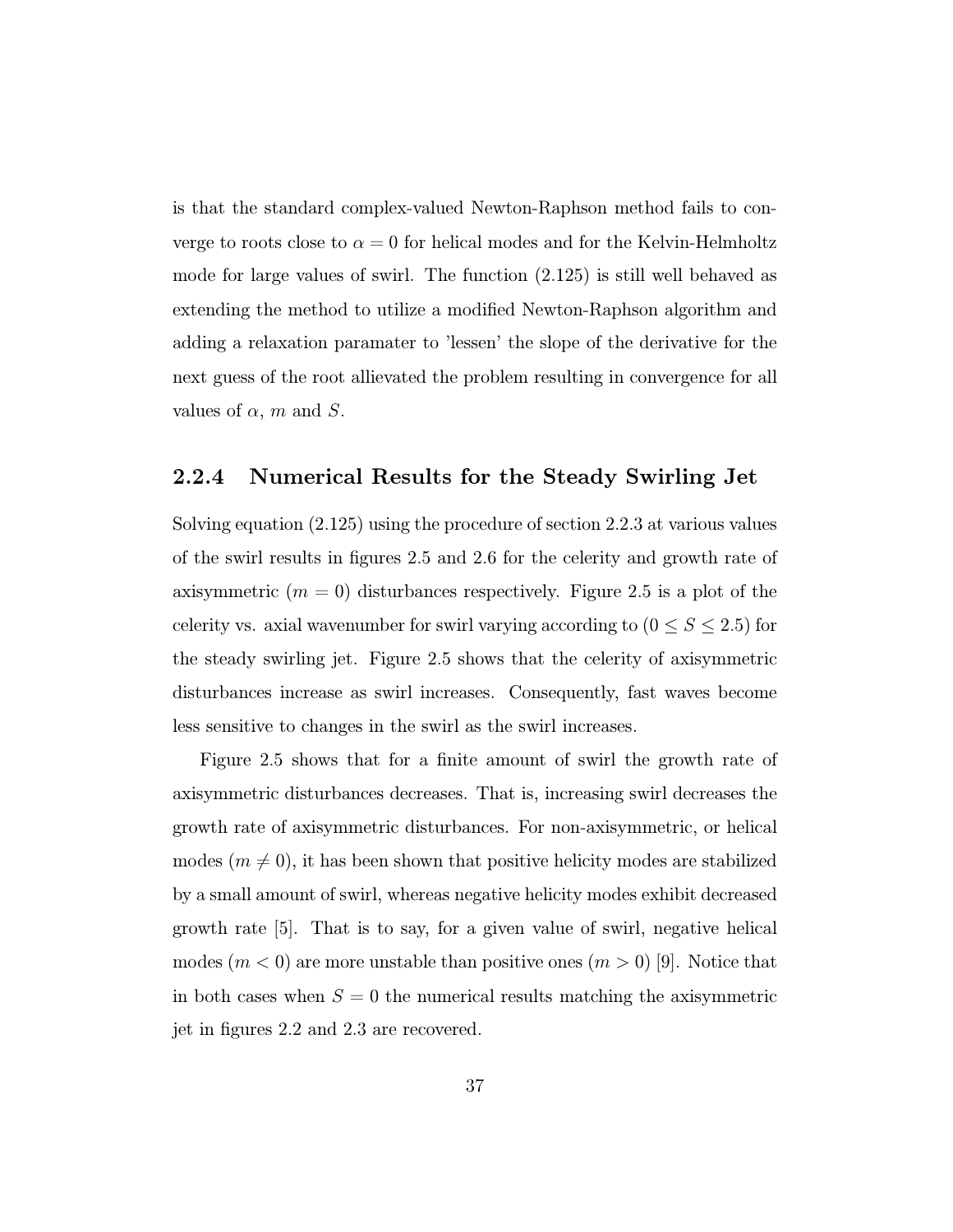

Figure 2.5: Celerity vs. Axial Wavenumber for the Steady Swirling Jet



Figure 2.6: Growth Rate vs. Axial Wavenumber for the Steady Swirling Jet

#### 2.3 Stability of Time Dependent Shear Flows

In the majority of shear layer stability studies, the mean flow, as in the previous examples of axisymmetric and swirling jets, is taken to be time independent. In general, analyses of unsteady shear flows have been carried out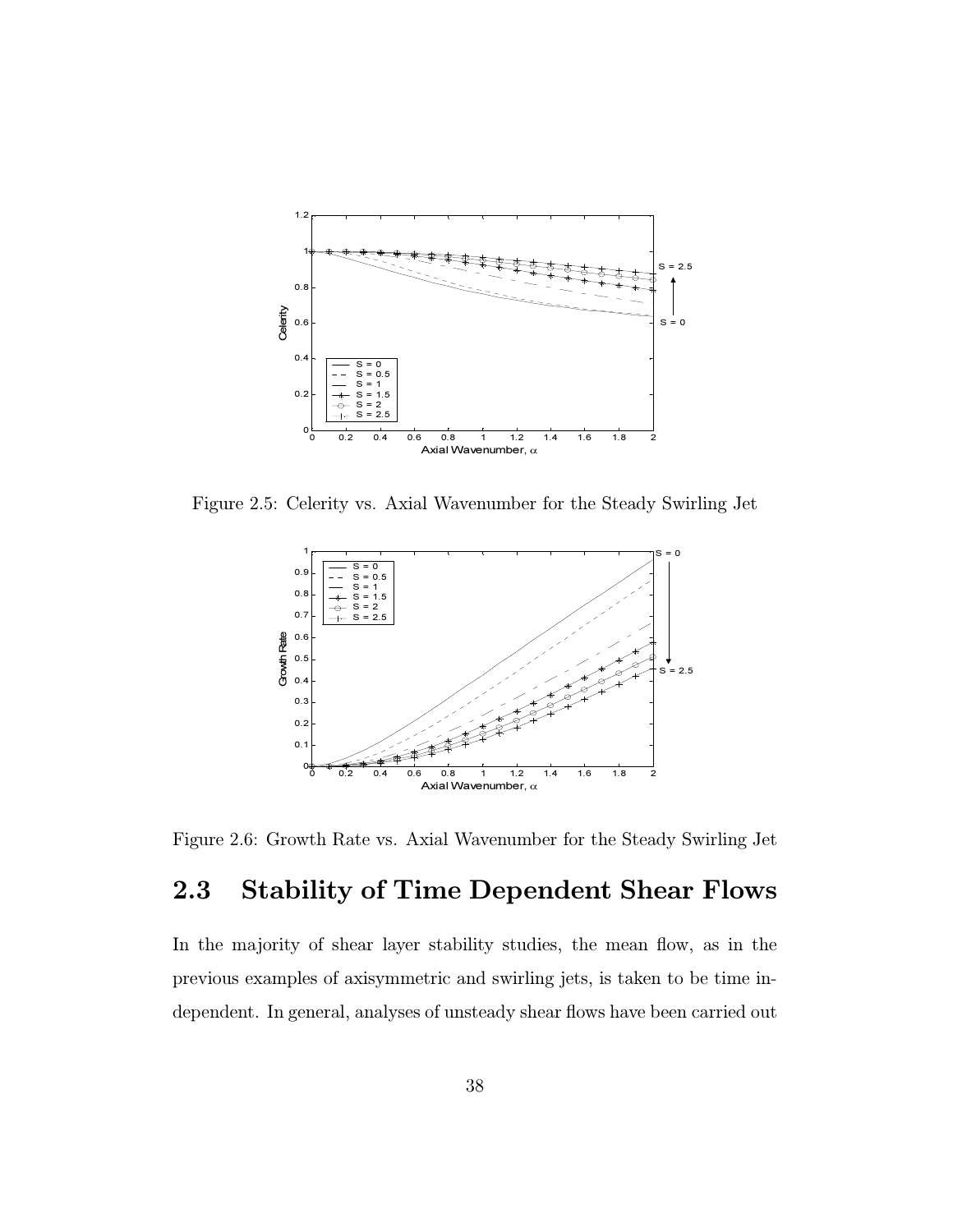by applying steady state results to instantaneous velocity distributions; that is, using the quasi-steady approach. Hajj  $|10|$  extended the idea of the applicability of the quasi-steady approach for flows wherein the unsteady mean time scale is much larger than the instability time scale. Hajj [10] showed that when a steady velocity profile is modified by a periodic temporal function or the form,

$$
T(t) = \left(1 + \epsilon e^{i\omega_m t}\right) \tag{2.126}
$$

where,  $\epsilon$  is the perturbation size and  $\omega_m$  is the perturbation frequency in the time scale  $t$ , the solution of the unsteady inviscid problem can be reduced to that of the steady flow by a transformation of the time variable. Specifically, the instability time scale is 'stretched', and a new time scale  $\tau$  is defined,

$$
\tau \equiv \int_0^t dt' (1 + \epsilon \exp(i\omega_m t')) = t + \frac{\epsilon}{i\omega_m} e^{i\omega_m t} - \frac{\epsilon}{i\omega_m} \tag{2.127}
$$

Based on this  $\tau$ , the temporal derivative operator in the instability time scale may be replaced by,

$$
\frac{\partial}{\partial t} \mapsto T(t) \frac{\partial}{\partial \tau} \tag{2.128}
$$

Because this transformation in time results in similar linearized stability equations for both steady and unsteady mean flows, the solution for the unsteady equations admit normal-mode perturbations given by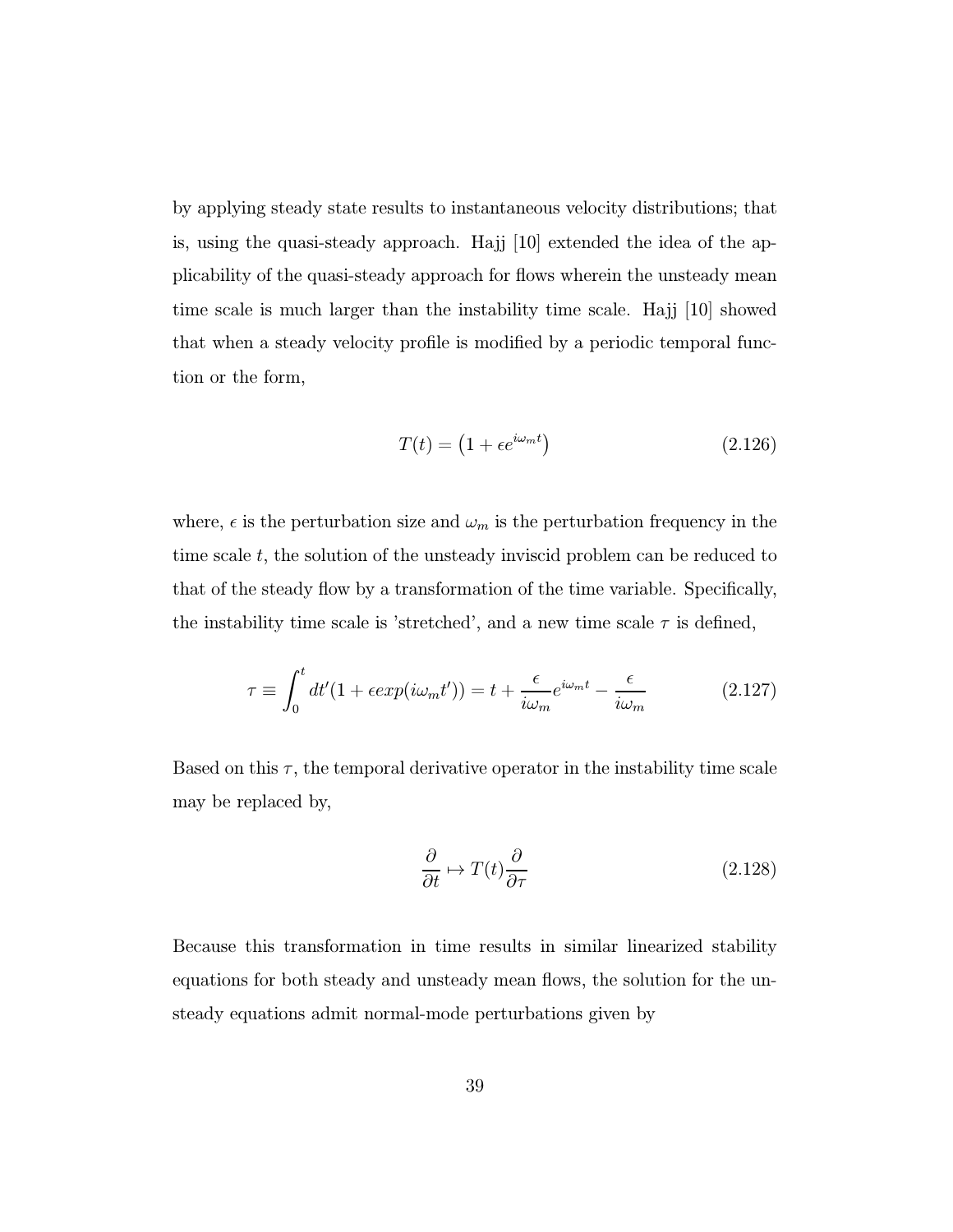$$
\delta f(x, y, \tau) = \hat{f}(y)e^{(i\alpha(x - c\tau))}
$$
\n(2.129)

Transformation from the time scale  $\tau$  into the instability time scale t within the perturbation is obtained via substitution of (2.127) into (2.129)

$$
\delta f(x, y, t) = \hat{f}(y)e^{\alpha c_I + A\cos(\omega_m t + \beta)}e^{i(\alpha(x - c_R t) + A\sin(\omega_m t + \beta))}e^{-A\cos(\beta)}e^{-iA\sin(\beta)}
$$
\n(2.130)

where,

$$
A \equiv \frac{\alpha \epsilon}{\omega_m} \sqrt{c_I^2 + c_R^2} \tag{2.131}
$$

and

$$
\beta \equiv \arctan\left(\frac{c_I}{c_R}\right) \tag{2.132}
$$

The term  $A\cos(\omega_m t + \beta)$  in the first exponential produces an amplitude modulation of the unstable mode; the term  $Asin(\omega_m t + \beta)$  in the second exponential produces a phase modulation of the unstable mode. The last two temporally constant terms may be taken totus in re into the phase of  $f(y)$ . Hence, for a periodically unsteady transiently separable shear layer, the unsteady basic state can be 're-sorted' to the steady state by way of a transformation of the time variable, at a cost of modulating the amplitude and phase of the unstable modes.

Notice, however, if the actual value of the modulation is compared at each wavenumber; that is, each point is normalized with respect to its respective wavenumber, the modulation is given by  $(\epsilon ||c||/\omega_m)$ . This modulation is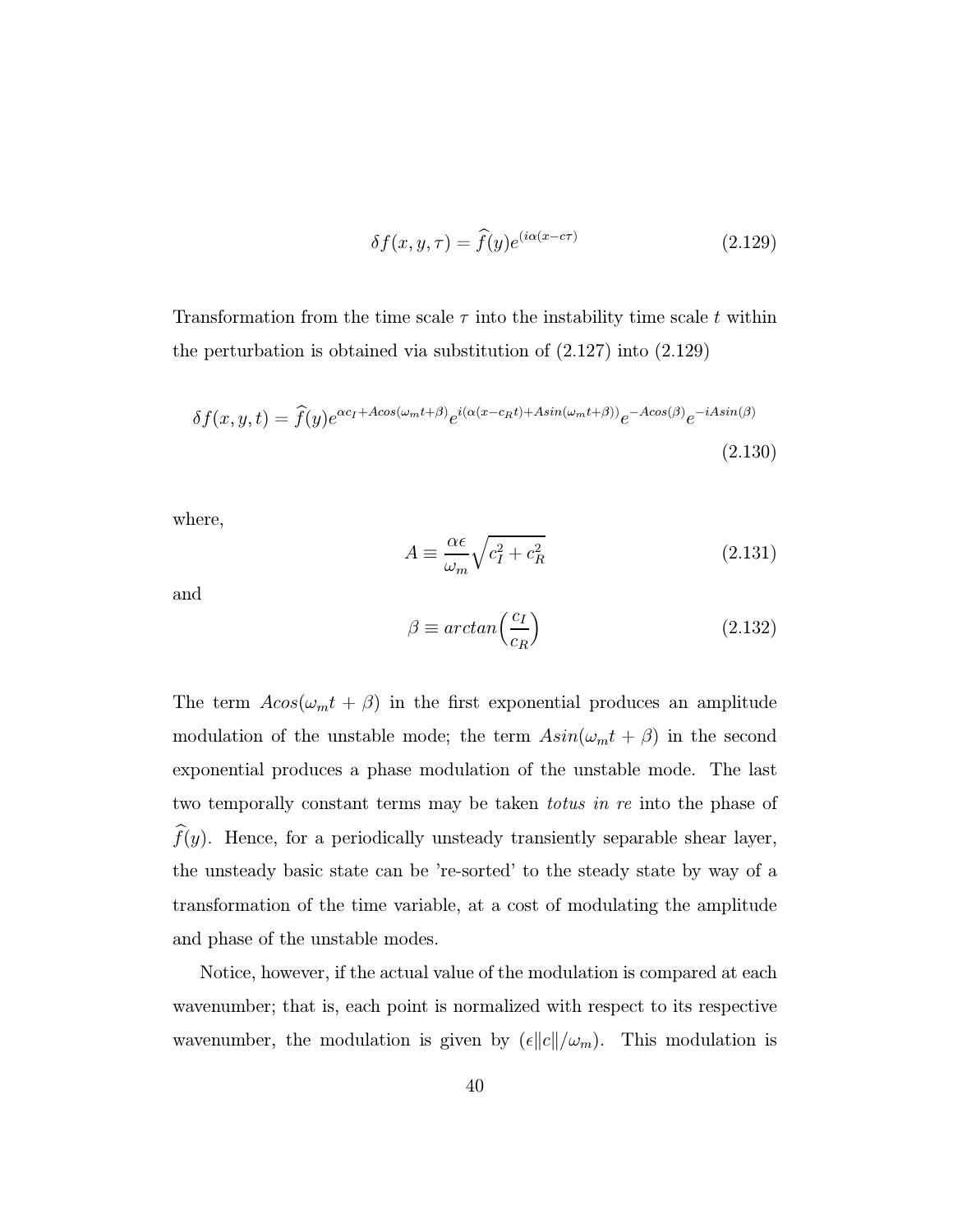inversely proportional to the perturbation frequency  $\omega_m$  and directly proportional to the size of the perturbation  $\epsilon$ . We cannot choose  $\epsilon$  arbitrarily large in an effort to drastically increase the perturbation size as the disturbance will no longer be small and the linearization breaks down. Because  $\omega_m$  and  $\epsilon$  are fixed, the real behavior of the amplitude modulation is related to the complex phase speed,  $||c||$ .

When, for a given problem, the unsteady velocity profile yields an analytical solution that can be recast into the steady state, the quasi-static approach is guaranteed to work. What is more, the subsequent modulations of phase and amplitude of the unsteady modes can be seen directly by transforming from the stretched  $\tau$  time scale back into the t time scale.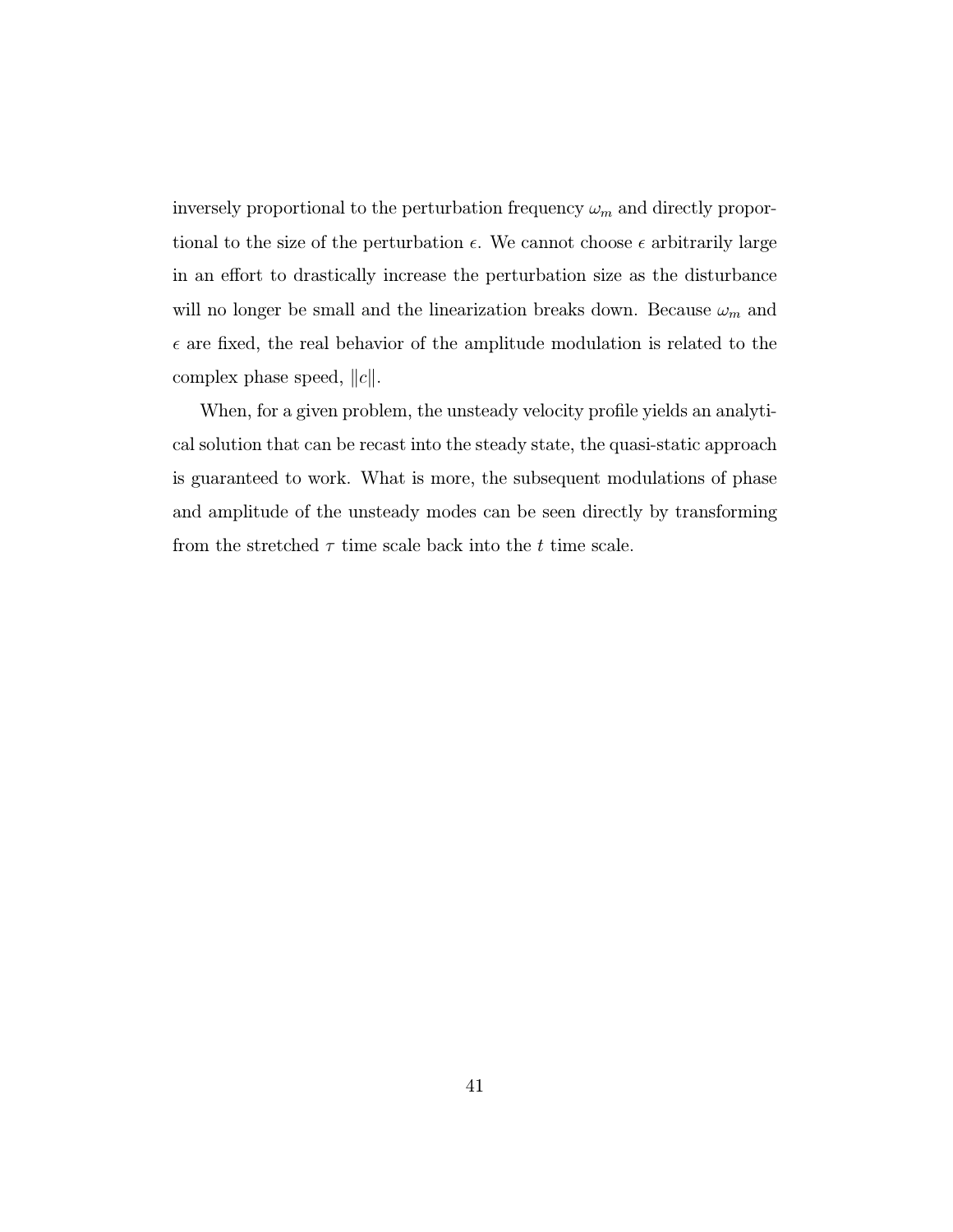# Chapter 3

# Stability of a Periodically Unsteady Axisymmetric Jet

In this chapter, the stability of a periodically unsteady inviscid axisymmetric jet is considered. The jet is modeled as a cylindrical vortex sheet of finite radius with the flow varied periodically, governing equations are derived, perturbations are introduced and the effects of the time variations of the jet stability are examined.

### 3.1 Formulation of the Unsteady Swirling Jet

The jet is modeled by a cylindrical vortex sheet of radius R (plug flow) such that the core flow varies sinusoidially, thus, in essence, the jet is pulsed axially. Mathematically, this model is written as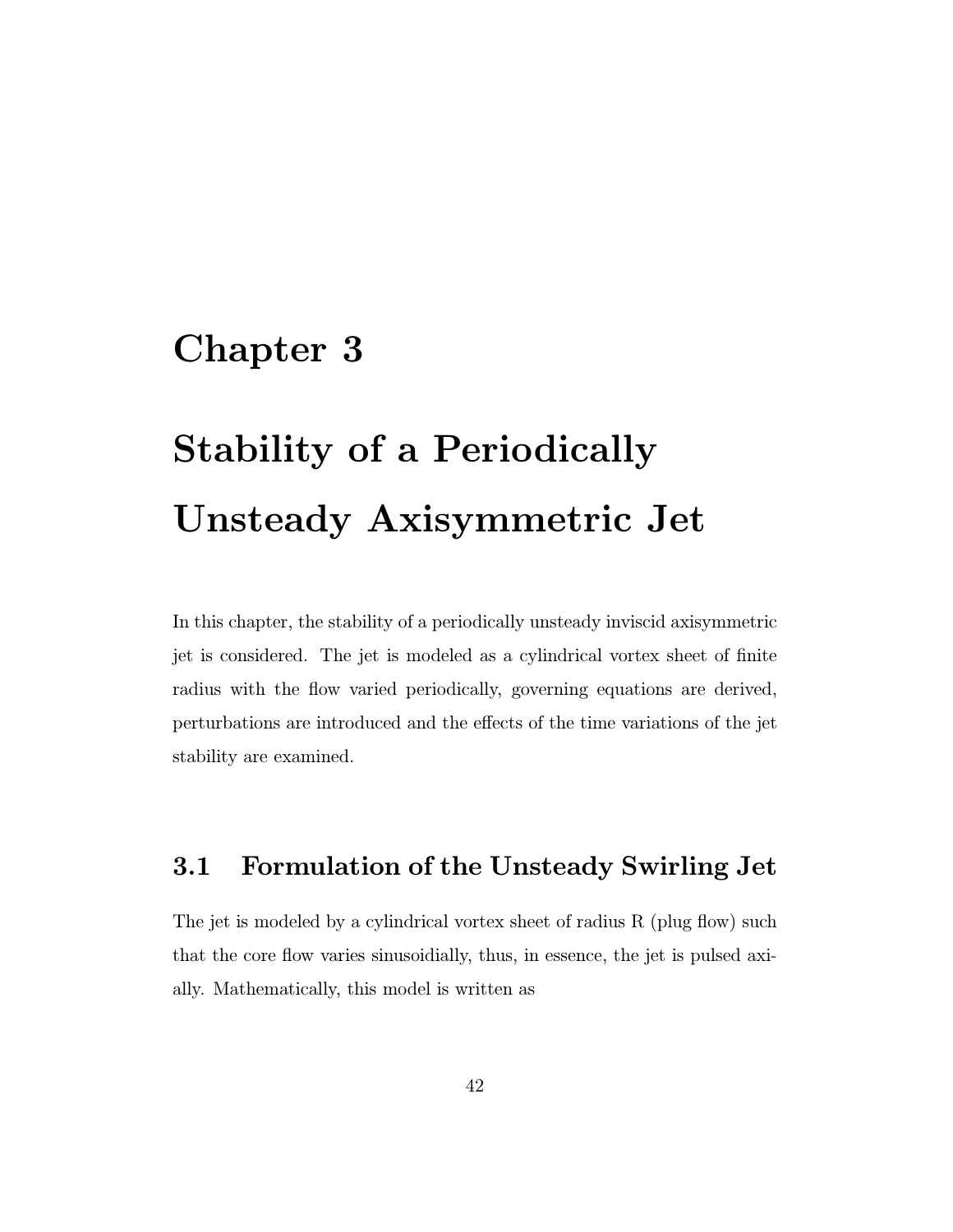$$
\vec{V}(r,\theta,z) = \begin{cases}\n(0,0,v_{\infty} + T(t)\Delta v), & \text{for } r < R \\
(0,0,v_{\infty}), & \text{for } r > R\n\end{cases}
$$
\n(3.1)

Where,  $v_{\infty}$  is the far-field free stream velocity,  $\Delta v$  is the axial velocity dif-



Figure 3.1: Sketch of Basic Flow for the Pulsed Axisymmetric Jet

ference across the vortex sheet and the periodic axial perturbation is given by,

$$
T(t) = 1 + \epsilon \cos(\omega_m t) \tag{3.2}
$$

where,  $\epsilon$  is the perturbation size, and  $\omega_m$  is the perturbation frequency in the time scale t.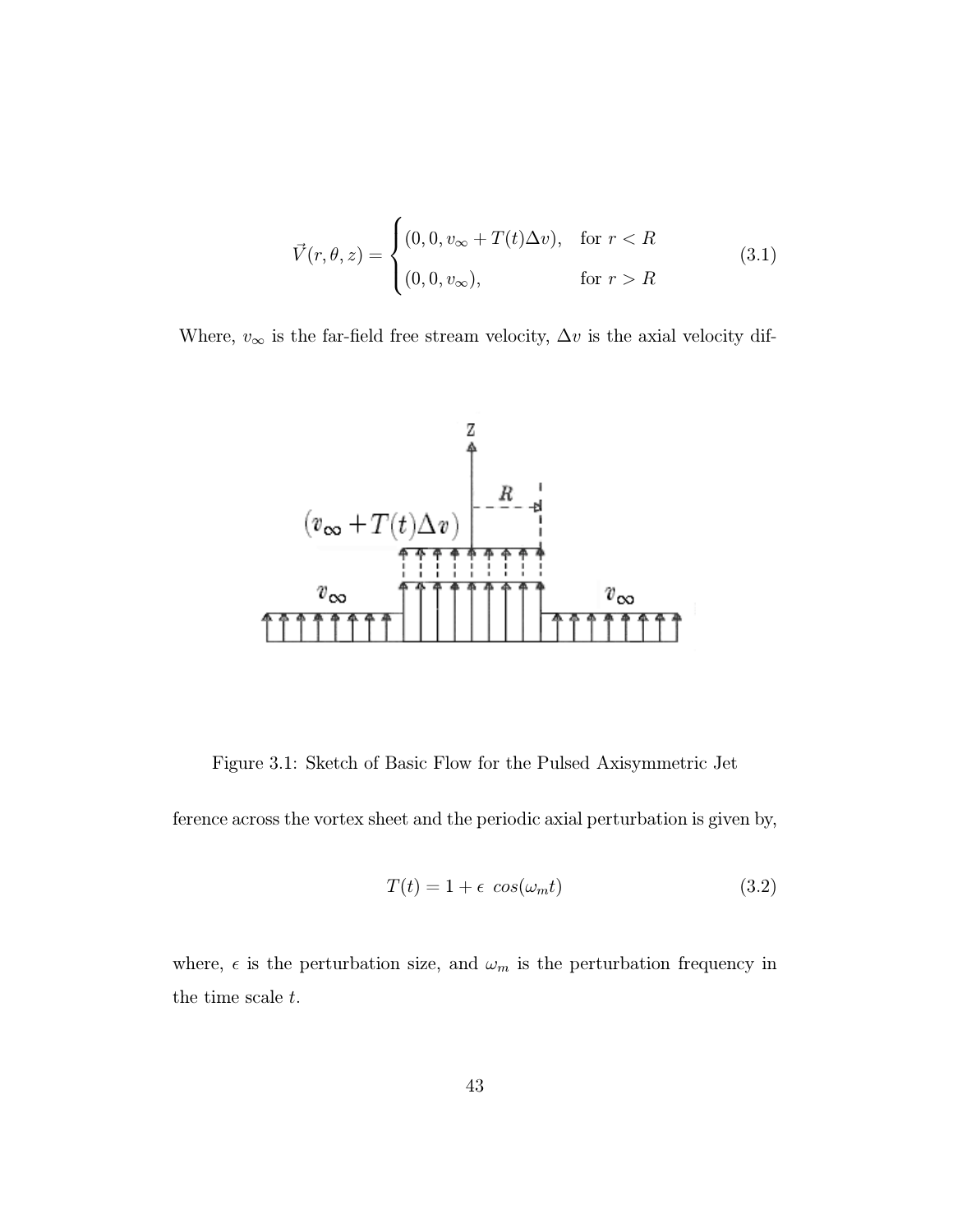## 3.1.1 Field equations for the Axisymmetric Jet: Consequences of Unsteadiness

Following Hajj [10], a new time scale  $\tau$  is defined such that,

$$
\tau \equiv \int_0^t dt'(1 + \epsilon \cos(\omega_m t')) = t + \frac{\epsilon}{\omega_m} \sin(\omega_m t) \tag{3.3}
$$

Where  $\tau$  is valid in the set  $0 < \omega_m t < 2\pi$ . Based on this  $\tau$ , the temporal derivative operator in the instability time scale may be replaced by,

$$
\frac{\partial}{\partial t} \mapsto T(t) \frac{\partial}{\partial \tau} \tag{3.4}
$$

Considering the transformation given by (3.4), the field equations for the unsteady inviscid flow are governed for fields  $(\vec{v}, p)$  by

$$
T(t)\frac{\partial \vec{v}}{\partial \tau} + \nabla \vec{v} \cdot \vec{v} + \frac{1}{\rho} \nabla p = \vec{0}
$$
 (3.5)

$$
\nabla \cdot \vec{v} = 0 \tag{3.6}
$$

In cylindrical coördinate component form, equations  $(3.5)$  and  $(3.6)$  are written as

$$
\rho \left( T \frac{\partial v_r}{\partial \tau} + v_r \frac{\partial v_r}{\partial r} + \frac{v_\theta}{r} \frac{\partial v_r}{\partial \theta} - \frac{v_\theta^2}{r} + v_z \frac{\partial v_r}{\partial z} \right) = -\frac{\partial p}{\partial r}
$$
(3.7)

$$
\rho \left( T \frac{\partial v_{\theta}}{\partial \tau} + v_r \frac{\partial v_{\theta}}{\partial r} + \frac{v_{\theta}}{r} \frac{\partial v_{\theta}}{\partial \theta} + \frac{v_r v_{\theta}}{r} + v_z \frac{\partial v_{\theta}}{\partial z} \right) = -\frac{1}{r} \frac{\partial p}{\partial \theta} \tag{3.8}
$$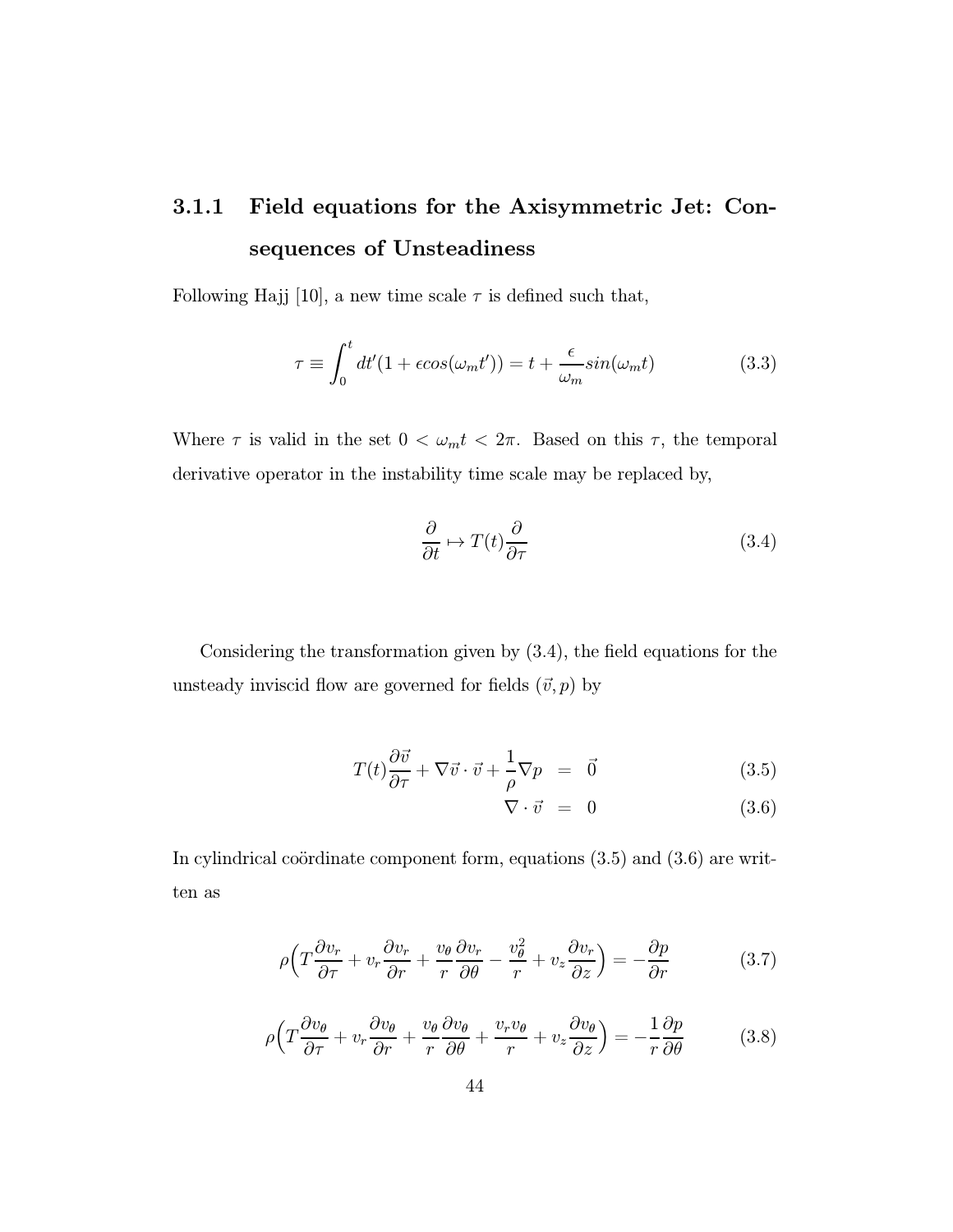$$
\rho \left( T \frac{\partial v_z}{\partial \tau} + v_r \frac{\partial v_z}{\partial r} + \frac{v_\theta}{r} \frac{\partial v_z}{\partial \theta} + v_z \frac{\partial v_z}{\partial z} \right) = -\frac{\partial p}{\partial z} \tag{3.9}
$$

and

$$
\frac{1}{r}\frac{\partial}{\partial r}(\rho r v_r) + \frac{1}{r}\frac{\partial}{\partial \theta}(\rho v_{\theta}) + \frac{\partial}{\partial z}(\rho v_z) = 0
$$
\n(3.10)

Following the procedure for the steady axisymmetric jet, the total flow is divided into a mean flow given by the fields  $((0,0,V_z), P)$  plus perturbations such that

$$
\vec{v} \mapsto \vec{V} + \delta \vec{v} = (\delta v_r, \delta v_\theta, V_z + \delta v_z)
$$
\n(3.11)

$$
p \mapsto P + \delta p \tag{3.12}
$$

where without loss of generality,  $V_z = T(t)\Delta v$  so that the far-field in figure 3.1 is quisecent. Substituting (3.11-12) into the governing equations (3.7-10) produces a set of non-linear stability differential equations. Subtracting the mean and disregarding  $O(\epsilon^2)$  combinations of the  $O(\epsilon)$  perturbations as outlined in chapter 2.1 yields the following set of linearized stability equations for the periodically unsteady (pulsed) axisymmetric jet.

$$
\rho \left( T \frac{\partial \delta v_r}{\partial \tau} + T \Delta v \frac{\partial \delta v_r}{\partial r} \right) = - \frac{\partial \delta p}{\partial r}
$$
\n(3.13)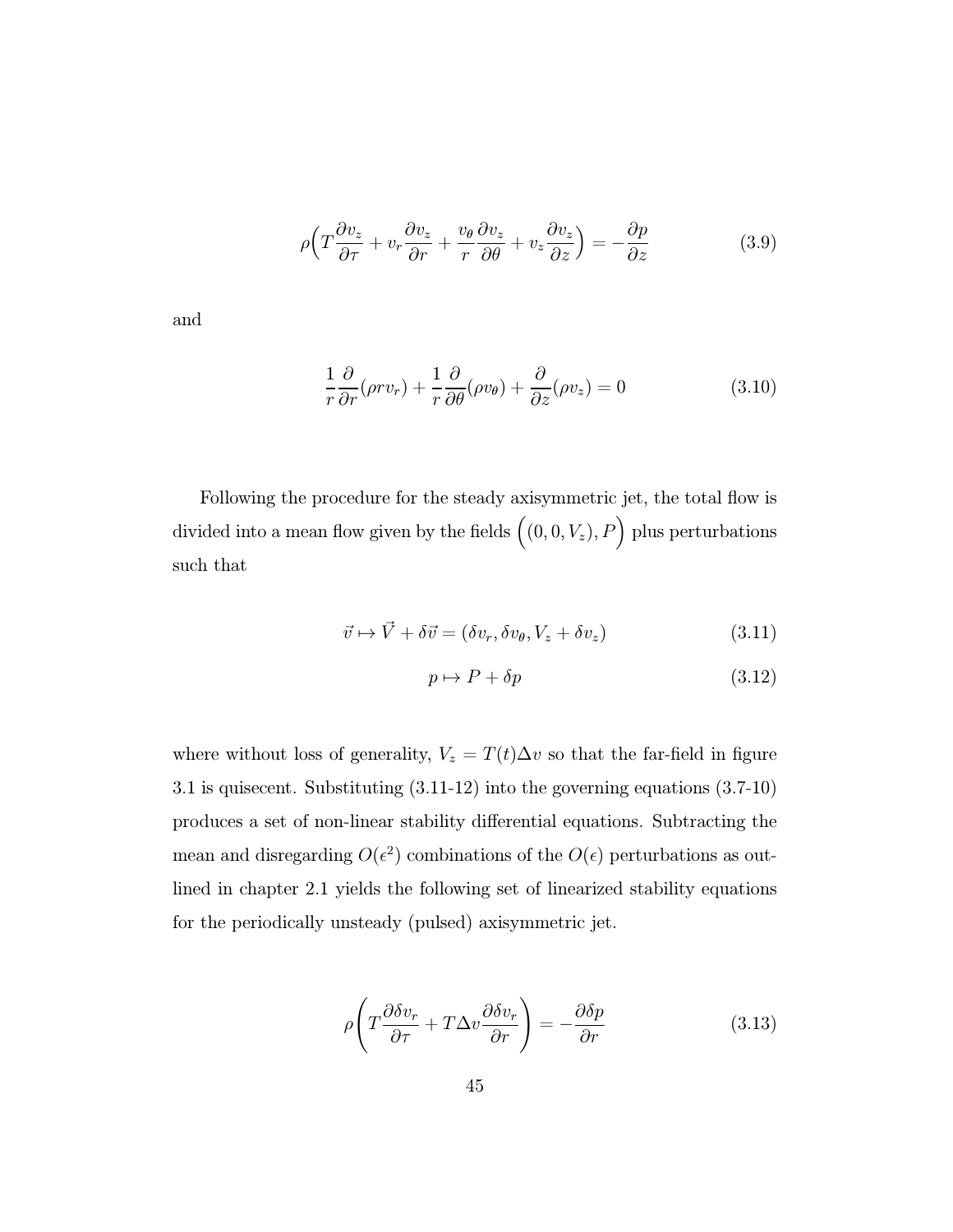$$
\rho \left( T \frac{\partial \delta v_{\theta}}{\partial \tau} + T \Delta v \frac{\partial \delta v_{\theta}}{\partial r} \right) = -\frac{1}{r} \frac{\partial \delta p}{\partial \theta} \tag{3.14}
$$

$$
\rho \left( T \frac{\partial \delta v_z}{\partial \tau} + T \Delta v \frac{\partial \delta v_z}{\partial z} \right) = - \frac{\partial \delta p}{\partial z} \tag{3.15}
$$

and

$$
\frac{1}{r}\left(\delta v_r + r\frac{\partial \delta v_r}{\partial r}\right) + \frac{1}{r}\frac{\partial \delta v_\theta}{\partial \theta} + \frac{\partial \delta v_z}{\partial z} = 0
$$
\n(3.16)

Equations (3.13-16) represent the linearized governing equations for velocity and pressure perturbations  $\delta v$  and  $\delta p$  in cylindrical coördinates corresponding to a mean velocity profile  $(0, 0, T\Delta v)$ . These equations can be re-written as

$$
\rho T \left( \frac{\partial \delta v_r}{\partial \tau} + \Delta v \frac{\partial \delta v_r}{\partial r} \right) = -\frac{\partial \delta p}{\partial r} \tag{3.17}
$$

$$
\rho T \left( \frac{\partial \delta v_{\theta}}{\partial \tau} + \Delta v \frac{\partial \delta v_{\theta}}{\partial r} \right) = -\frac{1}{r} \frac{\partial \delta p}{\partial \theta} \tag{3.18}
$$

$$
\rho T \left( \frac{\partial \delta v_z}{\partial \tau} + \Delta v \frac{\partial \delta v_z}{\partial z} \right) = -\frac{\partial \delta p}{\partial z} \tag{3.19}
$$

By defining,

$$
\delta p_* \equiv \frac{\delta p}{T} \tag{3.20}
$$

equations (3.17-19) can be re-written as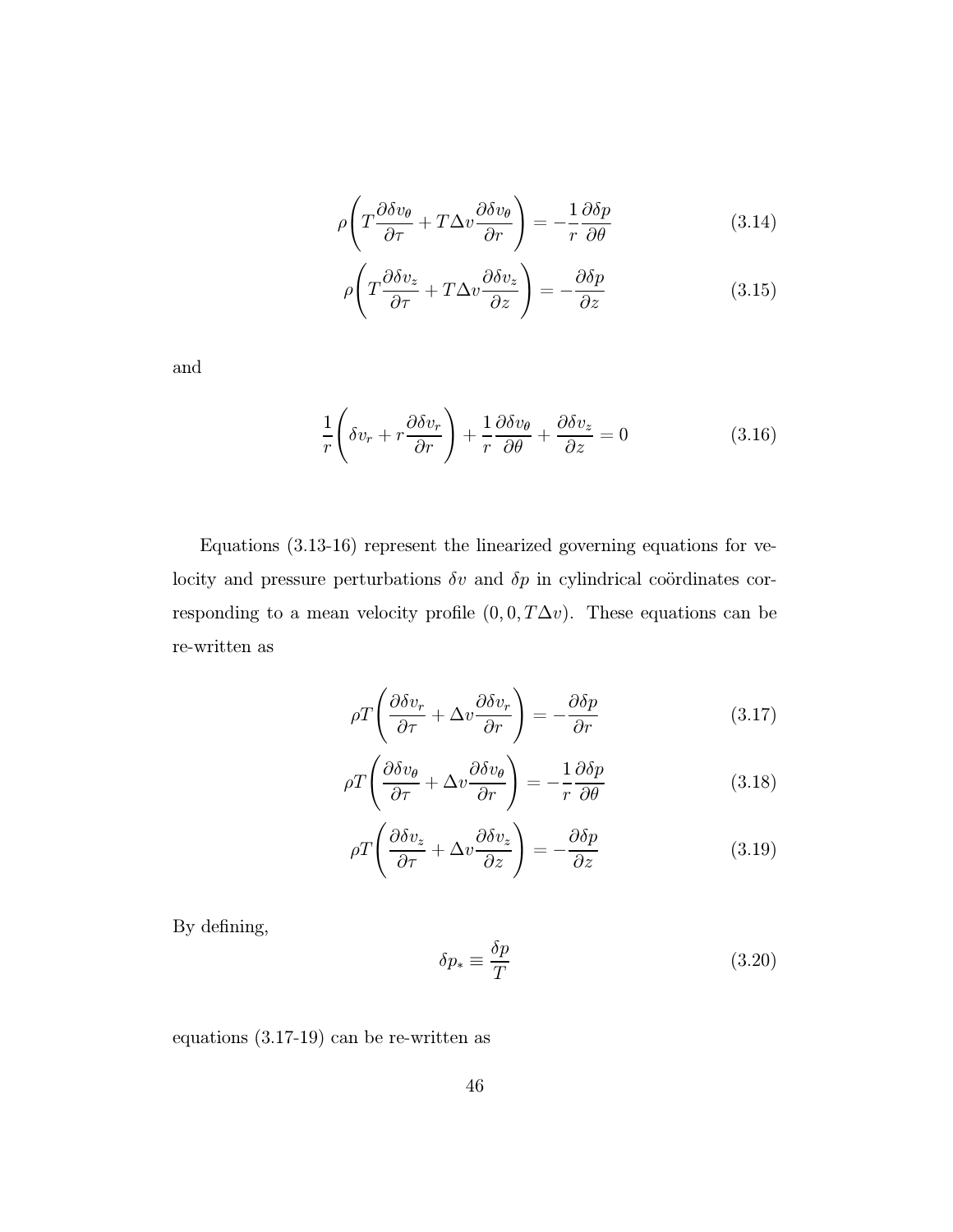$$
\rho \left( \frac{\partial \delta v_r}{\partial \tau} + \Delta v \frac{\partial \delta v_r}{\partial r} \right) = -\frac{\partial \delta p_*}{\partial r} \tag{3.21}
$$

$$
\rho \left( \frac{\partial \delta v_{\theta}}{\partial \tau} + \Delta v \frac{\partial \delta v_{\theta}}{\partial r} \right) = -\frac{1}{r} \frac{\partial \delta p_{*}}{\partial \theta} \tag{3.22}
$$

$$
\rho \left( \frac{\partial \delta v_z}{\partial \tau} + \Delta v \frac{\partial \delta v_z}{\partial z} \right) = -\frac{\partial \delta p_z}{\partial z} \tag{3.23}
$$

Because these equations are similar to equations governing the stability of the steady axisymmetric jet, one can apply the same analysis outlined for the steady axisymmetric jet to produce stability eigenfunctions in the jet core and in the far-field region. There are, however, two major differences. First, the time scale for equations (3.21-23) is  $\tau$ . Thus, the time t in the normal-modes is replaced by  $\tau$ , *i.e.*,

$$
\delta f(r, \theta, z, t) \mapsto \delta f(r, \theta, z, \tau)
$$

so that

$$
\delta f(r,\theta,z,\tau) = \hat{f}(r)e^{i\alpha(z-c\tau) + im\theta} \tag{3.24}
$$

Second, for the unsteady axisymmetric jet the pressure is  $\delta p_*$  where

$$
\widehat{p}_*(r) \equiv \frac{\widehat{p}(r)}{T} \tag{3.25}
$$

The solution is then written as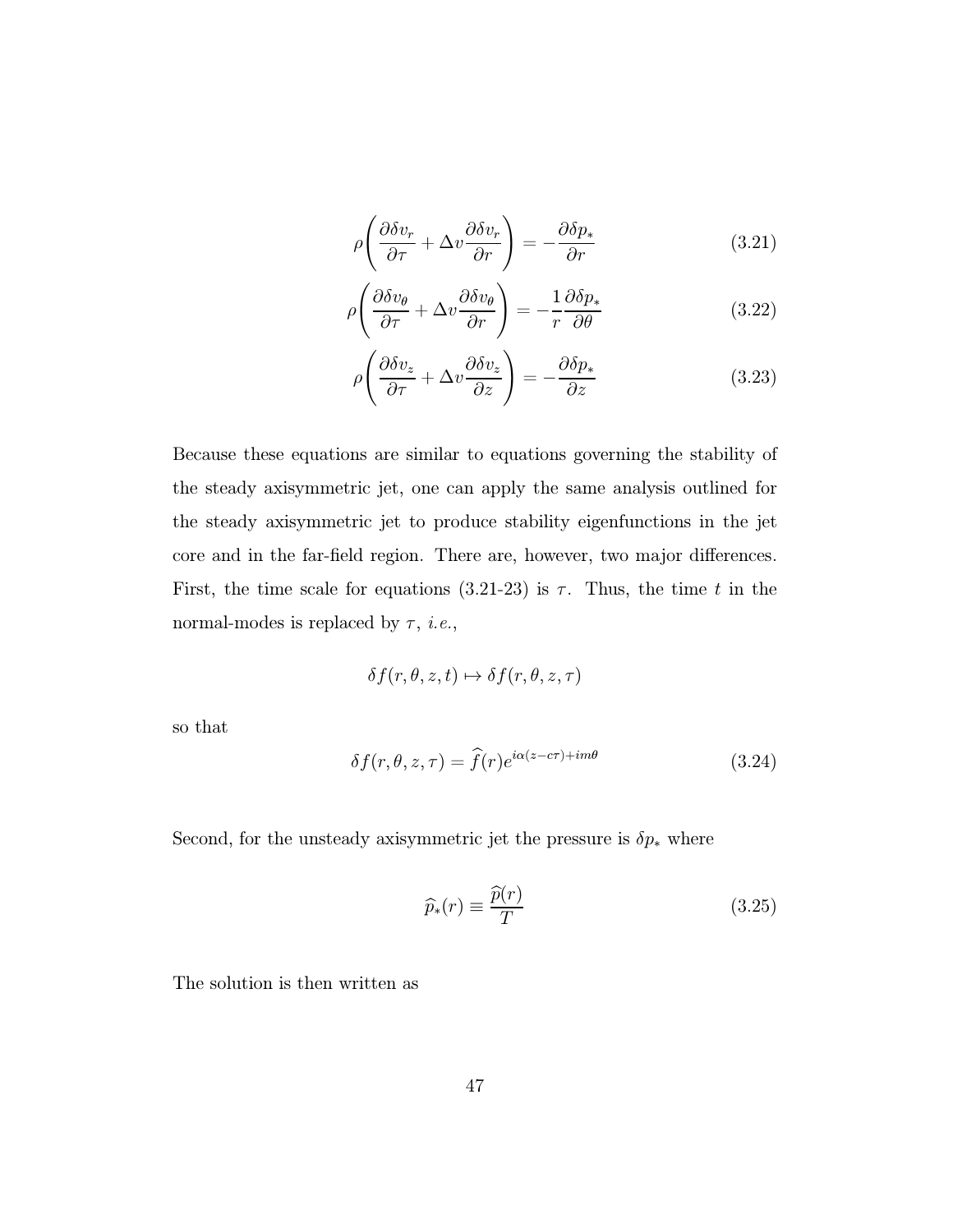$$
\begin{cases}\n\widehat{p}_*(r) = A_1 I_m(\alpha r) & \text{inside the jet, } (r < R) \\
\widehat{\Phi}(r) = B_2 K_m(\alpha r) & \text{outside the jet, } (r > R)\n\end{cases}
$$
\n(3.26)

## 3.1.2 Dispersion Relation for the Unsteady Axisymmetric Jet

As before, the stability eigenfunctions are matched across the vortex sheet by applying the kinematic and dynamic boundary conditions for a radial interface displacement of the vortex sheet  $\eta(\theta,z,\tau)$  due to the disturbance. By expressing  $\eta$  as a normal-mode such that,

$$
\eta = Ae^{i\alpha(z-c\tau) + im\theta} \tag{3.27}
$$

where, A is a constant and following the procedure given in chapter 2.1.3, except in the new time scale  $\tau$ , the kinematic boundary condition gives the conditions,  $\overline{ }$  $\sim$ 

$$
T\left(\frac{\partial\eta}{\partial\tau} + \Delta v \frac{\partial\eta}{\partial z}\right) = \left(\frac{\partial\delta p_*}{\partial r}\right)_{r=R}
$$
\n(3.28)

$$
T \frac{\partial \eta}{\partial \tau} = \left(\frac{\partial \delta \phi}{\partial r}\right)_{r=R} \tag{3.29}
$$

Using (3.28) yields,

$$
i\alpha(\Delta v - c)TA = \frac{d\widehat{p}_*(r)}{dr}\Big|_{r=R}
$$
\n(3.30)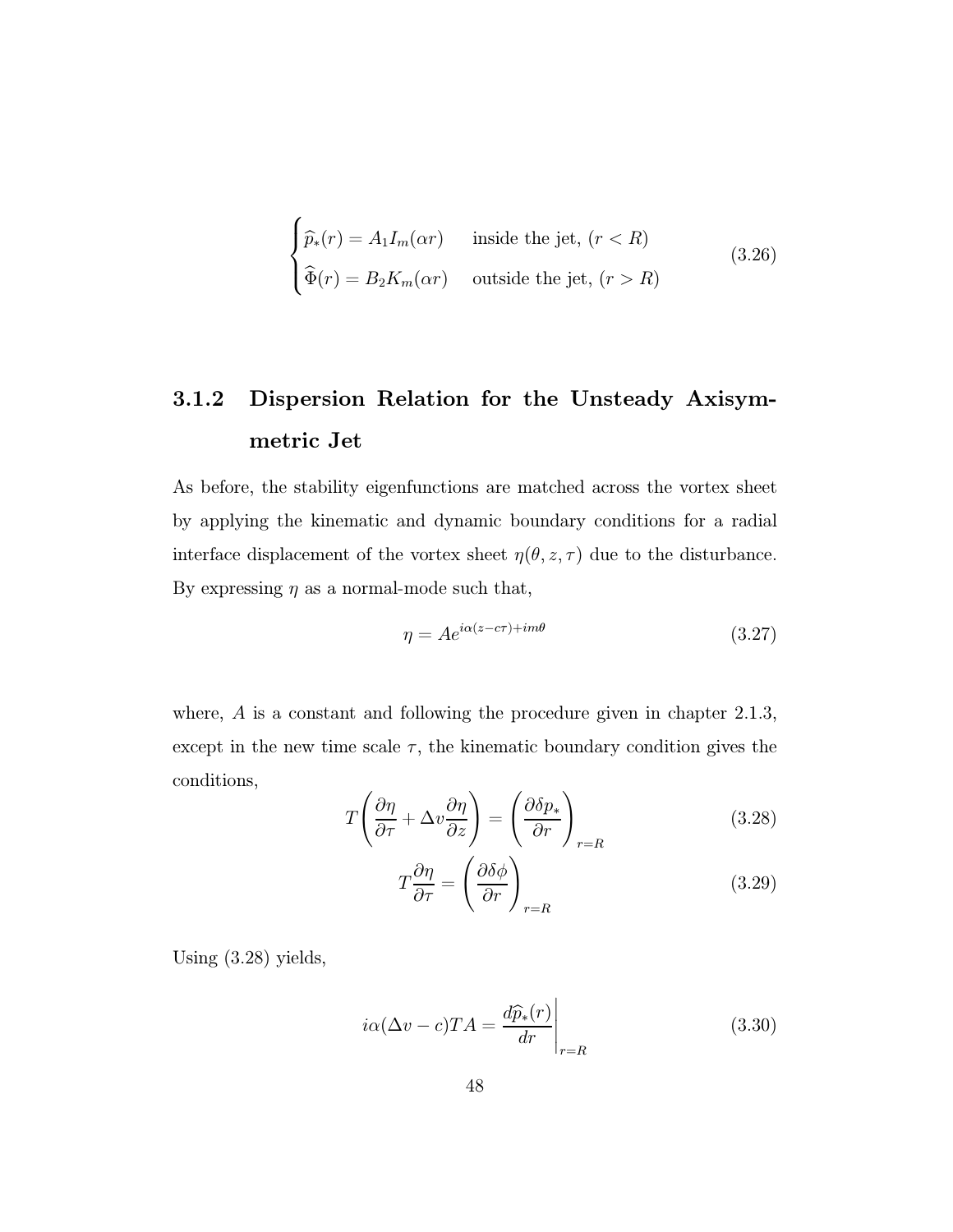Using  $(3.26)$  for  $(r < R)$ ,

$$
\frac{d\widehat{p}_*(r)}{dr}\Big|_{r=R} = A_1 \frac{\partial I_m(x)}{\partial x}\Big|_{x=\alpha R}
$$
\n(3.31)

It follows from (3.30-31) that,

$$
i\alpha(\Delta v - c)TA = A_1 I_m'(\alpha R)
$$
\n(3.32)

Similarly, applying (3.29) and using the eigenfunction solution for the velocity potential perturbation; that is,  $(3.26)$  for  $(r>R)$  one obtains,

$$
-i\alpha c T A = B_2 K_m'(\alpha R) \tag{3.33}
$$

The dynamic boundary condition in the time scale  $\tau$  is given by,

$$
T\left(\frac{\partial \delta p_*}{\partial \tau} + \Delta v \frac{\partial \delta p_*}{\partial z}\right)_{r=R} = T\left(\frac{\partial \delta \phi}{\partial \tau}\right)_{r=R}
$$
(3.34)

Thus,

$$
i\alpha(\Delta v - c)A_1 I_m(\alpha R) = -i\alpha c B_2 K_m(\alpha R)
$$
\n(3.35)

Disregarding trival solutions among equations (3.32), (3.33) and (3.35), one can solve for  ${\cal A}_1$  and  ${\cal B}_2$  in terms of  ${\cal A}$  as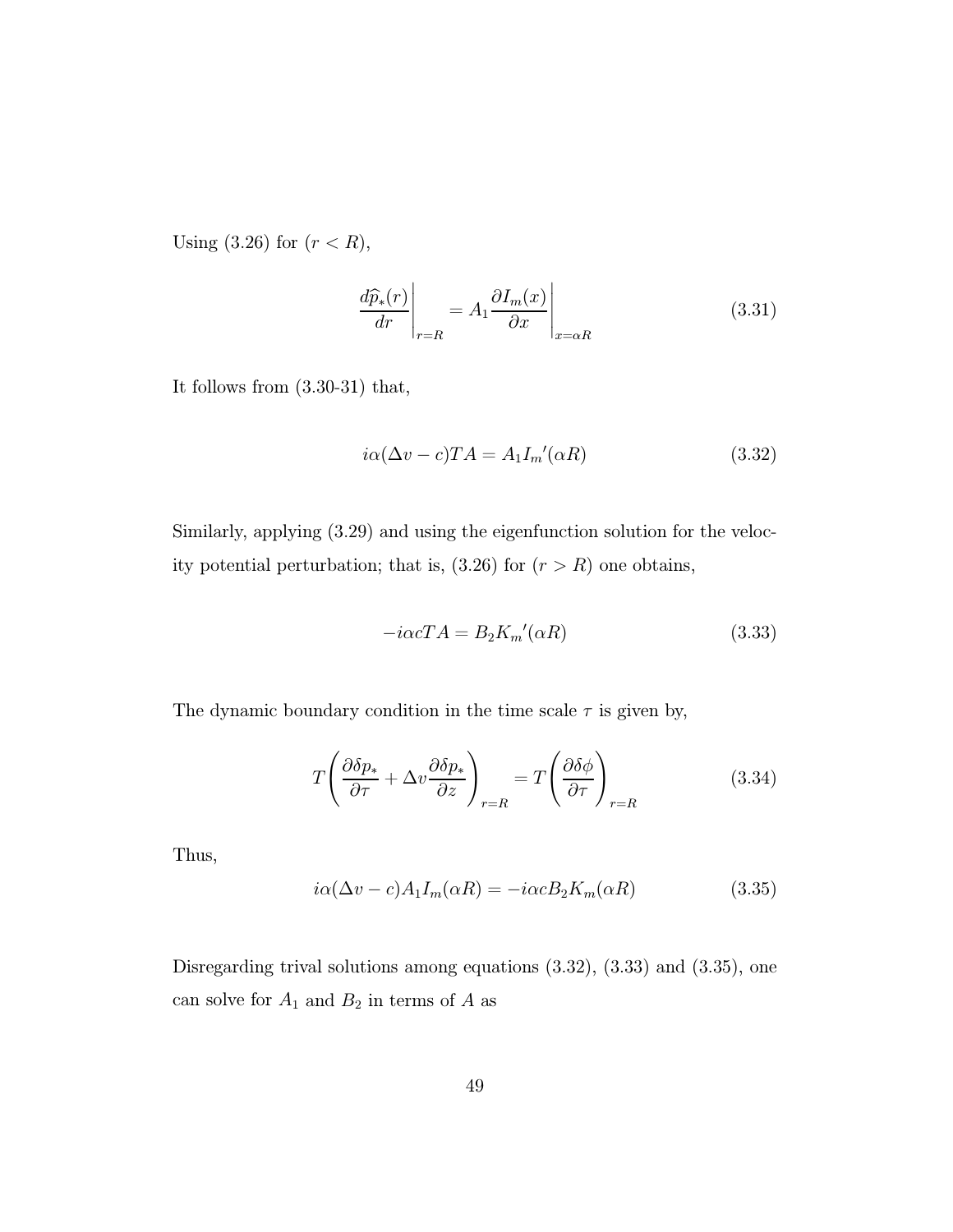$$
A_1 = \frac{i\alpha T(\Delta v - c)}{I_m'(\alpha R)}
$$
(3.36)

and

$$
B_2 = -\frac{i\alpha cT}{K_m'(\alpha R)}\tag{3.37}
$$

Substituting these values into equation (3.35) yields,

$$
i\alpha(\Delta v - c) \left\{ \frac{i\alpha T(\Delta v - c)}{I_m'(\alpha R)} \right\} A I_m(\alpha R) = -i\alpha c \left\{ -\frac{i\alpha c T}{K_m'(\alpha R)} \right\} A K_m(\alpha R)
$$
\n(3.38)

Algebraic manipulation of (3.38) yields the following form of the dispersion relation for the periodically unsteady inviscid axisymmetric jet,

$$
\frac{I_m'(\alpha R)}{I_m(\alpha R)} = \left(\frac{\Delta v - c}{c}\right)^2 \frac{K_m'(\alpha R)}{K_m(\alpha R)}
$$
(3.39)

It should be noted here that this equation is the same as the one found for the steady jet, however, the solution is in the time scale  $\tau$  and not t. Consequently, the stability of the sinusoidally pulsed axisymmetric jet can be determined by simply applying steady state results to instantaneous velocity profiles; that is, the quasi-steady approach can be used to predict the stability of the periodically varying axisymmetric jet.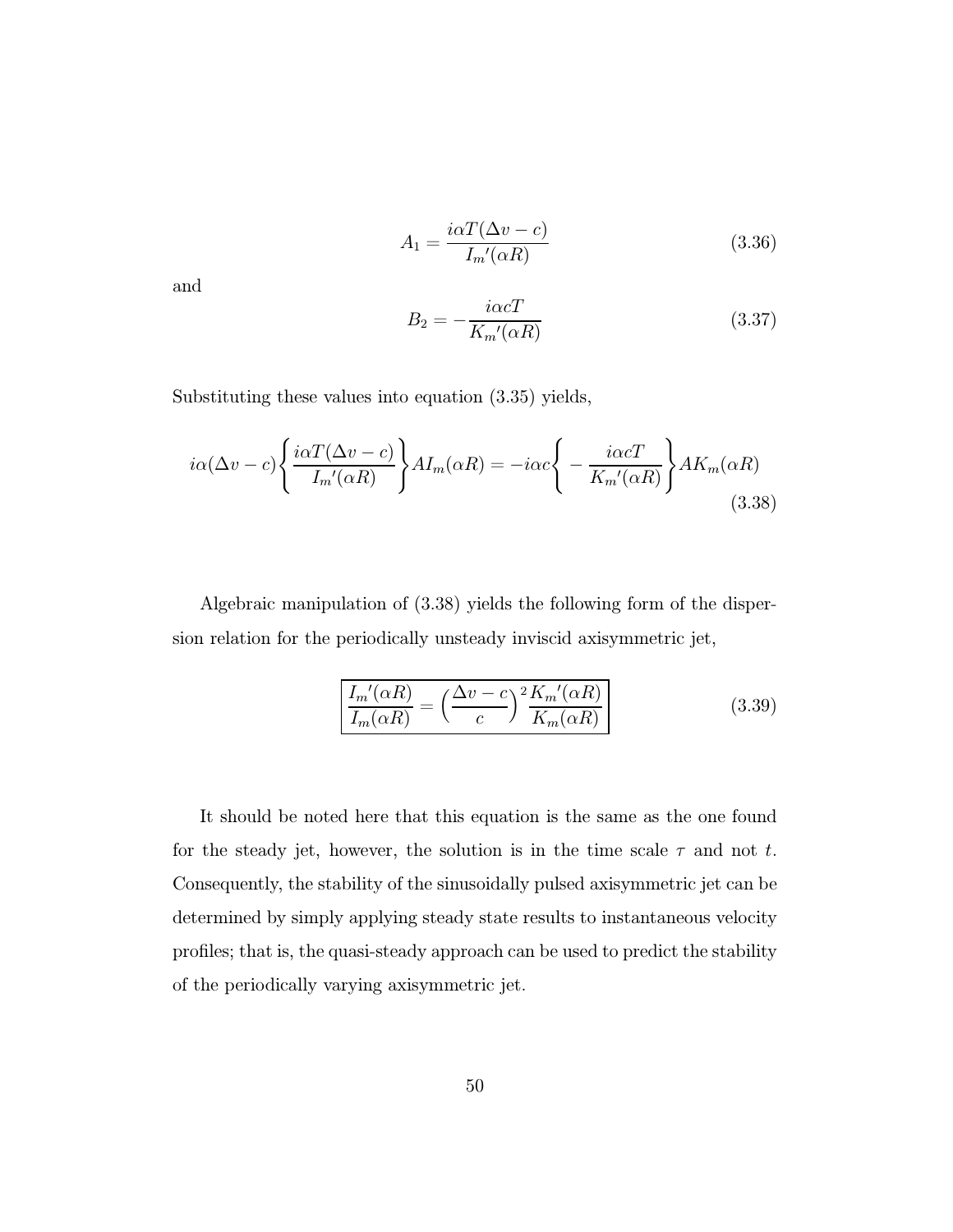#### 3.1.3 Results in the Quasi-steady Case

Because the quasi-steady approach works, one can re-write for the perturbations,

$$
\delta f(r,\theta,z,\tau) = \hat{f}(r)e^{(i\alpha(z-c\tau) + im\theta)} \tag{3.40}
$$

and, in the temporal analysis  $c$  is complex, thus,

$$
\delta f = \hat{f}(r)e^{(i\alpha\left(z - (c_R + ic_I)\tau\right) + im\theta)} \n= \hat{f}(r)e^{i\alpha(z - c_R\tau) + im\theta}e^{\alpha c_I\tau}
$$
\n(3.41)

Substituting equation (3.3) into (3.41) transforms the perturbation from the instability to the mean time scale.

$$
\delta f = \hat{f}(r)e^{i\alpha(z-c_R\tau) + im\theta}e^{\alpha c_I\tau}
$$
  
=  $\hat{f}(r)e^{i\alpha(z-c_R\left[t+\epsilon/\omega_m\sin(\omega_m t)\right] + im\theta}e^{\alpha c_I\left[t+\epsilon/\omega_m\sin(\omega_m t)\right]}$  (3.42)

The first exponential term in equation (3.42) governs the wavelike nature of the instability mode and the portion  $\epsilon/\omega_m sin(\omega_m t)$  represents a modulation of the phase of the instability mode. The second exponential term in equation (3.42) governs the amplitude behavior of the instability mode, and, the sinusoidal term  $\epsilon/\omega_m sin(\omega_m t)$  in this context represents a modulation of the amplitude of the instability mode.

To reiterate, the growth rate is now given by,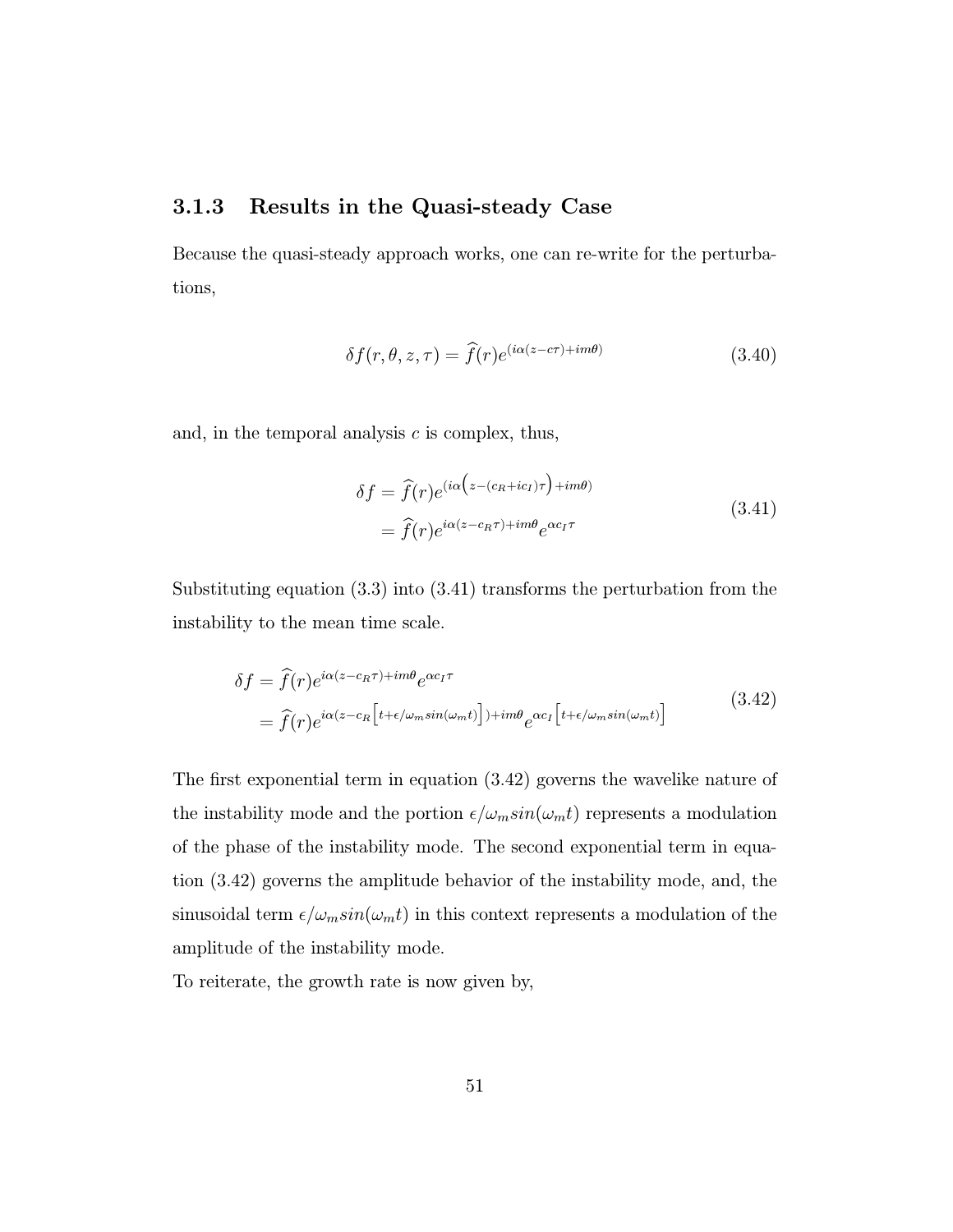$$
\omega_I = \omega_I \Big[ 1 + \frac{\epsilon}{\omega_m t} \sin(\omega_m t) \Big] \tag{3.43}
$$

where the second term in the brackets represents a frequency modulation, and, the celerity is now given by,

$$
c_R = c_R \Big[ 1 + \frac{\epsilon}{\omega_m t} \sin(\omega_m t) \Big] \tag{3.44}
$$

where here, the second term in the brackes represents a phase modulation with magnitude  $(\epsilon c_R)/\omega_m.$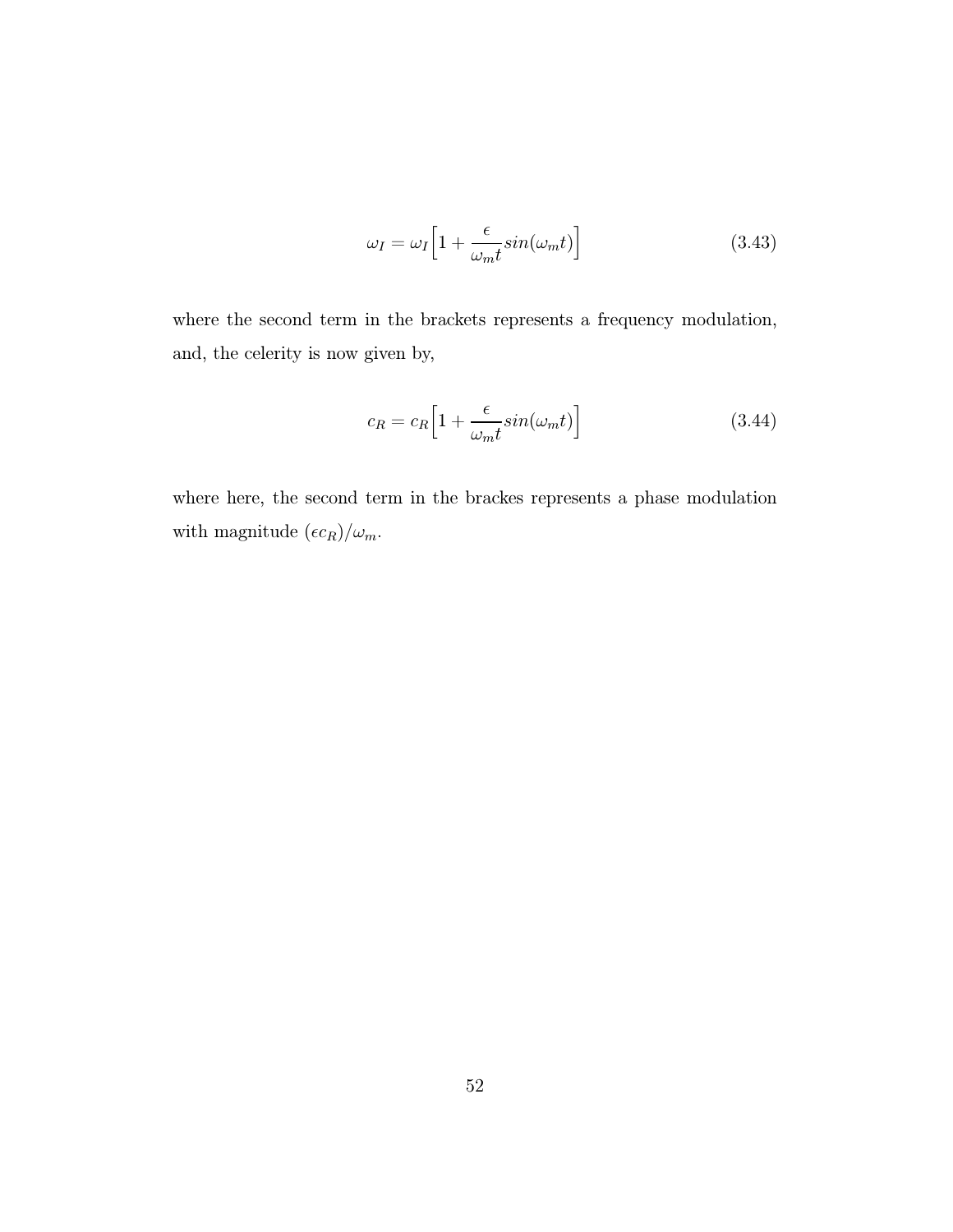## Chapter 4

# Stability of a Periodically Unsteady Swirling Jet

In this chapter, the stability of a periodically unsteady inviscid swirling jet is considered. The problem is formulated mathematically to obtain an analytical dispersion relation for the unsteady field. This relation is solved numerically in the time variable at fixed control parameters namely, axial wavebumber  $\alpha$ , azimuthal wavenumber m and swirl number S. The effects of unsteadiness on celerity and growth rates are determined and discussed.

#### 4.1 Formulation of the Unsteady Swirling Jet

In this section, the problem of the periodically unsteady swirling jet is formulated mathematically. The jet is modeled as a Rankine vortex with axial flow as given in chapter 2.2 for the steady inviscid swirling jet, however, now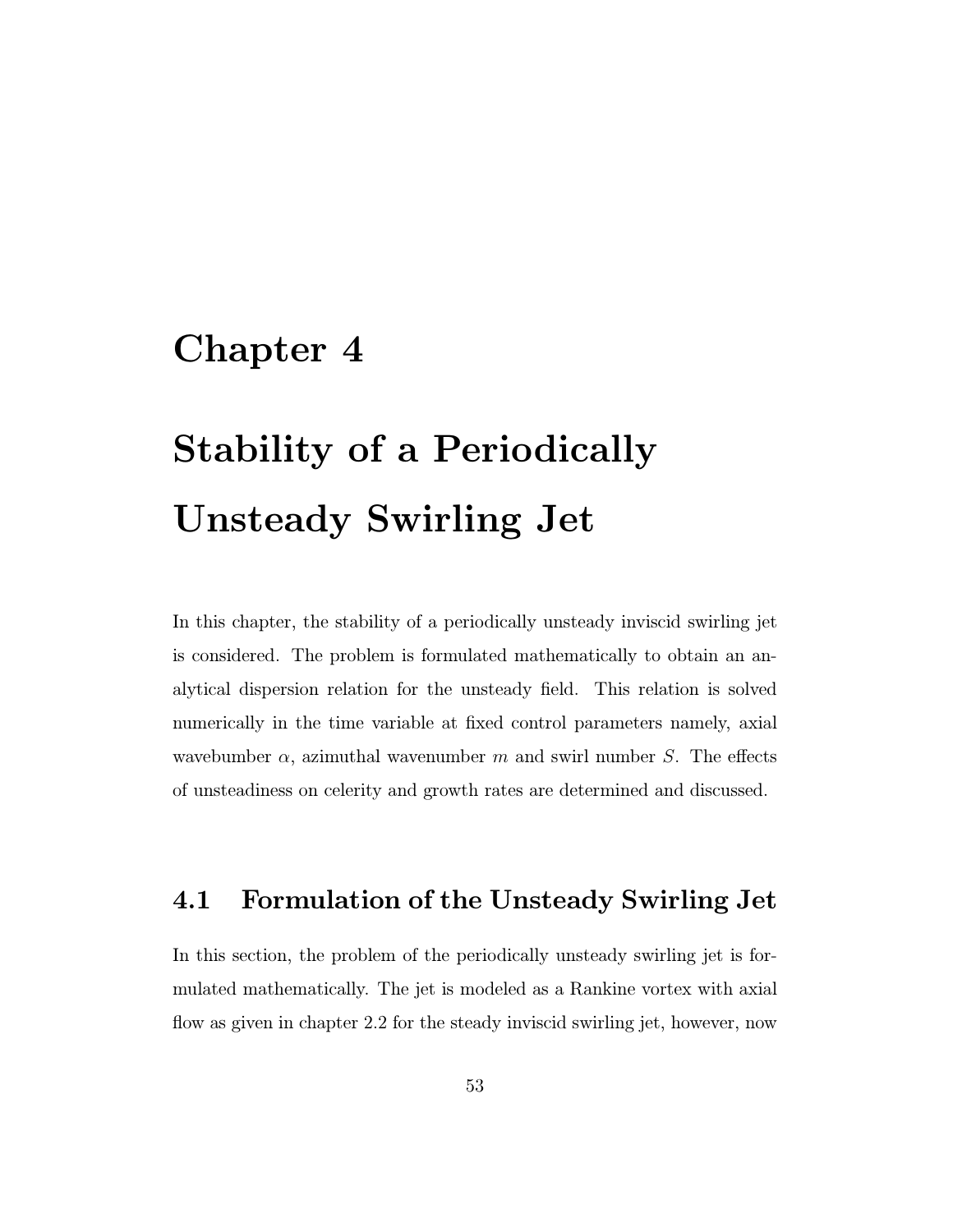the azimuthal velocity, and therefore the swirl, is varied periodically both in the jet core and in the far-field. In figure 4.1 a schematic of the swirling jet is shown. Periodic unsteadiness is introduced in the swirl such that

$$
\Omega(t) = T(t)\Omega.
$$
\n(4.1)

and,  $v_{\infty}$  is the far-field free stream velocity,  $\Delta v$  is the axial velocity difference across the vortex sheet.



Figure 4.1: Sketch of Basic Flow for the Unsteady Swirling Jet

The velocity field for the periodically unsteady axisymmetric jet is written as,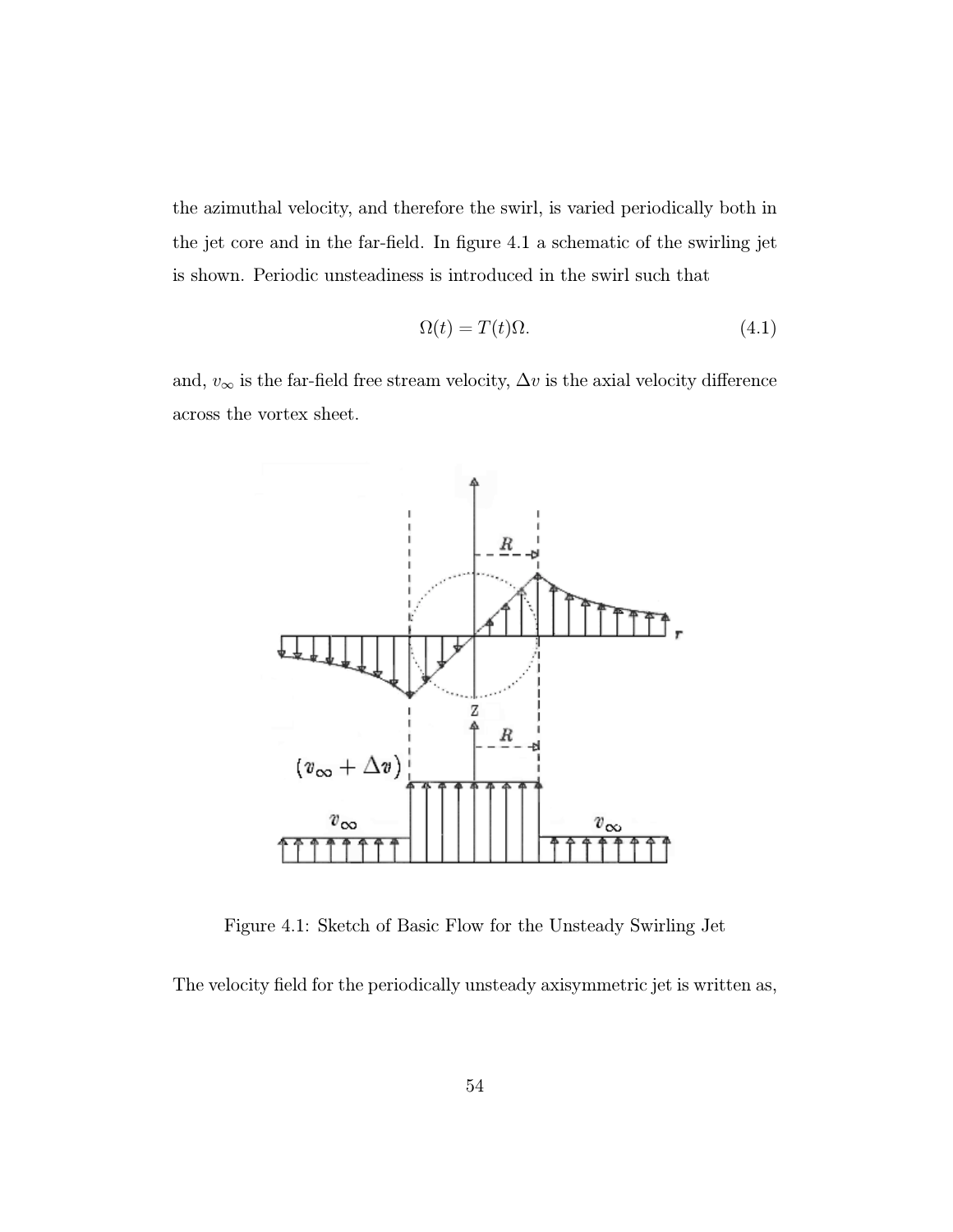$$
\vec{V}(r,\theta,z) = \begin{cases}\n(0,T(t)\Omega r, v_{\infty} + \Delta v), & \text{for } r < R \\
(0, \frac{T(t)\Omega R^2}{r}, v_{\infty}), & \text{for } r > R\n\end{cases}
$$
\n(4.2)

from figure 4.1,  $v_{\infty}$  is the far-field free stream velocity,  $\Delta v$  is the axial velocity difference across the vortex sheet. In this work, the periodic unsteadiness is given by,

$$
T(t) = 1 + \epsilon \cos(\omega_m t) \tag{4.3}
$$

where,  $\epsilon$  represents the amplitude of the unsteady perturbation, and  $\omega_m$  is the corresponding frequency.

## 4.1.1 Field equations for the Swirling Jet: Consequences of Unsteadiness

Following the analysis by Hajj [10] for the unsteady mixing layer, a new time scale  $\tau$  may be defined as,

$$
\tau \equiv \int_0^t dt' T(t') = t + \frac{\epsilon}{\omega_m} \sin(\omega_m t) \tag{4.4}
$$

Based of this relation, it is noted that the time scales t and  $\tau$  are related by,

$$
\frac{\partial}{\partial t} \mapsto T(t) \frac{\partial}{\partial \tau} \tag{4.5}
$$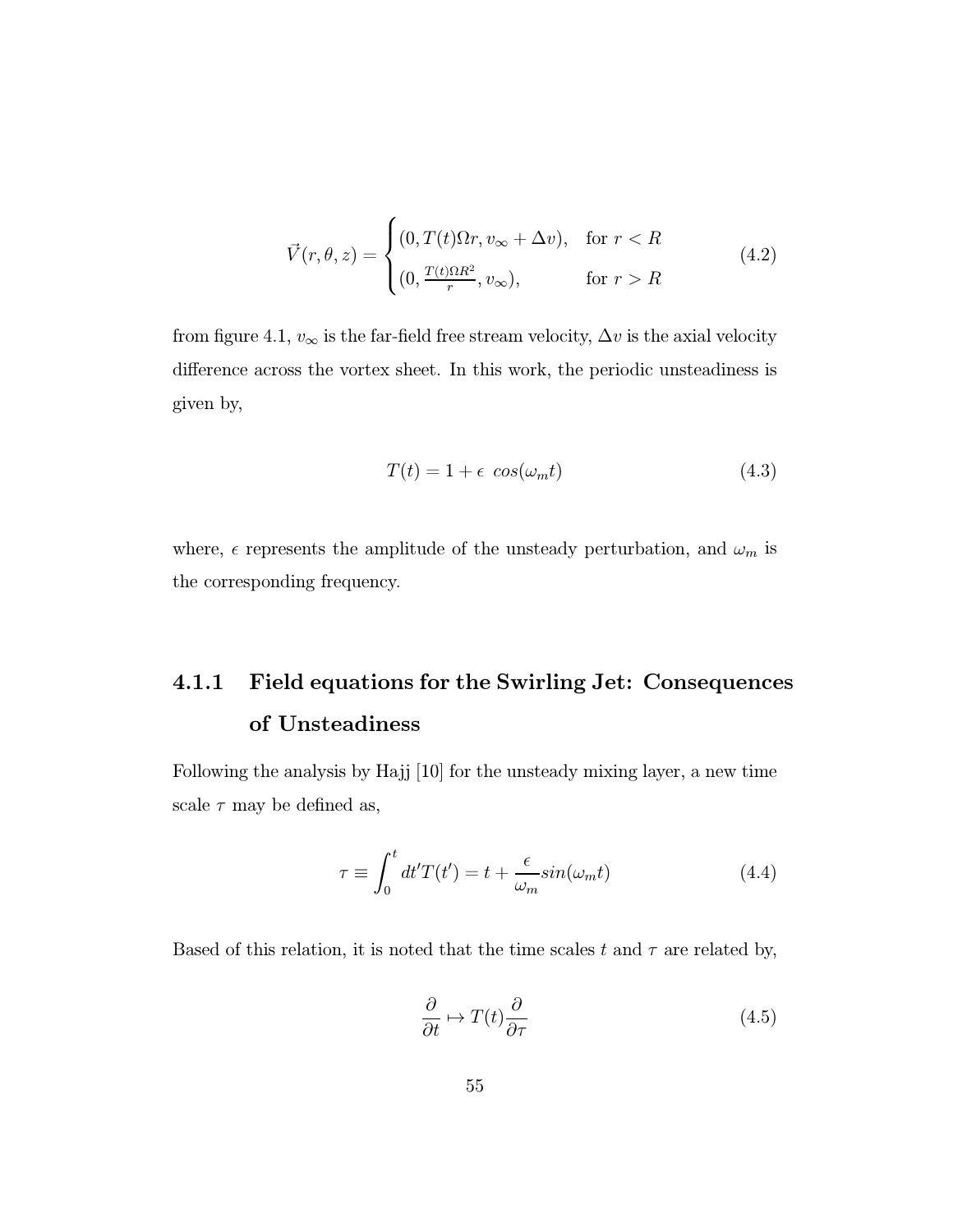## 4.1.2 Analysis in the Jet Core and Far Field: Unsteady Stability Eigenfunctions for the Swirling Jet

The governing equations for the unsteady inviscid swirling jet are the same as the ones given by equations (3.7) and (3.10) with the time derivative operator  $\frac{\partial}{\partial t}$  replaced by  $T(t)\frac{\partial}{\partial \tau}$ , *viz.* 

$$
\rho \left( T \frac{\partial v_r}{\partial \tau} + v_r \frac{\partial v_r}{\partial r} + \frac{v_\theta}{r} \frac{\partial v_r}{\partial \theta} - \frac{v_\theta^2}{r} + v_z \frac{\partial v_r}{\partial z} \right) = -\frac{\partial p}{\partial r} \tag{4.6}
$$

$$
\rho \left( T \frac{\partial v_{\theta}}{\partial \tau} + v_{r} \frac{\partial v_{\theta}}{\partial r} + \frac{v_{\theta}}{r} \frac{\partial v_{\theta}}{\partial \theta} + \frac{v_{r} v_{\theta}}{r} + v_{z} \frac{\partial v_{\theta}}{\partial z} \right) = -\frac{1}{r} \frac{\partial p}{\partial \theta}
$$
(4.7)

$$
\rho \left( T \frac{\partial v_z}{\partial \tau} + v_r \frac{\partial v_z}{\partial r} + \frac{v_\theta}{r} \frac{\partial v_z}{\partial \theta} + v_z \frac{\partial v_z}{\partial z} \right) = -\frac{\partial p}{\partial z} \tag{4.8}
$$

$$
\frac{1}{r}\frac{\partial}{\partial r}(\rho r v_r) + \frac{1}{r}\frac{\partial}{\partial \theta}(\rho v_{\theta}) + \frac{\partial}{\partial z}(\rho v_z) = 0
$$
\n(4.9)

Following the same procedure as for the steady swirling jet, the total flow is considered as the sum of the generic field  $((0, V_{\theta}, V_z), P)$  and perturbations  $\delta p$ ,  $\delta \vec{v}$ ; that is,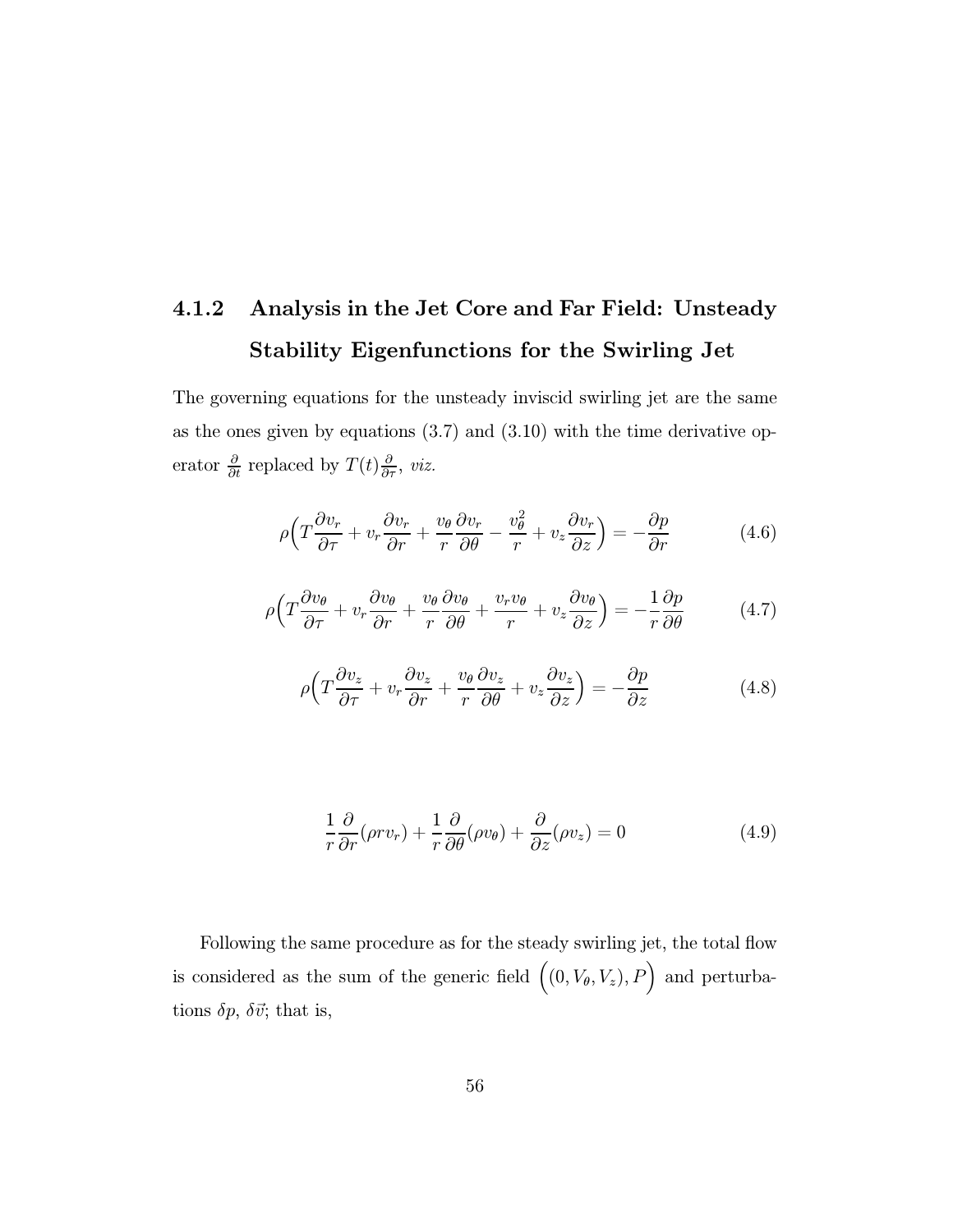$$
\vec{v} \mapsto \vec{V} + \delta \vec{v} = (\delta v_r, V_\theta + \delta v_\theta, V_z + \delta v_z)
$$
\n(4.10)

$$
p \mapsto P + \delta p \tag{4.11}
$$

Applying (4.10) and (4.11) with equations (4.6-9), subtracting the equations governing the mean flow and eliminating the  $O(\epsilon)$  terms, the linearized stability differential equations for the periodically unsteady swirling jet in the new time scale  $\tau$  are obtained as,

$$
\rho \left( T(t) \frac{\partial \delta v_r}{\partial \tau} + \frac{V_\theta}{r} \frac{\partial \delta v_r}{\partial \theta} - 2 \frac{V_\theta \delta v_\theta}{r} + V_z \frac{\partial \delta v_z}{\partial z} \right) = -\frac{\partial \delta p}{\partial r} \tag{4.12}
$$

$$
\rho \left( T(t) \frac{\partial \delta v_{\theta}}{\partial \tau} + \delta v_{r} \frac{\partial V_{\theta}}{\partial r} + \frac{V_{\theta}}{r} \frac{\partial \delta v_{\theta}}{\partial \theta} + \frac{\delta v_{\theta}}{r} \frac{\partial V_{\theta}}{\partial \theta} + \frac{\delta v_{r} V_{\theta}}{r} + V_{z} \frac{\partial \delta v_{\theta}}{\partial z} + \delta v_{z} \frac{\partial V_{\theta}}{\partial z} \right) = -\frac{1}{r} \frac{\partial \delta p}{\partial \theta} \quad (4.13)
$$

$$
\rho \left( T(t) \frac{\partial \delta v_z}{\partial \tau} + \delta v_r \frac{\partial V_z}{\partial r} + \frac{V_\theta}{r} \frac{\partial \delta v_z}{\partial \theta} + \frac{\delta v_\theta}{r} \frac{\partial V_z}{\partial \theta} + V_z \frac{\partial \delta v_z}{\partial z} + \delta v_z \frac{\partial V_z}{\partial z} \right) = -\frac{\partial \delta p}{\partial z} \quad (4.14)
$$

and

$$
\frac{1}{r}\frac{\partial}{\partial r}\Big(\rho r \delta v_r\Big) + \frac{1}{r}\frac{\partial}{\partial \theta}\Big(\rho \delta v_{\theta}\Big) + \frac{\partial}{\partial z}\Big(\rho \delta v_z\Big) = 0 \tag{4.15}
$$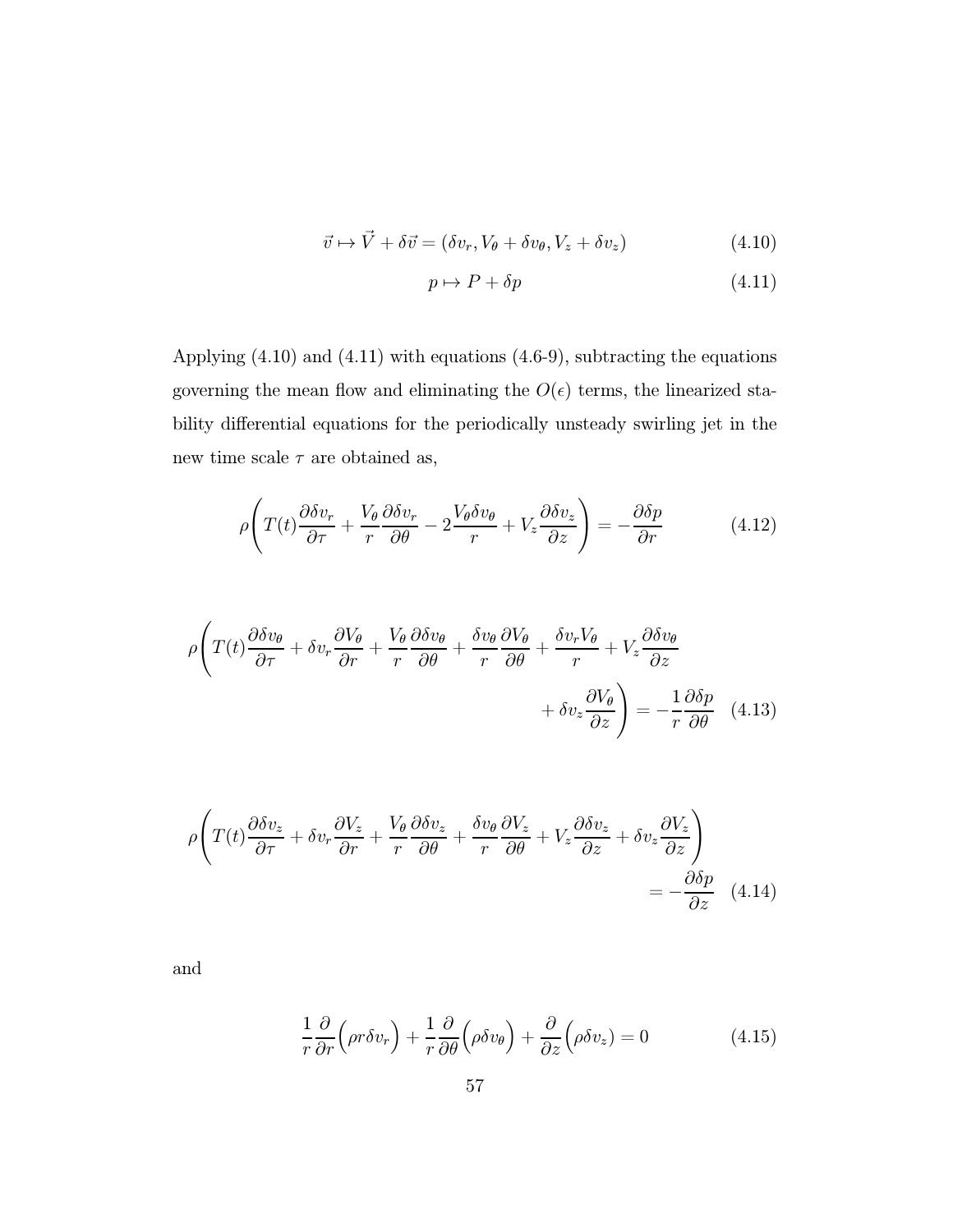The above system of equations govern the stability of a periodically unsteady swirling jet. Here, the azimuthal  $V_{\theta}$  component of the field is given by  $V_{\theta} = T(t)\Omega r$  in the jet core  $(r < R)$ . Substituting this value into equations (4.12-15) results in,

$$
T(t)\left[\frac{\partial \delta v_r}{\partial \tau} + \Omega \frac{\partial \delta v_r}{\partial \theta} - 2\Omega \delta v_\theta\right] + V_z \frac{\partial \delta v_r}{\partial z} = -\frac{1}{\rho} \frac{\partial \delta p}{\partial r}
$$
(4.16)

$$
T(t)\left[\frac{\partial \delta v_{\theta}}{\partial \tau} + \Omega \frac{\partial \delta v_{\theta}}{\partial \theta} + 2\Omega \delta v_{r}\right] + V_{z}\frac{\partial \delta v_{\theta}}{\partial z} = -\frac{1}{r\rho} \frac{\partial \delta p}{\partial \theta} \tag{4.17}
$$

$$
T(t)\left[\frac{\partial \delta v_z}{\partial \tau} + \Omega \frac{\partial \delta v_z}{\partial \theta}\right] + V_z \frac{\partial \delta v_z}{\partial z} = -\frac{1}{\rho} \frac{\partial \delta p}{\partial z}
$$
(4.18)

and

$$
\frac{\delta v_r}{r} + \frac{\partial \delta v_r}{\partial r} + \frac{1}{r} \frac{\partial \delta v_\theta}{\partial \theta} + \frac{\partial \delta v_z}{\partial z} = 0
$$
\n(4.19)

Equations (4.16-4.19) represent the linearized equations governing the velocity and pressure perturbations  $\delta v$  and  $\delta p$  in cylindrical coördinates corresponding to a mean velocity profile  $(0, T(t)\Omega r, V_z)$  in the time scale  $\tau$ . Notice, after the periodic perturbation  $T(t)$  is factored out, the system is such that  $T(t)$  cannot be absorbed in a redefinition of only one term as in the case of the unsteady axisymmetric jet considered in chapter 3. Hence, equations (4.16-18) do not reduce to same form as the steady state equations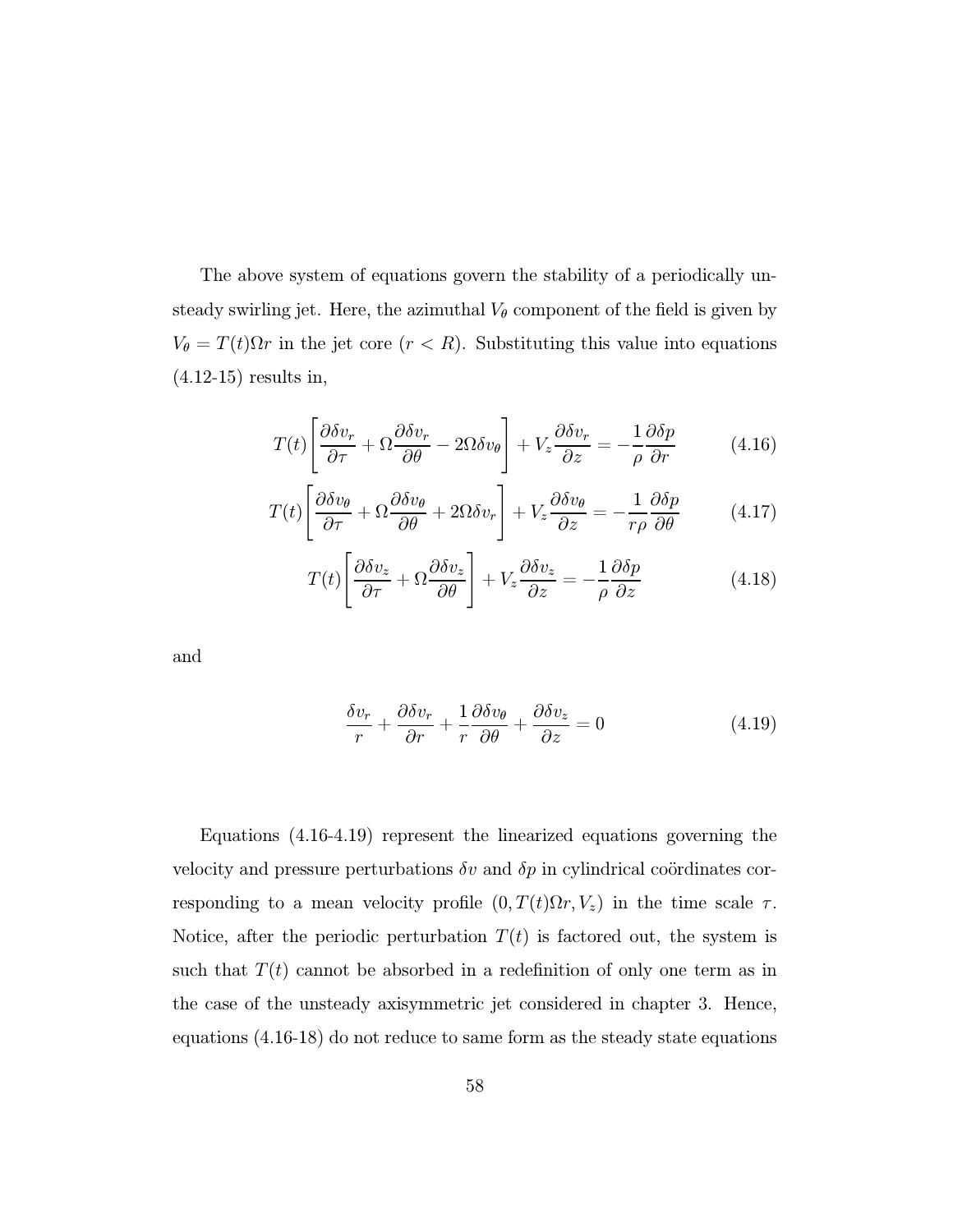once the transformation from t to  $\tau$  is made. Therefore, it is already apparent that for the periodically unsteady swirling jet, the quasi-steady approach does not work. That is, the unsteady stability cannot be determined by applying steady-state results to instantaneous velocity profiles. By examining equations (4.16-18), it is apparent that the problem lies in the combination of the axial velocity component and the spatial derivative,  $V_z \frac{\partial}{\partial z}$ . If the field were unsteady in the axial and azimuthal directions, then the quasi-steady approach would work, however, this would amount to simply adjusting the field so that the motion in one direction accommodates the motion in another allowing for the total unsteady effects to be seperable, that is to be an overall addition to the steady flow.

To determine the analytical dispersion relation, the perturbations are taken as normal-modes of the form,

$$
\delta f(r,\theta,z,\tau) = \hat{f}(r)e^{i(z-c\tau) + im\theta} \tag{4.20}
$$

Substituting this form for the perturbations into equations (4.16-19) and dividing by the common exponential  $exp[i\alpha(z-c\tau)+im\theta],$  yields the following system,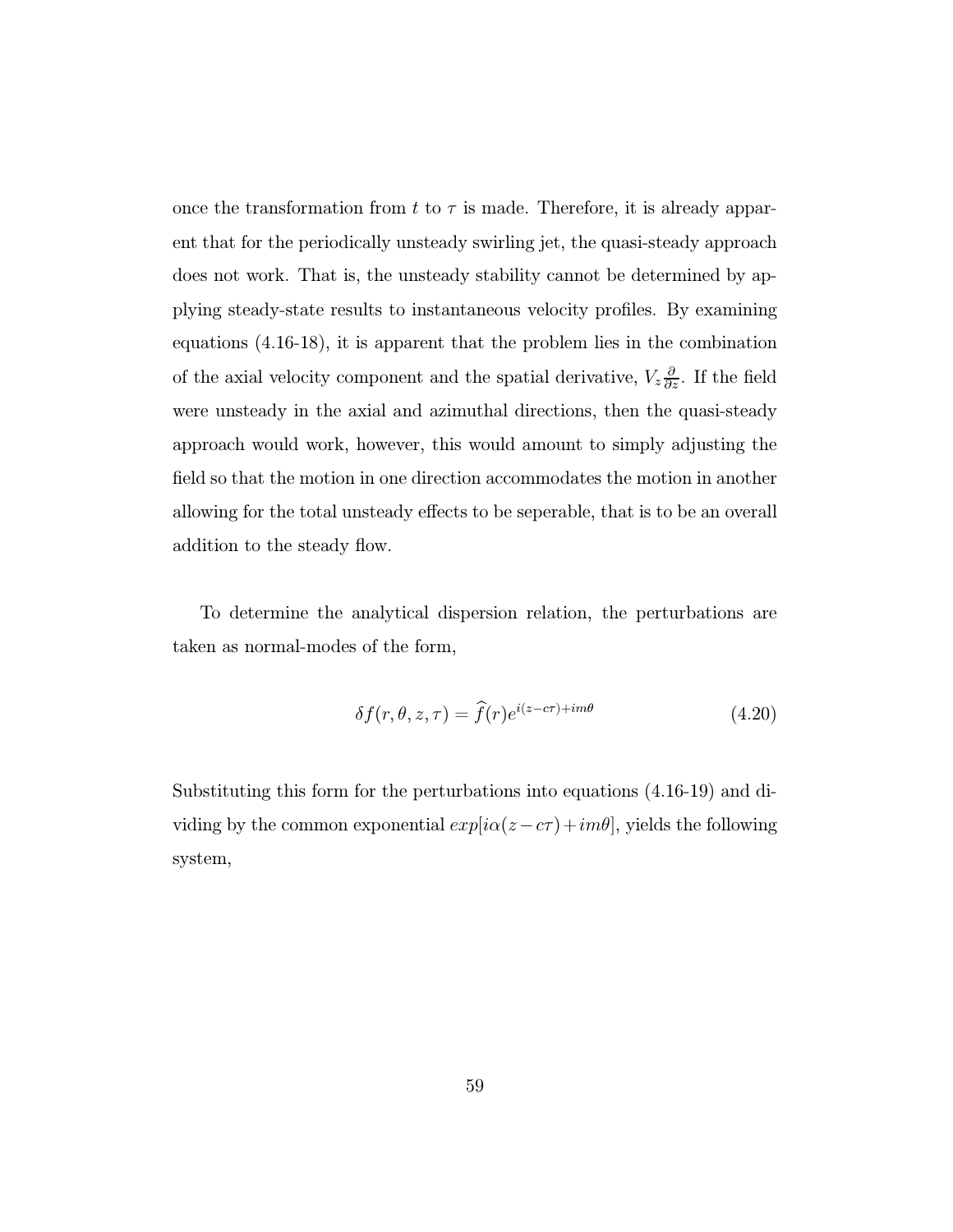$$
\frac{1}{\rho} \frac{d\widehat{p}(r)}{dr} = i \Big( \alpha c T(t) - m \Omega T(t) - \alpha V_z \Big) \widehat{v}_r(r) + 2\Omega T(t) \widehat{v}_\theta(r) \tag{4.21}
$$

$$
\frac{im}{\rho r}\widehat{p}(r) = i\left(\alpha cT(t) - m\Omega T(t) - \alpha V_z\right)\widehat{v}_{\theta}(r) - 2\Omega T(t)\widehat{v}_r(r) \tag{4.22}
$$

$$
\frac{i\alpha}{\rho}\widehat{p}(r) = i\left(\alpha cT(t) - m\Omega T(t) - \alpha V_z\right)\widehat{v}_z(r) \tag{4.23}
$$

$$
\frac{d\widehat{v}_r(r)}{dr} = -\frac{1}{r}\widehat{v}_r(r) - \frac{im}{r}\widehat{v}_\theta(r) - i\alpha \widehat{v}_z(r) \tag{4.24}
$$

where  $V_z$  is defined as  $(v_\infty + \Delta v)$ 

Using the definition of the celerity,  $c = \omega/\alpha$ , the above system may be simplified by recognizing that when  $\mathcal{T}(t)=1$ 

$$
\widetilde{\omega} \equiv \left(\omega - m\Omega - \alpha V_z\right) \tag{4.25}
$$

represents the Doppler shifted frequency in an inertial frame moving with the jet core [9]. Therefore, by defining

$$
\widetilde{\omega}' \equiv \left(\omega T(t) - m\Omega T(t) - \alpha V_z\right) \tag{4.26}
$$

and substituting into the system (4.21-24) yields a slightly simplified system of coupled differential equations given by,

$$
\frac{1}{\rho} \frac{d\widehat{p}(r)}{dr} = i\widetilde{\omega}' \widehat{v}_r(r) + 2\Omega T(t)\widehat{v}_\theta(r) \tag{4.27}
$$

$$
\frac{im}{\rho r}\widehat{p}(r) = i\widetilde{\omega}'\widehat{v}_{\theta}(r) - 2\Omega T(t)\widehat{v}_{r}(r)
$$
\n(4.28)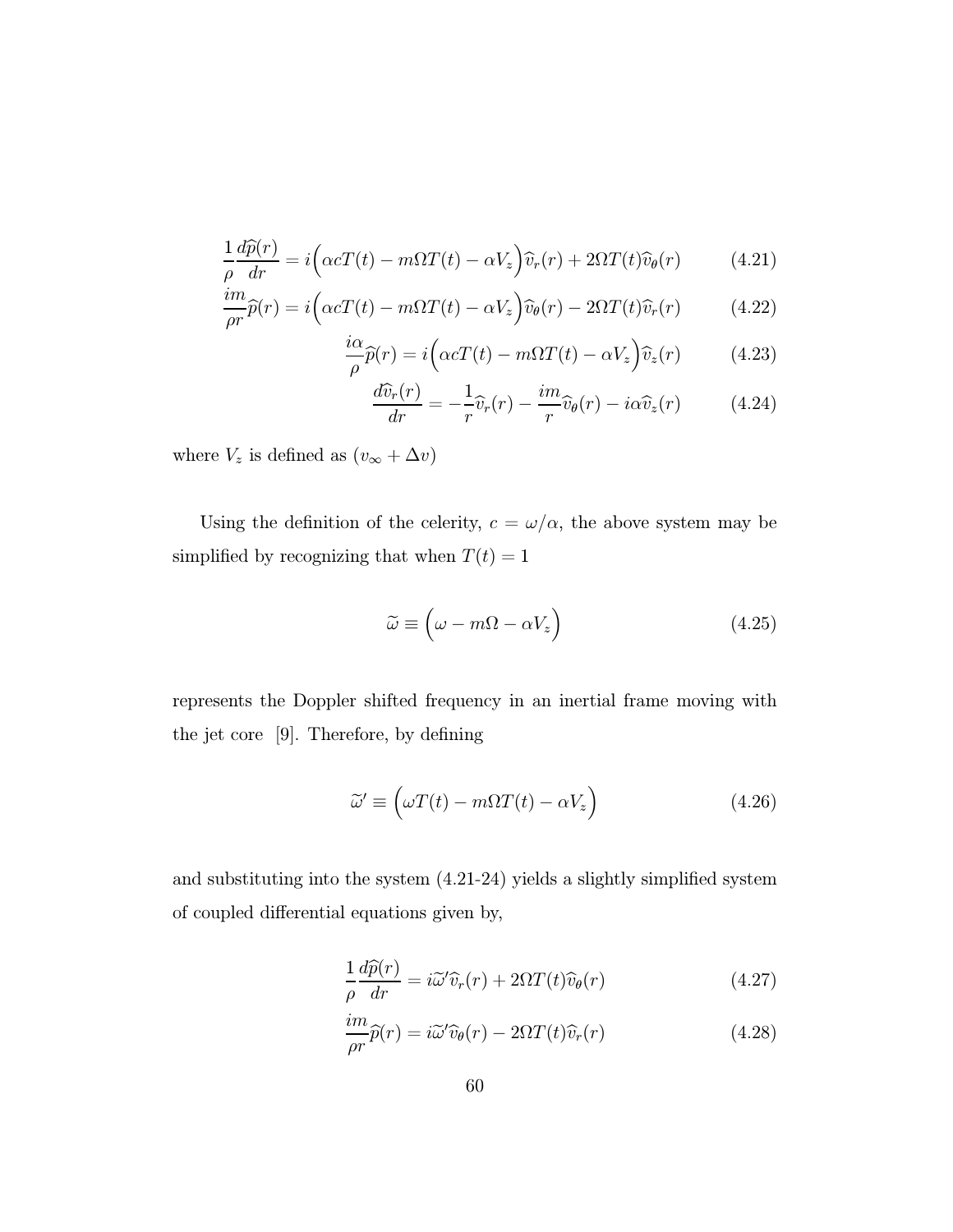$$
\frac{i\alpha}{\rho}\widehat{p}(r) = i\widetilde{\omega}'\widehat{v}_z(r) \tag{4.29}
$$

$$
\frac{d\widehat{v}_r(r)}{dr} = -\frac{1}{r}\widehat{v}_r(r) - \frac{im}{r}\widehat{v}_\theta(r) - i\alpha \widehat{v}_z(r) \tag{4.30}
$$

The above system may be reduced to a single equation for the unknown pressure perturbation eigenfunction by first substituting (4.29) into (4.30) which yields,

$$
\frac{d\widehat{v}_r(r)}{dr} = -\frac{1}{r}\widehat{v}_r(r) - \frac{im}{r}\widehat{v}_\theta(r) - \frac{i\alpha^2}{\widetilde{\omega}'\rho}\widehat{p}(r) \tag{4.31}
$$

Then, equations (4.27) and (4.28) are solved for  $\hat{v}_{\theta}$  and equated leaving an equation in terms of  $\widehat{v}_r$ , and  $\widehat{p}$  which may be solved for  $\widehat{v}_r$ .

$$
\widehat{v}_r(r) = -\frac{2i\Omega T(t)\widetilde{\omega}'}{\Xi'} \left(\frac{1}{2\Omega T(t)\rho} \frac{d\widehat{p}(r)}{dr} - \frac{m}{\widetilde{\omega}'\rho r} \widehat{p}(r)\right) \tag{4.32}
$$

where

$$
\Xi' \equiv \tilde{\omega}'^2 - 4\Omega^2 T^2(t)
$$

Next, substituting (4.32) into (4.27) and (4.28) then solving in terms of  $\hat{v}_r$ leaves two equations in terms of  $\hat{v}_{\theta}$ . Equating these leaves a single equation for  $\widehat{v}_{\theta}$  in terms of  $\widehat{p}$  and  $\widehat{p}'$ ,

$$
\widehat{v}_{\theta}(r) = \left(\frac{2\Omega T(t)}{\rho \Xi'}\right) \frac{d\widehat{p}(r)}{dr} - \left(\frac{m}{\widetilde{\omega}'\rho r \Xi'}\right) \widehat{p}(r) \tag{4.33}
$$

Differentiating  $(4.27)$  with respect to r yields,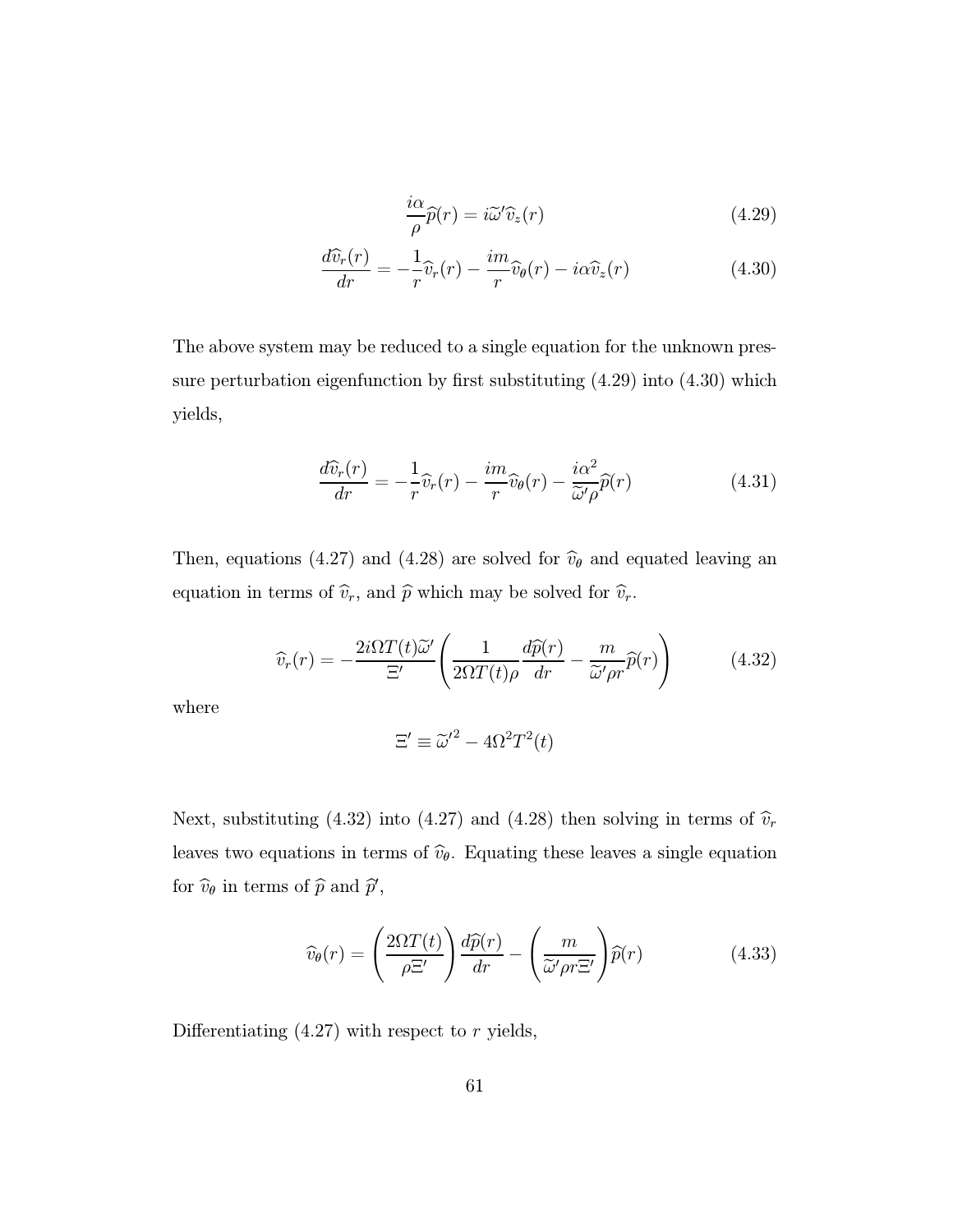$$
\frac{1}{\rho} \frac{d^2 \widehat{p}(r)}{dr^2} = i \widetilde{\omega}' \frac{d \widehat{v}_r(r)}{dr} + 2\Omega T(t) \frac{d \widehat{v}_\theta(r)}{dr}.
$$
\n(4.34)

Differentiating  $(4.28)$  with respect to r leaves,

$$
\frac{d\widehat{v}_{\theta}(r)}{dr} = \frac{m}{\rho \widetilde{\omega}'r} \frac{d\widehat{p}(r)}{dr} - \frac{m}{\rho \widetilde{\omega}'r^2} \widehat{p}(r) - \frac{2i\Omega T(t)}{\widetilde{\omega}'} \frac{d\widehat{v}_r(r)}{dr}.
$$
(4.35)

Substituting  $(4.31)$  into  $(4.34)$  and using  $(4.33)$ ,  $(4.35)$  and  $(4.37)$  leaves, after some manipulation

$$
\frac{d^2\widehat{p}(r)}{dr^2} + \frac{1}{r}\frac{d\widehat{p}(r)}{dr} - \left(\frac{\alpha^2 \Xi'}{\widetilde{\omega'}^2} - \frac{m^2}{r^2}\right)\widehat{p}(r) = 0\tag{4.36}
$$

Substituting  $\Xi'$  into (4.36) and rearranging terms produces the following equation governing pressure perturbations in the unsteady swirling jet core,  $(r < R),$ 

$$
\frac{d^2\widehat{p}(r)}{dr^2} + \frac{1}{r}\frac{d\widehat{p}(r)}{dr} - \left(\alpha^2 r^2 \left(\frac{4\Omega^2 T^2(t)}{\widetilde{\omega}'^2} - 1\right) - m^2\right)\widehat{p}(r) = 0 \tag{4.37}
$$

Equation (4.37) is again readily recognized as a modified Bessel equation and admits solutions of the form,

$$
\widehat{p}(r) = A_1 J_m \left( r \sqrt{\alpha^2 \left( \frac{4\Omega^2 T^2(t)}{\widetilde{\omega}'^2} - 1 \right)} \right) + A_2 Y_m \left( r \sqrt{\alpha^2 \left( \frac{4\Omega^2 T^2(t)}{\widetilde{\omega}'^2} - 1 \right)} \right)
$$
\n(4.38)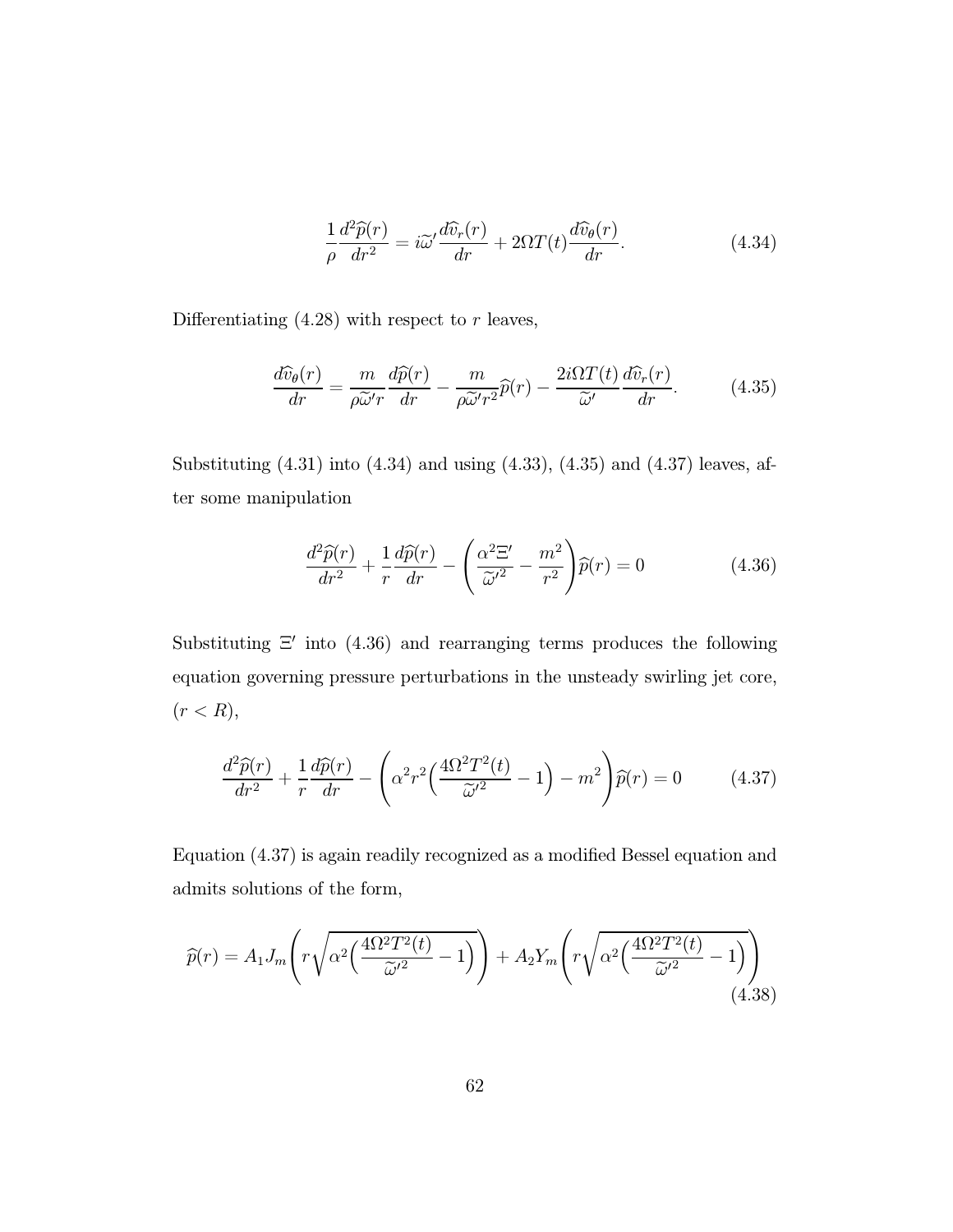where,  $J_m$  and  $Y_m$  are modified Bessel functions and  $A_1$  and  $A_2$  are constants. Physical constraints on the pressure eigenfunction require that,

$$
\lim_{b \to \infty} Y_m(b) \to \infty \ \forall m \ \Rightarrow \boxed{A_2 = 0} \tag{4.39a}
$$

Therefore, the perturbation pressure eigenfunction in the unsteady swirling jet core is then given by,

$$
\widehat{p}(r) = A_1 J_m \left( r \sqrt{\alpha^2 \left( \frac{4\Omega^2 T^2(t)}{\widetilde{\omega}'^2} - 1 \right)} \right) \tag{4.40}
$$

For convenience we will let

$$
\sqrt{\alpha^2 \left(\frac{4\Omega^2 T^2(t)}{\widetilde{\omega}'^2} - 1\right)} \equiv \Psi'
$$
\n(4.41)

so that

$$
\widehat{p}(r) = A_1 J_m(r\Psi')
$$
\n(4.42)

Notice the similarity of this result to that of the steady swirling jet given in equation (2.96). As in section 2.2,  $\hat{p}(r)$  is substituted into the stability eigen-system (4.27), (4.28) and (4.31) resulting in the following system of equations wherein the radial velocity perturbation eigenfunction may be obtained.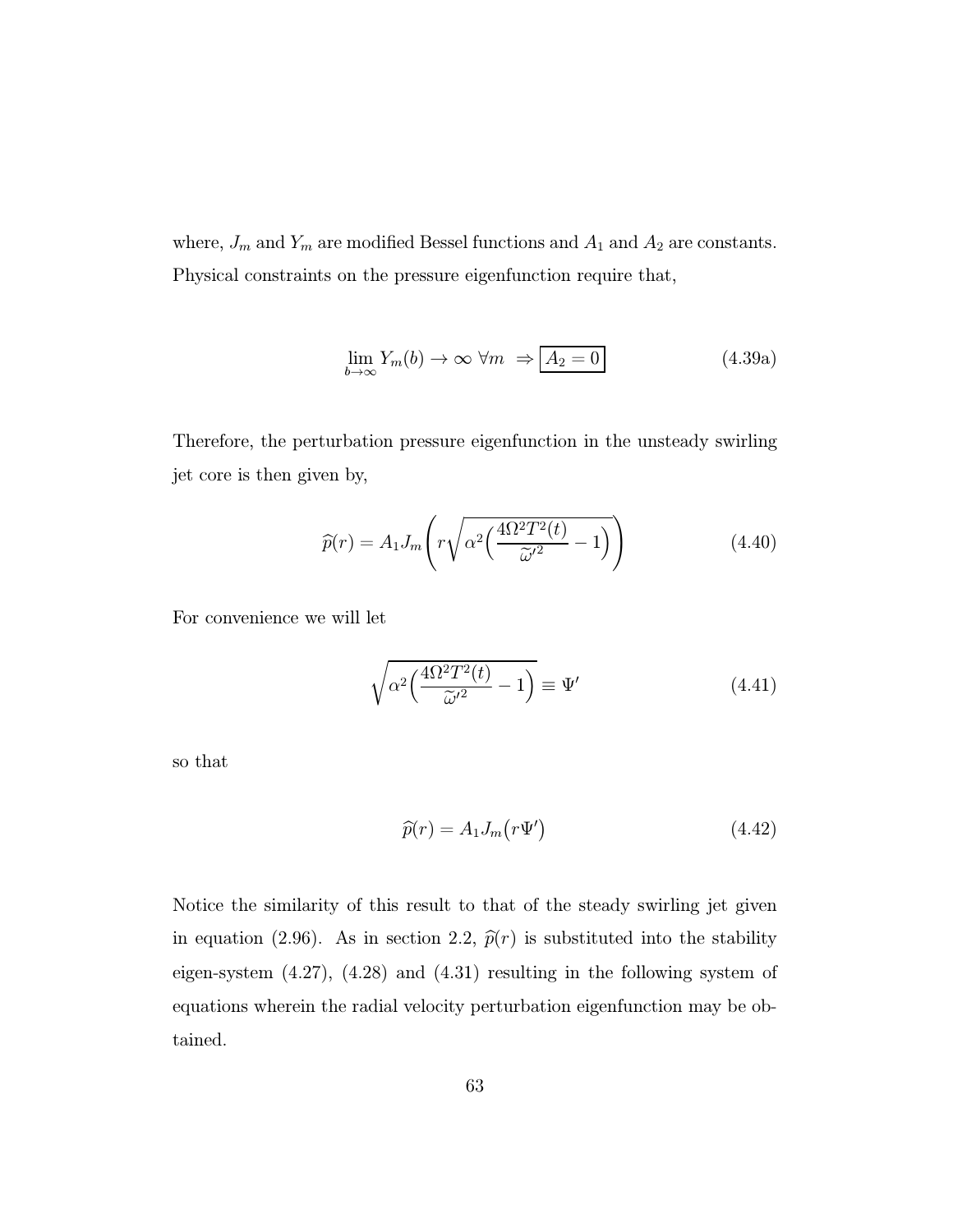$$
\frac{1}{\rho} \Psi' A_1 J_m' (r \Psi') = i(\tilde{\omega}') \hat{v}_r + 2\Omega T(t) \hat{v}_\theta \tag{4.43}
$$

$$
\frac{im}{\rho r}A_1 J_m(r\Psi') = i(\tilde{\omega}')\hat{v}_\theta - 2\Omega T(t)\hat{v}_r
$$
\n(4.44)

$$
\frac{d\widehat{v}_r(r)}{dr} = -\frac{1}{r}\widehat{v}_r(r) - \frac{im}{r}\widehat{v}_\theta(r) - \frac{i\alpha^2}{\widetilde{\omega}'\rho}A_1J_m(r\Psi')
$$
(4.45)

The prime on all Bessel functions denotes differentiation with respect to their argument and should not be confused with primes denoting time-varying coefficients,  $\Psi'$  and  $\tilde{\omega}'$ . Throughout this analysis, primed operators denote differentiation with respect to their argument, primed functions or coefficients denote time dependence. Following the procedure in chapter 2, with the newly defined variables  $\Psi'$  and  $\tilde{\omega}'$  with  $\Omega = \Omega T(t)$ , the radial velocity perturbation eigenfunction for the unsteady swirling jet in the region  $(r < R)$ is obtained algebraically from equations (4.43-45) and is given by,

$$
\widehat{v}_r = \frac{i\alpha^2 A_1}{\rho \widetilde{\omega}' \Psi'^2} \Bigg[ -\frac{2\Omega T(t)m}{r \widetilde{\omega}'} J_m(r\Psi') + \Psi J_m'(r\Psi') \Bigg]
$$
(4.46)

Because the vorticity (the curl operator) is time independent, the condition  $\nabla \times \vec{v} = \vec{0}$  still holds in the external region of the unsteady swirling jet  $(r > R)$  where  $\vec{v} = (0, \frac{\Omega T(t)R^2}{r}, v_{\infty} + \Delta v)$ . Thus, in the far field, the flow is irrotational and again it follows that there exists a velocity potential  $\Phi$  such that,

#### $\vec{v} = \nabla \Phi$  for some  $\Phi$

Also, because the field is incompressible, it follows that

$$
div(\vec{v})=div\big(\nabla\Phi\big)=\nabla^2\Phi=0
$$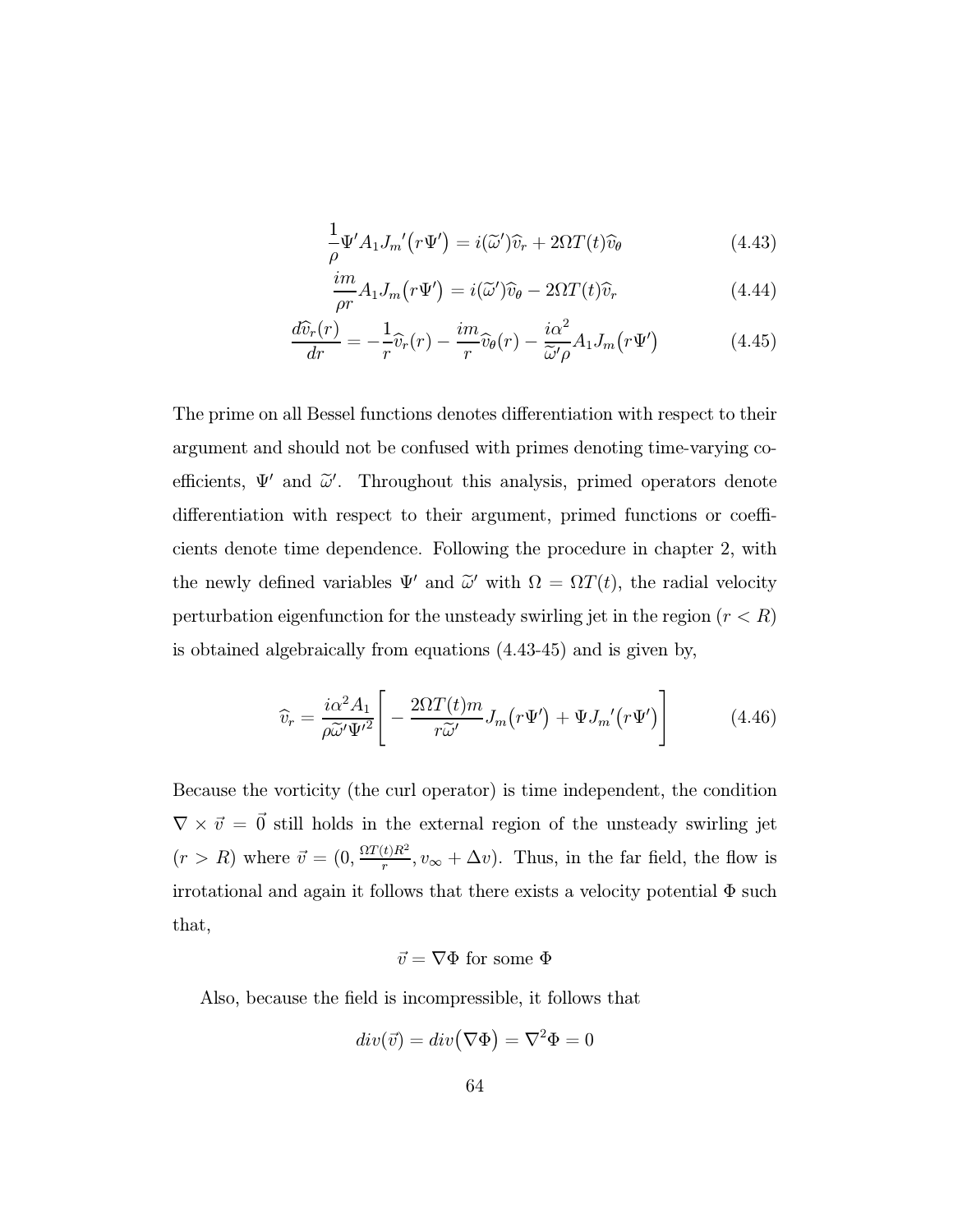In the farfield the flow is potential and external disturbances are governed by the Laplacian for a perturbation velocity potential,  $\delta \phi$ . Following chapters 2.1 and 2.2 an expansion in normal-modes and elimination of the common term  $exp[(i\alpha(z - ct) + im\theta)]$  yields the governing equation for the velocity potential perturbations.

$$
\frac{d^2\widehat{\Phi}(r)}{dr^2} + \frac{1}{r}\frac{d\widehat{\Phi}(r)}{dr} - \left(\frac{m^2}{r^2} + \alpha^2\right)\widehat{\Phi}(r) = 0\tag{4.47}
$$

With general solution,

$$
\widehat{\Phi}(r) = B_1 I_m(\alpha r) + B_2 K_m(\alpha r) \tag{4.48}
$$

As before finite velocity is required as  $r \to \infty$ , thus,

$$
\lim_{b \to \infty} I_m(b) \to \infty \ \forall m \ \Rightarrow \boxed{B_1 = 0} \tag{4.49a}
$$

Therefore the pressure eigenfunction outside the unsteady jet is given by,

$$
\widehat{\Phi}(r) = B_2 K_m(\alpha r) \tag{4.50}
$$

The asymptotic behavior of the  $K_m$  Bessel function must again be considered. As in chapter 2.2  $s \equiv sgn(\alpha)$  is introduced into the argument of  $K_m$ to ensure decay of  $\widehat{v}_r$  as  $r \to \infty$ . Consequently,  $\widehat{\Phi}(r)$  must be written as,

$$
\widehat{\Phi}(r) = B_2 K_m(s \alpha r) \tag{4.51}
$$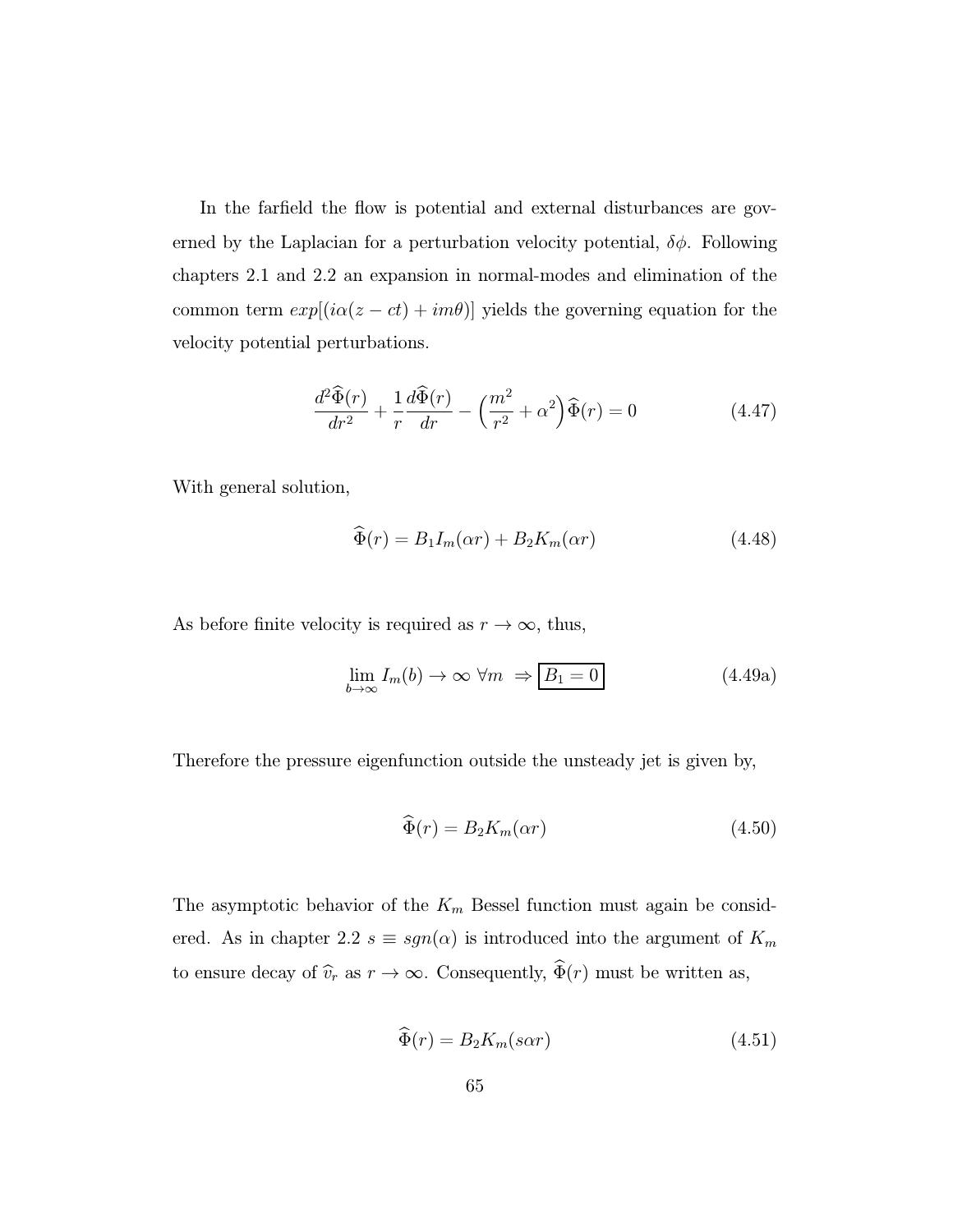The velocity vector is related to the velocity potential via the gradient operator, and the r-component is given as follows,

$$
\vec{v} = \nabla \Phi \Rightarrow \langle \vec{v} | \mathbf{e}_r \rangle \tag{4.52}
$$

it follows, then, that

$$
\widehat{v}_r(r) = B_2 \frac{\partial K_m(x)}{\partial x} \bigg|_{x = \alpha r} \tag{4.53}
$$

Using Bernoulli's equation, the pressure can then be determined. After perturbations are taken and the equation is linearized, the pressure perturbations are related to the velocity potential in the time scale  $\tau$  by,

$$
\frac{\delta p}{\rho} + T(t) \frac{\partial \delta \phi}{\partial \tau} + \langle \nabla \delta \phi | \nabla \Phi \rangle = 0 \tag{4.54}
$$

Taking perturbations of the mean pressure and velocity potential in usual normal-mode expansion in the time scale  $\tau$  it follows that the pressure perturbation eigenfunction in the far-field is given by,

$$
\widehat{p}(r) = -i\rho \Big( -\alpha cT(t) + \frac{m\Omega T(t)R^2}{r^2} + \alpha(v_{\infty} + \Delta v) \Big) B_2 K_m(\alpha r) \qquad (4.55)
$$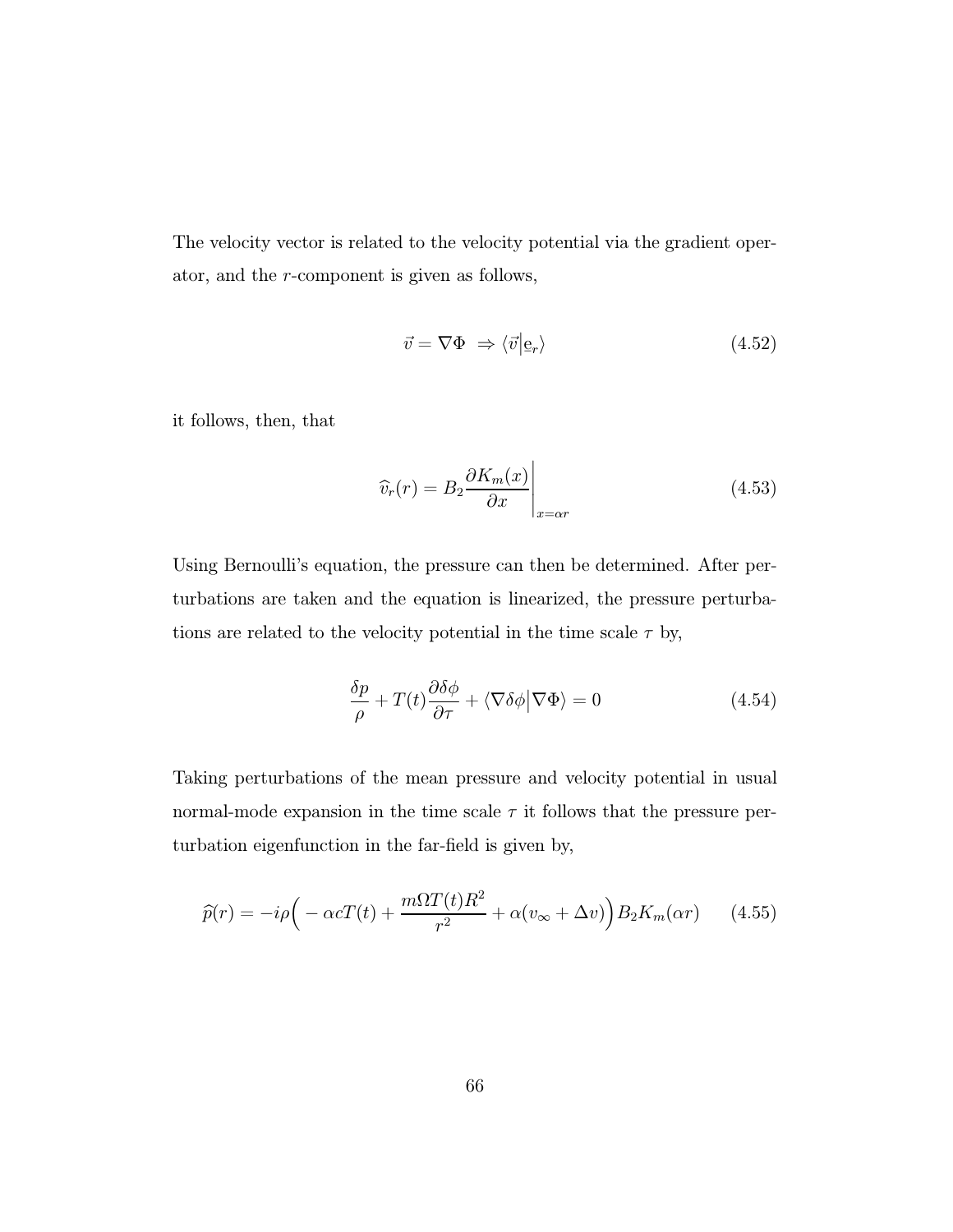## 4.1.3 Dispersion Relation for the Unsteady Swirling Jet

In this section, general solutions for pressure and radial velocity perturbations in the jet core and far-field for the unsteady swirling jet are obtained. To summarize the results thus far, the following stability eigenfunctions for the swirling jet hold.

$$
\diamondsuit \text{ Inside the jet, } (r < R)
$$

$$
\begin{cases}\n\widehat{p}(r) = A_1 J_m(r\Psi') \\
\widehat{v}_r(r) = [i\alpha^2 A_1]/[\rho \widetilde{\omega}' \Psi'^2] \Big( [-2\Omega T(t)m]/[r\widetilde{\omega}] J_m(r\Psi') + \Psi' J_m'(r\Psi') \Big) \\
(4.56)\n\end{cases}
$$

 $\diamondsuit$  Outside the jet,  $(r>R)$ 

$$
\begin{cases}\n\widehat{v}_r(r) = B_2 \frac{\partial K_m(x)}{\partial x}\Big|_{x=\alpha r} \\
\widehat{p}(r) = -i\rho \Big( -\alpha cT(t) + \frac{m\Omega T(t)R^2}{r^2} + \alpha(v_\infty + \Delta v) \Big) B_2 K_m(\alpha r)\n\end{cases}
$$
\n(4.57)

Across the vortex sheet at  $r = R$ , both pressure and velocity must be continuous, i.e.,

$$
\frac{\widehat{v}_r(R^-)}{\widetilde{\omega}'} = \frac{\widehat{v}_r(R^+)}{\widetilde{\omega}' + \alpha \Delta v}
$$
\n(4.58)

$$
\widehat{p}(R^{-}) = \widehat{p}(R^{+})
$$
\n(4.59)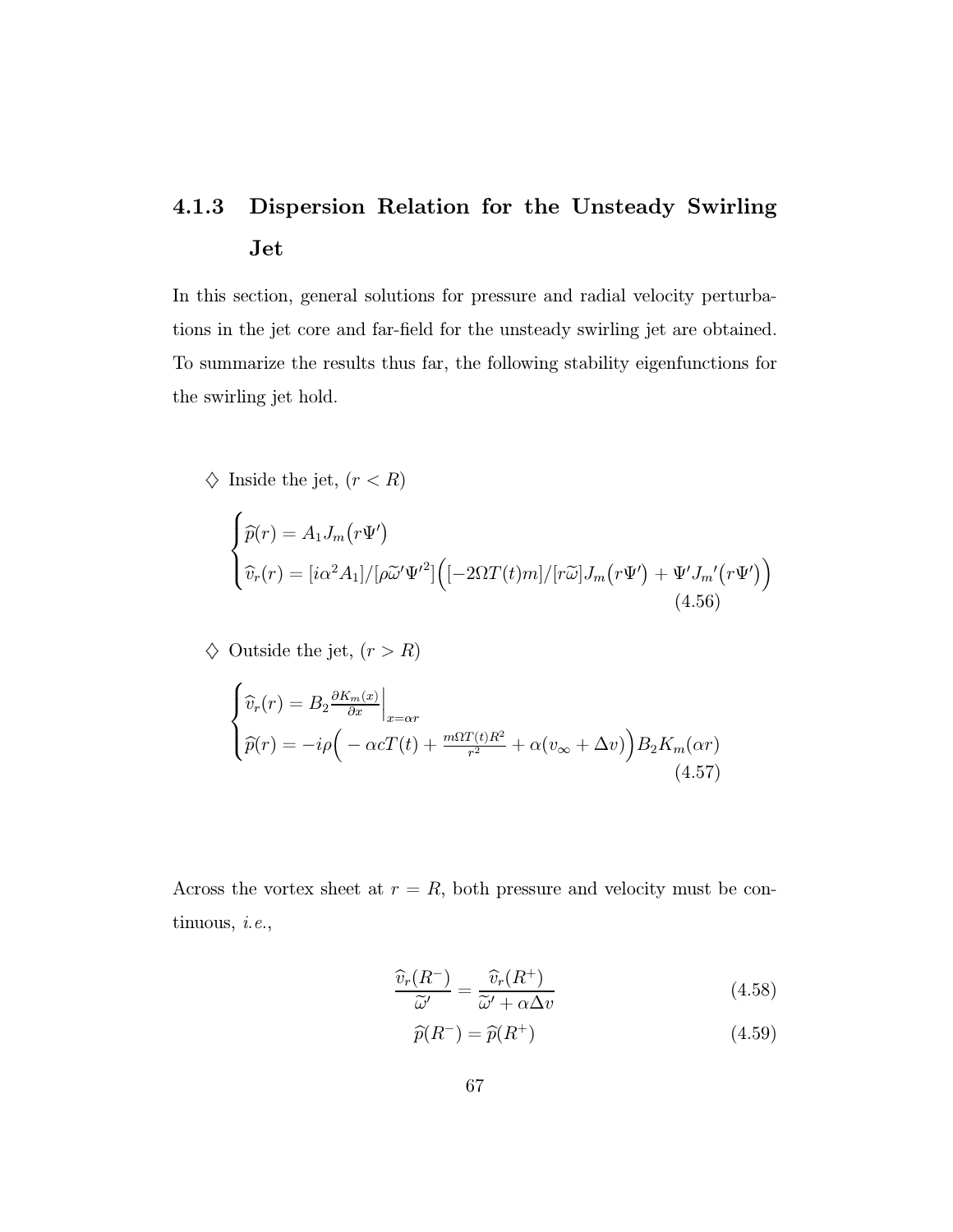In light of the matching conditions (4.58) and (4.59), the eigenfunction equations in the regions  $(r < R)$  given by  $(4.56)$  and  $(r > R)$  given by  $(4.57)$ reduce to two equations in two unknowns  $A_1$  and  $B_2$ . Disregarding trivial solutions to the system of equations requires that the determinant of the system be set equal to zero. Doing this and manipulating the result algebraically leads to the following dispersion relation for the periodically unsteady swirling jet:

$$
\left(\widetilde{\omega}' + \alpha \Delta v\right)^2 \left[ -\frac{2\Omega T(t)m}{\widetilde{\omega}'} + \Psi'R \frac{J_m'(R\Psi')}{J_m(R\Psi')} \right] = -\frac{\widetilde{\omega}'^2 \Psi'^2}{s\alpha R} \frac{K_m'(s\alpha R)}{K_m(s\alpha R)} \tag{4.60}
$$

where,

$$
\widetilde{\omega}' \equiv \alpha c T(t) - m\Omega T(t) - \alpha (v_{\infty} + \Delta v) \tag{4.61}
$$

$$
\Psi' \equiv \sqrt{\alpha^2 \left(\frac{4\Omega^2 T(t)^2}{\tilde{\omega}'^2} - 1\right)}\tag{4.62}
$$

It is straight forward to verify that the above dispersion relation (4.60) reduces to exactly that of the steady swirling jet if  $T(t) = 1$ . And exactly to that of the axisymmetric jet if  $T(t) = 1$  and the rotation rate  $\Omega$  is set equal to zero. This is, of course, a necessary requirment for validity of the analysis.

## 4.1.4 Nondimensionalization of the Dispersion Relation

The dispersion relation for the unsteady swirling jet in the form (4.60) is dimensional and because the transient perturbation  $T(t) = 1 + \epsilon \cos(\omega_m t)$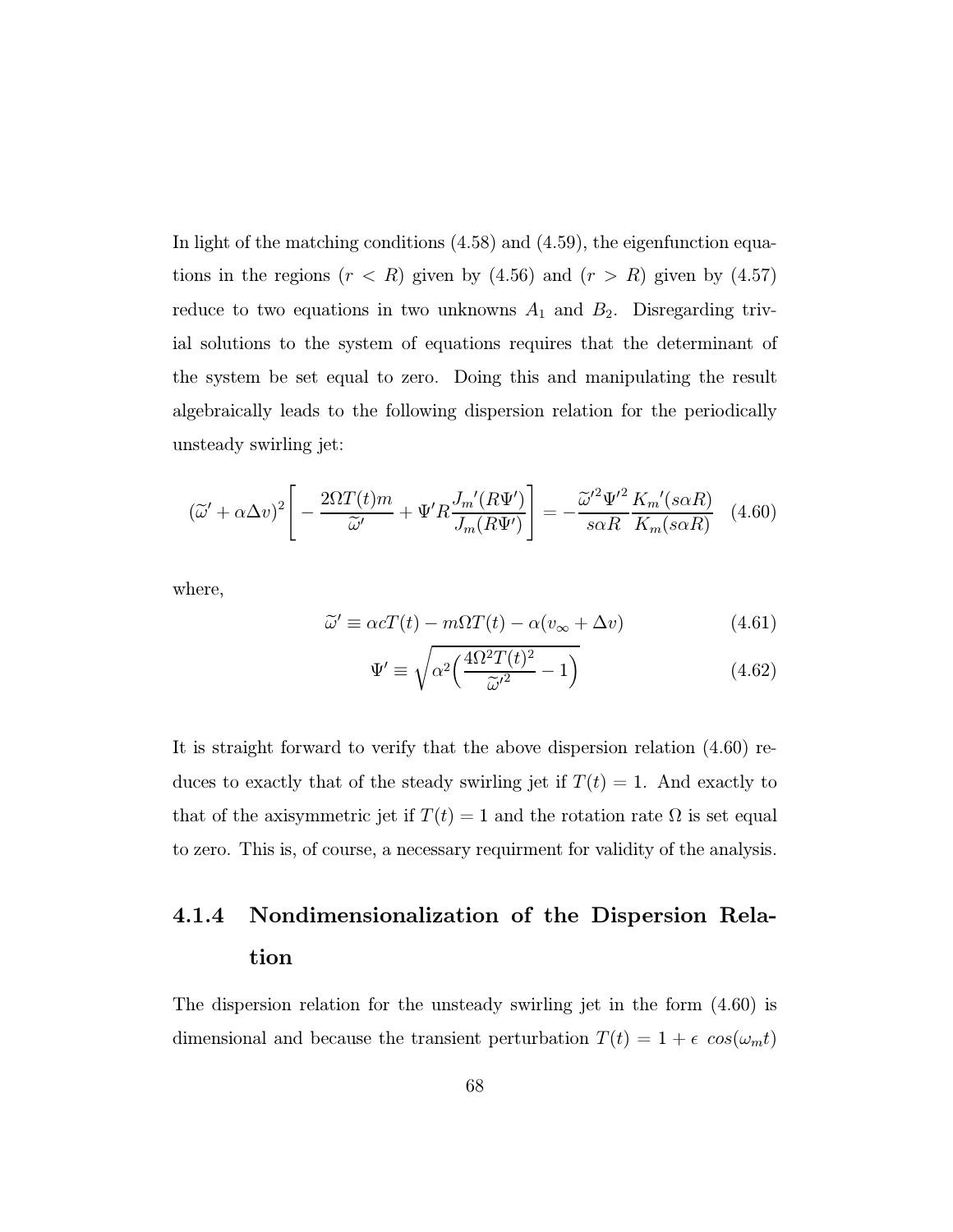is taken dimensionless from the start, non-dimensionalization is carried out exactly as was done for the steady swirling jet; by non-dimensionalizing with the factor  $(R/\Delta v) \sim [T]$ , where again R is the radius of the jet and  $\Delta v$  is the velocity difference across the vortex sheet. After doing this, the following dimensionless variables are defined,

$$
c^* \equiv \frac{cR}{\Delta v} \tag{4.63}
$$

$$
\alpha^* \equiv \alpha R \tag{4.64}
$$

$$
\Psi^{\prime *} \equiv \Psi^{\prime} R \tag{4.65}
$$

the control parameter  $S$  defined as the unsteady swirl number is given as follows,

$$
S \equiv \frac{\Omega T(t)R}{\Delta v} \tag{4.66}
$$

Using these dimensionless variables results in the following dimensionless dispersion relation for the periodically unsteady swirling jet.

$$
\left(\tilde{\omega} + \alpha\right)^2 \left(-2mS + \tilde{\omega}\Psi \frac{J_m'(\Psi)}{J_m(\Psi)}\right) + \frac{\tilde{\omega}^3 \Psi^2}{s\alpha} \frac{K_m'(s\alpha)}{K_m(s\alpha)} = 0\right) \tag{4.67}
$$

Again, the  $*$  superscripts are suppressed for convenience. (*e.g.*, we let  $c^* = c$ where it is understood that  $c$  is now non-dimensional)

Notice that because the quasi-steady approach does not work, the above equation is not equivalent to the one obtained for the steady swirling jet.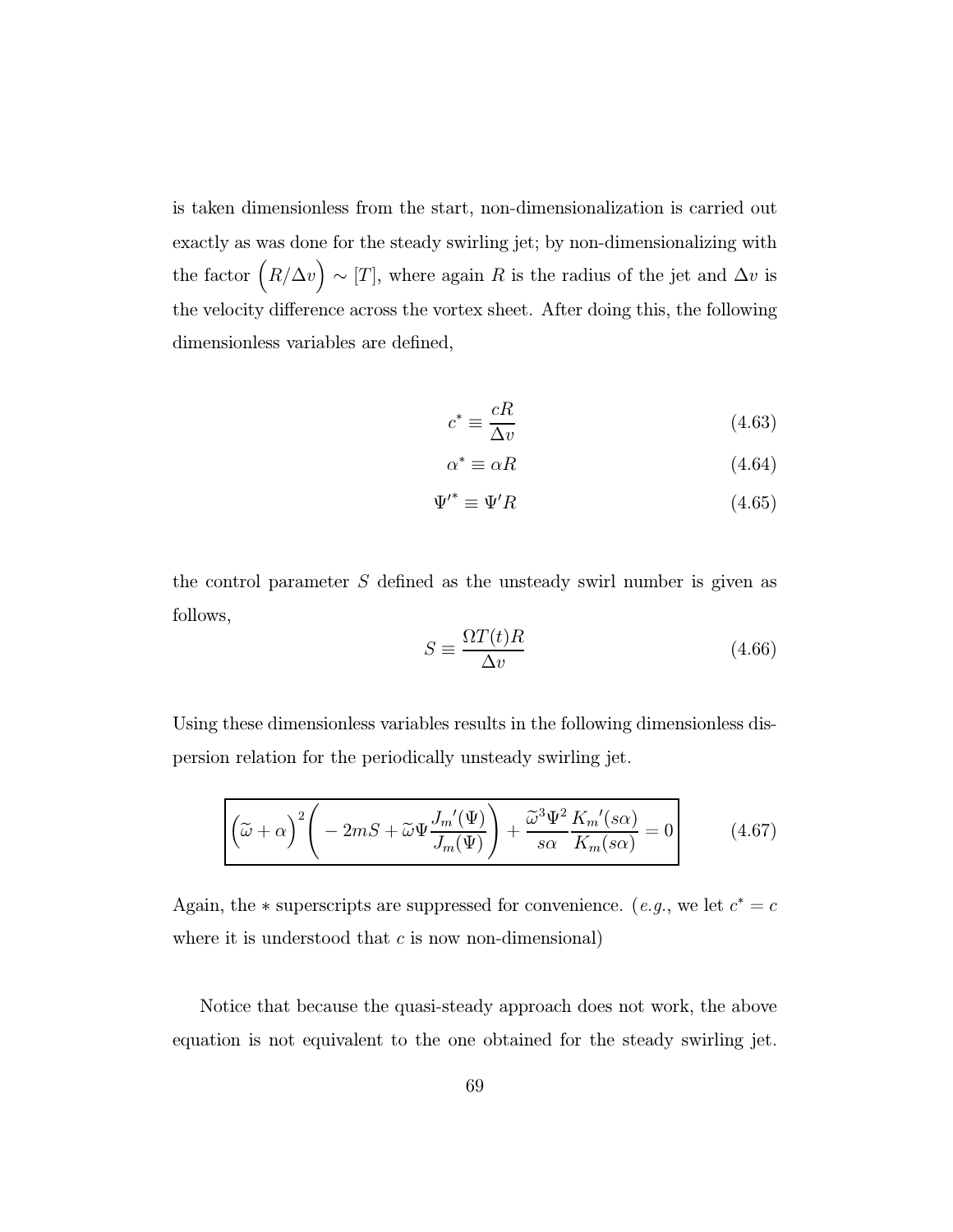In fact, it is a completely different function. It is not as straight forward, then, to determine the effect of the unsteadiness on the stability of the unsteady swirling jet as was done in the case of the unsteady axisymmetric jet. Recall, for the unsteady axisymmetric jet, the modulations of phase (or frequency) and amplitude were completely determined from the timevariable-transformed celerity and growth rate. Here, those relationships do not hold and because the time-dependent perturbation is coupled in the stability equations. The effect of the time-dependent perturbation on the growth rate and celerity must be determined from a numerical solution of the dispersion relation in time.

### 4.1.5 Numerical Solution Procedure: Swirling Jet

Equation (4.67) is a complex-valued non-trivial function of three variables  $(c_R, c_I, t)$  and three control parameters  $(\alpha, m, S)$ . Equation (4.67) has the same functional characteristics as the dispersion relation for the steady swirling jet inasmuch as a standard Newton-Raphson numerical method is insufficient to produce the solution for all values of  $\alpha$ , and t. Therefore, a modified Newton's method is employed and now the function is solved for  $c_R$  vs. t and  $c_I$ vs. t at fixed azimuthal and axial wave numbers  $m, \alpha$  and at a fixed swirl S. In essence, then, the unsteady stability characteristics are investigated at a single point with respect to m and  $\alpha$  over one complete period of time steps t.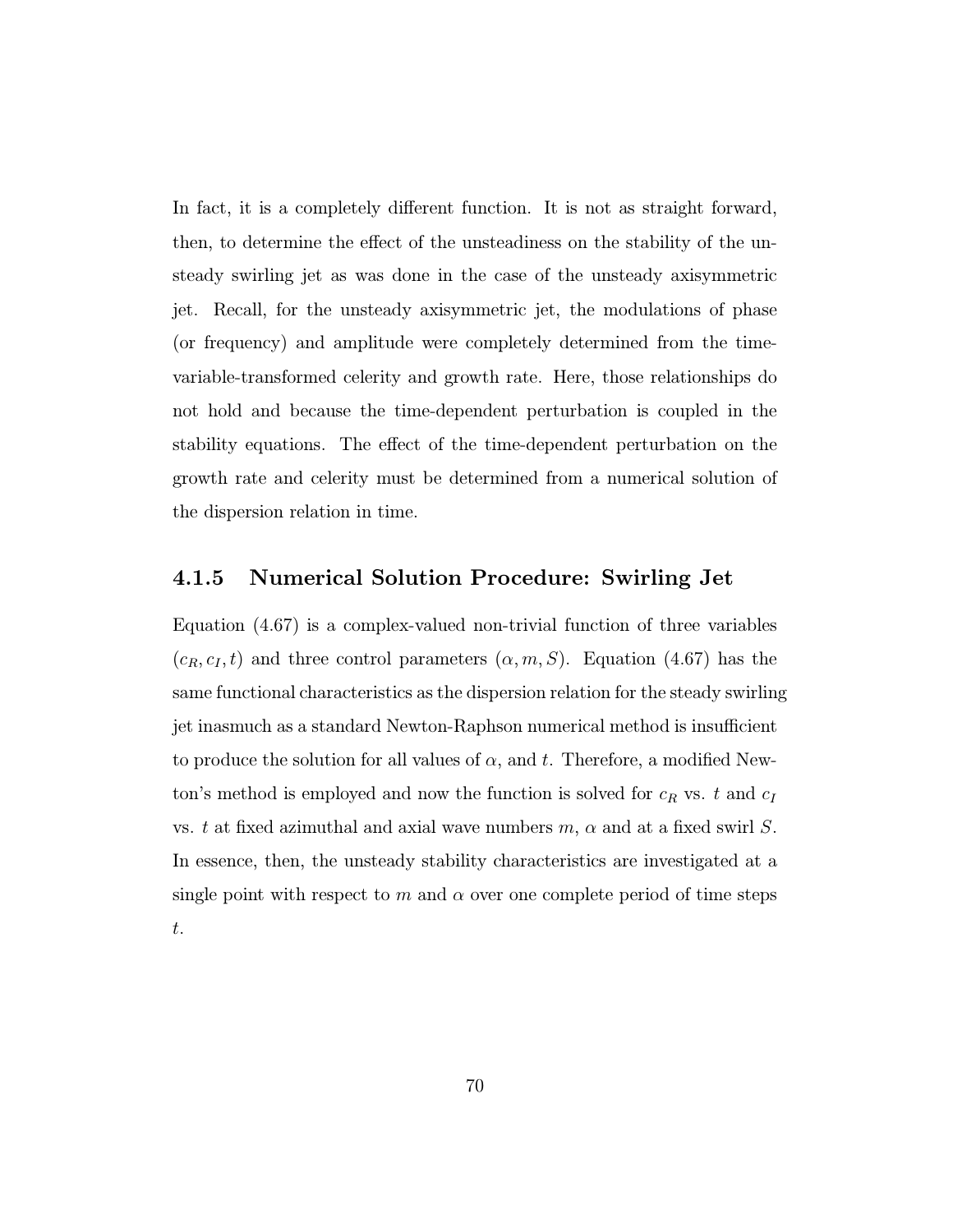### 4.1.6 Numerical Results for the Unsteady Swirling Jet

In this section, results are presented for the unsteady swirling jet. The case considered is that of a jet with swirl parameter  $S = 0.7$  undergoing periodic unsteady variations with  $\epsilon = 0.01$  and  $\omega_m = 0.1$ . The unsteady perturbation is shown in figure 4.2.

Modulation of the growth rate for the Kelvin-Helmholtz mode  $(m = 0)$ 



Figure 4.2: Swirl Perturbation vs. Time

at fixed values of the axial wavenumber, specifically,  $\alpha = 0.1, \alpha = 0.5$ ,  $\alpha = 1.0, \alpha = 1.5$  and  $\alpha = 2.0$  over one period of the periodic perturbation is given in figures 4.3-7. The growth rates shown are for the unsteady swirling jet obtained directly fom equation (4.67) and the quasi-steady results are obtained from instantaneous velocity profiles using the steady state equation.

Examining figure 4.3, we note that in both the unsteady and quasi-steady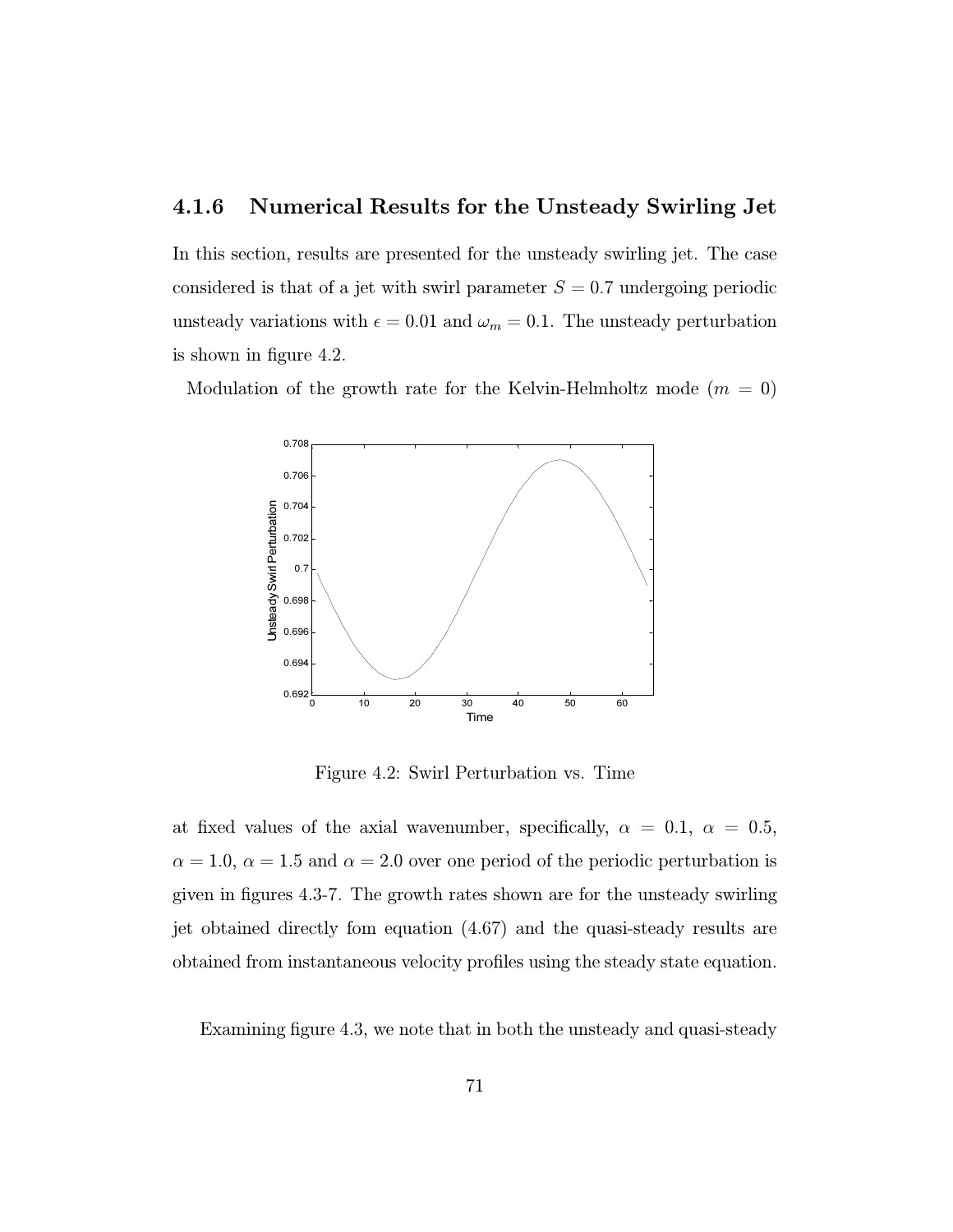

Figure 4.3: Unsteady and Quasi-steady Growth Rate Modulation vs. Time at  $\alpha = 0.1$ 



Figure 4.4: Unsteady and Quasi-steady Growth Rate Modulation vs. Time at  $\alpha=0.5$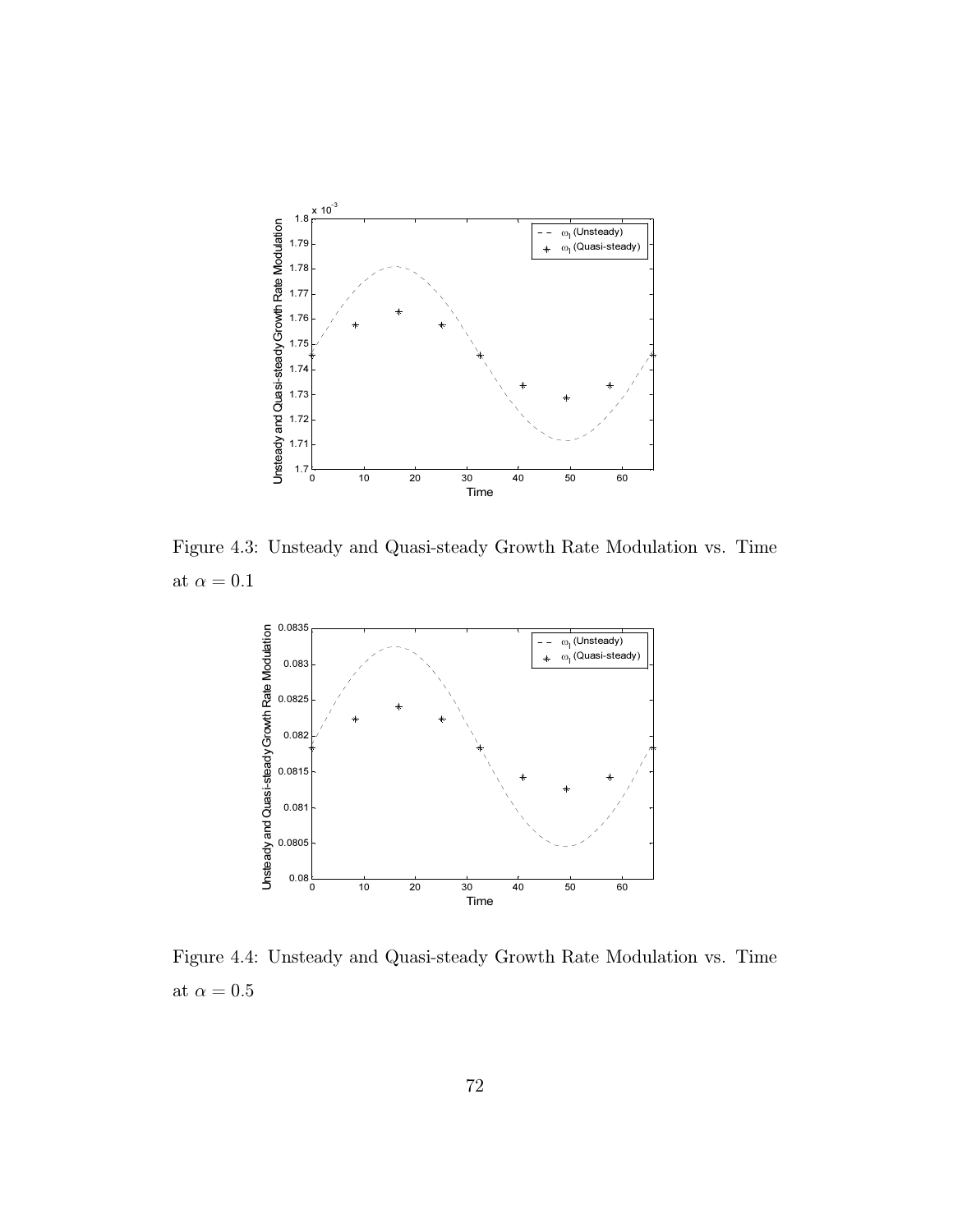

Figure 4.5: Unsteady and Quasi-steady Growth Rate Modulation vs. Time at  $\alpha=1.0$ 



Figure 4.6: Unsteady and Quasi-steady Growth Rate Modulation vs. Time at  $\alpha=1.5$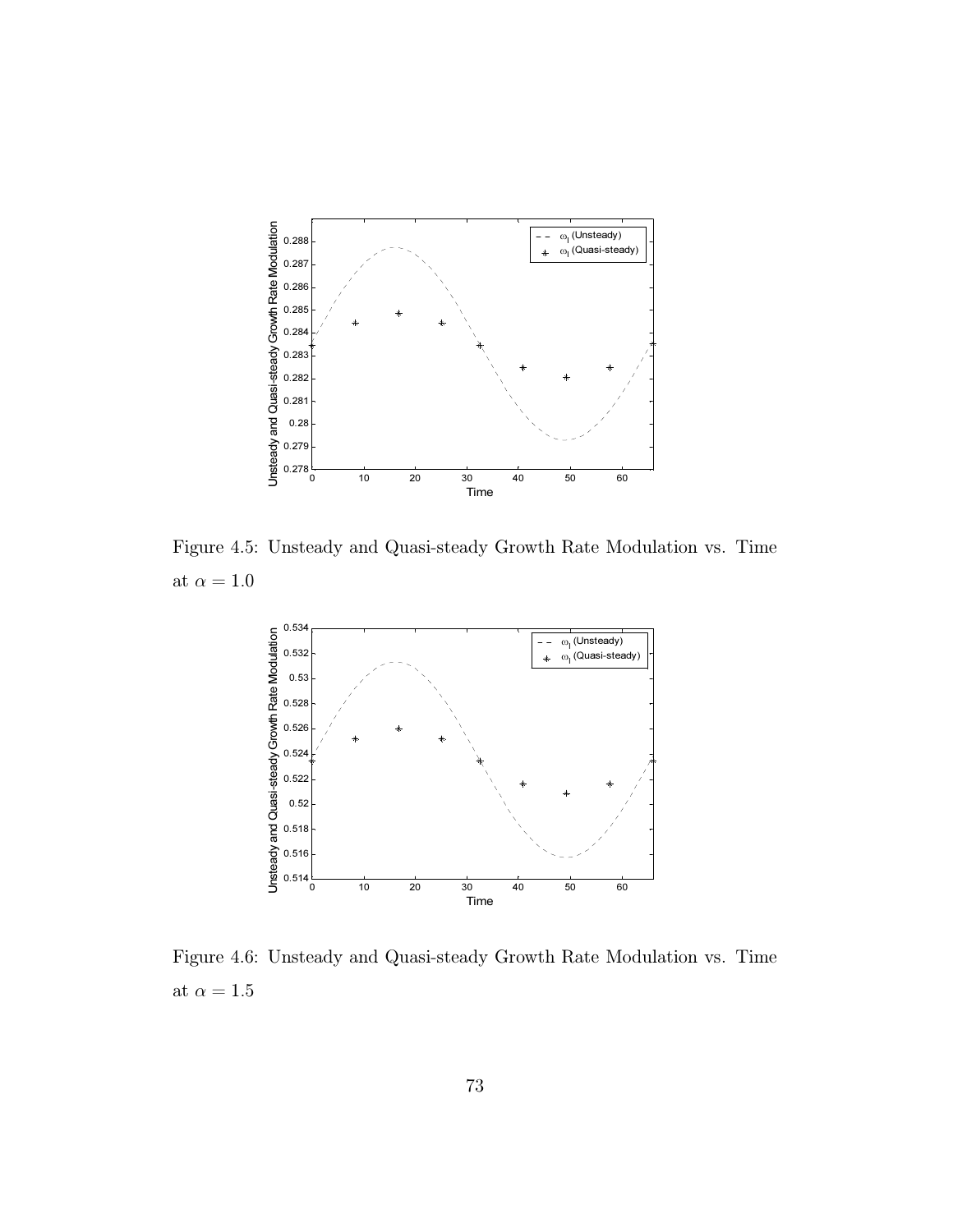

Figure 4.7: Unsteady and Quasi-steady Growth Rate Modulation vs. Time at  $\alpha=2.0$ 

approaches the amplitude of the modulated growth rate decreases as the swirl increases (refer to figure 4.2) for all values of  $\alpha$  given. This is in agreement with the characteristics of the steady swirling jet wherein figure 2.6 shows that as swirl increases the growth rate of axisymmetric disturbances decrease. However, it is obvious that the quasi-steady approach underpredicts the level of the modulation.

Modulation of the celerity as obtained from the unsteady formulation and quasi-steady approach for the Kelvin-Helmholtz mode  $(m = 0)$  at the same fixed values of the axial wavenumber,  $\alpha = 0.1, \alpha = 0.5, \alpha = 1.0, \alpha = 1.5$ and  $\alpha = 2.0$  over one period of the periodic perturbation is given in figures 4.9-13. The unsteady swirl distribution associated with these modulations wherein  $\Omega = 0.7$  is shown in figure 4.2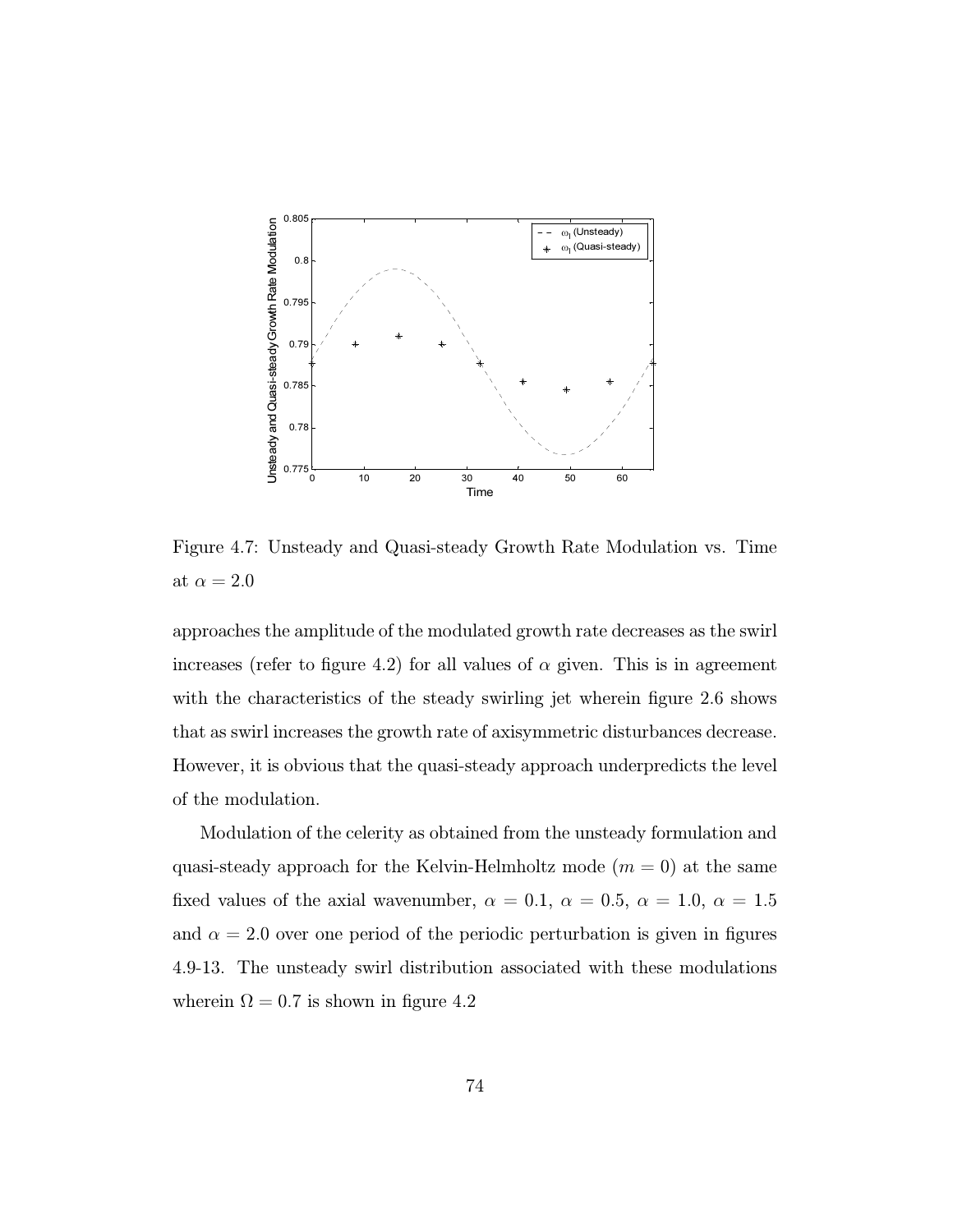

Figure 4.8: Unsteady and Quasi-steady Celerity Modulation vs. Time at  $\alpha = 0.1$ 



Figure 4.9: Unsteady and Quasi-steady Celerity Modulation vs. Time at  $\alpha = 0.5$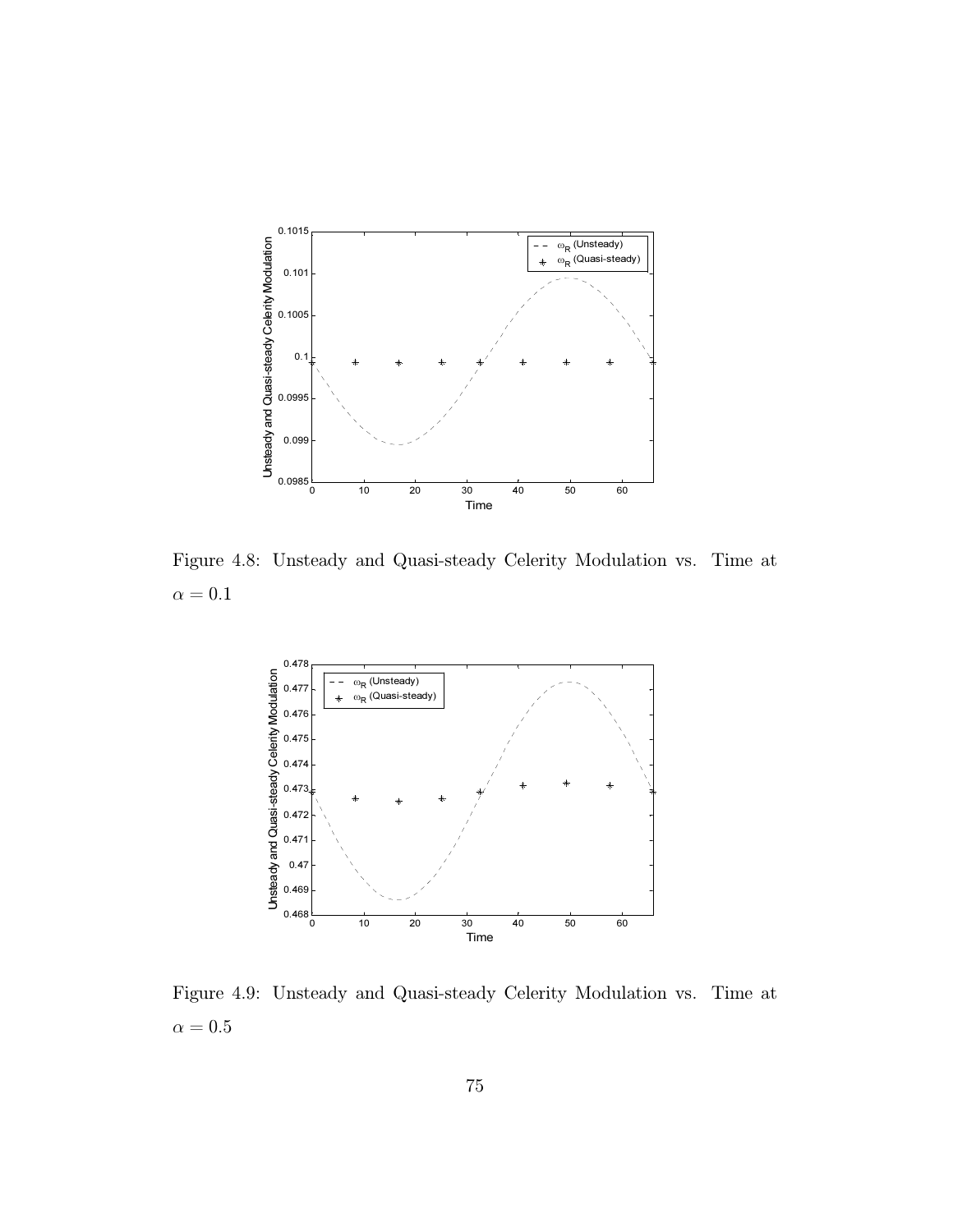

Figure 4.10: Unsteady and Quasi-steady Celerity Modulation vs. Time at  $\alpha=1.0$ 



Figure 4.11: Unsteady and Quasi-steady Celerity Modulation vs. Time at  $\alpha=1.5$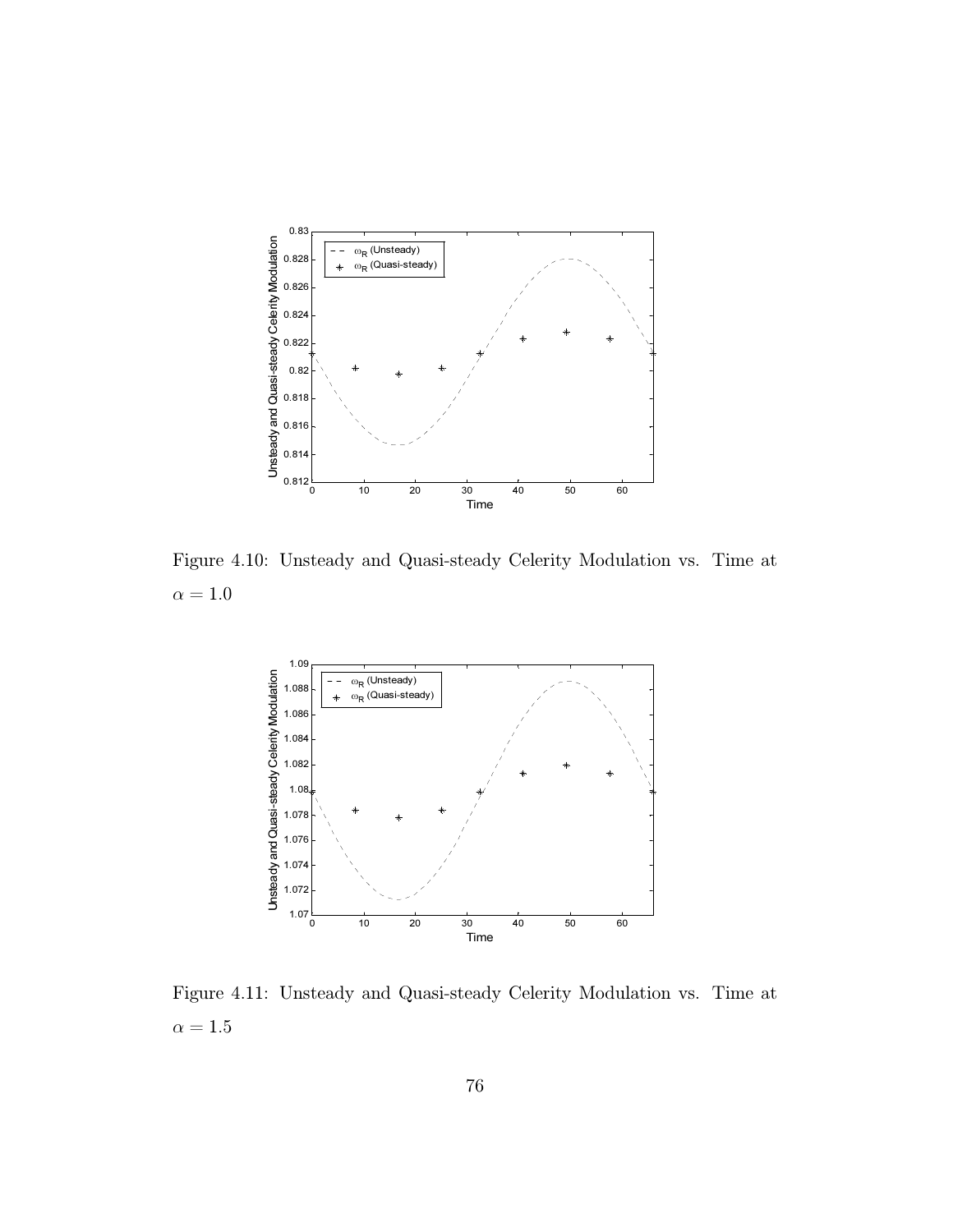

Figure 4.12: Unsteady and Quasi-steady Celerity Modulation vs. Time at  $\alpha = 2.0$ 

It is apparent that the amplitude of the celerity modulation decreases with decreasing swirl, again consistent with the steady case given in figure 2.5 wherein it is shown that the celerity of axisymmetric disturbances increase with increasing swirl. Figures 4.9-13 show that the quasi-steady and unsteady growth rate values do not match. The quasi-steady approach underpredicts the level of modulation caused by the unstediness in the mean flow.

Notice that the celerity modulation seems to be less sensitive to the periodic perturbation at low wavenumbers than the growth rate modulation. This is partly due to the fact that initially the celerity travels at the same velocity as the jet, and, figure 2.5 shows that the celerity for the steady swirling jet is relatively insensitive to changes in the swirl for small values of the axial wavenumber  $\alpha$ . Thus, we expect the difference between the maximum unsteady and quasi-steady modulation value over one period to increase as  $\alpha$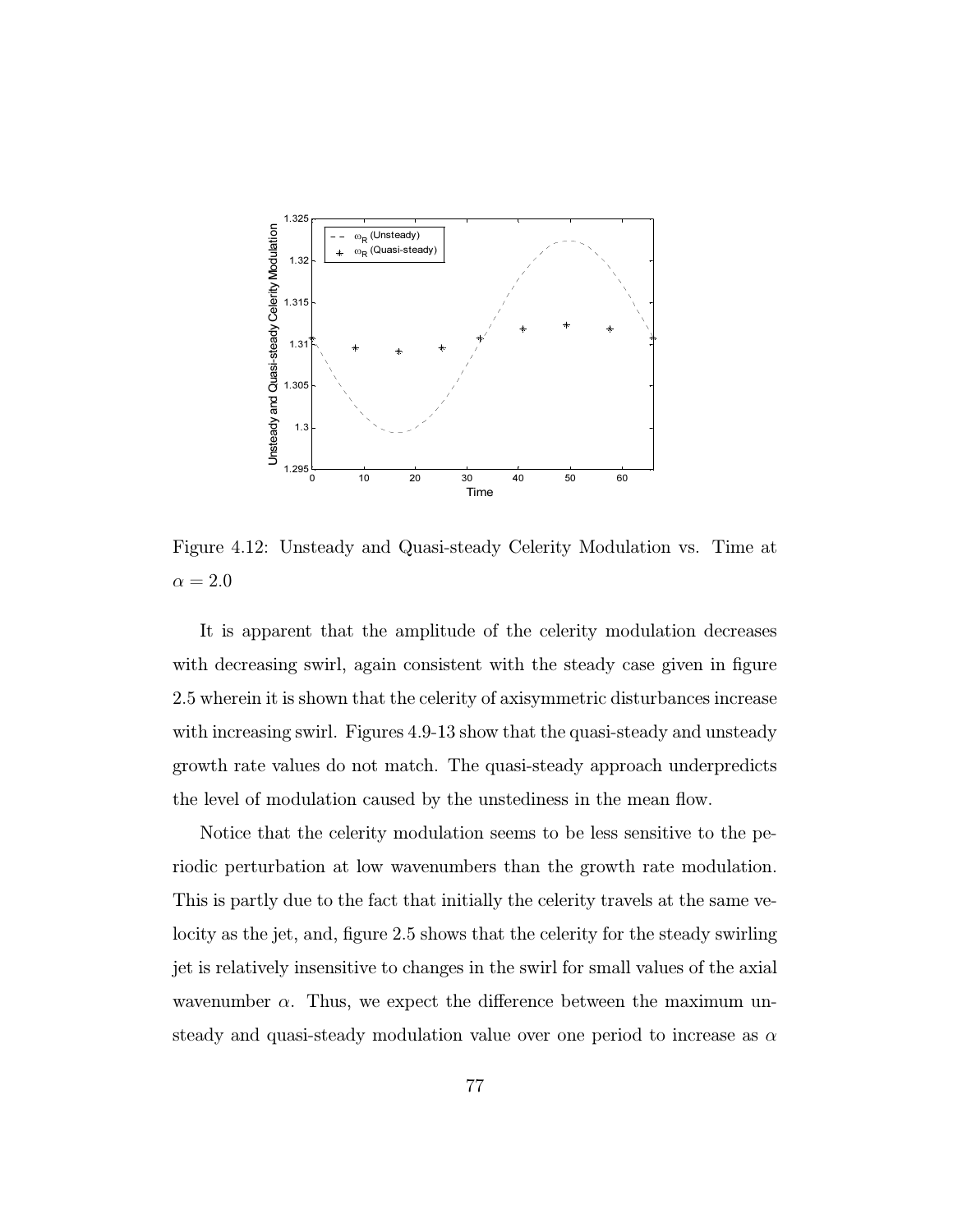increases.

To see the effect of the unsteady modulation on celerity and growth rate with respect to the steady state celerity and growth rate, it is possible to extract the maximum unsteady modulation values over one period for a series of axial wavenumbers  $\alpha$ . That is, the maximum value of the unsteady modulation for celerity and growth rate may be extracted form figures 4.3-7 and figures 4.9-13 at specific values of the axial wavenumber. Even though the unsteady modulation is a function of time, the steady state and unsteady maximum modulation values may be compared by plotting the maximum modulation of celerity and growth rate at the appropriate  $\alpha$  thus producing a maximum modulation vs.  $\alpha$  curve. Figure 4.14 shows the maximum modulation value of the unsteady growth rate for  $0 \le \alpha \le 0.6$  for the Kelvin-Helmholtz mode  $(m=0)$  at  $S = 0.7$  plotted with the steady state value of growth rate at the same value of m and S.

Figure 4.14 shows that the effect of the unsteady azimuthal perturbation results in a decrease in growth rate of the unsteady modes as expected, however, in light of figures 4.3-7 this decrease is much larger than what would have been guessed using the inappropriate quasi-steady approach.

Figure 4.15 shows the maximum modulation of the celerity for axisymmetric disturbances when  $S = 0.7$ . It is apparent that the wave speed increases with increasing swirl. Again, from figure 2.5 this behavior is expected, however, the actual amount by which the celerity increases with  $S$  is much larger than what would have been guessed using the inappropriate quasi-steady approach.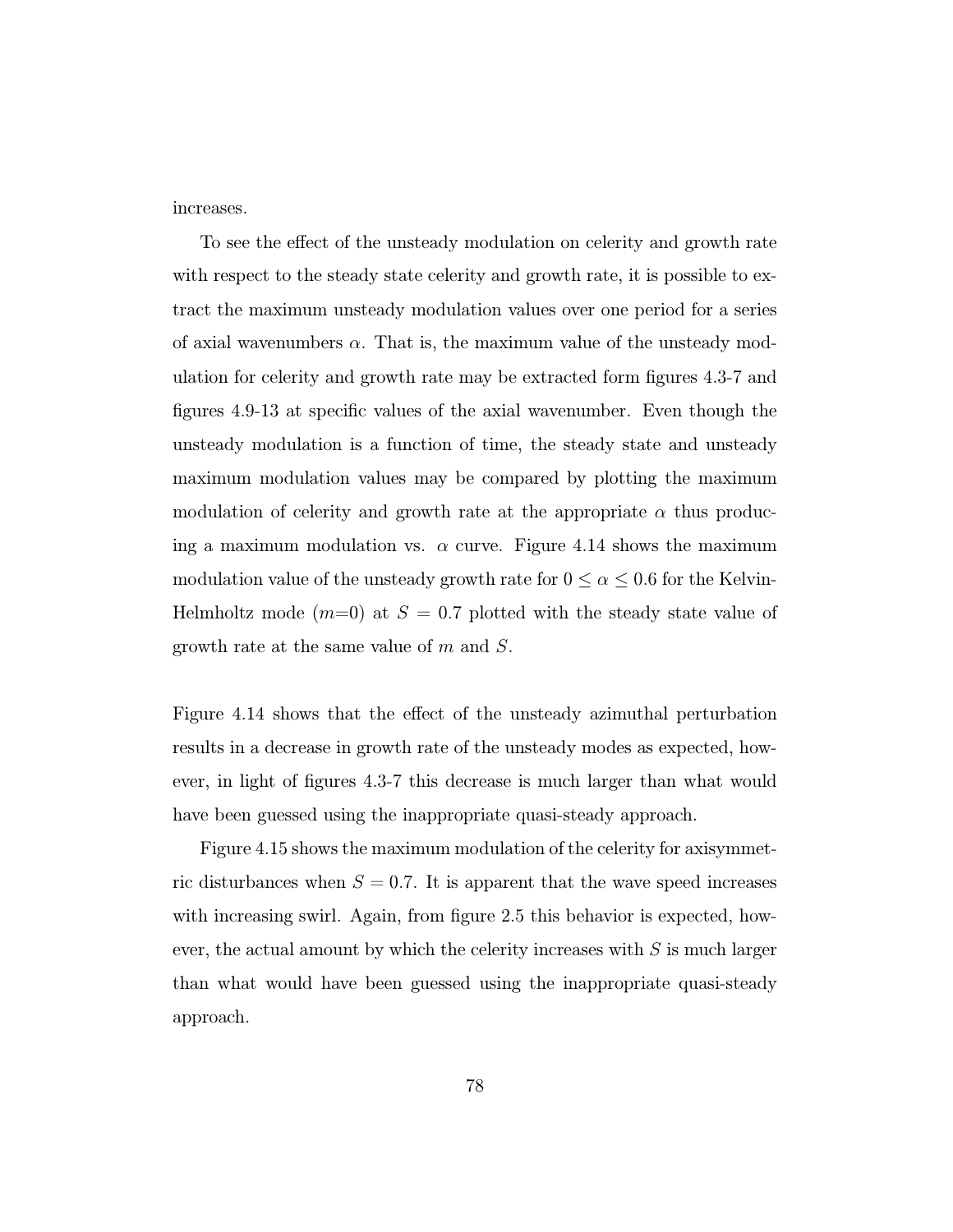

Figure 4.13: Growth Rate for Steady and Unsteady Swirling Jets at  $S = 0.7$ 



Figure 4.14: Celerity for Steady and Unsteady Swirling Jets at  $S=0.7$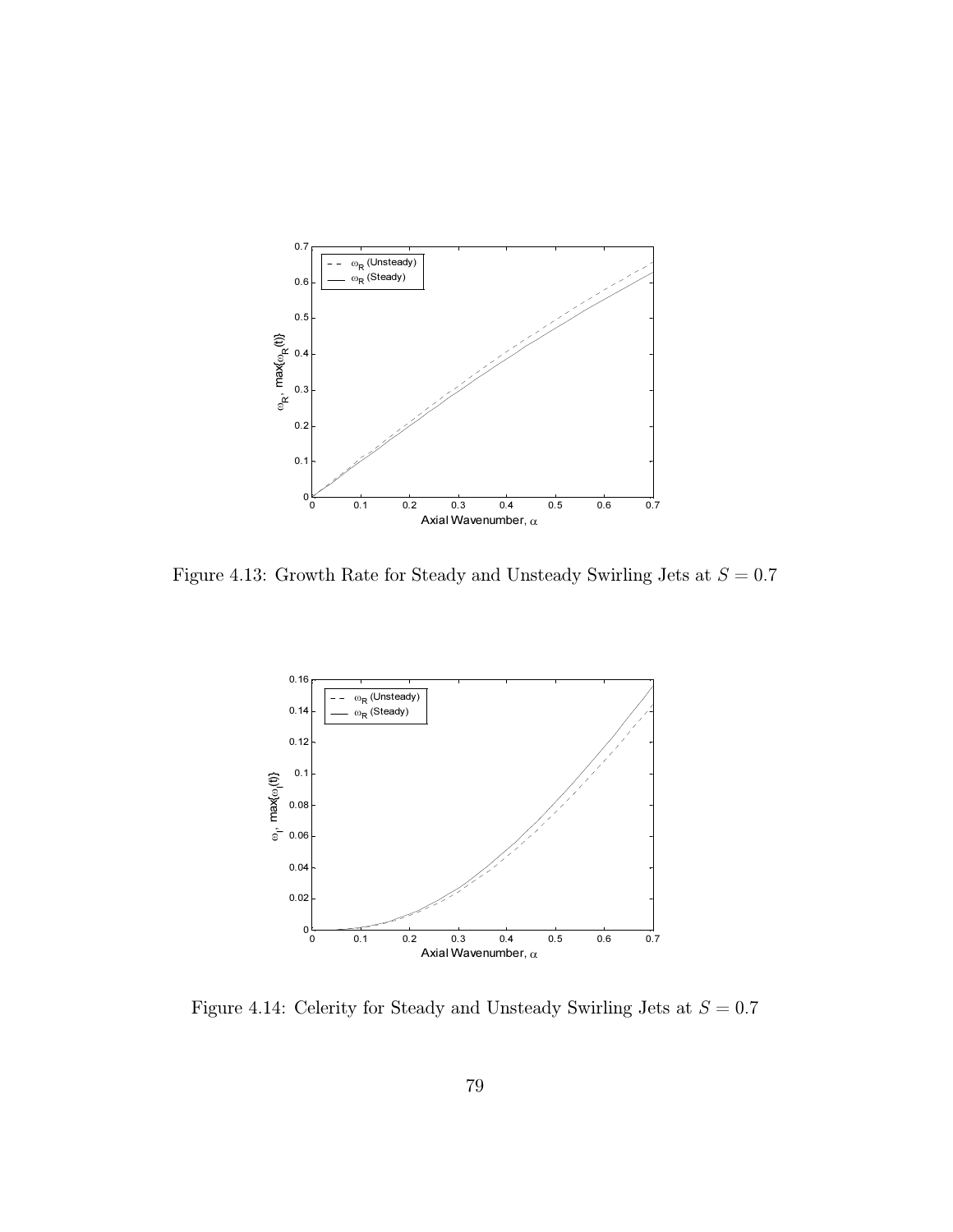## Chapter 5

# conclusions and conclusions and

In this work the effects of periodic variations on the temporal stability of axisymmetric and swirling jets are examined. The unsteadiness is introduced in the axisymmetric jet as a periodic variation of the axial velocity component of the flow so that the jet is pulsed. Whereas, in the case of the unsteady swirling jet, the unsteadiness is introduced as a periodic variation of the azimuthal (swirl) velocity component of the flow. An analytical dispersion relation is obtained in both cases and solved numerically in the case of the swirling jet. Results for the unsteady inviscid axisymmetric jet show that the quasi-steady approach works; that is, it is possible to formulate the unsteady dispersion relation in the exact form as the dispersion relation for the steady axisymmetric jet. However, the unsteady jet is forced into a new time scale that is a 'stretched' version of the initial scale. In the case of a periodically unsteady swirling jet, an analytical dispersion relation is also obtained; however, in this case the unsteady dispersion relation does not reduce to the steady state in the stretched time scale. Analytically, this shows that for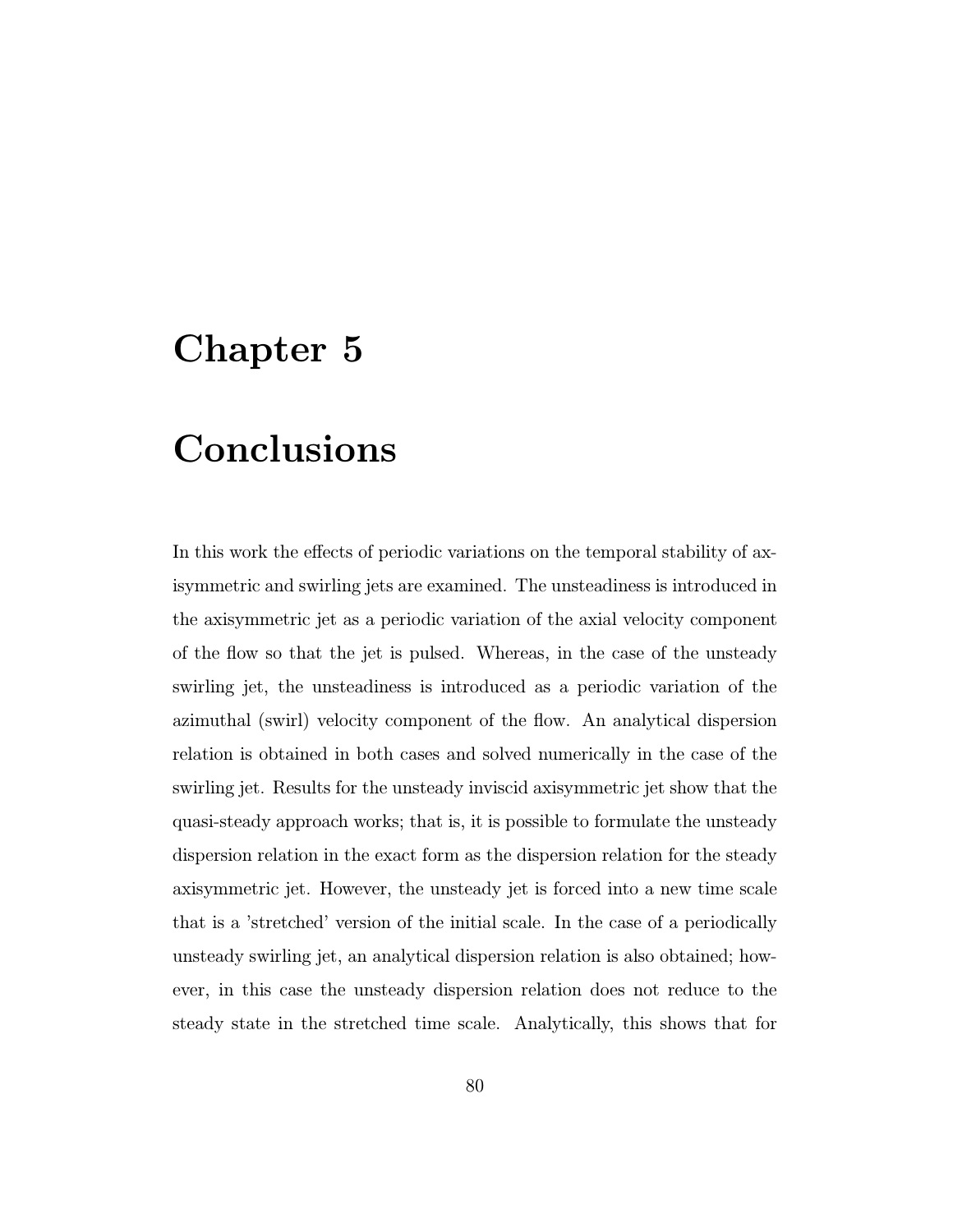the periodically unsteady swirling jet, the quasi-steady approach does not work. In solving the unsteady dispersion relation fo the unsteady swirling jet, it is found that the quasi-steady approach substantially underpredicts the values of the modulations of celerity and growth rate resulting from the unsteadiness of the flow.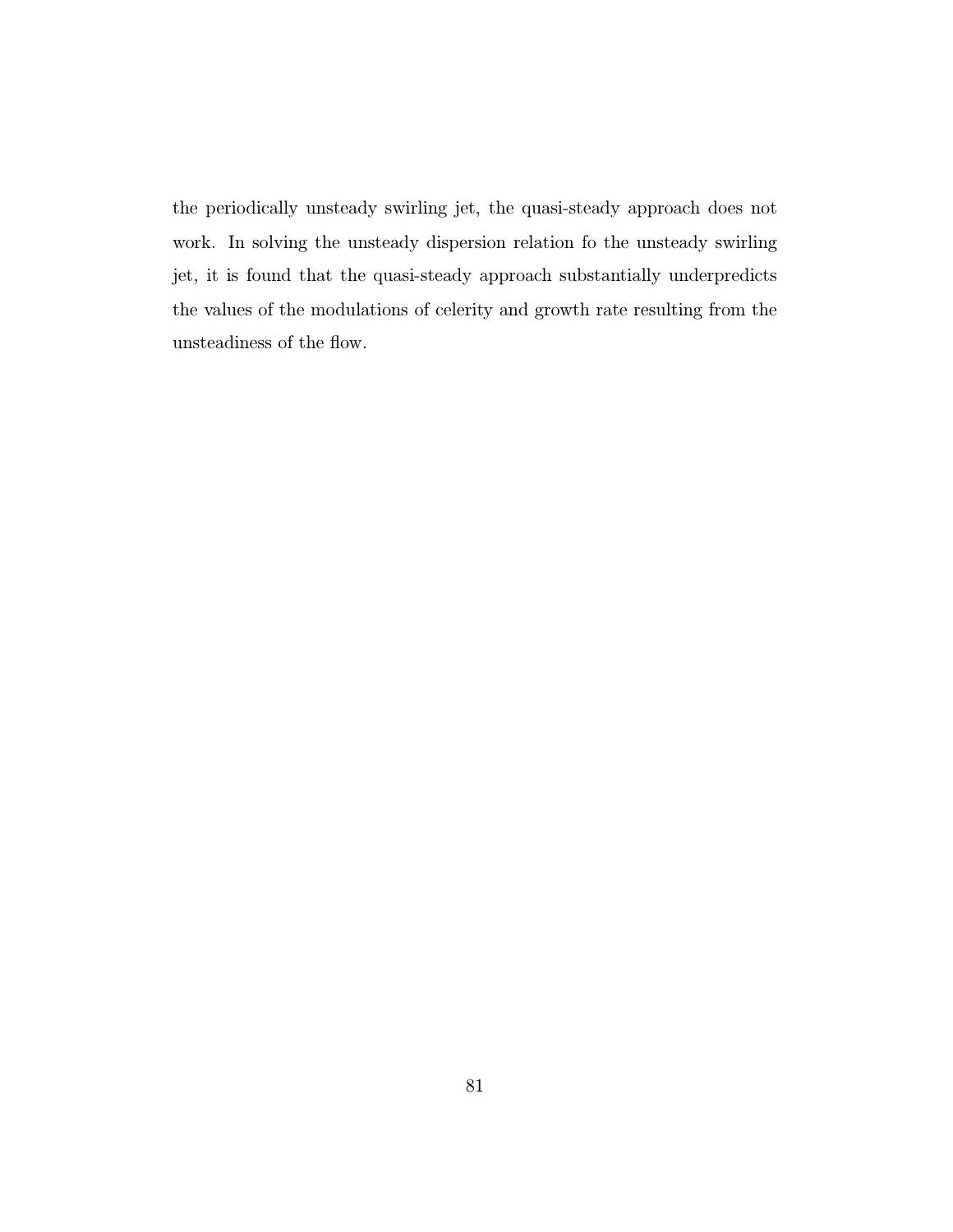## Bibliography

- [1] Drazin, P.G. and Reid, W.H., Hydrodynamic Stability, New York: Cambridge University Press, 1981.
- [2] Panton, R. L., Incompressible Flow, Second Edition, New York: Wiley-Interscience, 1996.
- [3] Gupta, A.K, Lilley, D.G., and Syred, N., Swirl Flows, Cambridge, Mass.: Abacus Press, 1984.
- [4] Shtern, V. and Hussain, F., "Hysteresis in a swirling jet as a model tornado", Phys. Fluids A, Vol. 5 (9), pp. 2183-2195, 1993.
- [5] Coleman, C.S., "The Stability of Swirling Jets", Astronomical Society of Australia (ASA), Vol. 8 (1), pp. 38-40, 1989.
- [6] Coleman, C.S., "Kelvin-Helmholtz instabilities in swirling jets", Royal Astronomical Society, Vol. 244, pp. 35-42, 1990.
- [7] Shtern, V., Goldshtik, M. and Hussain, F., "Generation of swirl due to symmetry breaking", Physical Review E, Vol. 49 (4), pp. 2881-2886, 1994.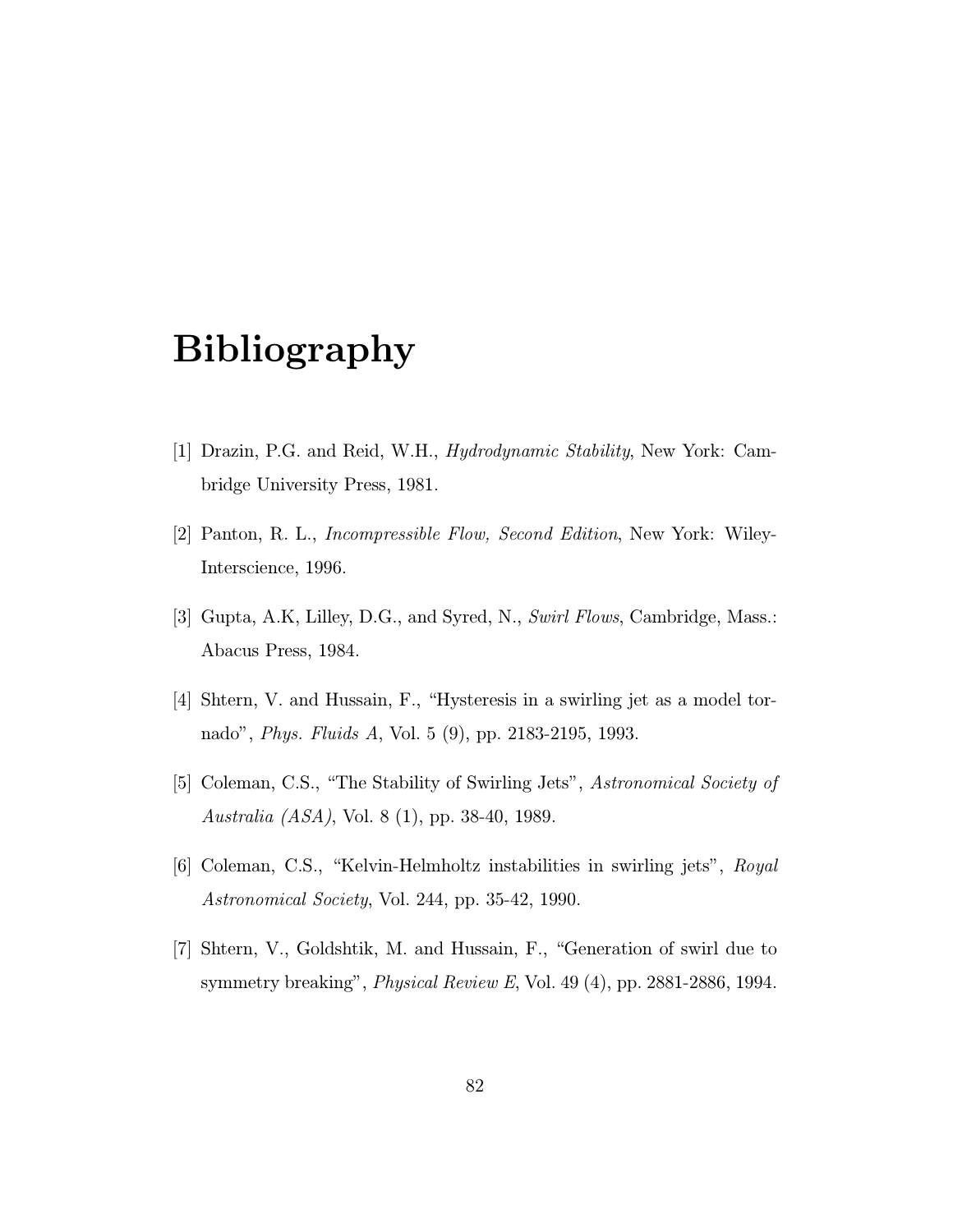- [8] Batchelor, G.K. and Gill, A.E.,"Analysis of the stability of axisymmetric jets", Fluid Mech., Vol. 14, 1962.
- [9] Loiseleux, T., Chomaz, J.M and Huerre, P., "The effect of swirl on jets and wakes: Linear instability of the Rankine vortex with axial flow", Physics of Fluids, Vol. 10 (5), pp. 1120-1134, 1998.
- [10] Hajj, M.R., "Stability characteristics of a periodically unsteady mixing layer", Physics of Fluids, Vol. 9 (2), pp. 392-398, 1997.
- [11] Michalke, A., "Survey on Jet Instability Theory", Prog. Aerospace Sci., Vol. 21, pp. 159-199, 1984.
- [12] Billant, P., Chomaz, J.M and Huerre, P., "Experimental study of vortex breakdown in swirling jets" J. Fluid Mech., Vol. 376, pp. 183-219, 1998.